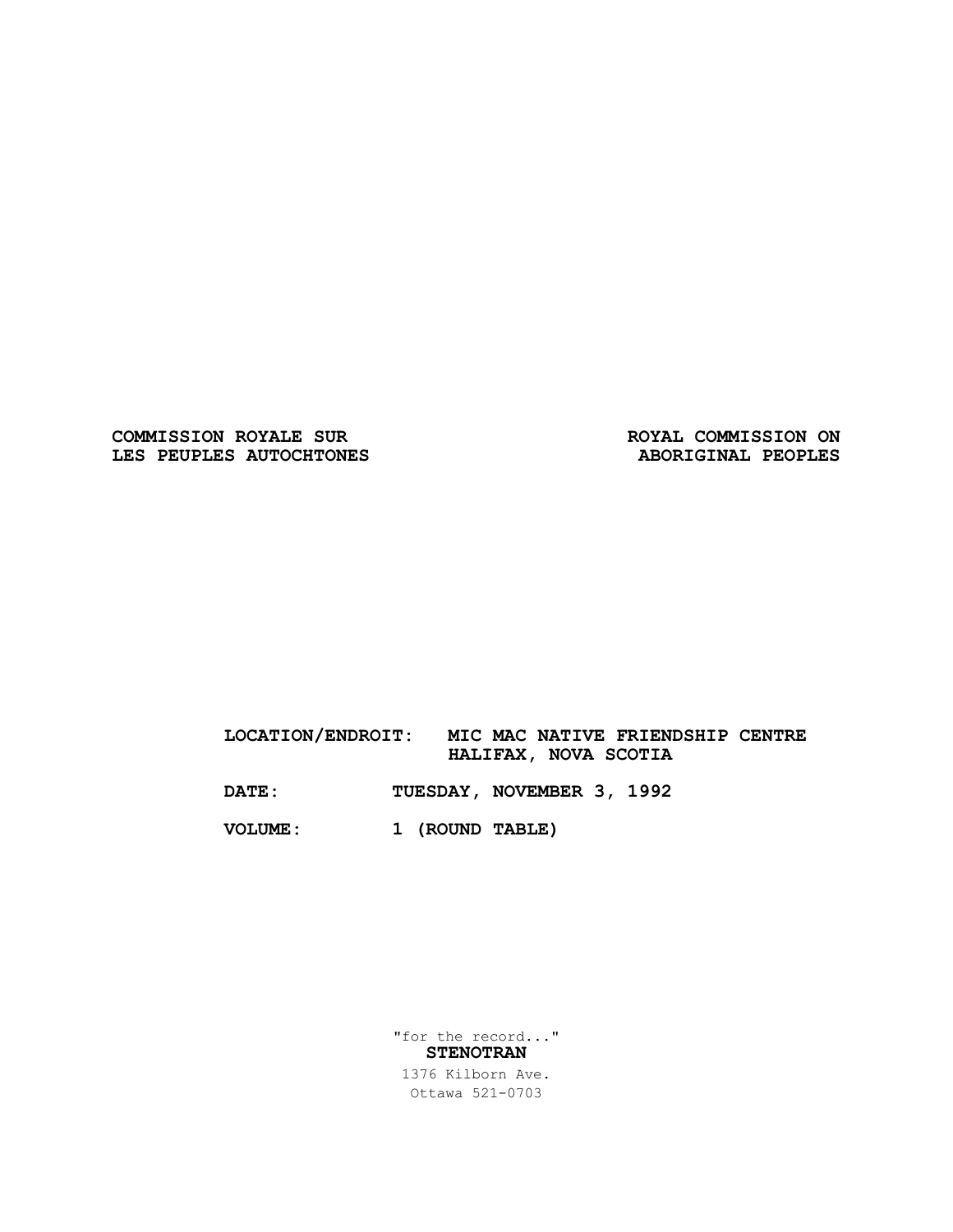### **INDEX**

### **HALIFAX, NOVA SCOTIA NOVEMBER 3, 1992**

| <b>NAME</b>                                                                                                                    | <b>PAGE</b>  |
|--------------------------------------------------------------------------------------------------------------------------------|--------------|
| Opening Prayer by Christine Brooks                                                                                             | 1            |
| Opening Remarks by Co-Chair Georges Erasmus                                                                                    | $\mathbf{1}$ |
| Presentation by Main Line Needle Exchange<br>Valerie Firth, Program Co-ordinator                                               | 11           |
| Presentation by Paul O'Hara<br>North End Community Health Centre                                                               | 19           |
| Presentation by Andrea Currie<br>Stepping Stone Street Outreach Program                                                        | 25           |
| Presentation by Nova Scotia New Democratic Party<br>Alexa McDonough                                                            | 37           |
| Presentation by Jerry Taylor<br>Dartmouth East Black Learning Centre                                                           | 81           |
| Presentation by Native Council of Prince Edward Island<br>Graham Tuplin, President<br>Tom Conners, Consultant<br>Brenda Leslie | 99           |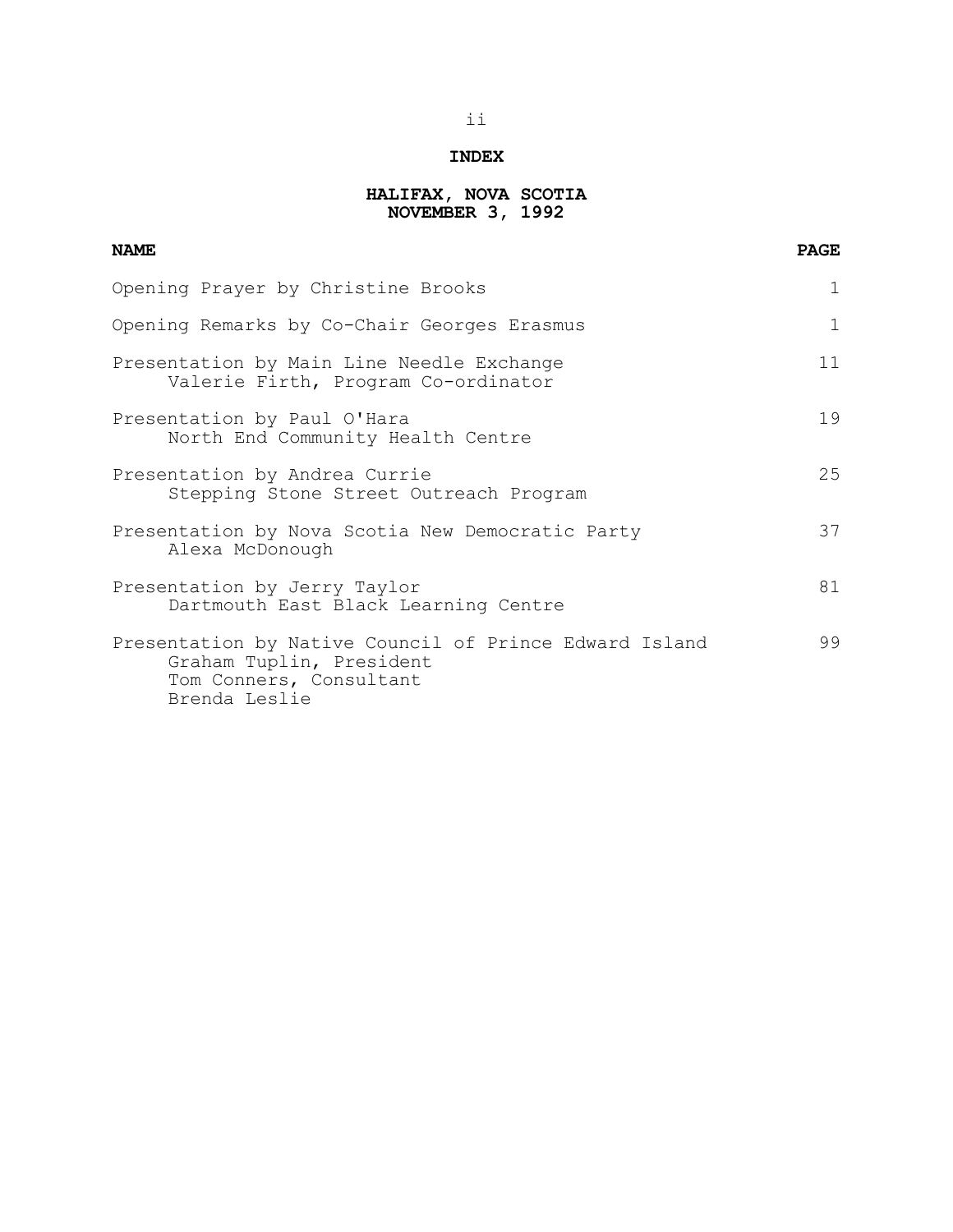**Aboriginal Peoples**

 Halifax, Nova Scotia --- Upon commencing at 1:30 p.m., Tuesday, 3 November 3, 1992 **CO-CHAIR GEORGES ERASMUS**: We're going to start with a prayer. And I'm going to have Christine Brooks open the meeting for us. If we could all stand. **(Opening Prayer) CO-CHAIR GEORGES ERASMUS:** Okay, we're going to begin our hearings here in Halifax. The Royal Commission was created about a year ago. We have a very, very large mandate, and for those people that want to find out about our mandate is a small little pamphlet that's on the table over there. We've also published a number of documents. One of them's called "Framing the Issues." It deals with some of the analysis of the first round of hearings, which we held last spring. Some of the issues that we have to deal with include self-government, the Indian Act, Indian Affairs, economic development, treaty issues, Métis issues, land claims, language, culture, identity issues, elders' concerns, women's issues, youth and so forth. It is very, very broad. Includes urban Aboriginal concerns.

This Commission is unique in a number

StenoTran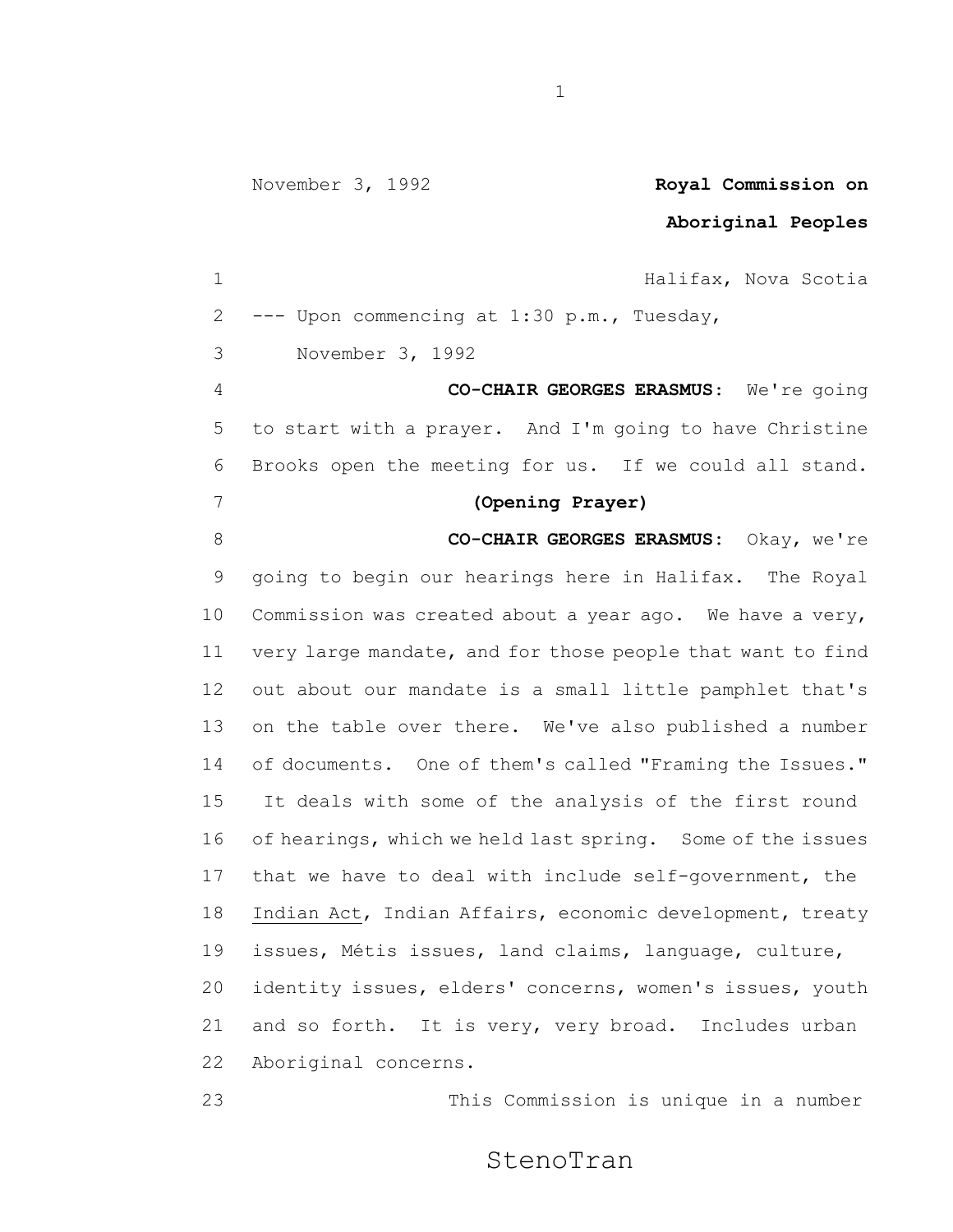## **Aboriginal Peoples**

 of ways. It has a very comprehensive mandate. It covers all Aboriginal people and it has a majority Aboriginal people on the Commission. In addition, we've been trying to make sure that part of the legacy that we leave behind is the fact that the actual work of the Commission is primarily done by Aboriginal people. We have been making an extra effort to make sure that we hire competent people and that many of them are Aboriginal. Somewhere between two-thirds and 70 percent of the people working for the Royal Commission are Aboriginal people. We have a very extensive research program, which will start producing some results probably in our third and fourth rounds and will be concluded by next fall. And then we will be going into our third year, where we will be getting into the stage of the work of the Royal Commission where we're actually working on the final recommendations, the final report. We may come out with a number of interim reports in the meantime. What we're doing in relation to the hearings is we took the approach at the beginning of going into the communities last spring, simply using our mandate as a backdrop and allowing people to present on any of the issues that the Commission could deal with.

And so we heard a whole range of comments

StenoTran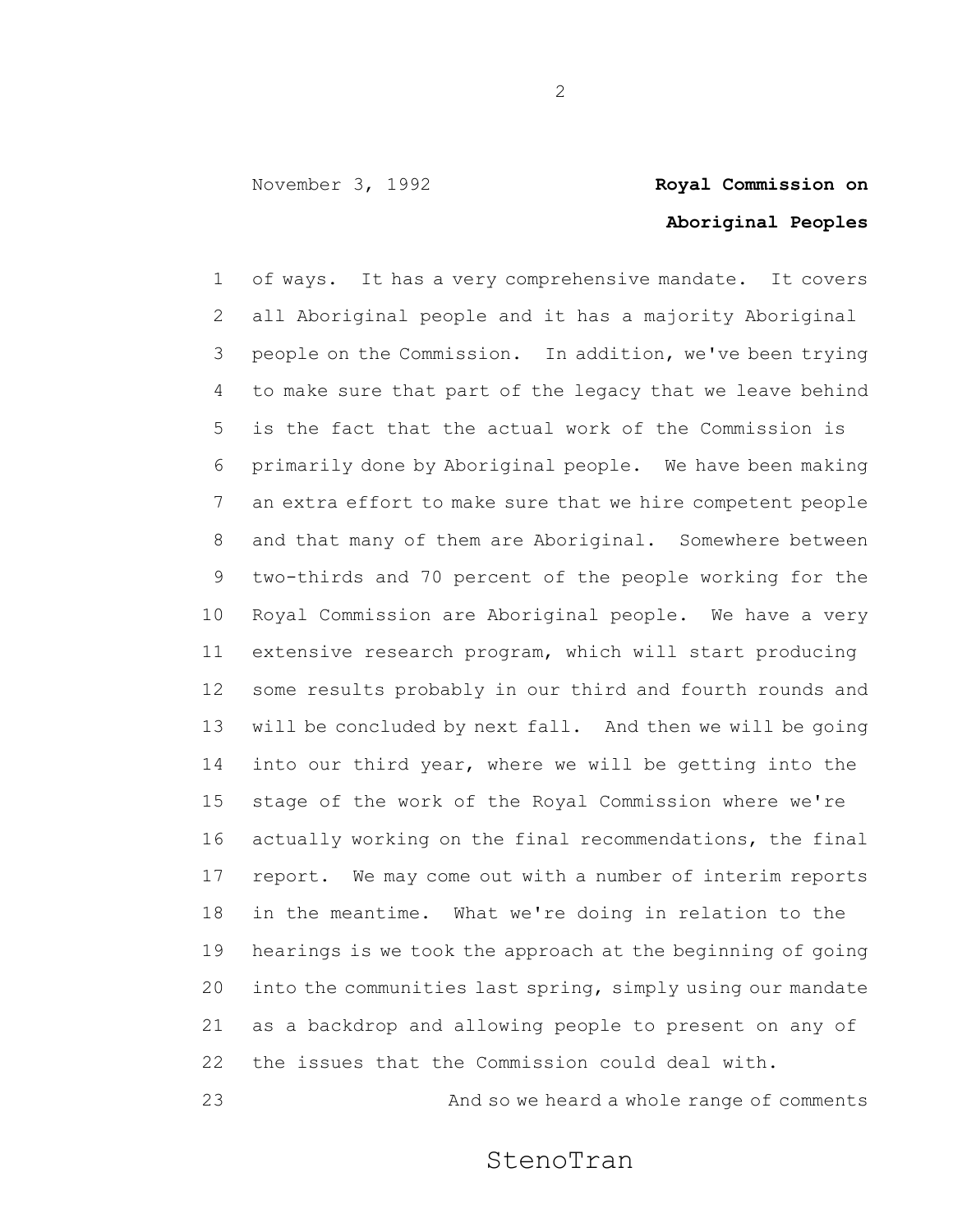# **Aboriginal Peoples**

 from people concerned about the impacts of residential schools somewhere in their family, where there was a grandparent, a parent, themselves. We were told about the continuing effects through the generations, of the kind of abuse, sexual abuse, that people believe has come from the actual residential school experience, the lack of parenting skills, the loss of culture, language and so forth. We heard about support for self-government but we also heard the concerns of abuse by some leaders across the country, and so the issue of accountability came up just about as often as there were people that very strongly supported self-government. And not to say that the people that brought up the accountability issue were not in support of self-government. The only point they were 15 making was that if, in fact, there were--there was to be serious self-government out there that there had to be a way in which the people kept whatever government institution they were going to use, the system of government, the form of government, would have to be accountable to the people.

 We heard about issues on treaties, how they've, of course, never been seriously implemented, regardless of whether you're talking about the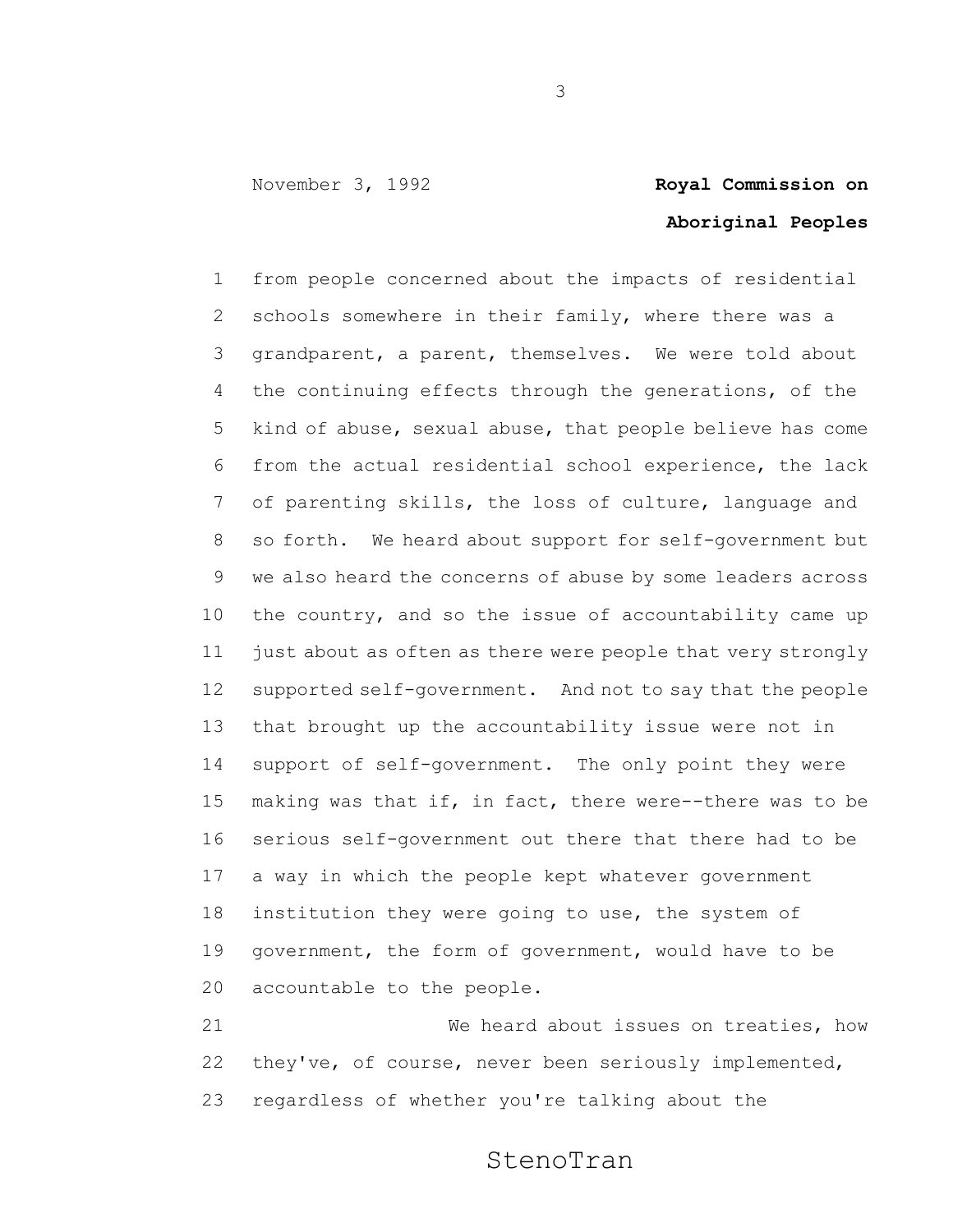## **Aboriginal Peoples**

 pre-Confederation treaties in the Atlantic or you're talking about the numbered treaties in the Prairies. And then, of course, we heard Inuit issues, Métis issues, or the issues from the urban people, which is a very complex situation.

 We held a round table last June on urban Aboriginal issues. Was a very large round table; we brought together both Aboriginal and non-Aboriginal people, people that delivered services to Aboriginal people from nine cities across the country, including Halifax. It was a very interesting event.

 We heard a lot about concerns of women. We heard a lot about the concerns of youth and also some 14 of the concerns about the elderly. It was a very, very interesting round. Most of the mandate questions we had, one way or another, were touched. We heard from the disabled, we heard about the concerns of AIDS and so forth. 

 What we had hoped we would begin in our first round was the beginning of a dialogue, the beginning of discussion, the beginning of answers, remedies to the situation that Aboriginal people find themselves in. We were hoping for a dialogue between both Native and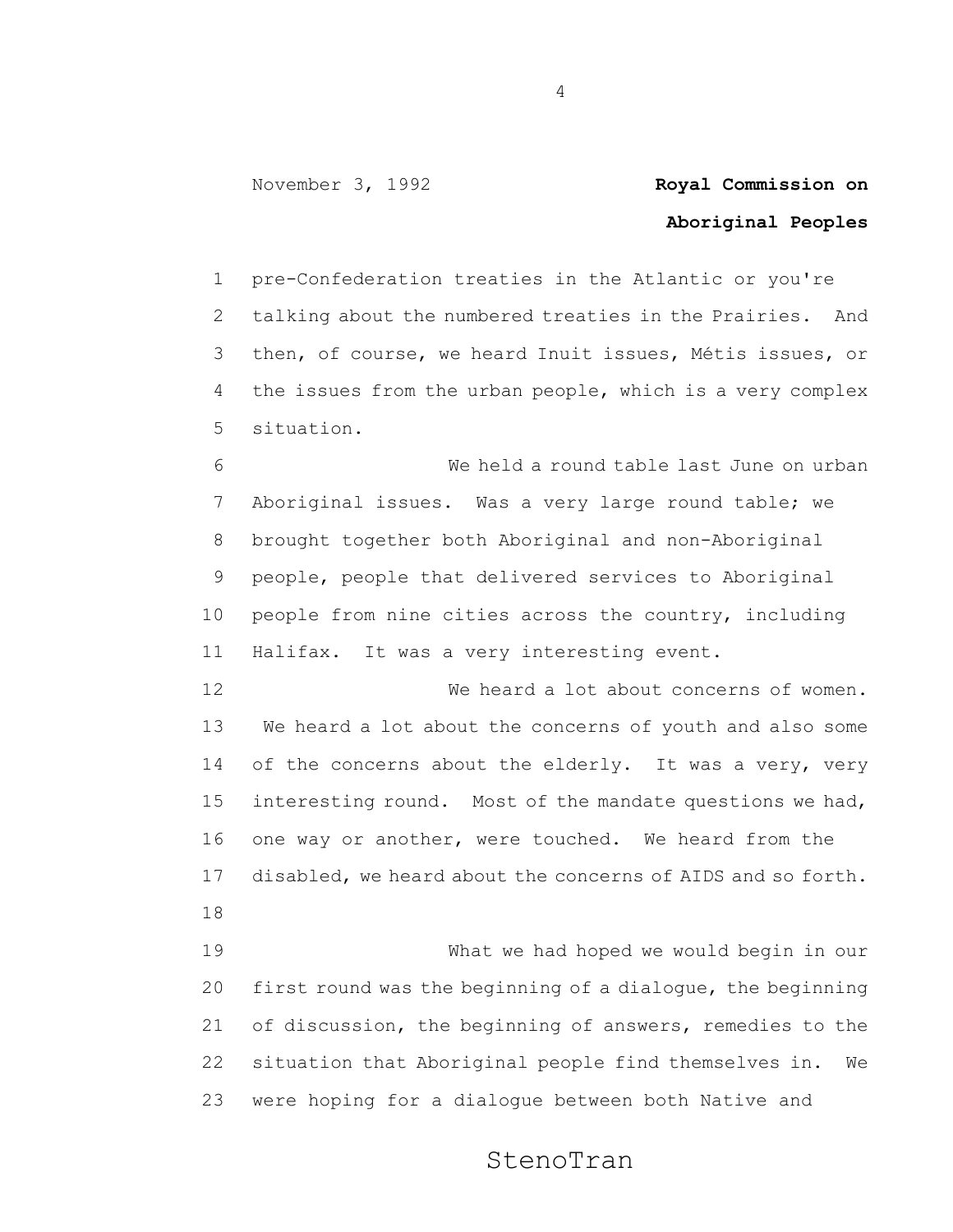## **Aboriginal Peoples**

 non-Native. We were hoping for a dialogue between Aboriginal people and ourselves, and the beginning of solution development. We got a little bit of it, but what we primarily received was a well-presented, deeply felt emotional presentation of the pain that Aboriginal people have experienced.

7 Me heard over and over again the effects of residential schools and the loss of culture and so forth, the loss of land and the self-governing institutions being run over by the larger institutions that have come to this part of the world.

12 The document that we developed, "Framing" the Issues," was an attempt to take the second stage of hearings hopefully to the next stage. We wanted people to begin to give us some of the answers. The way the Royal Commission wants to operate is we're hoping that people

 out there, both Aboriginal and non-Aboriginal, will provide the Commission, one way or another, either through the research that the intervenor funding program that we've created has assisted, or if they've done research some other way without the funding of the Commission, or by people coming forth and telling us, from their own experience, the way in which perhaps governing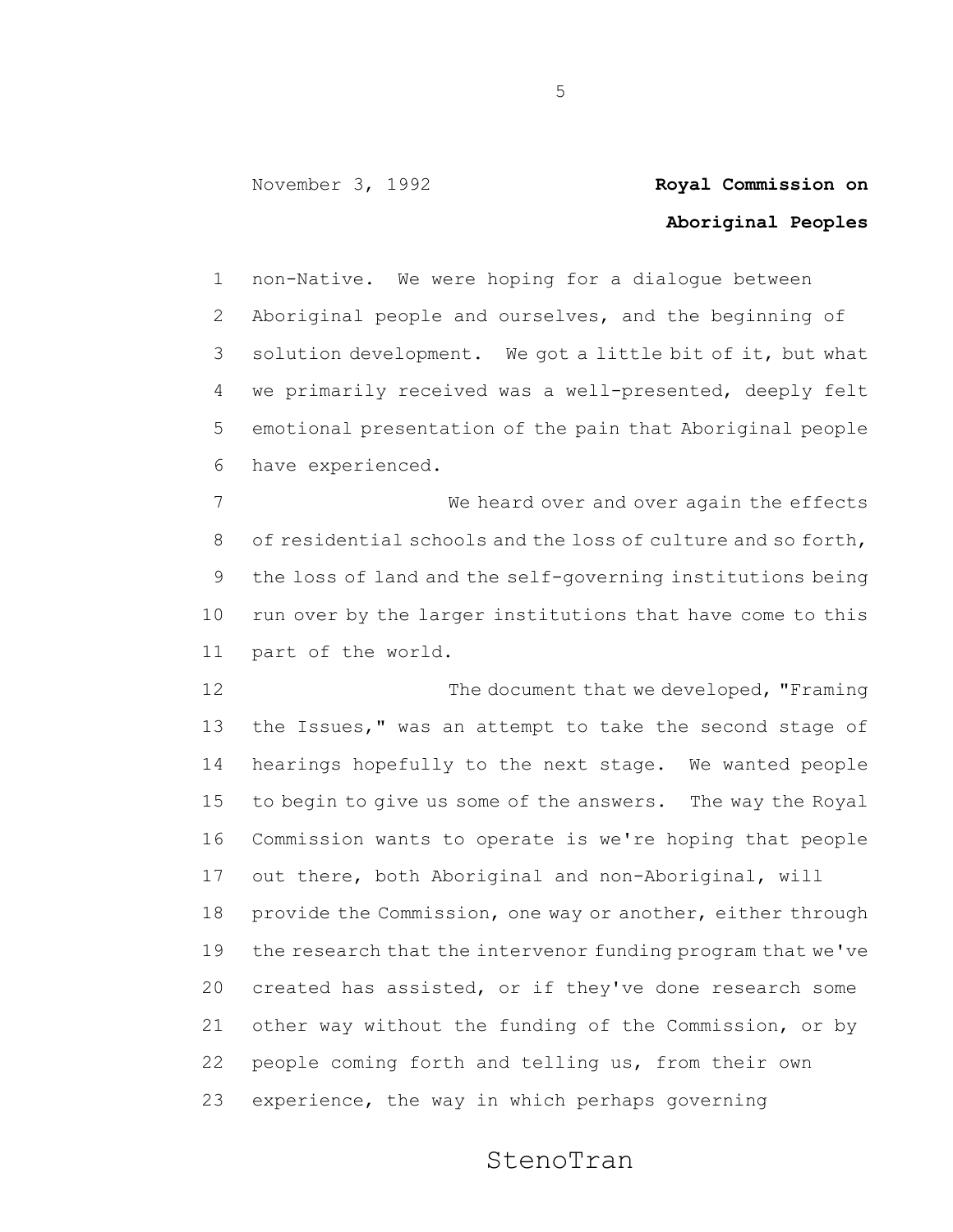# **Aboriginal Peoples**

 institutions should occur or the way in which social problems should be addressed, the way in which language can be brought back, strengthened, enhanced, and made sure that it's going to be very strong in the future. And so this document has a number of questions in the back which we hope that would assist people in their presentations to us. But in reality they're just examples, they're just an aid to assist people in presenting to us, to give people an idea of what it is that we're after.

 Next to me here is Viola Robinson, certainly needs very little introduction in the Atlantic. She has been an Aboriginal politician for a long time. One of the last positions she had before she took over as one of the Commissioners was, of course, leading the Native Council of Canada.

16 We are now travelling in three teams. We're holding hearings in three different parts of Canada at the same time and we will be here for today and most of tomorrow, but we will be leaving late in the afternoon to continue on to Gander where we will be holdings hearings. We will have other rounds where we will, once again, try and cover most of the country. Each time that we're having a round, we try and cover most of the country. This time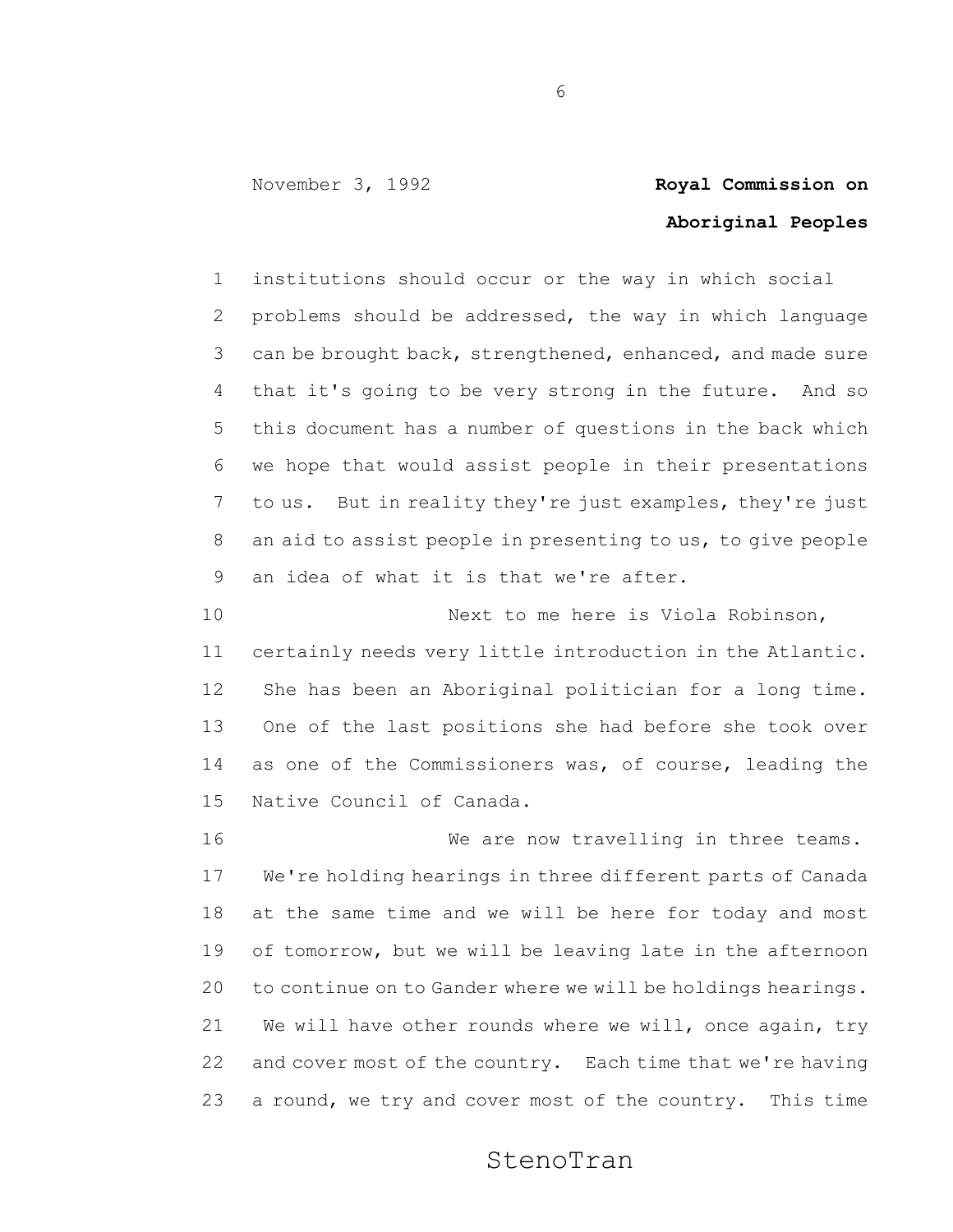## **Aboriginal Peoples**

 the reason I'm saying most is the only place I think we're not going is Prince Edward Island. We probably will cover it at another time. We are going to the two territories and the nine provinces, outside of P.E.I. And what we're trying to do each time that we hold hearings is to move the debate and the discussion a little bit further.

7 As I said, we were getting a very, very good presentation on the problems, and we appreciate the fact that when we go into a new community it's a little hard to jump into the debate at a particular level, but that's what we're encouraging people to do. From this round of hearings where we will be hopefully hearing some ideas as how to address either urban questions or any of the mandate questions we have. We probably will come up with a document that's a little bit different than what we already have. The next document hopefully will have some ideas on how to deal with some of the problems, which we hope will be then a further discussion tool. People will either say that idea maybe works well in the west but it certainly doesn't work here in the east, or it may work well for an urban situation but it doesn't work well for the rural or the isolated community. And what we're hoping to do is we're hoping to keep moving closer and

### StenoTran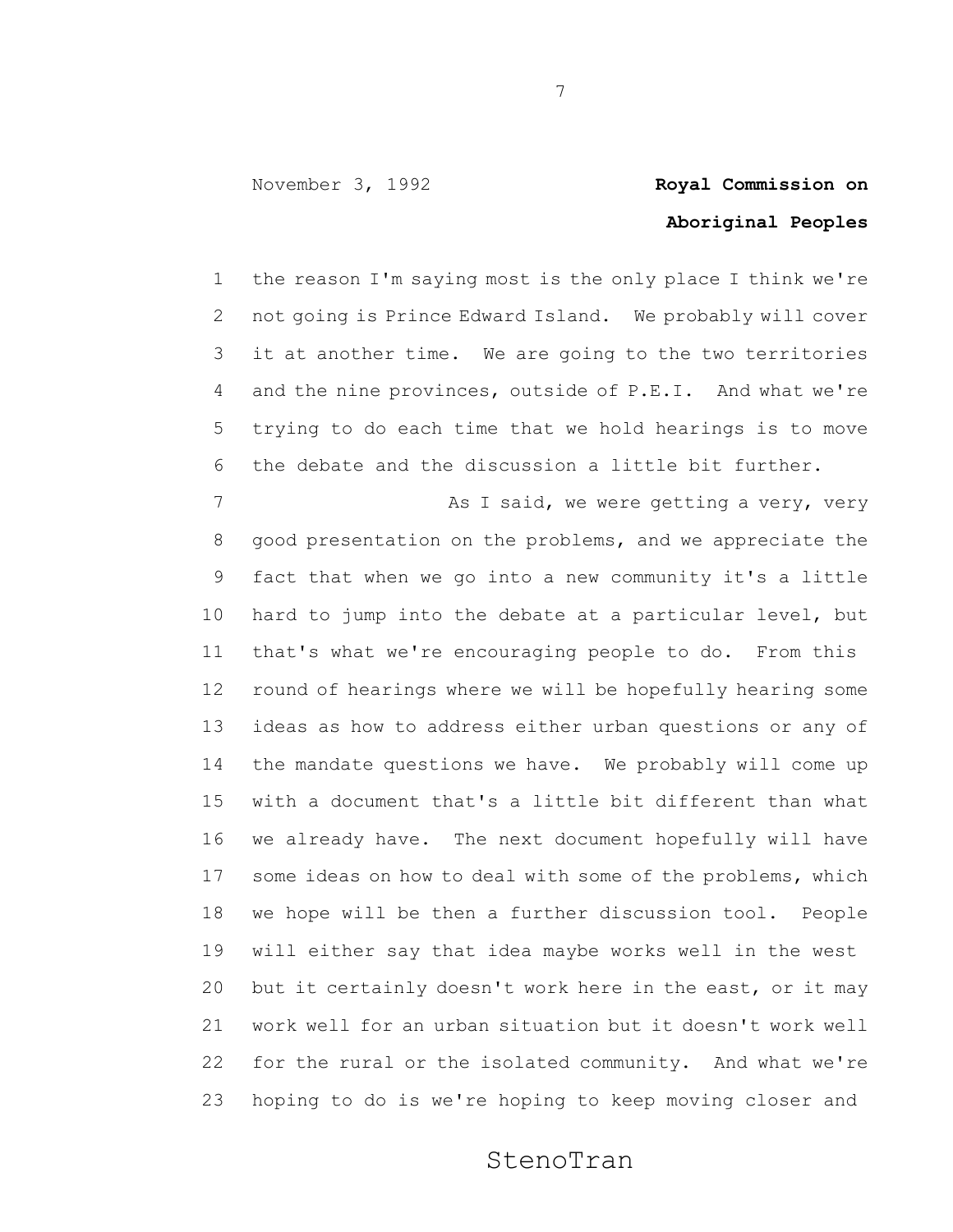## **Aboriginal Peoples**

 closer to the solutions that will be both acceptable to the general public, Canadian governments, and Aboriginal peoples. We will continue to test the different ideas that are coming forth in a number of ways.

 So today we're going to try something a little bit different than we've done before. We're going to have a bit of a round table here this afternoon and also tonight with youth, where people will present to us but if they also want to discuss and add to each other's comments or perhaps question the comments that are being made by some of the other presenters, they can do so. It's little bit different than anything we've done before but we're trying it now in different parts of Canada on our present tour. It's not being done every day but occasionally we are doing that. So we have a number of presenters that will be involved in this today. Since I don't know everybody around, I'm just going to ask you people to first introduce yourselves and then perhaps we can begin with one presenter and go all the way around and we can get into some comments and exchanges. We will be asking some questions. If you feel like you want to intervene by asking another presenter some questions or making comment on their comment, you certainly can do so.

StenoTran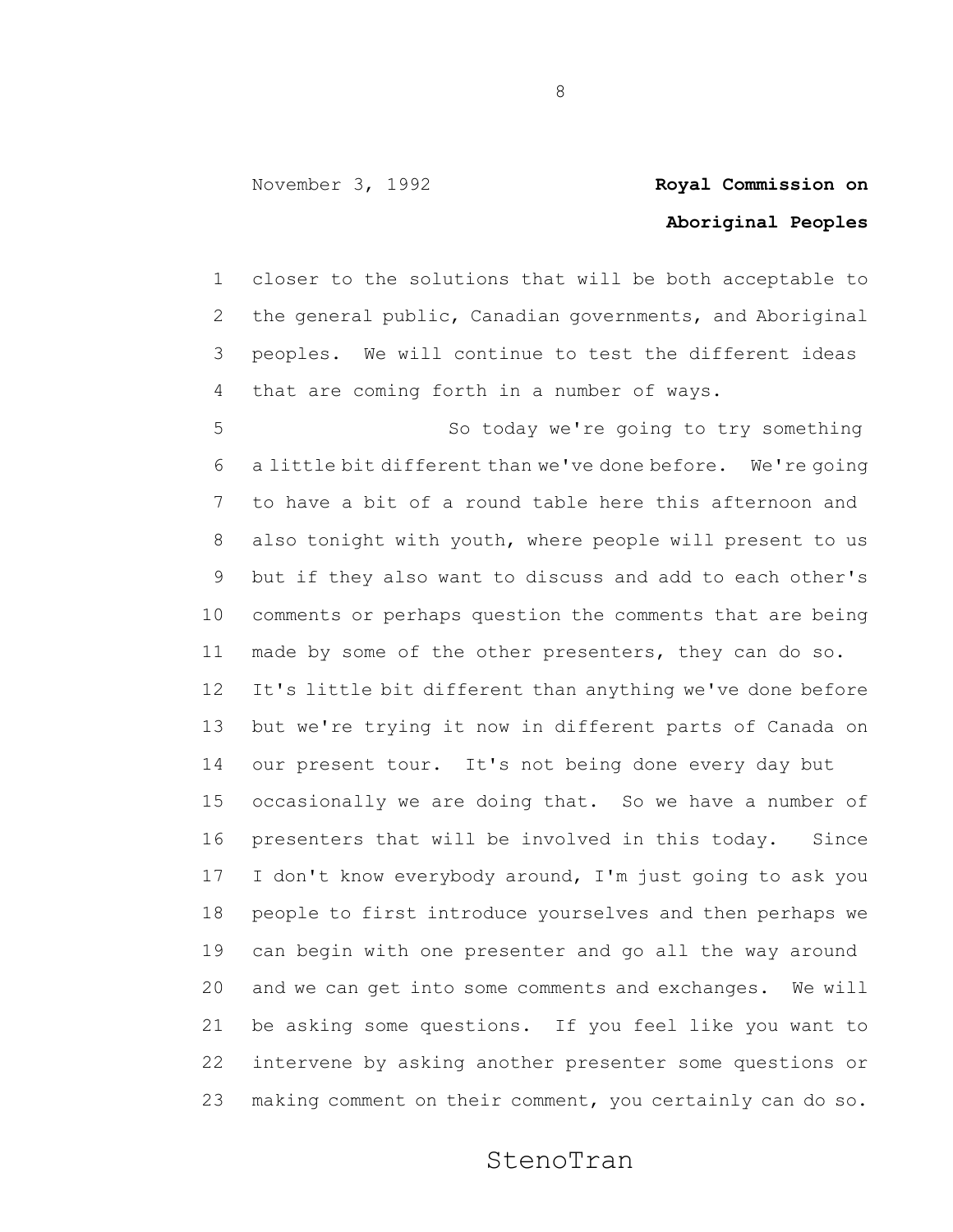**Aboriginal Peoples**

 Could I start to my left? **MS. VALERIE FIRTH, MAIN LINE NEEDLE EXCHANGE**: Valerie Firth, Main Line Needle Exchange. **CO-CHAIR GEORGES ERASMUS:** We need to use the mikes so that, first of all, we can record what's being said and so that people out there can hear what's being said. Now I'm not sure what the acoustics is like here, but in other rooms what we've needed to do sometimes is we've needed to use these hearing aids. What happens is this will amplify and it'll come through this, so if you're not hearing very well, just go get--I'm not sure where they--is it over there? If you go over there, you'll be able to use for the day some interpretation equipment which will amplify what we're saying here, in case there's anybody having any problems here. I'm sorry, so you can just proceed. **MS. VALERIE FIRTH**: Okay, it's Valerie Firth, Program Co-ordinator for Main Line Needle Exchange. **MR. RAYMOND EVANS, MAIN LINE NEEDLE EXCHANGE:** Raymond Evans, employee at the Needle Exchange. **CO-CHAIR GEORGES ERASMUS**: Could you say that again? **MR. RAYMOND EVANS:** I'm an employee at

StenoTran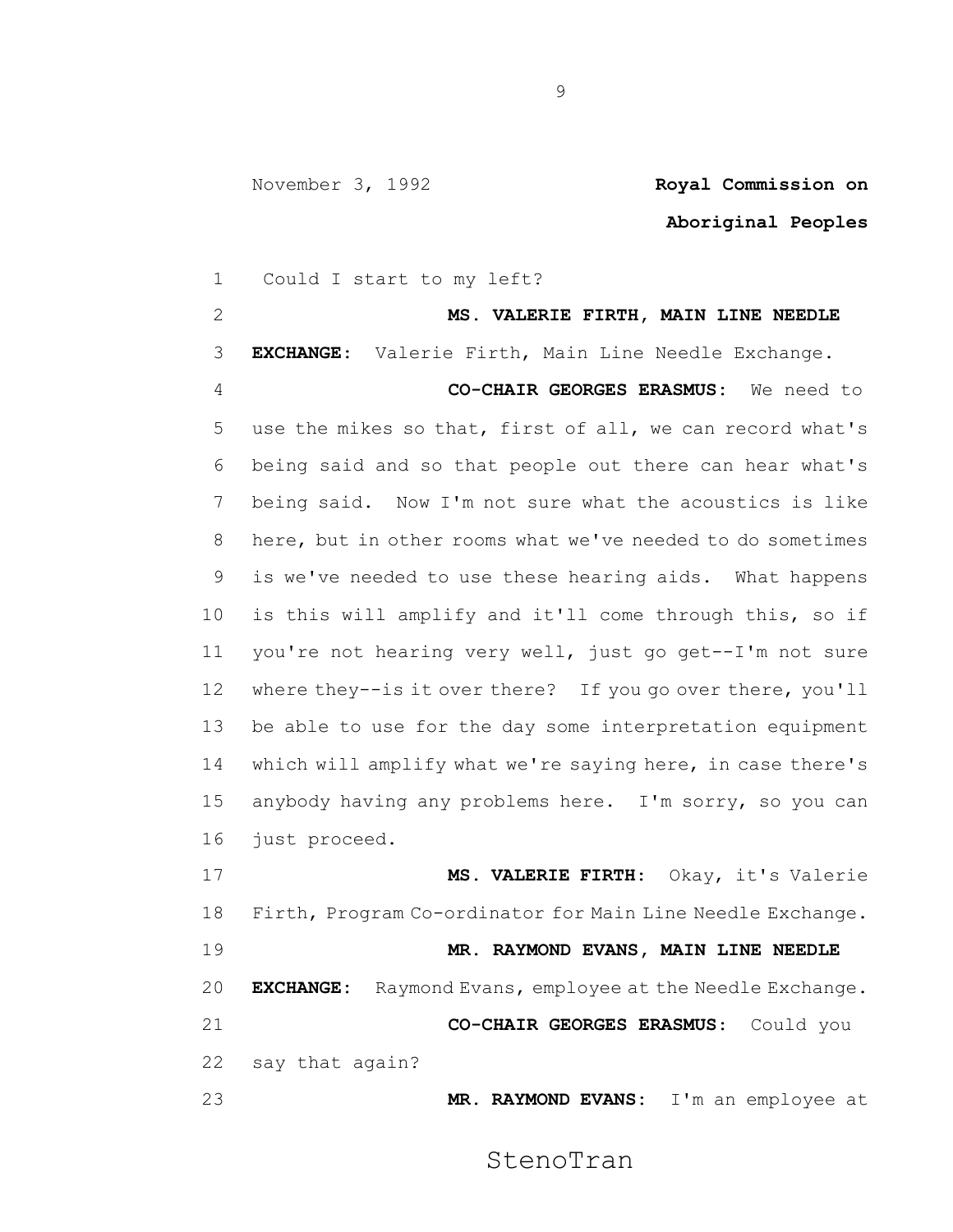November 3, 1992 **Royal Commission on Aboriginal Peoples** the Needle Exchange Program. **CO-CHAIR GEORGES ERASMUS:** Yeah, and what was your name again? **MR. RAYMOND EVANS:** Raymond Evans. **CO-CHAIR GEORGES ERASMUS:** Raymond. Okay. **MR. PAUL O'HARA, NORTH END COMMUNITY HEALTH CENTRE:** Hi, my name is Paul O'Hara. I work as a community social worker with the North End Community Health Centre. **C0-CHAIR GEORGES ERASMUS:** Okay. **MS. ANDREA CURRIE, STEPPING STONE STREET OUTREACH PROGRAM:** I'm Andrea Currie and I work with the Stepping Stone Street Outreach Program. **CO-CHAIR GEORGES ERASMUS:** Okay, we had Andrea's name down first. Does it matter to anybody if we just go around in a circle? Okay, can we start with you, Valerie? **MS. VALERIE FIRTH:** Okay, I did submit a written presentation on Main Line and it sort of summarized when we opened and how long we've been in operation and a few of the aspects of our program that make us a little unique. I'll just go over that briefly.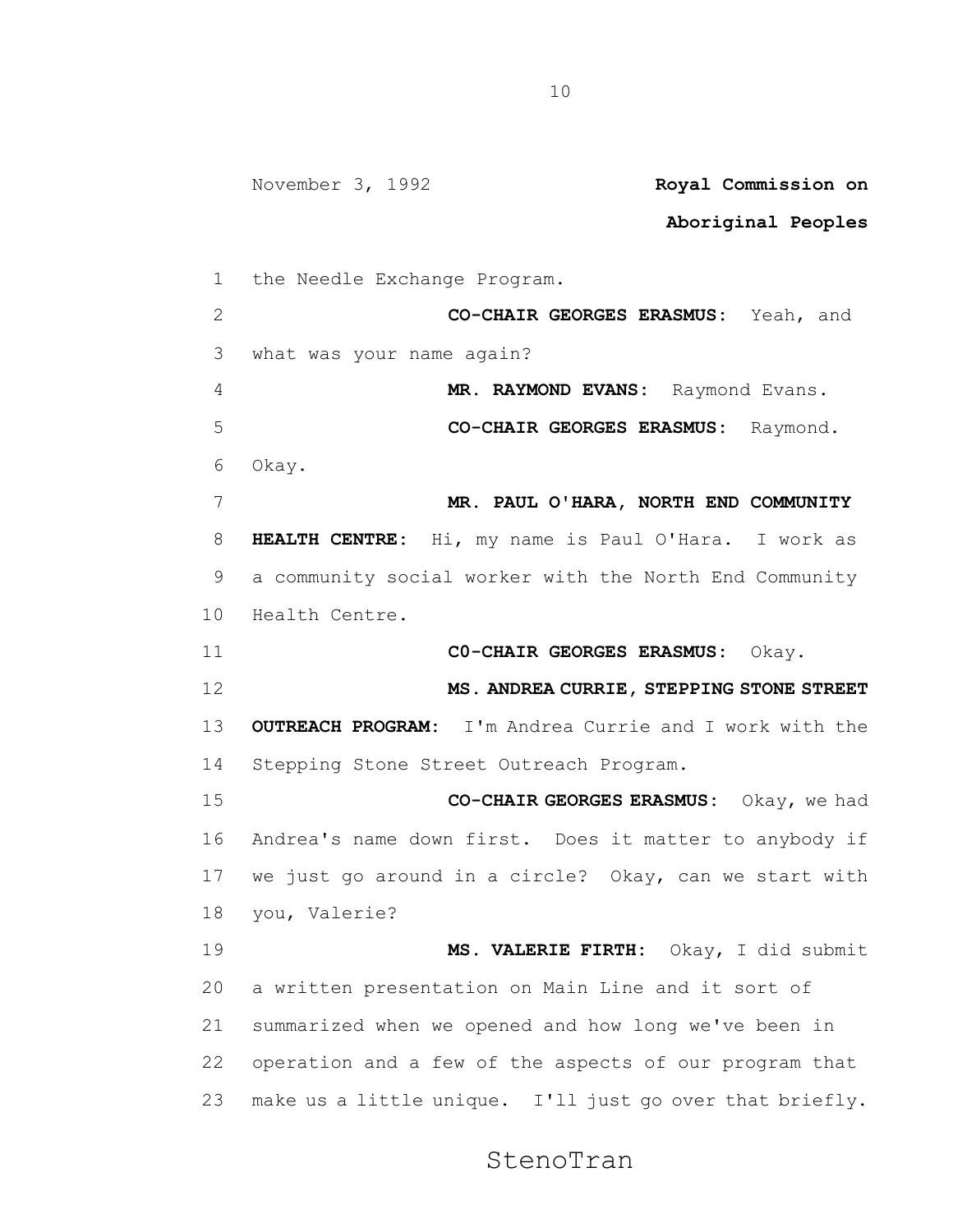## **Aboriginal Peoples**

 We opened May 2nd. We've been overwhelmingly successful. Our first stats were for the month of June, when we handed out 646 needles and 1,500 condoms. The month of October, we find that we've handed out 1,200 needles and 1,500 condoms.

 What makes us a little bit unique is that the majority of our staff comes from real-life experiences that enhance their educational skills. For example, we have ex-prostitutes, ex-IV drug users, people who are HIV-positive on staff. And some of the unique things we do with our staff is we try to direct people back to their own community or back to specific areas of expertise for them. For example, with our Native worker, we like him to participate in things that are Native orientated, hoping that eventually he'll become a leader in that field.

16 We found very quickly that we were dealing with not just IV drug users at Main Line, we had two clientele. We had a large clientele of youth who were coming for condom distribution. We've implemented programs and we're trying to implement programs that educate them and help them as well become leaders in their own community. What we do is we bring them in in small 23 groups and do educational sessions with them. They're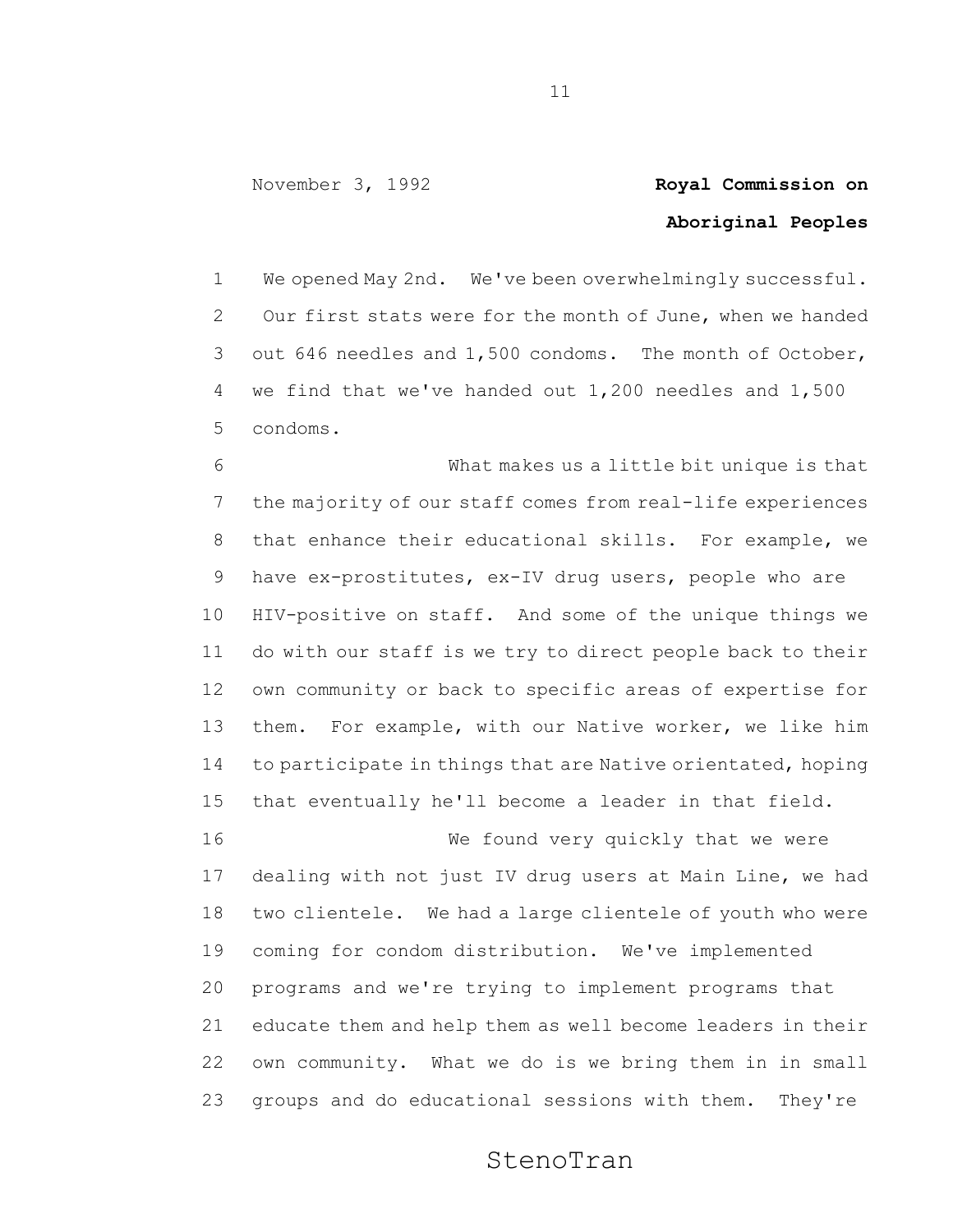## **Aboriginal Peoples**

 paid for participation, with the understanding that what they learn through these sessions they carry back to their own peer groups.

 Some of the needs we see with our clientele and they're many, and you've touched on many of them in your opening remarks. What we see is addicts being sent to jails when crime is a secondary activity, addiction is the primary activity. What we see is people who are looking for treatment and there is no access to it, people who are dealing with underlying issues pertaining to addiction, such as sexual abuse, and are having trouble getting into therapy.

 We see people having problem with children aid services, social services. We see that there's no long-term recovery programs in the City of Halifax for addictions, particularly for women. We also see that we have to break down the stigma of exactly what is an IV drug user. Lots of us like to believe that an IV drug user is somebody we will recognize right away: obviously he has track marks running up and down his arms and we can tell by the look on his face and what he wears that he's an IV drug user, and that's not so. What we deal with at Main Line is a large population of people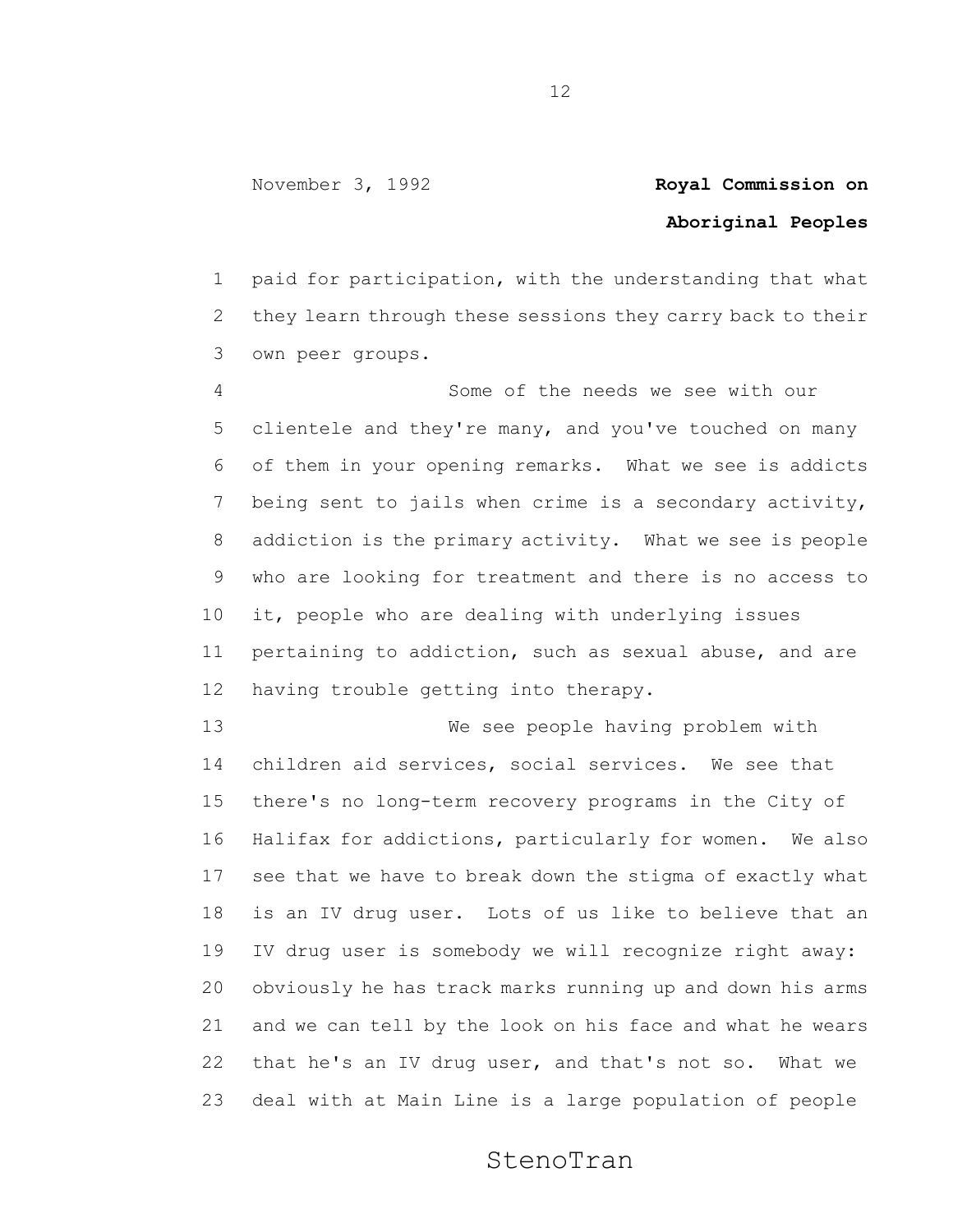## **Aboriginal Peoples**

 who are casual users. We like people to understand that by looking after the IV drug user, we are looking after the people he comes in contact with as well, that it's just not a service that affects those we are directly in contact with.

 With our youth, we see a lot of alcohol abuse. We see that they are also suffering from access to programs or therapies or treatments to help them deal with their real-life problems. We see that the school system is not keyed into exactly what is going on in the personal life of our youths, and we see that as a very sad issue, because since youths spend about eight hours 13 of their day in school, what better way to help them than 14 to do it through the school system. We see that they're very alienated from the police. We see that in the school system there's no support for children that are different, that we don't all come from nice, 2.2 family backgrounds. 

 We also have been running into lately, and it's ironic, some of our recovering clients whose children who are having problems in the school system now. As we all know, children act out their feelings when it 23 is safe to do so, and now that their parents are in recovery,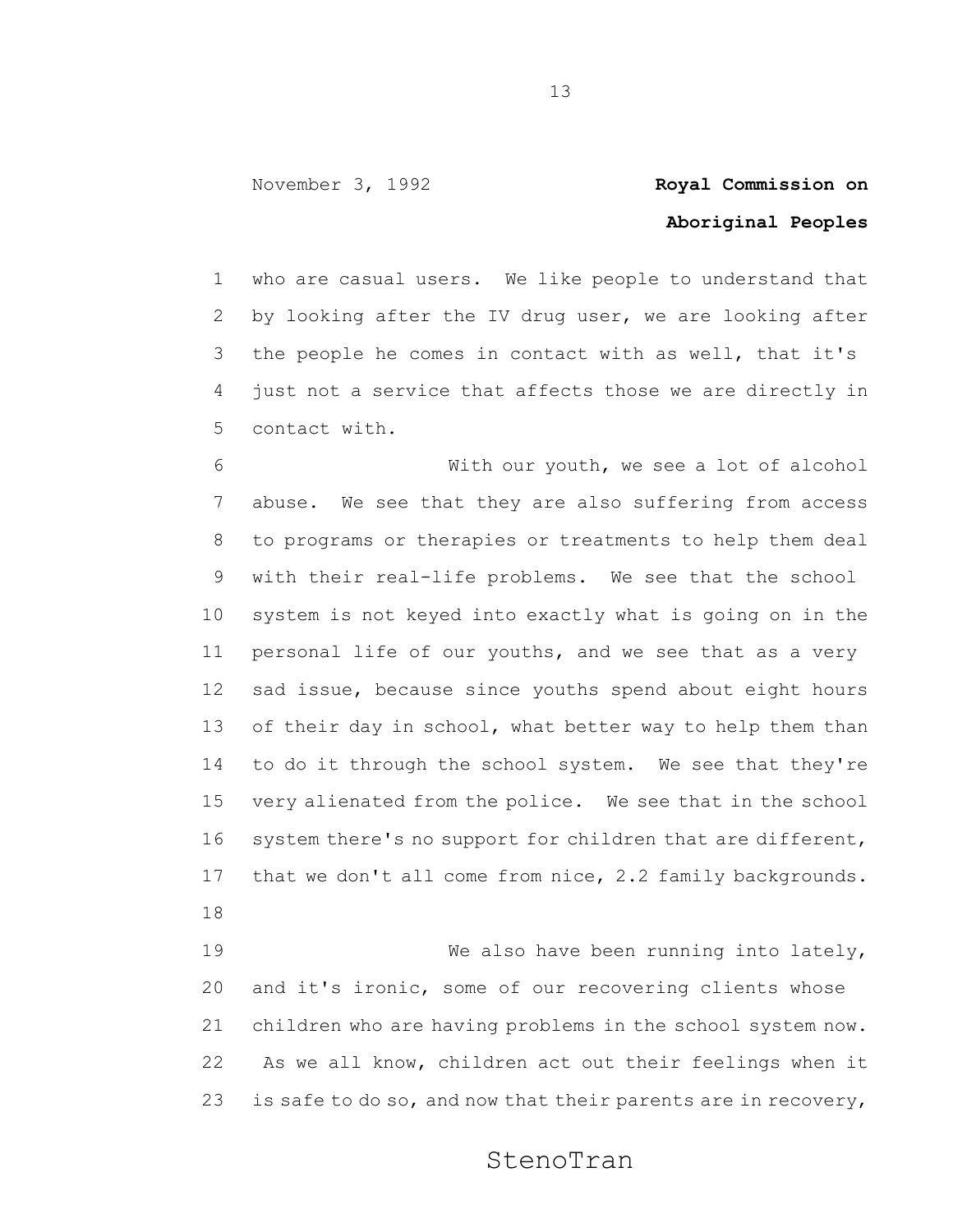## **Aboriginal Peoples**

 they have a safe environment at home, the feelings they suppressed for years are beginning to surface and they're being labelled as so-called behaviour problems in the school system.

 Main Line is a very casual atmosphere and it's very client-orientated. What we see more and more every day is people who come to Main Line not for products, not for needles and not for condoms, but they come for a place to talk. We're very encouraged by that because we believe that treatment is HIV prevention, and it is also healing our community. So in building a trusting environment, we are better able to help people access the services they need and find the inner strength to heal and recover.

 Another thing we do a little differently at Main Line as opposed to other sites is distribution of needles. It's not necessarily one for one to our clients. We know our clients very well and we know the backgrounds they come from. We find that with users it depends upon physical makeup a lot of times, and the number of years you have used, and also the drug you are using adds to how many needles you're going to use on a daily basis, and we like to take that into account when we service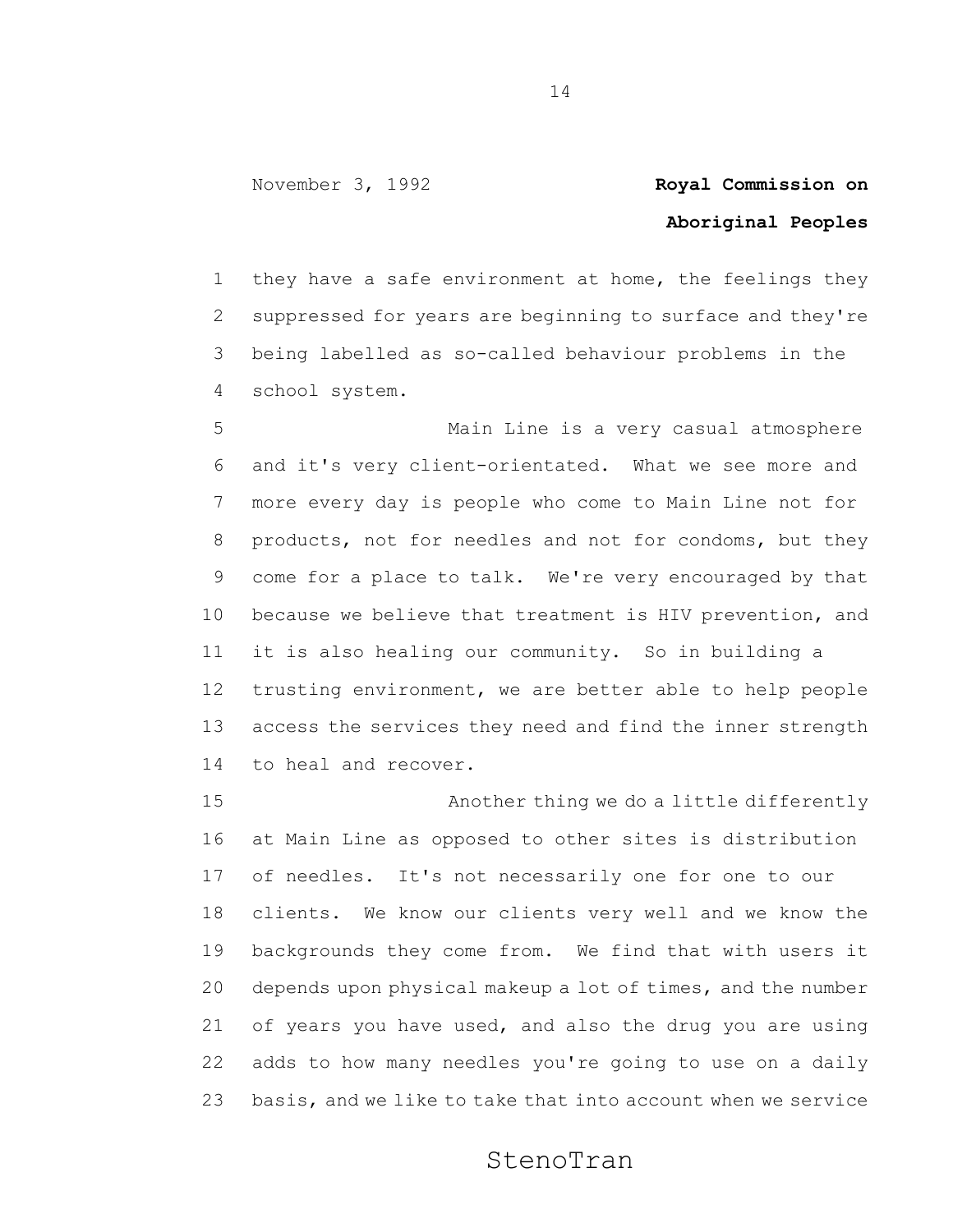## **Aboriginal Peoples**

 clients. Also we find that our clients don't also bring back ten to receive ten, they'll collect for a month and bring back maybe 100 at the end of the month. I think I'll leave it at that and see if you have questions you'd like to ask me.

 **CO-CHAIR GEORGES ERASMUS:** Could you get to the second part of what we're interested in and that is--I think you've given us a pretty good picture of where things are at. You haven't really looked at what might assist the situation. What's the remedy, if there is one?

 **MS. VALERIE FIRTH:** Well, I think one of the remedies is Main Line itself, because we provide a very important link between our clients and agencies that they may be hoping to access. We make it easier for them to access treatment. We're sort of the stepping stone and I think that's one of the solutions. Of course, another of the solutions is that every agency that is working with our clients needs funding to work properly and adequately with them.

 **CO-CHAIR GEORGES ERASMUS:** When you think generically of other cities, we're talking about services similar to yours, are we also talking about good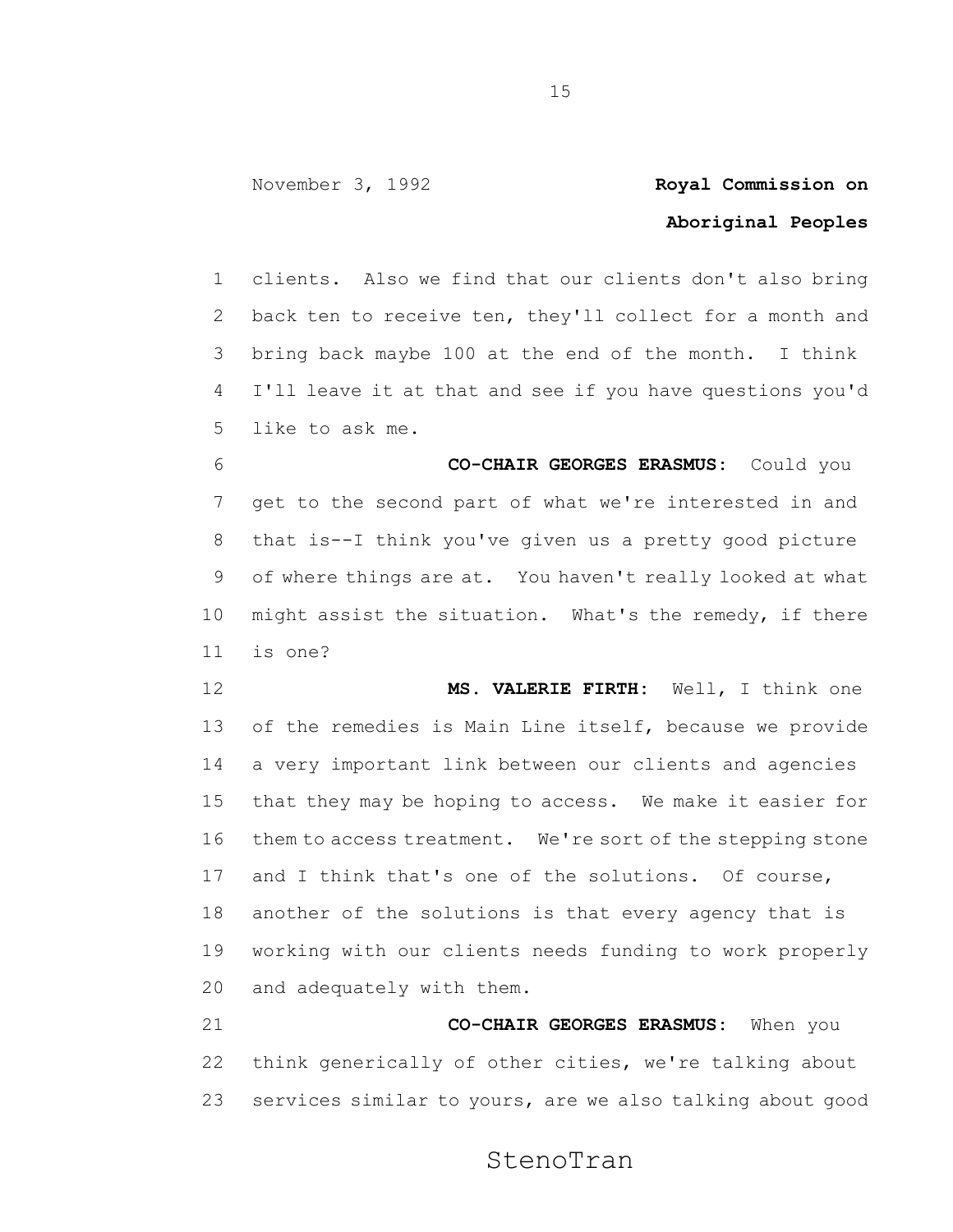## **Aboriginal Peoples**

 networks between existing organizations? For Aboriginal people, is it, in your mind, important to have Aboriginal staff?

 **MS. VALERIE FIRTH:** Very important. I think for any minority group it is very important. I think that one of the things that has made Main Line so successful as well is that it has IV drug users, ex-users, on the staff. I see that as very important. It breaks down those barriers. I think we all expect it to be successful and our success does show a great need in the City of Halifax for a needle exchange, but I think our success is also due to the fact that our staff is very aware of the real-life issues and comes from that community. It has made it easier for IV drug users to access services. And I think it's of paramount importance for people to work within their own communities. I think it's important to have Native people on staff, as well as black people, as well as people who are HIV-positive.

 **CO-CHAIR GEORGES ERASMUS:** Well, perhaps before we get into too many more questions on your issue, we'll hear from some of the other centres. Do you want to go ahead, please, Raymond?

**MS. VALERIE FIRTH**: Did you want to say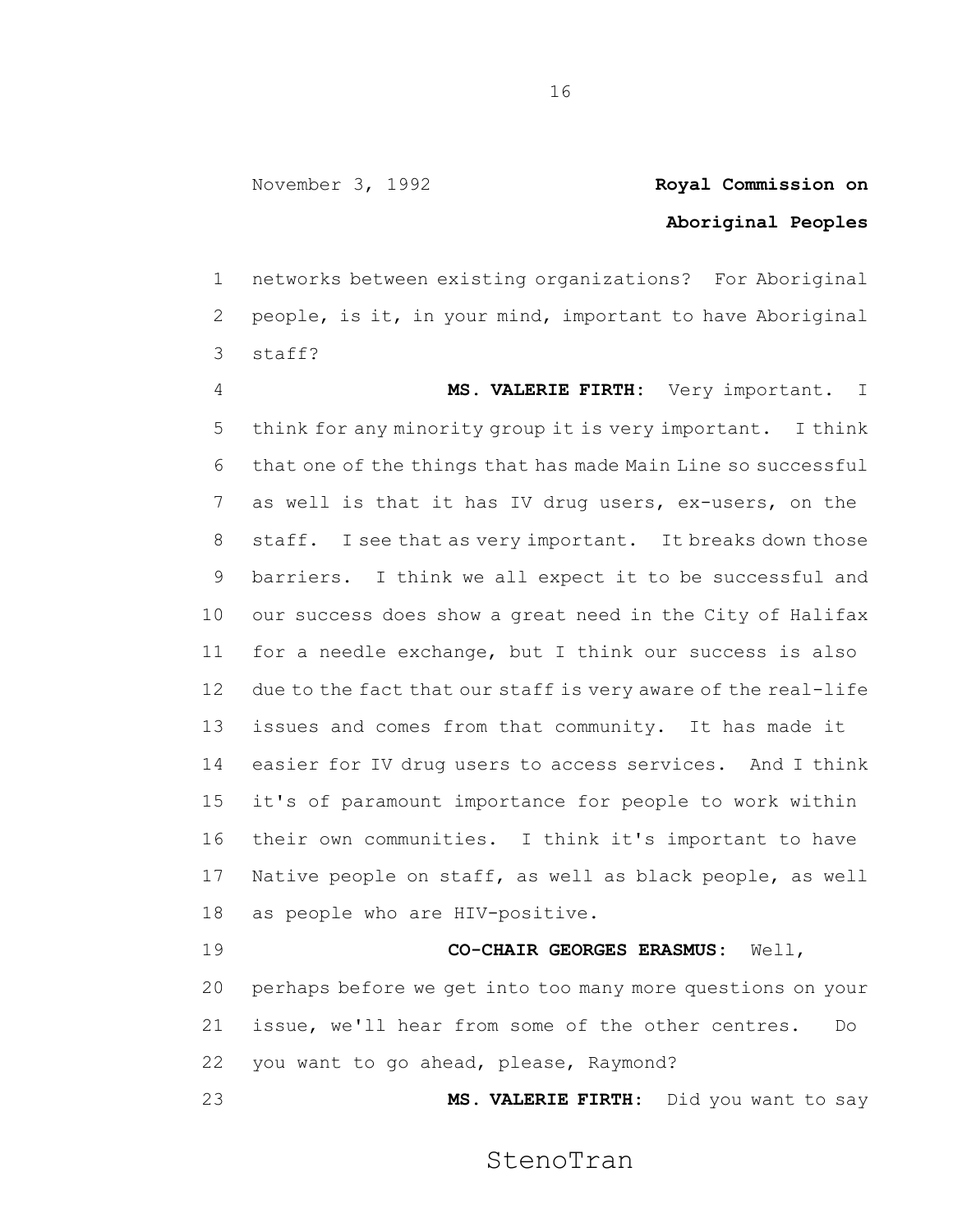### **Aboriginal Peoples**

anything?

 **MR. RAYMOND EVANS:** You've pretty well taken care of what I thought of.

**MS. VALERIE FIRTH:** Okay.

**CO-CHAIR GEORGES ERASMUS:** Okay.

Sure.

 **COMMISSIONER VIOLA ROBINSON:** I just wanted to ask you one question before we move on. The funding part, I--reading from your presentation here you've been guaranteed funding from both levels of government, enough for one year, and you've only got commitment from one--for one year. You've already been 13 working now for six months. Can you see any improvements, say in the six months, can you--is--I guess--is--doesn't give you much time to asses how your program is really working or are you getting any--

 **MS. VALERIE FIRTH**: We see improvements within our clients and within their habits. We also see that they are less reluctant to let other people use their needles. They discourage people on the outside to use needles. We see improvements in that we have a couple of clients that have already gone into recovery. What we hear back from the provincial and federal levels is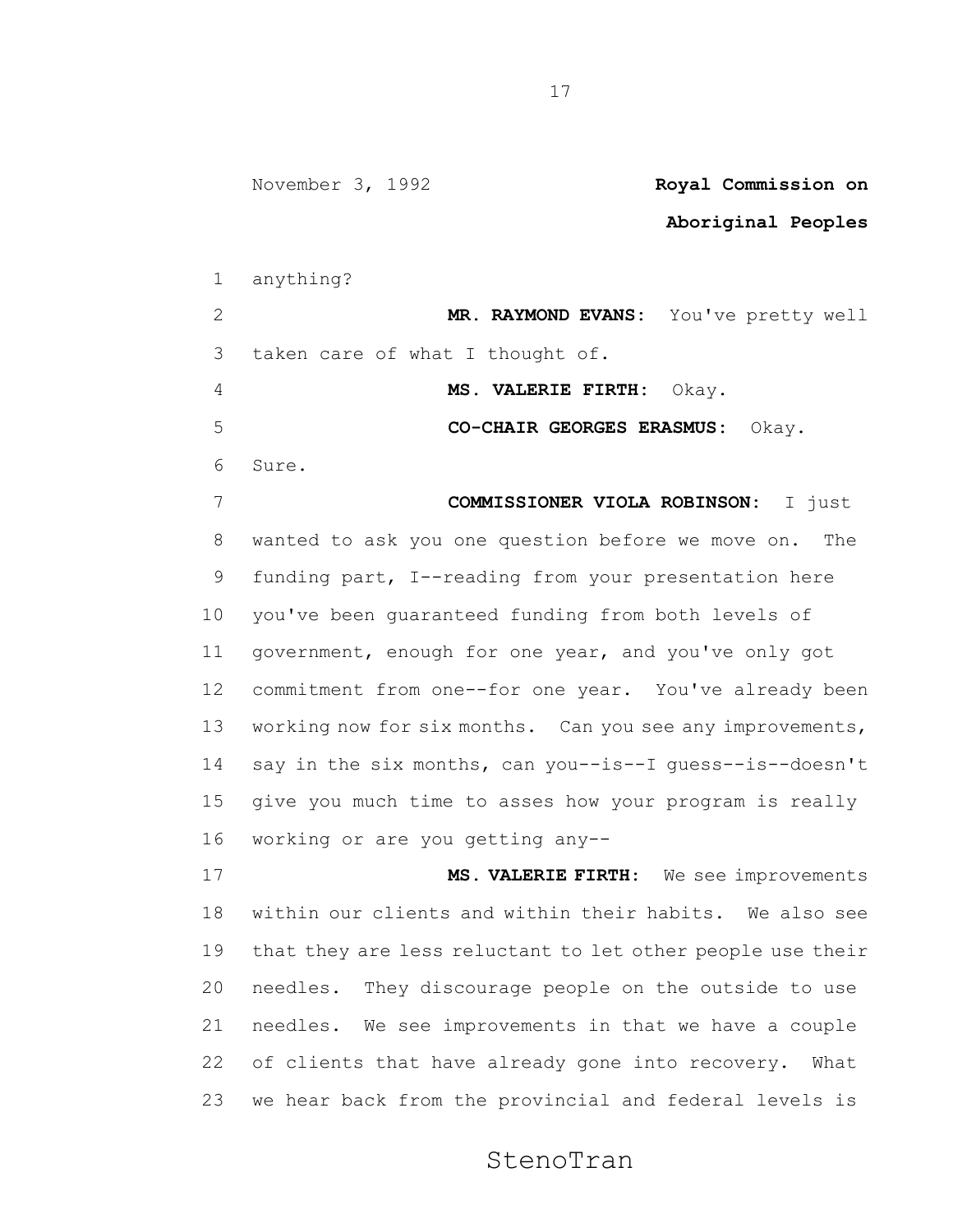#### **Aboriginal Peoples**

 very hopeful concerning being funded again in the future. **COMMISSIONER VIOLA ROBINSON:** Yeah, I was interested in that because it seems to me if there's a program and if something is going to help the communities that it's important that it continues on. And it's just a new program and it's accepted by society, you know, that it is something that is working then--but I'm very encouraged to know that something like that is going on in the Halifax area. **MS. VALERIE FIRTH**: Thank you. **MR. PAUL O'HARA:** My name is Paul O'Hara, and as I stated, I work in a community health clinic on Gottingen Street in Halifax. In trying to respond today, I thought I would attempt to reflect very briefly on the issues regarding health that are raised in the "Framing the Issues" summary. It seems to me that in my work one thing that I've noticed very much is an alienation perhaps of Aboriginal people in the delivery of health care services, and I've also noted that perhaps in other groups, too, it seems that the dominant society tends to look after itself, and other communities of people are basically an afterthought, and I think that's a reality of our society.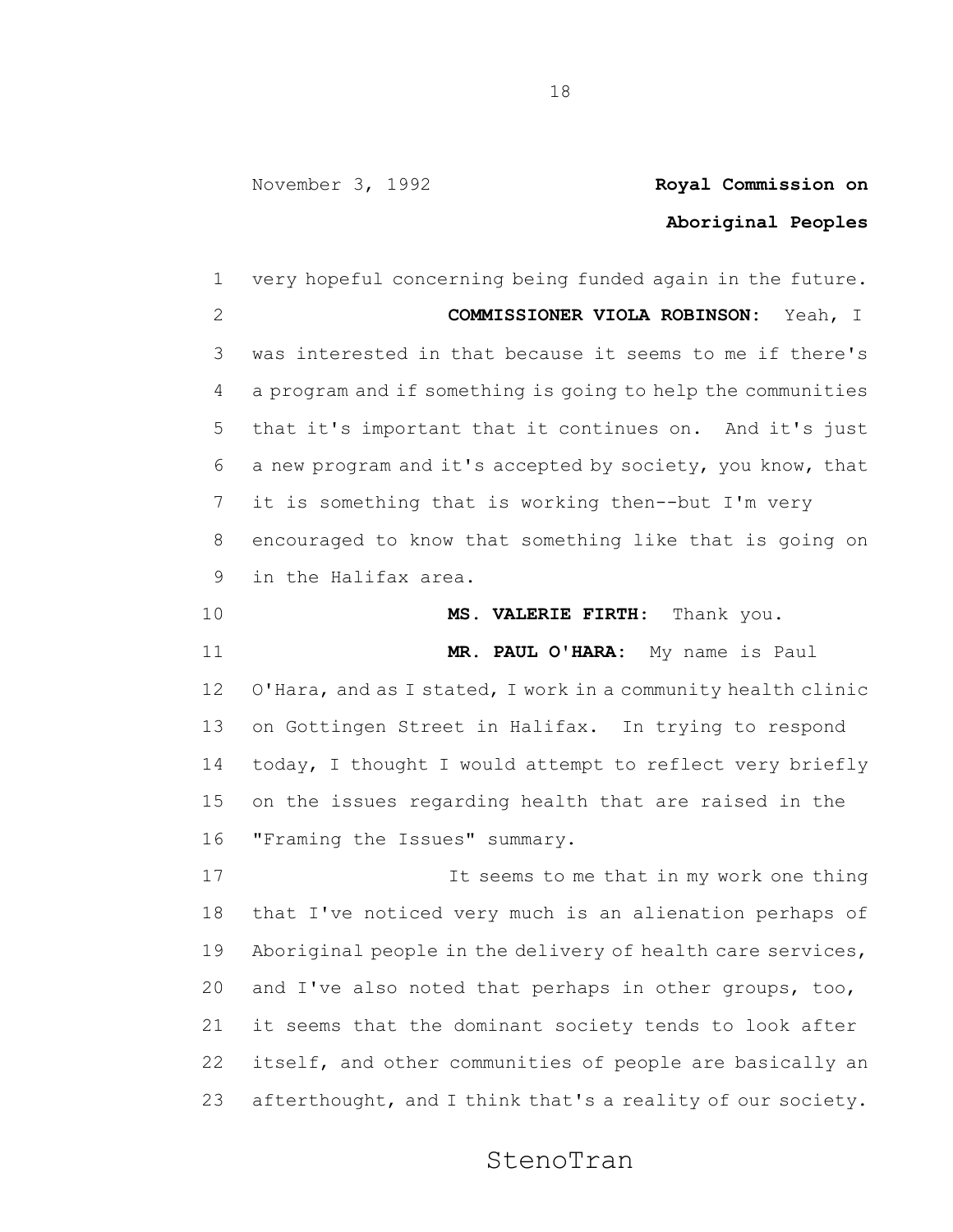## **Aboriginal Peoples**

 So in trying to identify a need to sustain the identity--of trying to ensure somehow that Aboriginal people are 3 reflected in the health care system, I think that's a very political question, and that in order to respond to it, it needs to be--what needs--we need to deal with is power imbalances in our community and in our society as a whole. And immediately perhaps what needs to happen is that Aboriginal people need to be involved in decision-making processes at a political and also at an administrative level within the health care system, whether it be on the boards of organizations such as their own community clinic.

- 
- It's interesting because a number of years ago, perhaps three or four, we had always felt that we were very reflective of the community that we worked in, but when it came right down to it, I'm not sure that we were intentionally reflective of the community. and so we attempted to, both in our hiring practices and also in the structure of our board, to incorporate people who lived in the community within our structure, both administratively within our board of directors and also in our--on our staff. Don't have an Aboriginal person 23 on our staff and, to be honest with you, I'm not sure that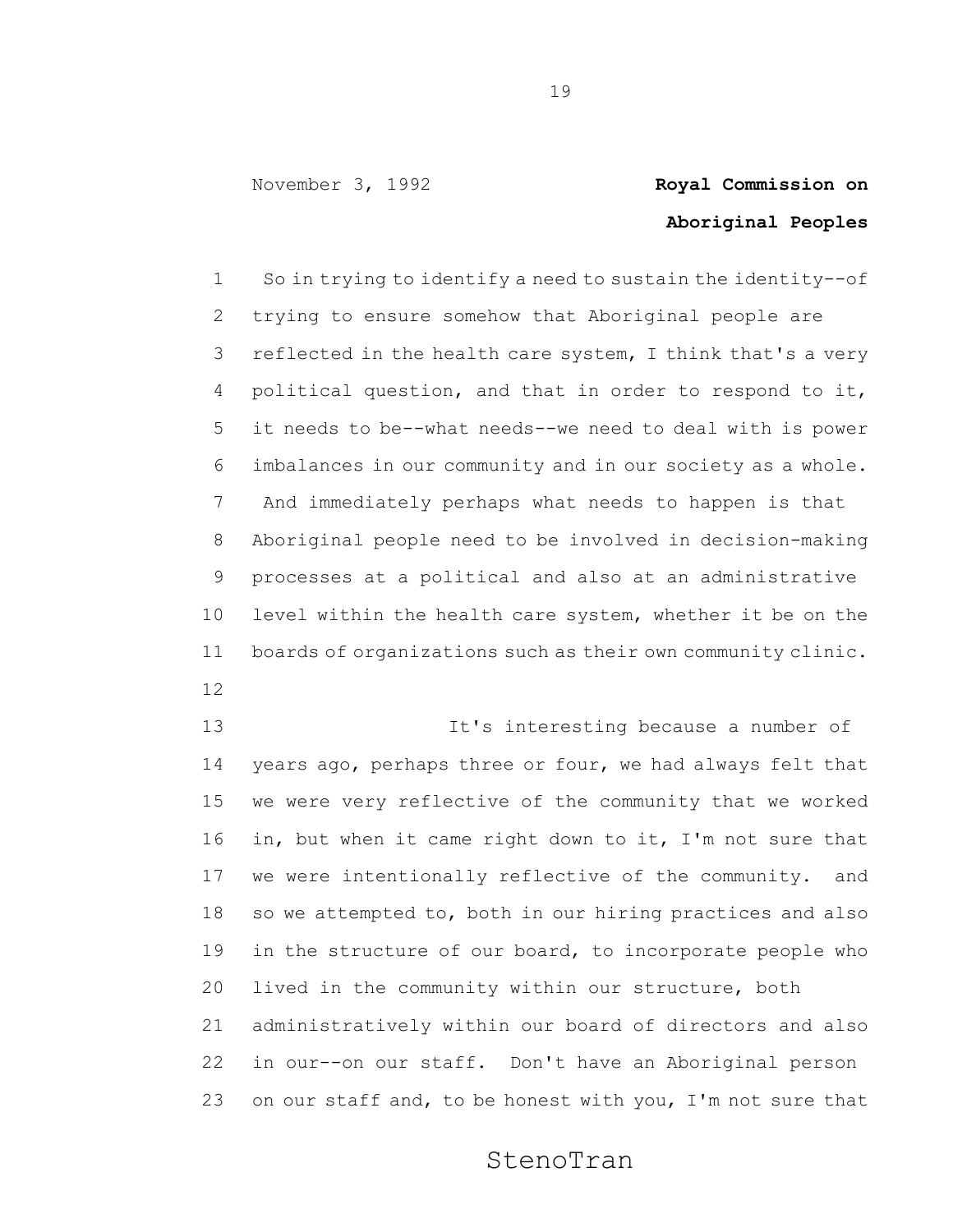## **Aboriginal Peoples**

 we have one on our board at this point, but the structure is there, and I think thinking and organizing yourself in a manner that is intentional is important but also very important to always be conscious of it and act on it. It seems that often we feel that it's always hard to find somebody from a specific cultural background that would have the skills to perform a particular function that we may wish them to perform. My experience is that you look harder; if you can't find what you need, you don't just say, well, it's not there, you identify new ways of looking that are perhaps non-conventional and work hard at getting what it is you purport to want to represent.

 Further to that, I believe that a lot of incentives--or incentives need to be provided to train people, Aboriginal people in particular, in health- related fields, that in our institutions, higher education institutions, we need to provide the incentives and the ability for Native people to participate in a meaningful way and then become involved, whether it be in the general health care delivery system or within their own specific communities as how they chose to do that. So they were my thoughts on just, I guess, on how to perhaps involve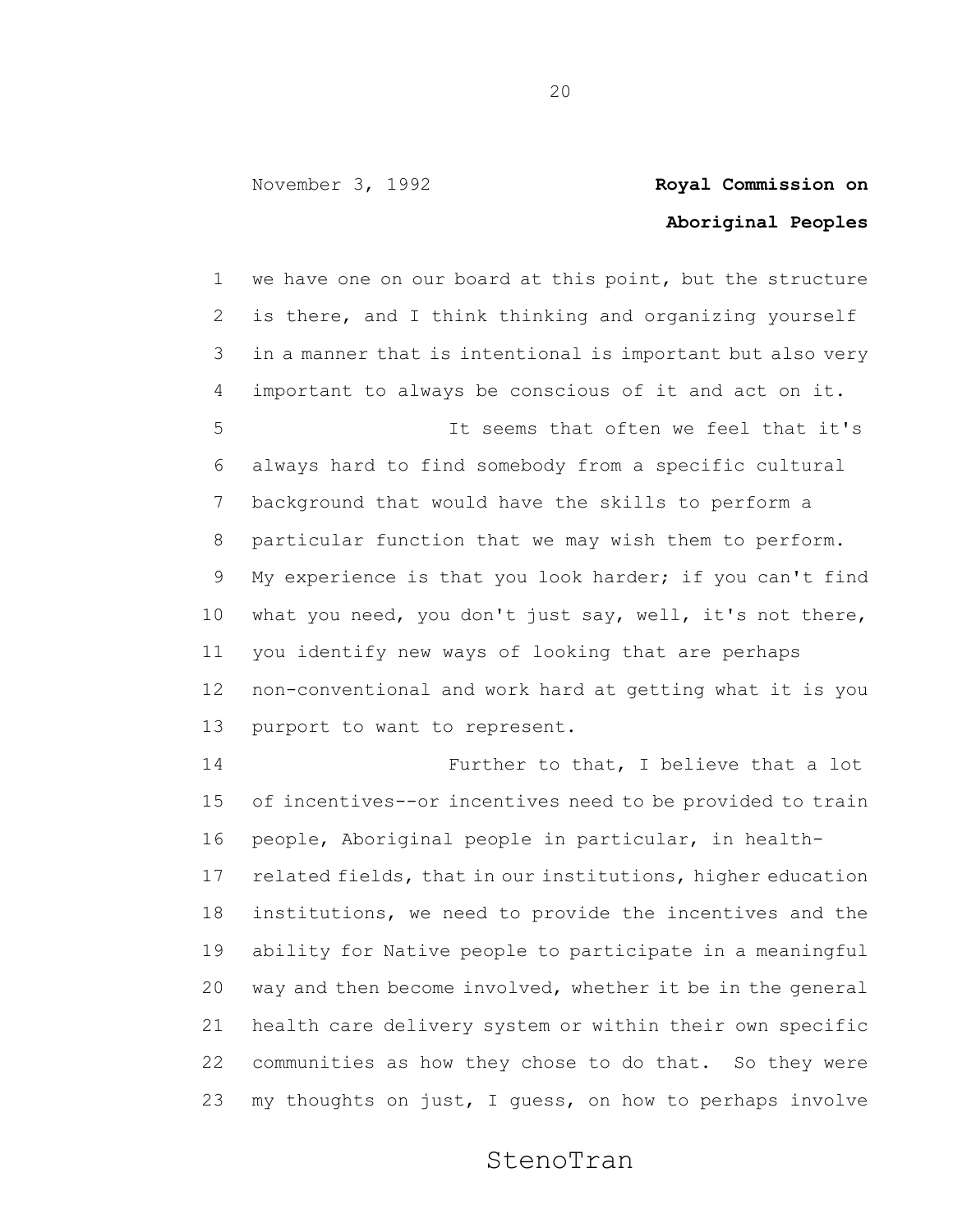## **Aboriginal Peoples**

 some of the traditional health practices within the general health care system. We have to make room and invite people, Aboriginal people, to be actively engaged in those--in the delivery of those services and, if we don't do that then traditional health practices of Aboriginal people will not even be known about let alone acted on. 

8 The next question related to organizational frameworks and what is required to co-ordinate health--Aboriginal health services on a local and regional level. I guess that I'd like to believe that the model that our organization works from, which is the community health centre model, may be one that would be appropriate to, at some levels adopt, to engage Aboriginal people in the identification of the needs of and delivery of health care related services in their own communities as well as in the larger community. Perhaps models that engage popular education techniques and participation of Aboriginal people in talking to other Aboriginal people and asking them what it is that they need, what are their needs in relation to their own health care, and what do they think needs to happen in order for their communities to be more healthy, and what ways should be adapted in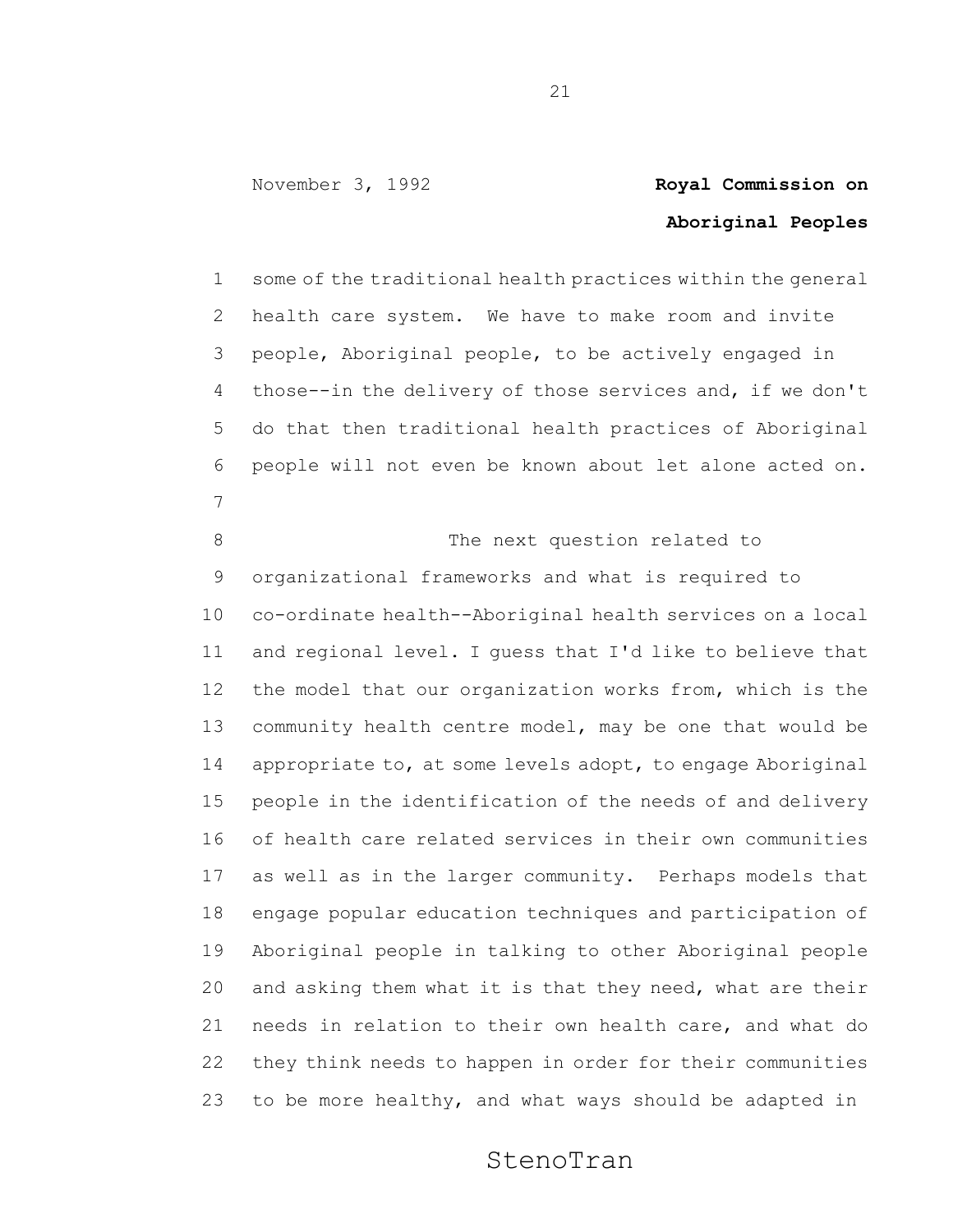# **Aboriginal Peoples**

addressing those needs.

2 The only other comment that I'd like to make comes from one of the physicians at the clinic who had originally intended to be here and had to cancel on short notice, a woman physician who works a lot with Aboriginal people. For her, the issues related to poverty and addictions and also family violence. She's felt quite frustrated in her ability to engage with Aboriginal people in a meaningful and helpful way because of the barriers 10 of not only poverty, and also addiction a lot of the time, but also a lack of appreciation of cultural differences or perhaps a knowledge of the culture of Aboriginal people and a way to access a resources of the Aboriginal community in attempting to work with people so that they will become healthier and perhaps more self-reliant. And again I guess that relates back to if we really want to take a serious look at involving--engaging in the issues of Aboriginal people, then we need to be educated by Aboriginal people as to their cultural differences and similarities and what are some of the ways in which we need to acknowledge and work with those differences. So I would be happy to respond to any questions if I could. Thank you.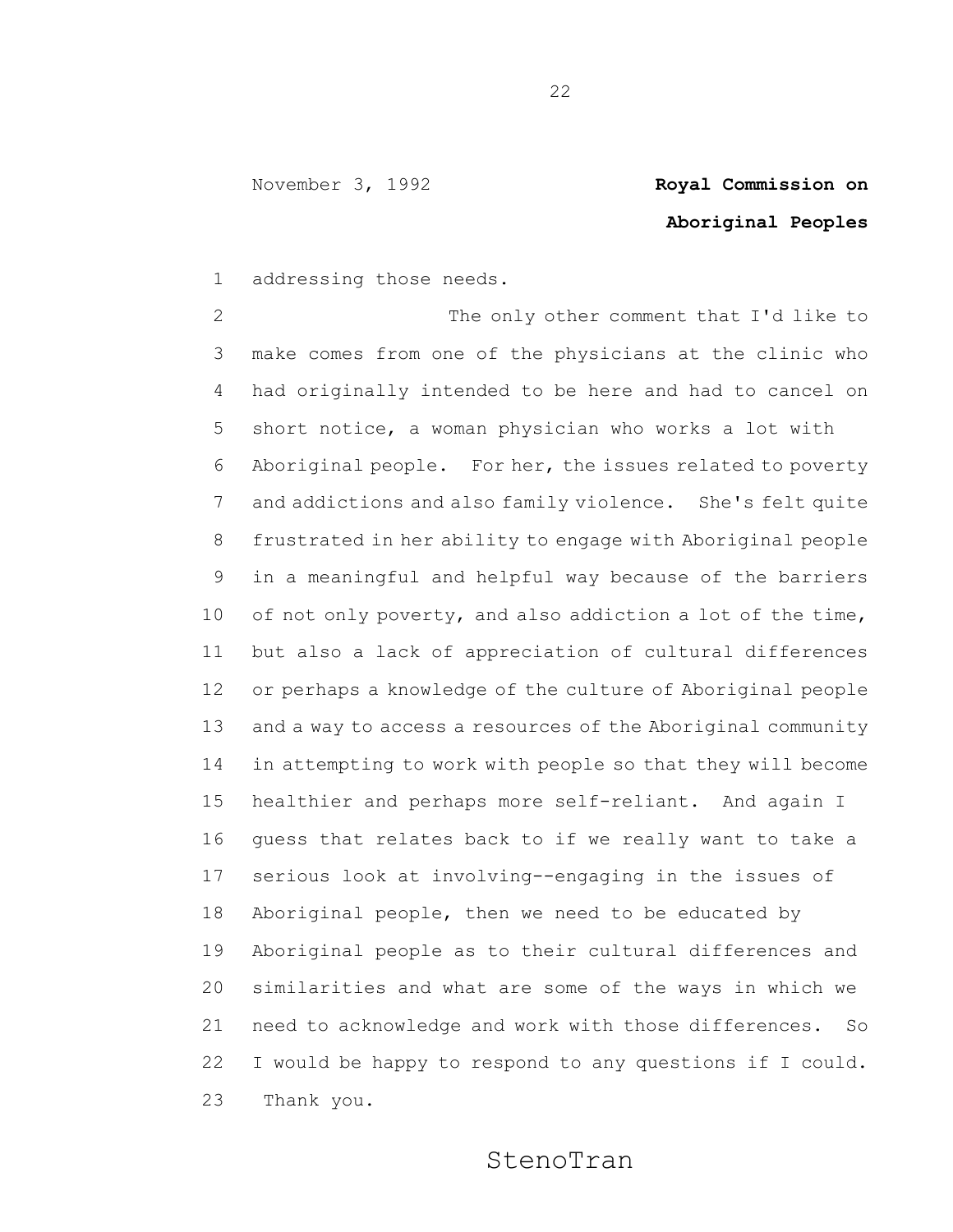## **Aboriginal Peoples**

 **CO-CHAIR GEORGES ERASMUS:** Before we do that, I just wanted to let everybody know that we've been joined here by Alexa McDonough. We're having a small round table. We're just going around and letting people make their presentations. We may be asking one or two questions and then exchange. You talked about how it would be useful to have Aboriginal people hired and on staff and on the board and so forth. The way you presented it obviously you're looking to the future and so you're making comments about what should be. Do you envisage the institution you're working in doing anything different from what they're doing now? **MR. PAUL O'HARA:** I think perhaps being a little more intentional. For example, I may be speaking out of turn because I haven't been active on my own board as a staff person, been more involved in my own day-to-day

 work. I know that Noel Knockwood from the Friendship Centre, for example, when he was here, was a board member 21 of our clinic at one point, but I don't believe there are Aboriginal people on our board now, and I think when what happens is that when things slide, you know, we're not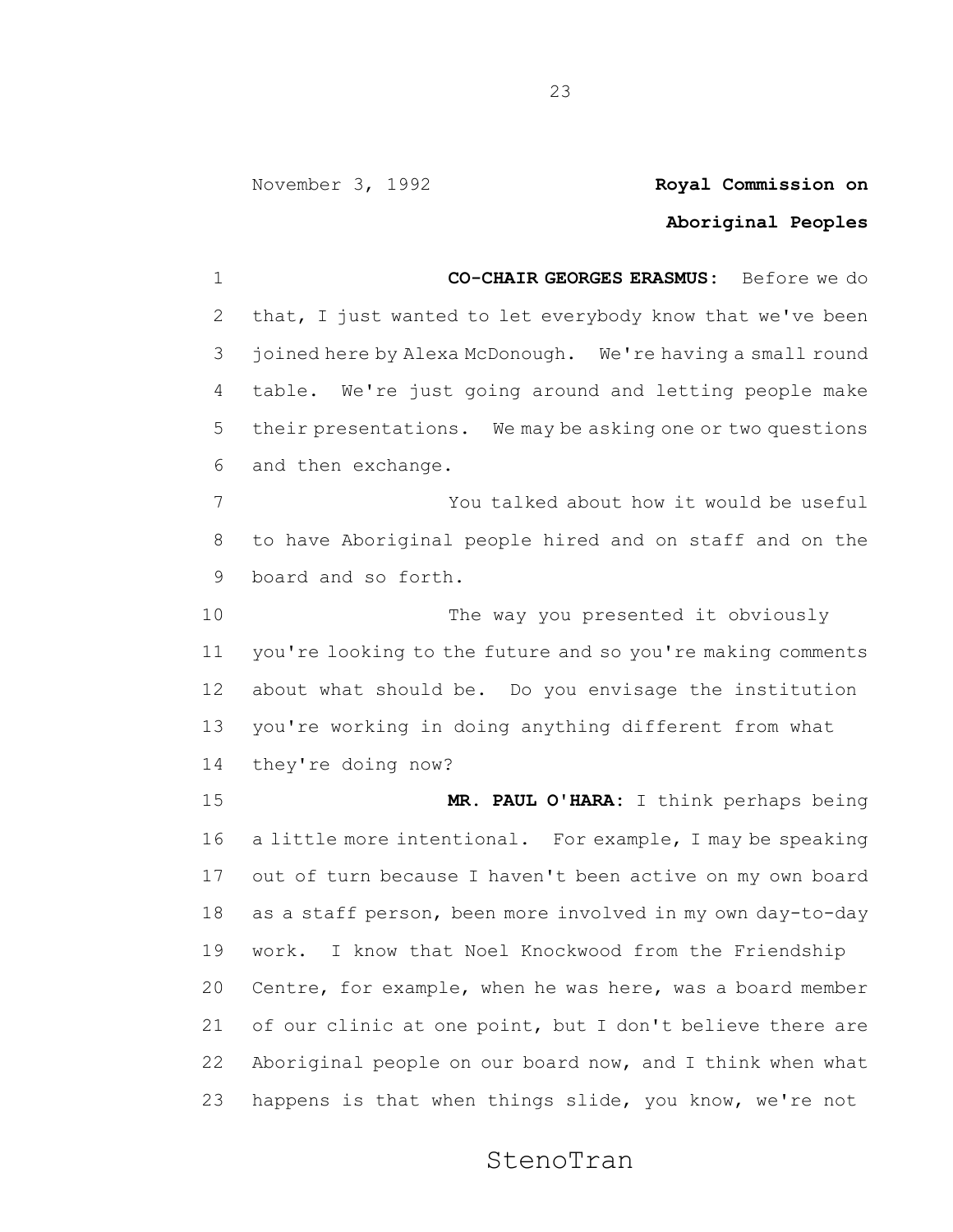## **Aboriginal Peoples** attentive to it. We've lost that connection at a

 structural level and then we kind of forget about it and don't continue with it and that's--I mean, that's something that we need to address and be conscious of continually. **CO-CHAIR GEORGES ERASMUS:** I don't know Halifax that well. The community that you're serving in, North End, is it a mixed community that includes Aboriginal

- people?
- **MR. PAUL O'HARA:** Well, my

 appreciation, the Aboriginal community is largely based through the people that would use the services here at the Friendship Centre. There was also some--I know there's some Native co-op housing, very limited amount, but the north end of Halifax, particularly this community, is an inner city community made up mainly of low income people, large social housing density and that sort of thing.

 **MS. ANDREA CURRIE:** I work with the Stepping Stone Street Outreach Program, which is a program in Halifax that was created in 1986, actually, to provide a user-directed service to women and men who work in street

### StenoTran

November 3, 1992 **Royal Commission on**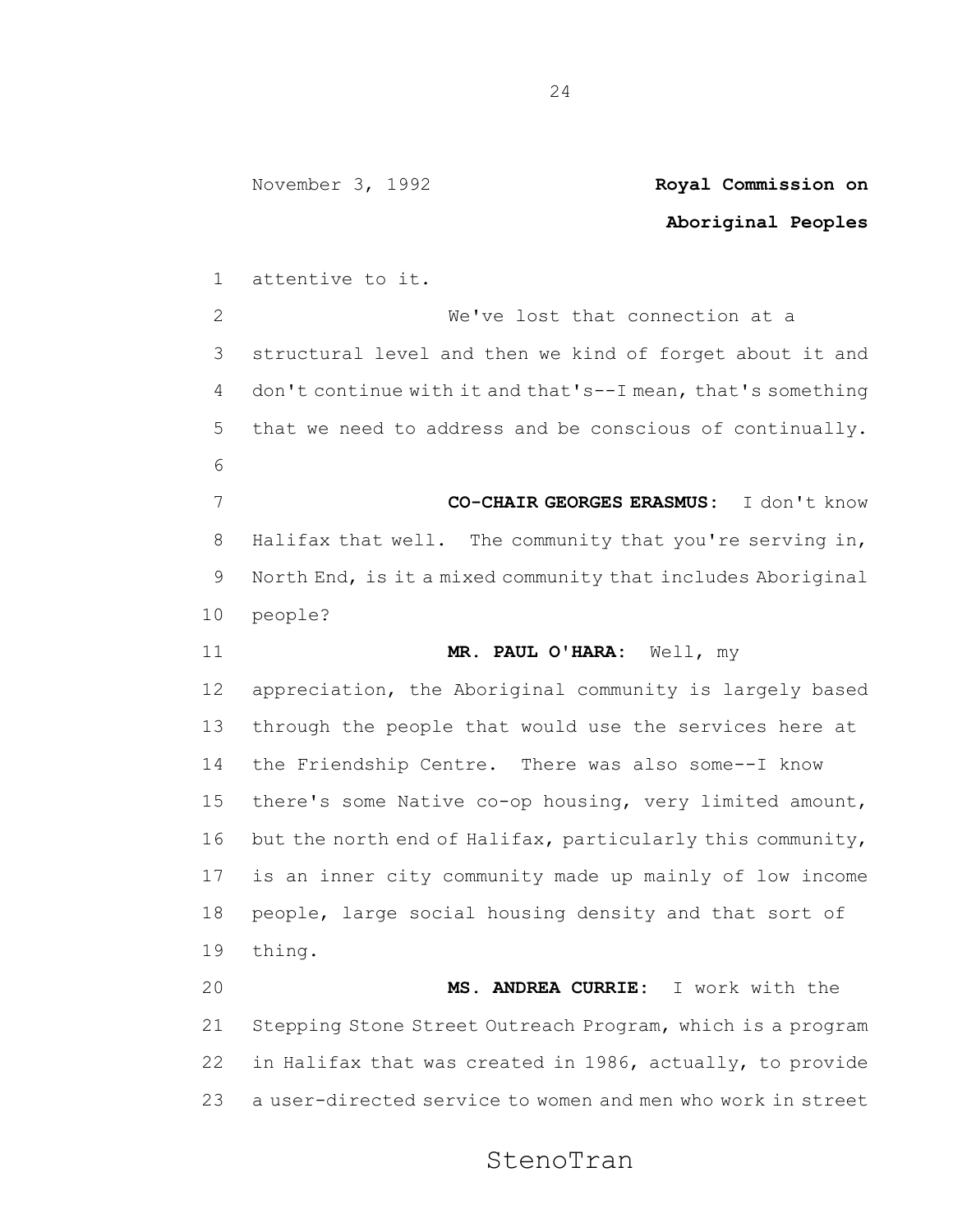## **Aboriginal Peoples**

 prostitution in Halifax. So basically what happened at that point, just to give a quick overview of the program, is that three women were murdered in 1985, all individual incidents, and each of those women were known to the social service network. They had all tried to get assistance to leave street prostitution and obviously weren't able to do that, and what happened at that point was that the network of agencies that knew these women, the workers within those agencies, I think were really taken aback, really had to confront the fact that there was a major gap in terms of what was available and what was there for women who worked the streets. And the City of Halifax struck a task force at that point that looked into it and basically recommended a street- based outreach program that would have a user-directed philosophy and approach.

17 Basically, you know, the recognition that if we don't know what people need the best way to create a service and to run an effective service would be to ask the people who need the service how to be helpful to them. So that is the way that Stepping Stone began and that's the way that we've continued to work over the years.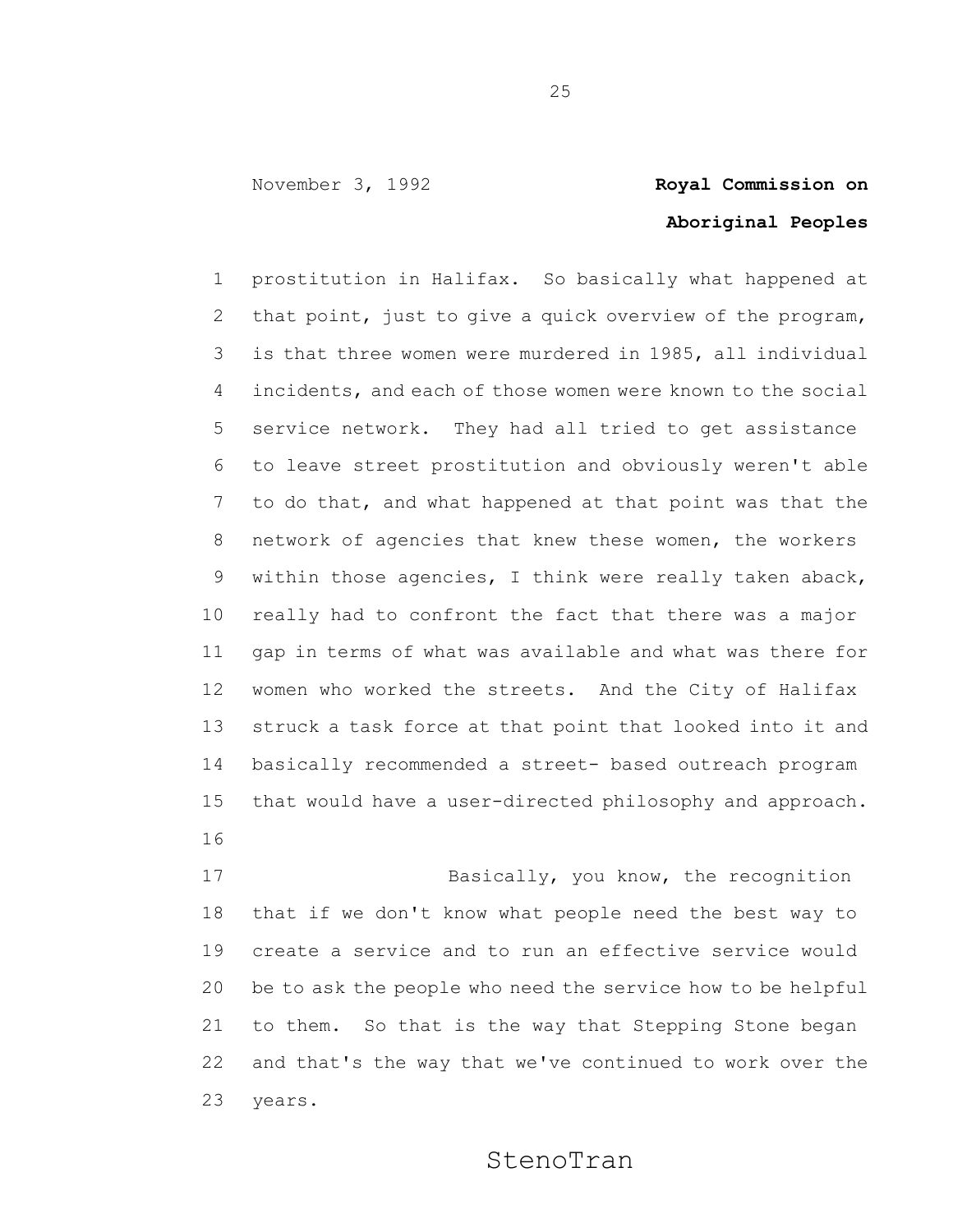## **Aboriginal Peoples**

1 The first street outreach--obviously there were a couple of years of developing the program, getting funding. The outreach began in July of 1988 in the downtown stroll in Halifax, which is the older and more of a well-known stroll area. It expanded in 19--in the spring of 1990 into the uptown stroll where women work, which is around this area, and later in 1990 to include the men's stroll. So there are three stroll areas in Halifax.

10 And the way the program operates is that we have two teams of two street workers on each team and they go out and make contact with people in a very 13 unobtrusive and respectful way, covering those three strolls three nights a week, and the rest of everything that we do comes from that, comes from that initial contact. There are drop-ins that are held on locations on or near the strolls and it--people get involved with Stepping Stone on a voluntary basis, they perceive the program, they know that the program is there for them and that they can 20 determine the ways in which they can access help from  $us<sub>r</sub>$  that people aren't on staff with Stepping Stone who are going to out and tell folks what to do. We're working the streets, but we're basically a resource pool for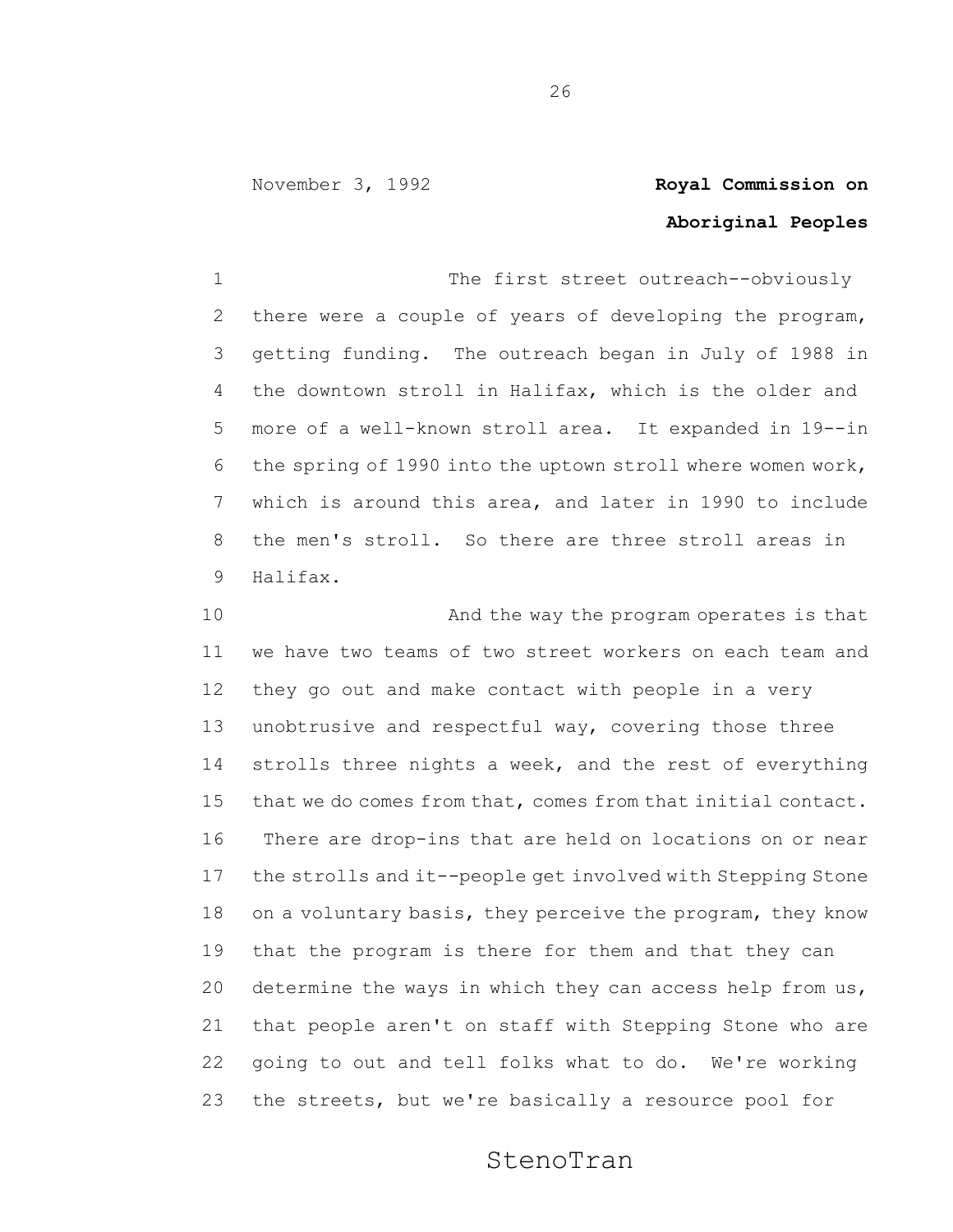## **Aboriginal Peoples**

 people, we can help to share information that may be useful 2 to them, we can provide support, we can advocate if they're trying to get access to services. And we do work with a number of people in what we call "high support," which is when a person that we've made contact with, either on the street or at the drop-in or at our office, which is also a kind of open door, drop-in centre for people who work in street prostitution, if they decide that they would like to work on something specifically with us, then they would initiate a relationship with one of the street workers and get to work and basically direct that person to provide support for them in the way that they have 13 identified they need. So I have to say that when Christine called me and told me about these hearings, I said to her very frankly and very quickly on the phone that I don't think I have anything new to say that people don't know already, but if, you know, if it would be useful to have for your picture in terms of the services that are available in Halifax and, you know, what we know about the needs of Aboriginal people in an urban environment and, you know, you'd like the prospective from a street outreach program that works with people working the streets, I can certainly fill in that part of the picture, but I don't think for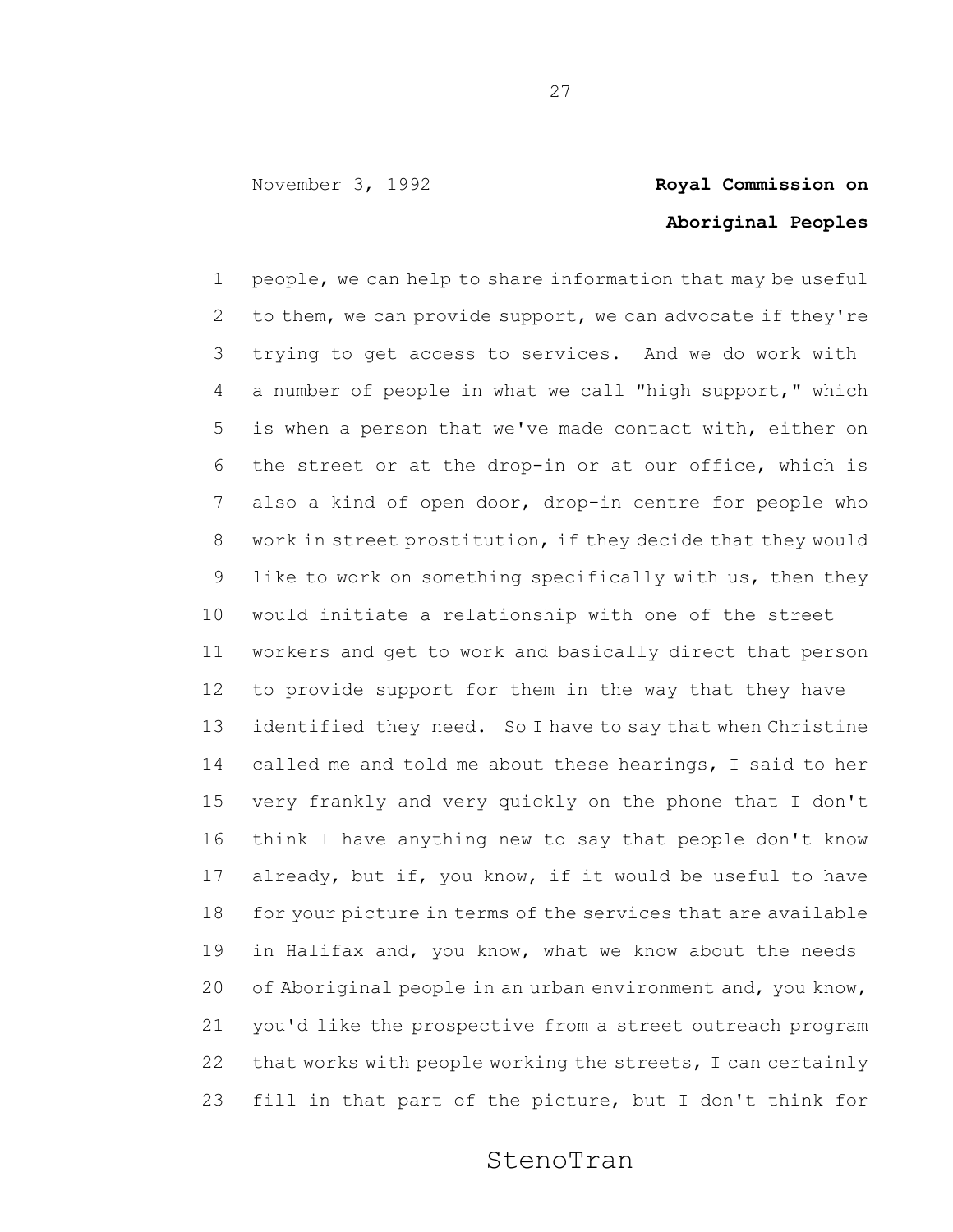## **Aboriginal Peoples**

 a minute that anything that I'm going to say is going to be new to anybody.

 Basically the issues and concerns that Native women and men who work the streets face are similar to the same issues and concerns around the stigmatization and the marginalization that goes with working the streets, the barriers to accessing alternatives and options in support and respect and services that go, that is part of--part and parcel of life if you're working the streets because of the attitudes that are prevalent in society about people who work the streets, because of the 12 stereotypes and the lack of awareness that, you know, these 13 are human beings with a full range of needs, with very complicated backgrounds and lives and issues and concerns. 

 So obviously Native people who are working the streets have the same--you know, face all of those barriers plus the additional one of racism. I mean, that's the, you know, very similar to people who are black and who are working the streets, you know, that--in terms of the actual treatment that people experience in the course of their work, from dates, from police, racism obviously is an additional burden, is an additional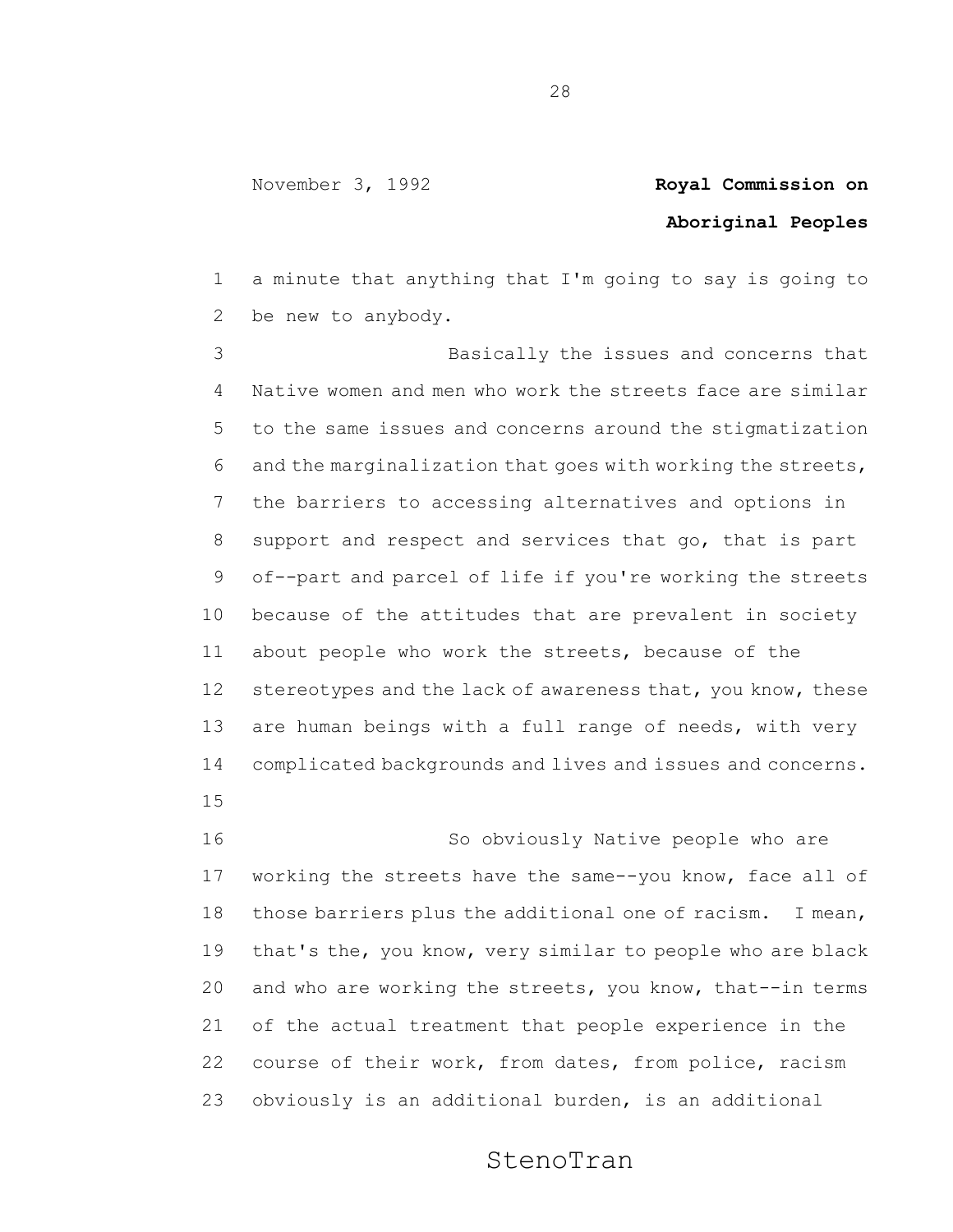## **Aboriginal Peoples**

 barrier, it makes things even more difficult than they are just in terms of the lifestyle and some of the difficulties that go with the lifestyle.

 When someone becomes involved with the criminal justice system, which, you know, there's a person that we work with and have worked with who is in that situation now, has been charged in relation to a fight that happened on the stroll one night. I mean, obviously, all the racism in the justice system kicks in for her at this point, you know. So that besides the discrimination that she'll experience because she's been working as a prostitute, she will also experience, you know, all of the stuff that the Marshall Inquiry so clearly documented 14 for us all and also, I mean, again, the systemic racism in terms of access to education, jobs and everything else. I mean, that's--those barriers are just more intense for, you know, women and men who work the streets who are Micmac or from an Aboriginal background.

 So that's sort of, you know, the major issue, I guess, the obvious one and in terms of our work, it means that, when we are advocating for people, when someone who is an Aboriginal person has asked us to help them with something, to work with them on something, then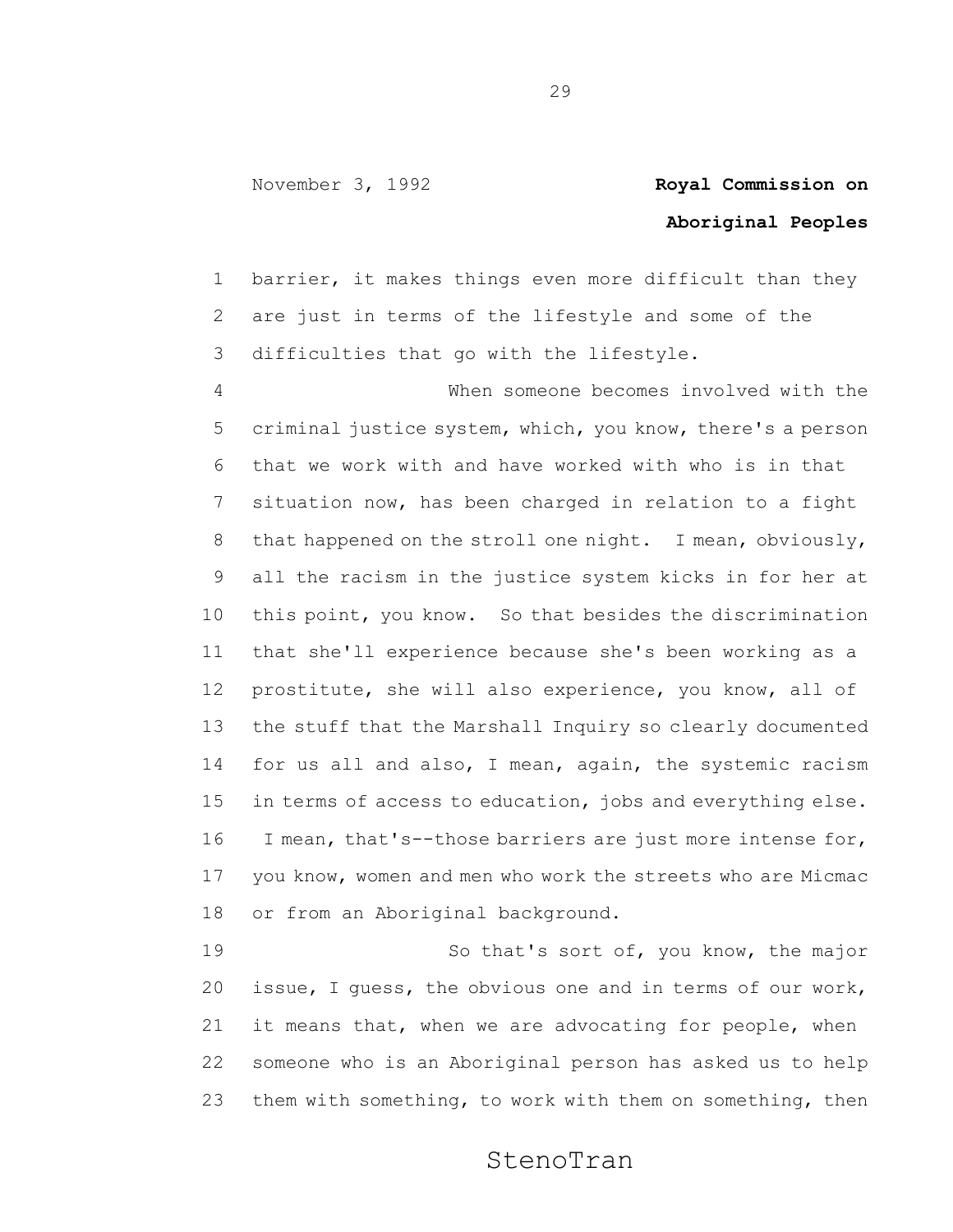## **Aboriginal Peoples**

 we have to try and mediate that racism. We have to try and challenge it when we see it. When we're working in referral and advocacy, we have to try and make it clear to people that are offering services that, you know, discriminatory attitudes and behaviour is not acceptable, I mean, it just sort of, you know, it just becomes another piece of the work that we do, to try to break down those barriers, as well as all the other attitudinal barriers that are there.

10 10 In terms of access to services, again, it's, you know, that's another issue and that, you know, we know, for instance, that we will welcome, as many people 13 in the sort of social services work and programs network, will welcome the coming onstream of the two native run and specifically, you know, the transition houses that are coming online in Nova Scotia to be specifically for Aboriginal women. We see that as really important. I think that's basically an overview of the issues and, you know, as I say, I'm sure it's nothing new. In terms of what I think needs to be done, I see

 it in basically--I see it as basically falling into two kinds of work. One is obviously continued anti-racism work, you know, to try--I think that the kind of struggles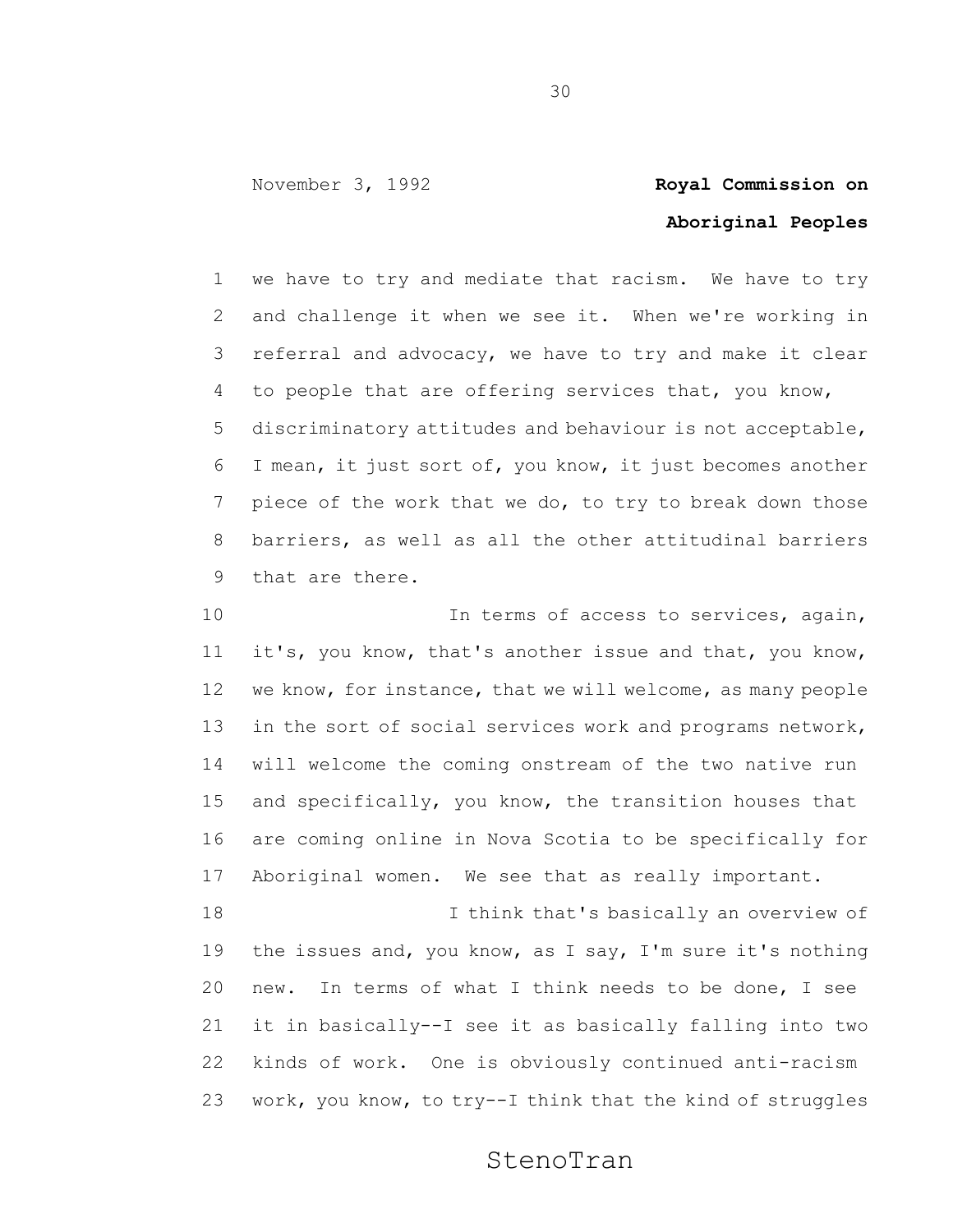## **Aboriginal Peoples**

 that we have supporting people to, you know, get the things they want in their lives, has everything to do with the racism that's still systemic. And so working on the issue of racism in the community and in our organization and, you know, in--at every level, individually and in our workplaces and in all our institutions is really important, trying to get accountability to the recommendations in the report of the Marshall Inquiry, I mean, this is really--it's important work.

 So there's that--the big picture and the long-term picture is to work to break down, to end racism 12 and to break down the barriers that that creates for people. 

14 The other thing that I think is necessary immediately and in the short term is culturally specific and culturally sensitive services. For instance, I know a couple of people who've worked the streets who have accessed addictions treatment, recovery treatment, through the Micmac lodge, and I can tell you without any hesitation that, in my experience, and what I've seen, working with Stepping Stone for three years, the experience of those two individuals at Micmac lodge was very different from the experience of other people who've gone through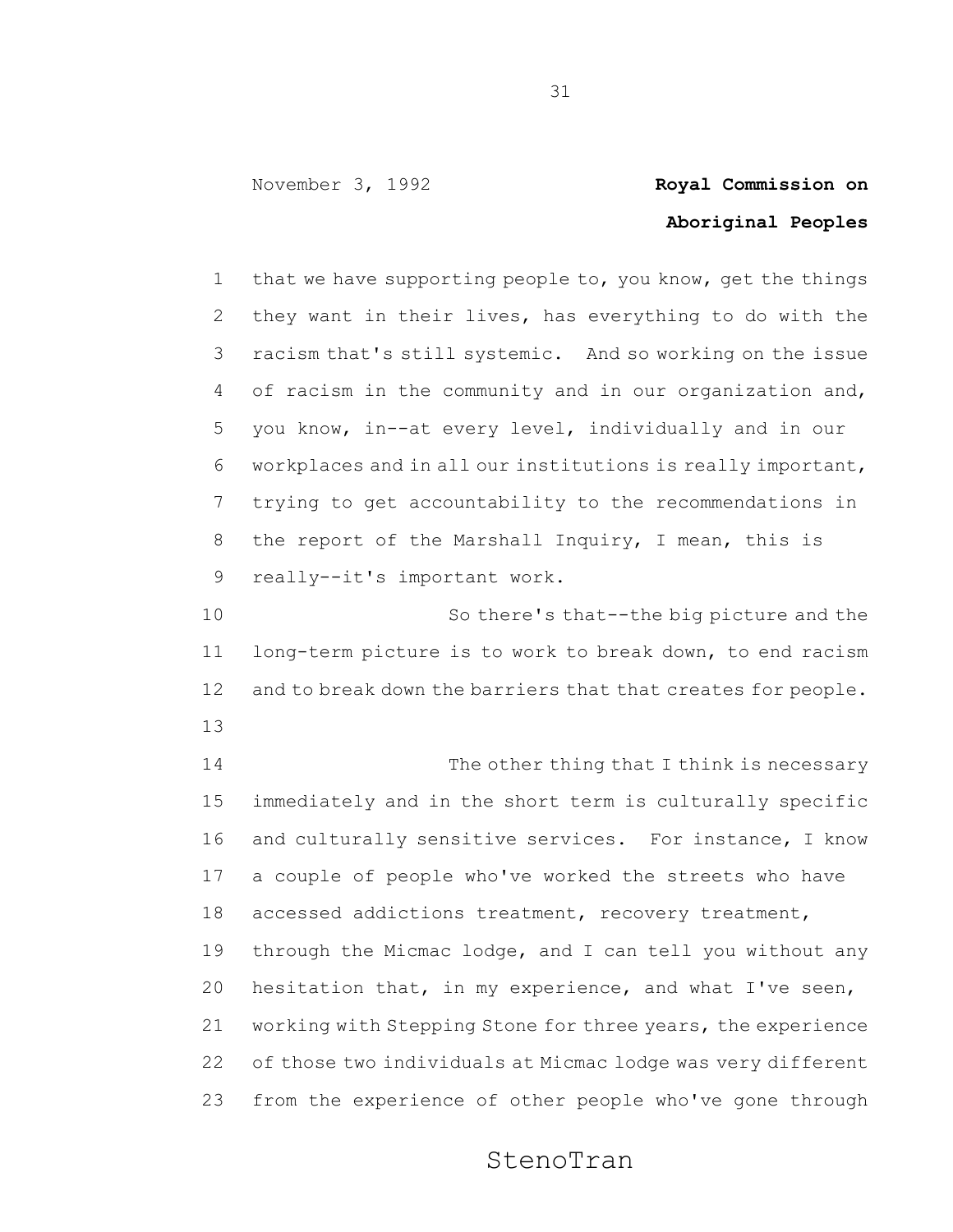## **Aboriginal Peoples**

 other addictions, residential addictions programs. I think, you know, my own--and this is my own sort of prospective on this, I think it has a lot to do with the fact that there's a lot of emphasis at Mi'qmaq on community, and so people are--the whole process of dealing with the addiction is seen in the context of being part of a community, where a lot of people that we refer from the streets who go to a different addictions program often experience there an emphasis on their differences, how different they are from everybody else rather than emphasis on what connects them to other people and what makes them a part of a community with other people.

 So I feel like, those services are extremely important and I would like to officially go, you know, on the books as supporting the importance of culturally specific services like Mi'qmaq and I think the transition houses would be quite similar in that way. Another difference that we've identified is an emphasis 19 on healing more than treatment and that, of course, healing 20 again is in the context of that understanding of community, that being a part of a community is a part of what keeps us healthy or makes us healthy and whole human beings, not just dealing with our problems individually and alone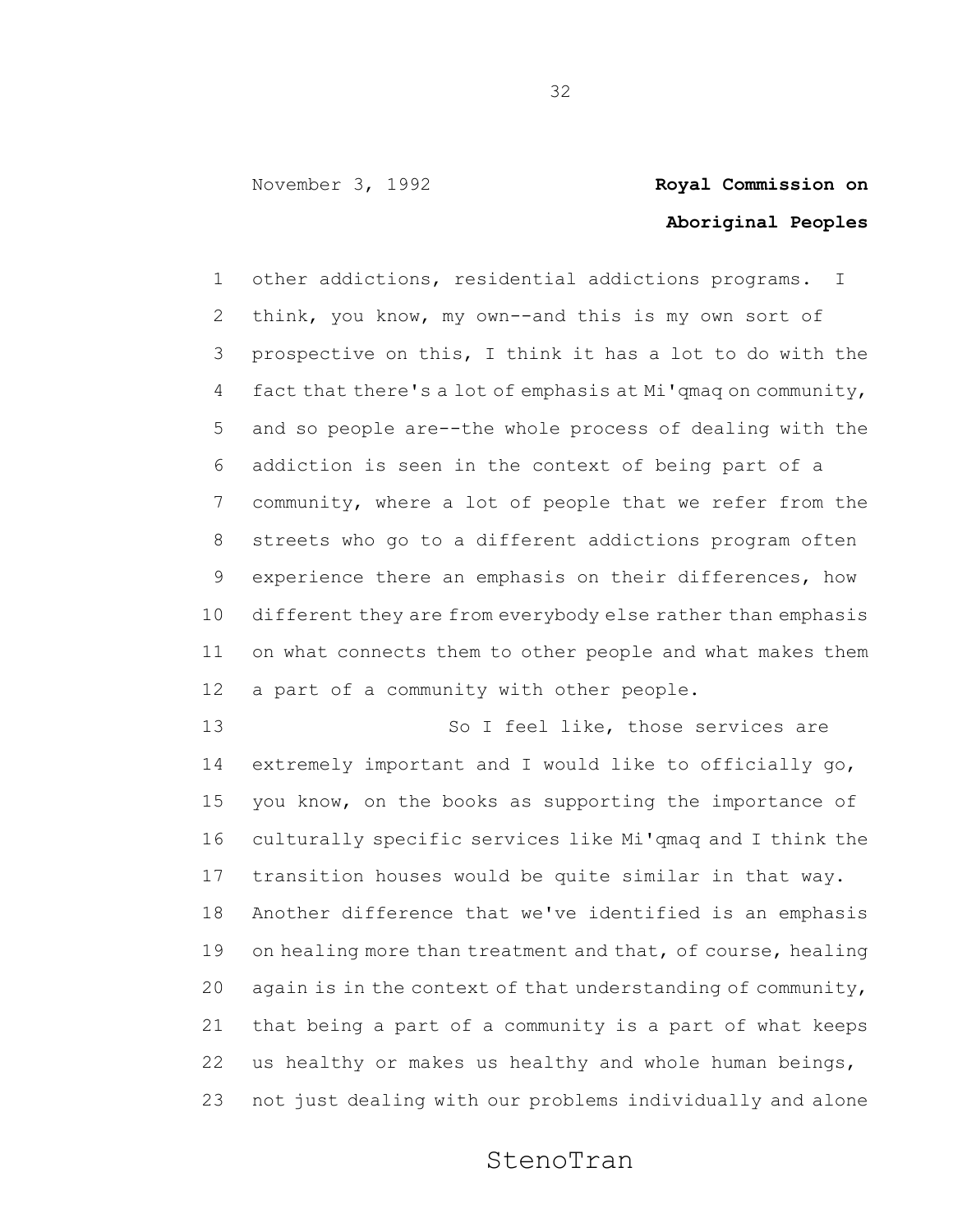## **Aboriginal Peoples**

 and feeling that that's the way we have to do it. So those--I think those services are really, really important for people.

 And then in the areas where we are not able to have, you know, services that are specifically for Aboriginal people, then obviously what we need to do is make sure that the other services that are there that people need are culturally sensitive, and that's a process of education, it's a process of involving people at every level, staff and board, and just a great deal of awareness that's needed in terms of what--would it, you know, what it means to be from a different culture and what some of those differences are and what needs to be honoured about that. And that's something that I think we're quite aware of at Stepping Stone because we relate to the streets and the people who work the streets as being part of a culture, part of street culture. And what makes services and programs work for people who work the streets is recognition by the staff and the people involved in providing those services that there is another culture that people are coming from and that there's a transition involved and that there are difficulties that come up in accessing needed services when it's a cultural shift that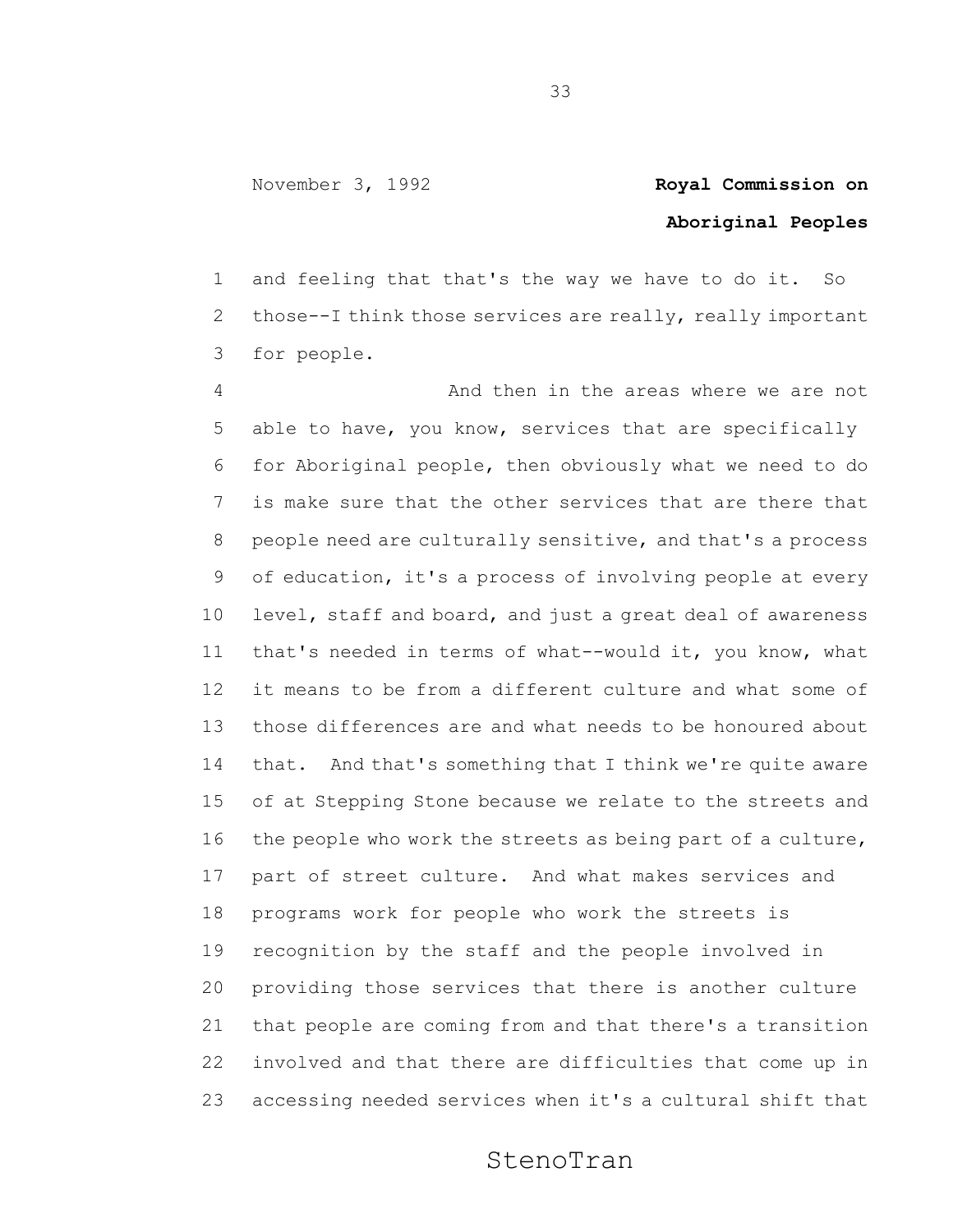## **Aboriginal Peoples**

 you're experiencing, you feel displaced in terms of your culture. I mean, people from the streets feel displaced often in straight society or in a program that is framed that way. It makes assumptions based on, you know, everybody lives in a straight society then you are going to feel out of place and there are going to be some things that--some reason which you feel you can't relate or can't connect or are not recognized or not seen.

 So culturally sensitive services are important too, and I think in terms of the needs of people in an urban setting, again street-based services like Stepping Stone, like Main Line, that are--that provide an outreach, that are not as difficult to access as some of the more traditional services, that provide a link for people, if they become that marginalized, that provide a link for people and a support system to--back to some of the services and programs that they need.

18 And I guess that's, you know, that's basically it. I mean, the anti-racism work is sort of like the big thing on the agenda for, you know, for all of us. The rest is really an issue of funding priorities, I think, and shifts in, you know, what's important to us in our communities and are we going to support these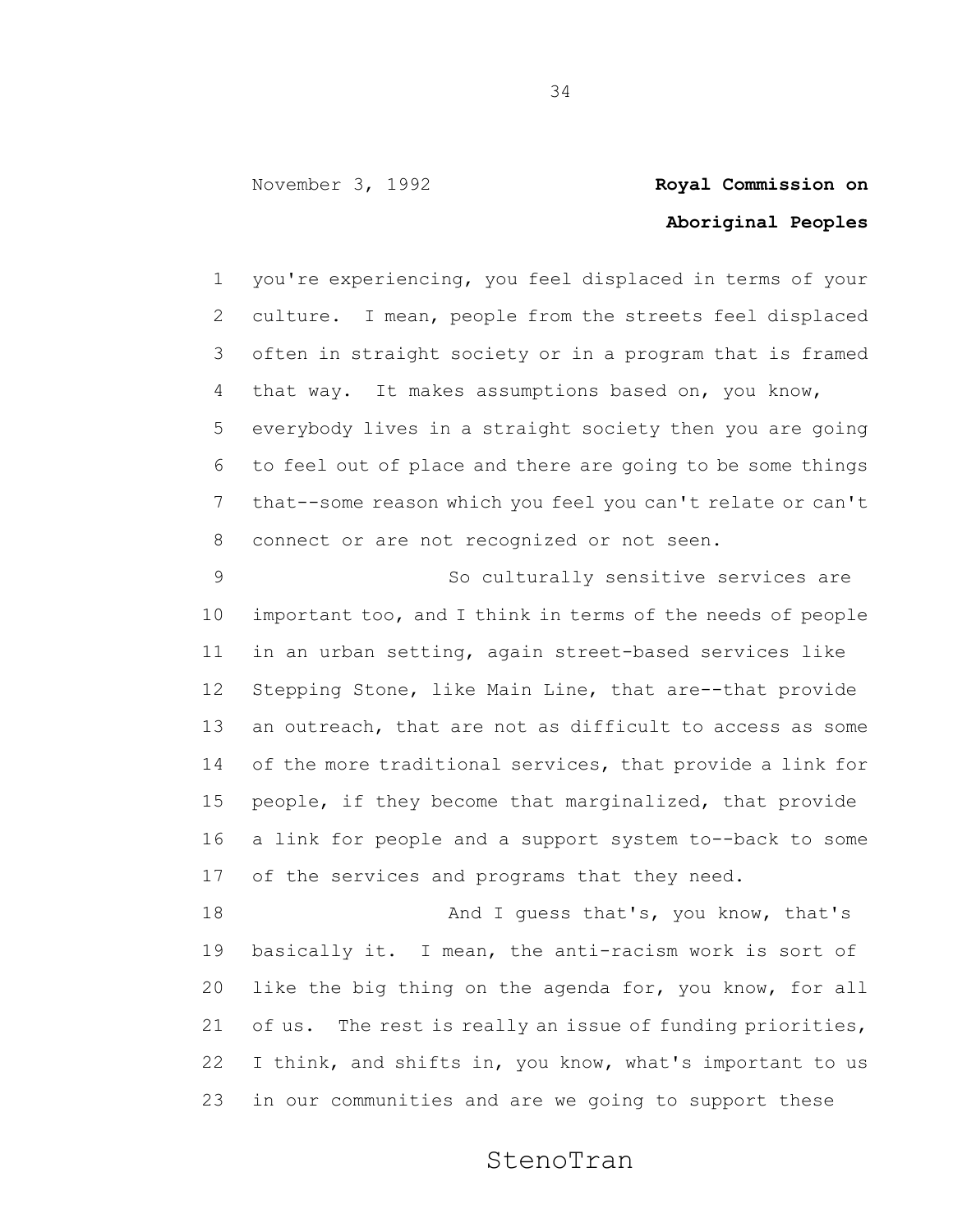### **Aboriginal Peoples**

 programs and services that are very much needed. And obviously, you know, the whole argument in terms of funding of encouraging people to look after themselves is in the long term far less expensive than having to deal with the breakdown in people's lives when they haven't been able to do that, the lack of, you know, the barriers have been too great, or lack of opportunities, or lack of support. So obviously funding is a real key issue. So I'll just leave it at that at this point.

 **CO-CHAIR GEORGES ERASMUS:** I think we'll go to Alexa before we go into some of the questions and try a little bit of dialogue. Do you want to go ahead, Alexa?

 **MS. ALEXA MCDONOUGH, NOVA SCOTIA NEW DEMOCRATIC PARTY:** Well, thank you very much for the opportunity to meet with you briefly this afternoon. I'm a bit reluctant to break in at this point because I very much agree with your stated objective for phase two of the hearings, to try to get very much to bread and butter issues and practical recommendations, and one hopes, conclusions and solutions to bring about the kind of reconciliation that is so important between the First Nations people and all of the rest of us who followed.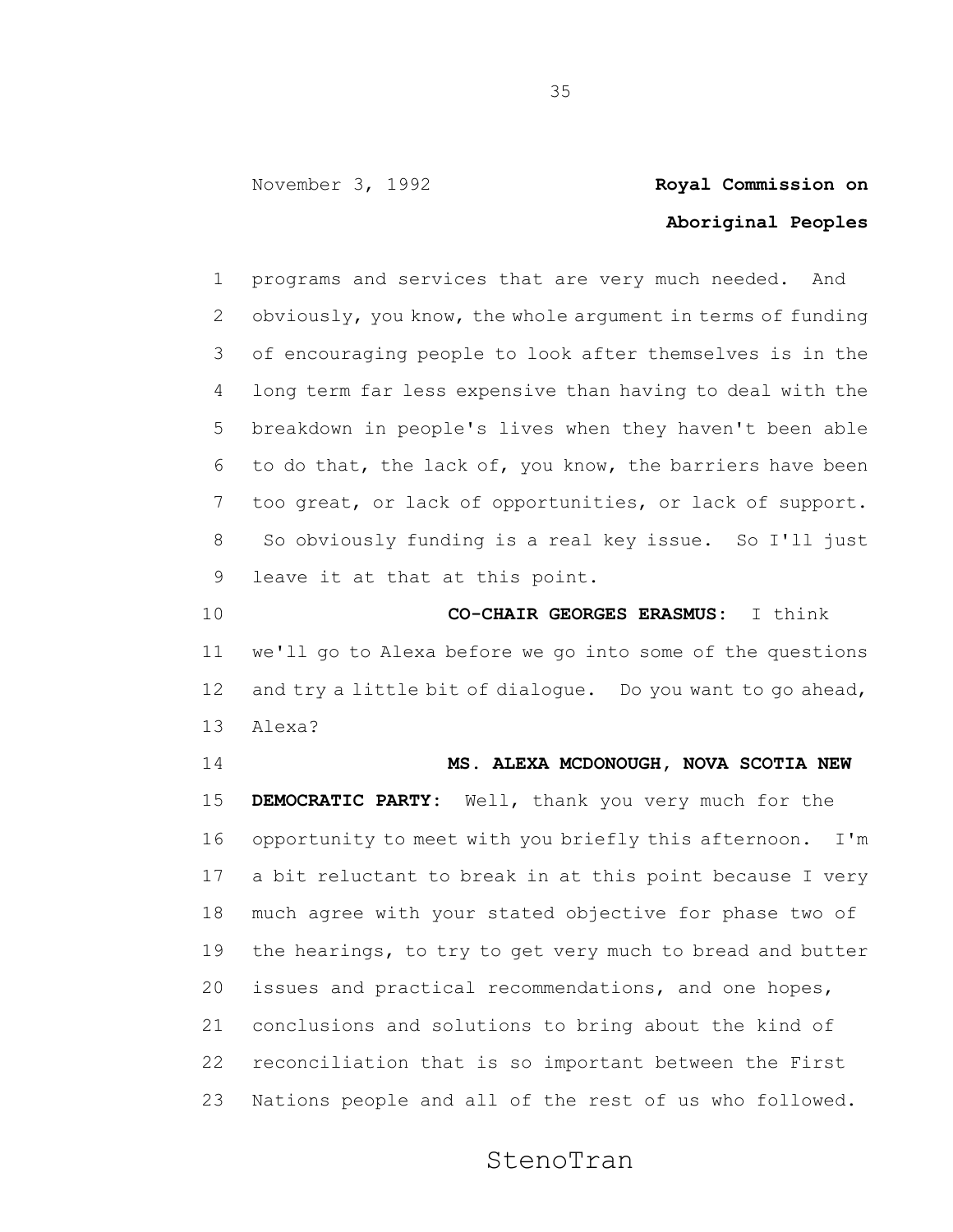## **Aboriginal Peoples**

 At the same time, I might use as my starting point a reference to another statement in your discussion document on which, I think, you're to be congratulated, namely, that the Aboriginal people from one end of Canada to the other expressed hope that all Canadians can see the benefit of a new relationship based on trust and respect.

7 And I might just say the reason that I decided to take the opportunity to address the Commission here today is because I'm one, I'm sure, only a typical Nova Scotian--I'm not going to try to pretend to speak on behalf of all Canadians--but I think perhaps at least a typical non-Aboriginal Nova Scotian who sees the work of your Commission as being even more significant and even more urgent than it was when you undertook your task, as a result of the Constitutional Accord and specifically the entrenchment of the inherent right to self-government having been defeated on October 26th. And I was one of the three political party leaders from Nova Scotia who had an opportunity to participate throughout the whole process of the multilateral constitutional discussions over the last six to eight months. Some would say that's a peculiar form of punishment. I would say that, for me, it was a privilege, and particularly a privilege because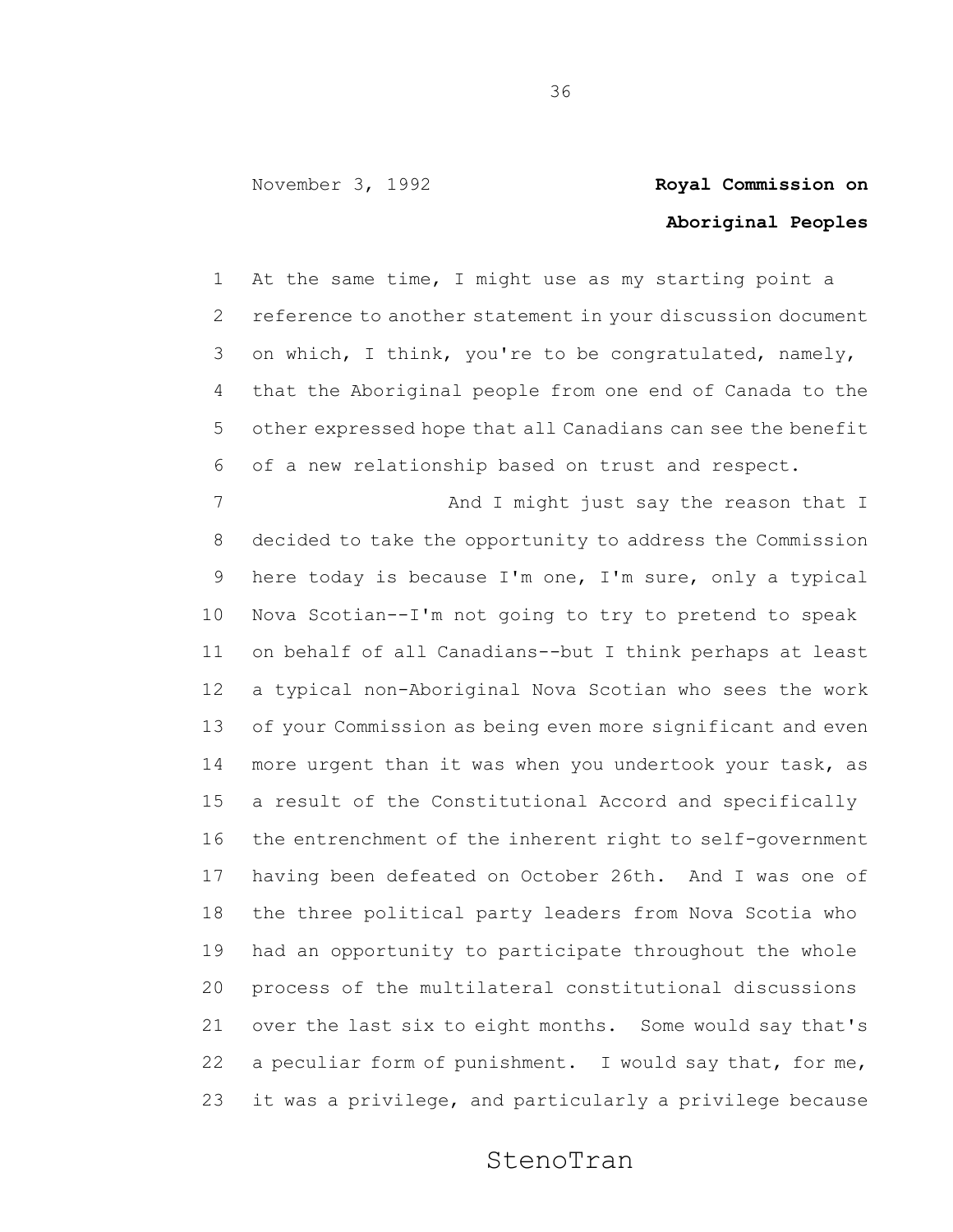# **Aboriginal Peoples**

 one of the things that I personally gained from that process was a great deal of education and understanding and insight from the participation in the multilateral process of Aboriginal leaders from four of the national Aboriginal organizations. And I have always contended that it is very regrettable that the multilateral constitutional process was not conducted in a fish bowl, because has it be absolutely transparent for the people of Canada, to be able to flip on Newsworld or flip on the parliamentary channel and observe the proceedings, I think that Canadians would have gained greatly from the educational process of learning about the history of the Aboriginal people and about what the challenges are that we face in regard to addressing the injustices that are of such long standing.

 I think to some extent the baton or the torch now passes to the Royal Commission, and I simply wanted to be here to state my very strong belief that Canadians, at least Nova Scotians as I see it, are very much committed to the objective that you have stated as you enter round two of the Royal Commission process. And I wanted to refer briefly to the report that resulted from many many months of open dialogue and consultations across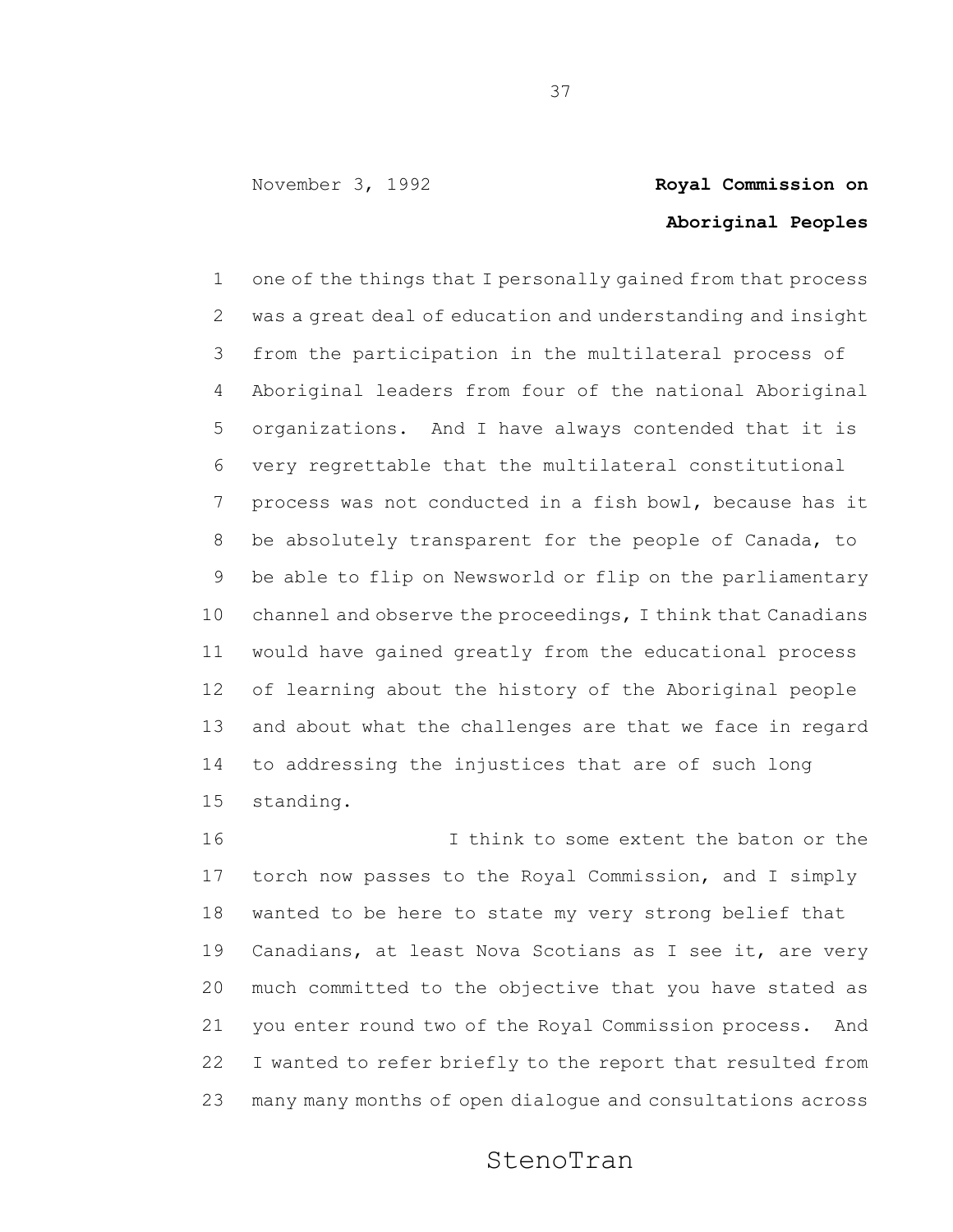# **Aboriginal Peoples**

 the province of the working committee on the Constitution, subsequently known as the Kierans Commission, because I think that it's extremely important that there not be some sense of burden on the Royal Commission that the Aboriginal people of Canada are looking to you to solve all problems but somehow the provincial and federal governments are seeing the defeat of the Charlottetown Accord as a sidelining of the major issues of self-government, treaty rights, Aboriginal rights and so on. And I think that it's extremely important that you be aware, at least in Nova Scotia, and I suspect that this is true in many many other provinces, that in the active process of dialoguing and consulting with Nova Scotians across the country in the lead-up to the constitutional process that Nova Scotians spoke very loudly and clearly in support of getting on with addressing the injustices, and there really was again and again and again recognition of the deplorable role of governments in creating and perpetuating the injustices that Aboriginal people have faced and a very clear call that it was time to get on with recognizing Aboriginal rights, with recognizing treaty rights and with entrenching self-government.

I think that it's perhaps useful to know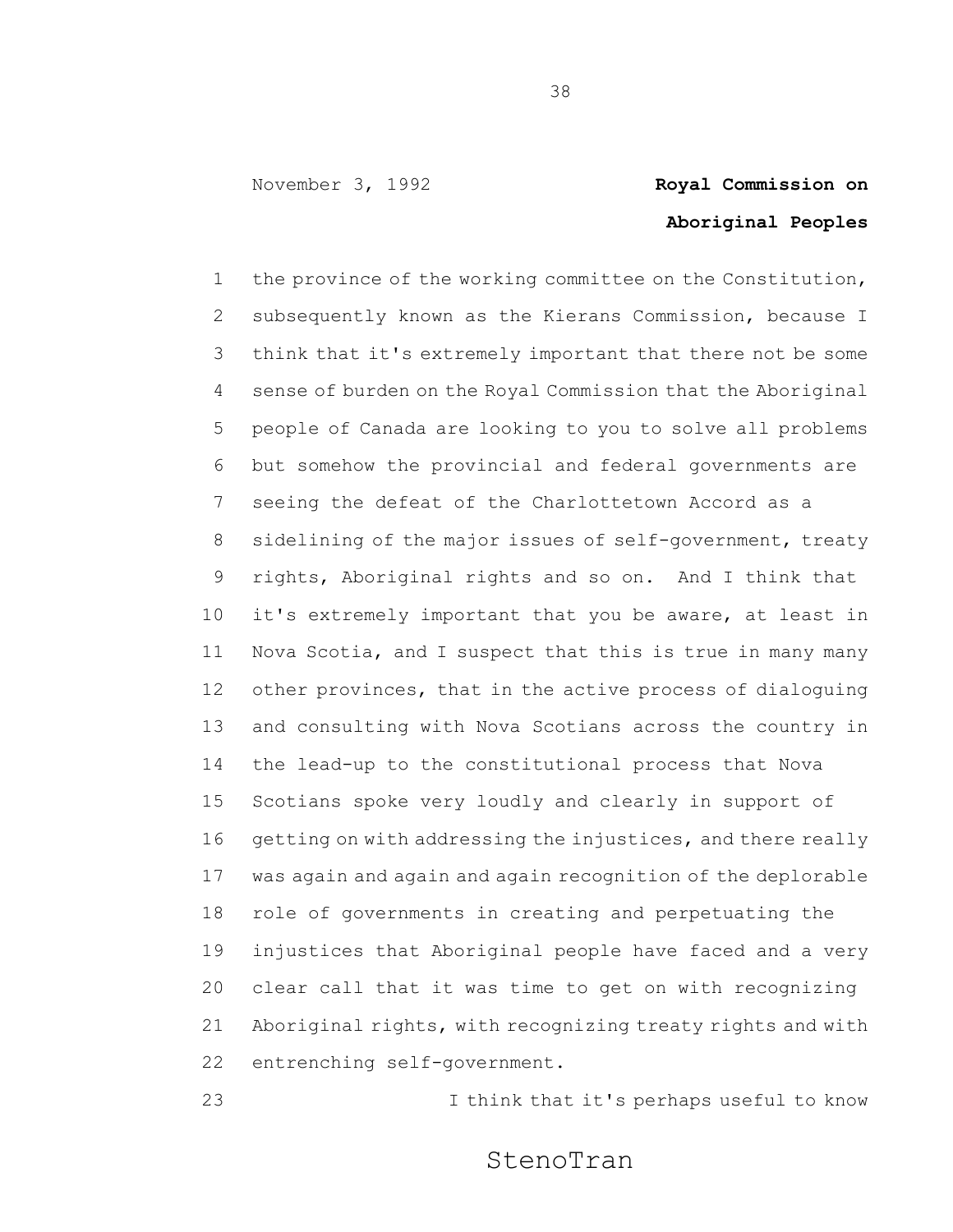## **Aboriginal Peoples**

 that here in Nova Scotia, in the lead-up to the constitutional debates, there was the establishment of a bilateral forum, a bilateral forum that consists of representatives from the three legislative caucuses, the three political parties, representation from the four Aboriginal organizations in Nova Scotia including, I might say, the Native Women's Association, and I think that inclusion was an important one and the exclusion of the Native Women's Association federally an unfortunate and misguided decision, really, that hopefully will not be repeated. And also, in that bilateral form, the inclusion of thirteen--the thirteen chiefs from Nova Scotia and the Grand Chief to participate in any and all discussions that are ongoing.

15 The purpose of that bilateral forum was stated as developing a common understanding of Micmac Aboriginal rights and treaties, and I think it's extremely important, as the Royal Commission on Aboriginal affairs, for you to feel supported at the provincial level by these kinds of processes in a parallel effort to what you're doing at the national level. I can't help but think, and I think it can't be stated often enough, that if there was sincerity on the part of the federal government and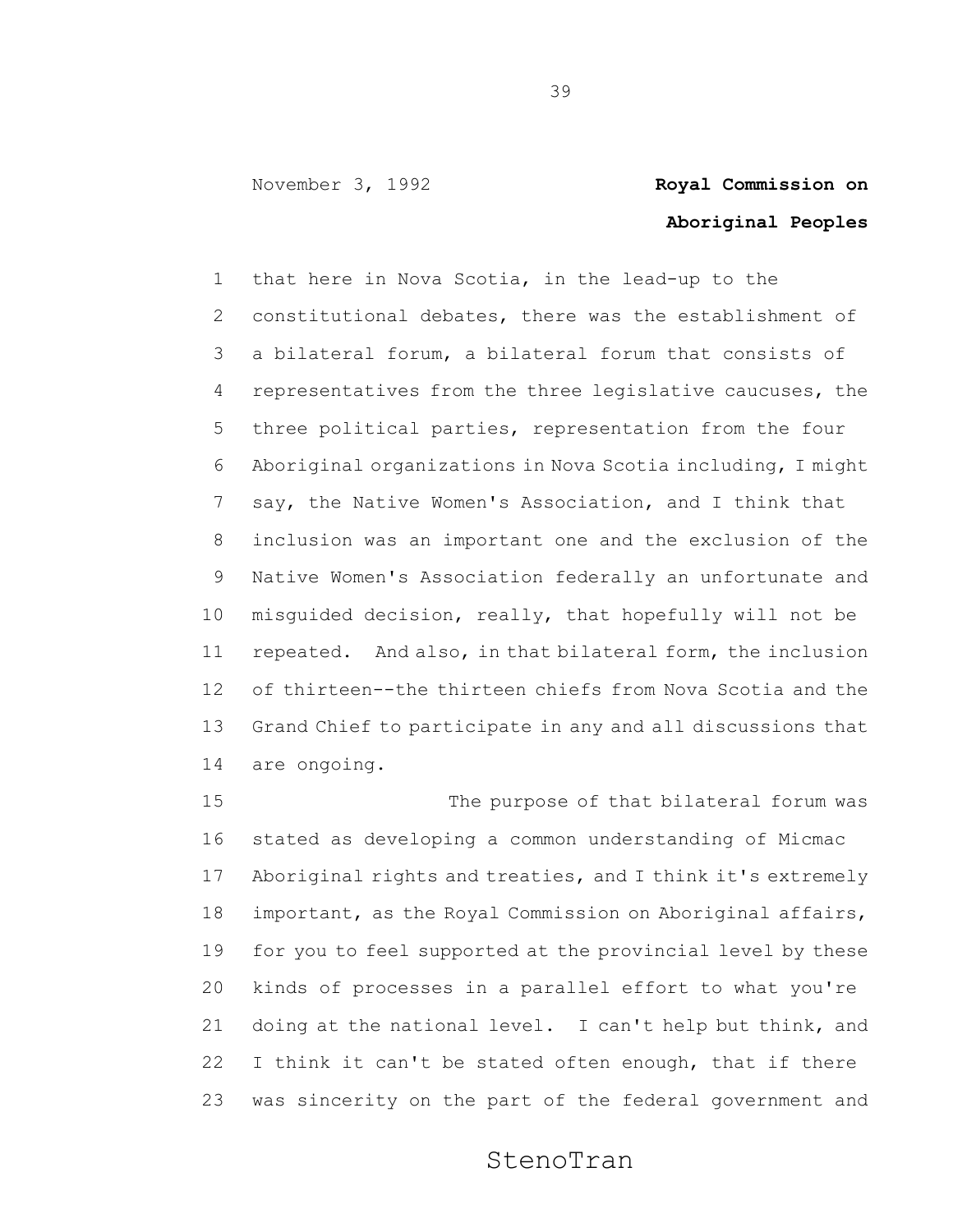# **Aboriginal Peoples**

 the provincial and territorial governments participating in the constitutional process, when they reached a consensus around the entrenchment of the inherent right 4 of self- government, that if that really was sincere, that it is extremely incumbent upon all of those governments at both levels to be prepared to follow through and act on the kind of recommendations that you as a Royal Commission are now going to be bringing forward. If that's not the case, then I think the Aboriginal people of Canada and all Canadians are entitled

 to think that it was sheer hypocrisy and some kind of expediency on the part of governments in the constitutional process to have agreed upon the inherent right to self-government being recognized.

15 15 I think the other thing I wanted to say is that it seems to me that there remains a major job needing to be done of the people of Canada, and I think Aboriginal and non-Aboriginal, about what self-government can really mean, and I think some of the principles that have been clearly articulated in your first discussion document are extremely, extremely important to reinforce in terms of the control of Aboriginal people over their own lives and their own futures. I think that all too often this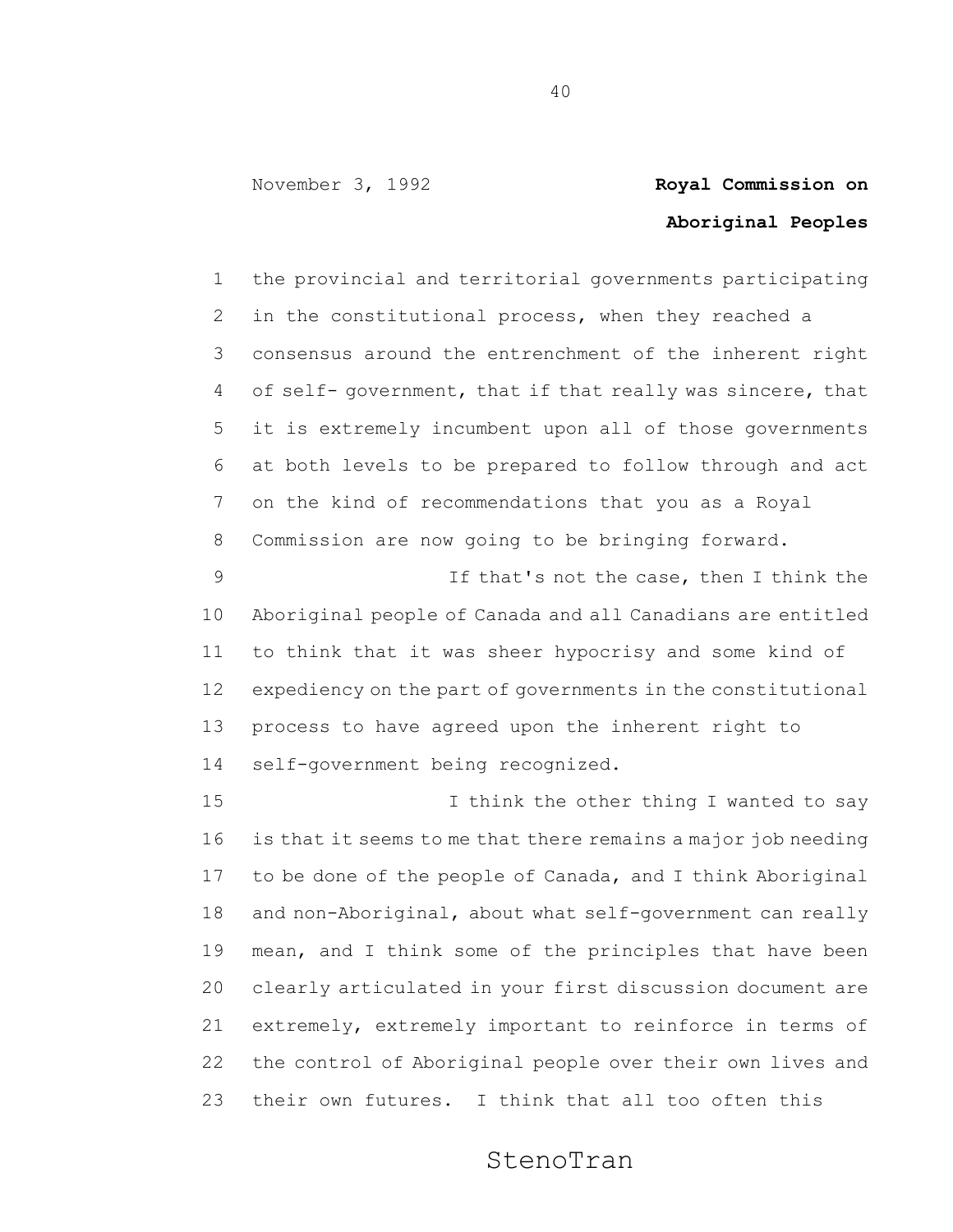# **Aboriginal Peoples**

 question is discussed in the abstract and people are left still not really understanding what is being discussed, whereas I think that there are important models here in Nova Scotia and in other parts of the country in which people can take comfort and from which people can learn, such as the Micmac Family and Children's Services in the Province of Nova Scotia, clearly with respect to community services, an important self-governing authority with respect to family and children's services at this point restricted to reserves but clearly a model it could be, and it would be my view, should be extended beyond reserves to include those Aboriginal people who are currently excluded.

14 14 I think the point of my comments, and I'm going to restrict them to this point, because I think it's clear there are others who are in a better position to talk about the real bread and butter issues and the real need for changes in services and so on, but I simply want to reinforce how absolutely critically important I think the work that the Royal Commission is doing is to all people of this country and to state that I think it is incumbent upon the Commission to bring a great deal of pressure to bear to the federal government--on the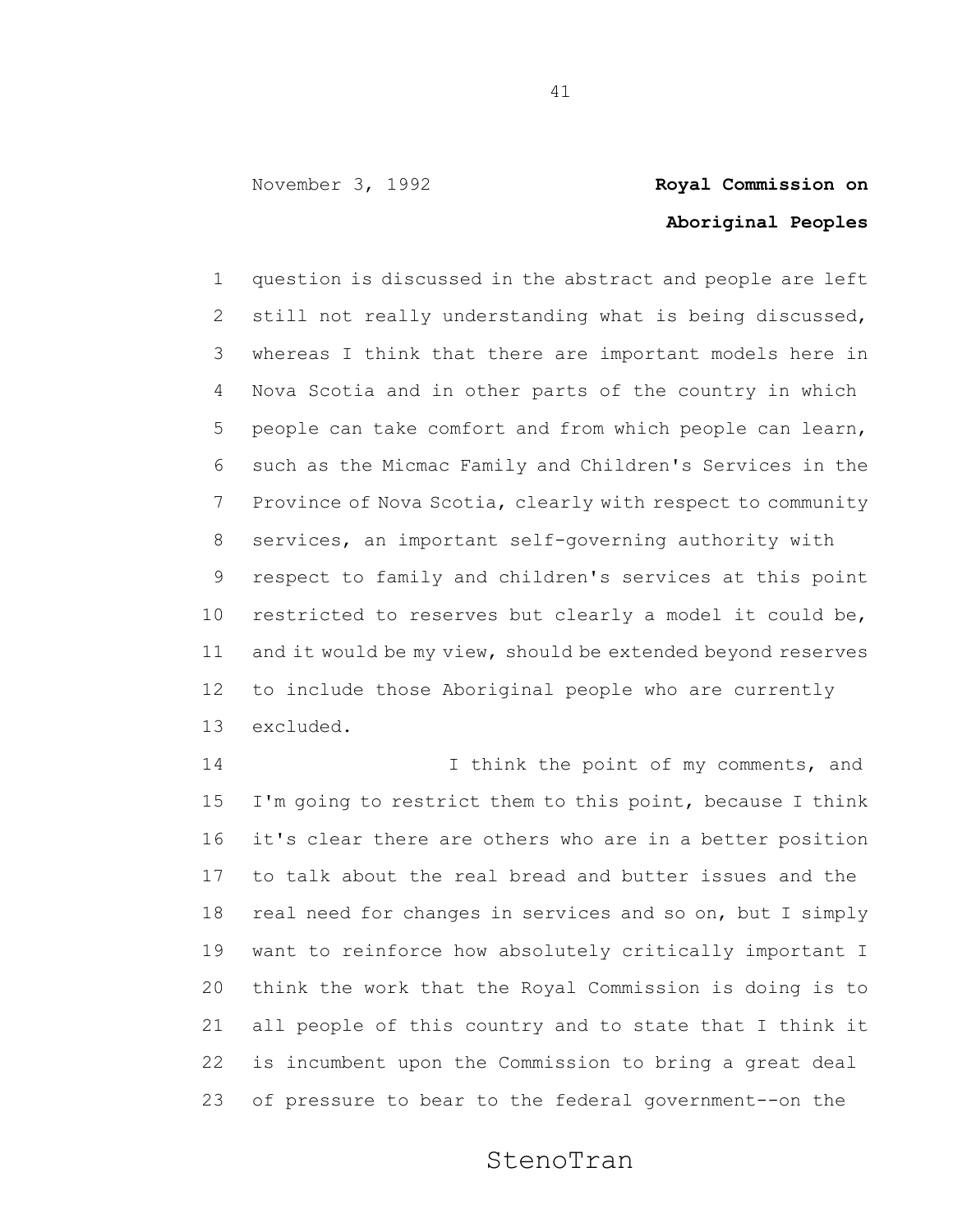# **Aboriginal Peoples**

 federal government and the provincial governments as well, to act in good faith and follow through on the kind of aspirations that were expressed and I think the expectations generated in the multilateral constitutional process and now to some extent sidelined by the defeat of the Charlottetown Accord. I think there is a great deal of goodwill out there among all Canadians for this to go forward and I want to wish you very great success in the major undertaking that you have ahead of you. I think it's to be commended and I think it's a source of hope and optimism that you have a commission that not only has a majority of Aboriginal people on it but also are concentrating your effort on ensuring that a great deal of the research and background work is being done by Aboriginal people. In the final analysis, I can't help but think that a good deal of the division that occurred in regard to the support or non-support of the Charlottetown Accord by Aboriginal people themselves was, to some degree, a reflection of the understandable mistrust that a great many Aboriginal Canadians feel in existing governments, and I think that that problem should not occur anywhere near to the same extent in conjunction with the work that you are doing as a Royal Commission. Thanks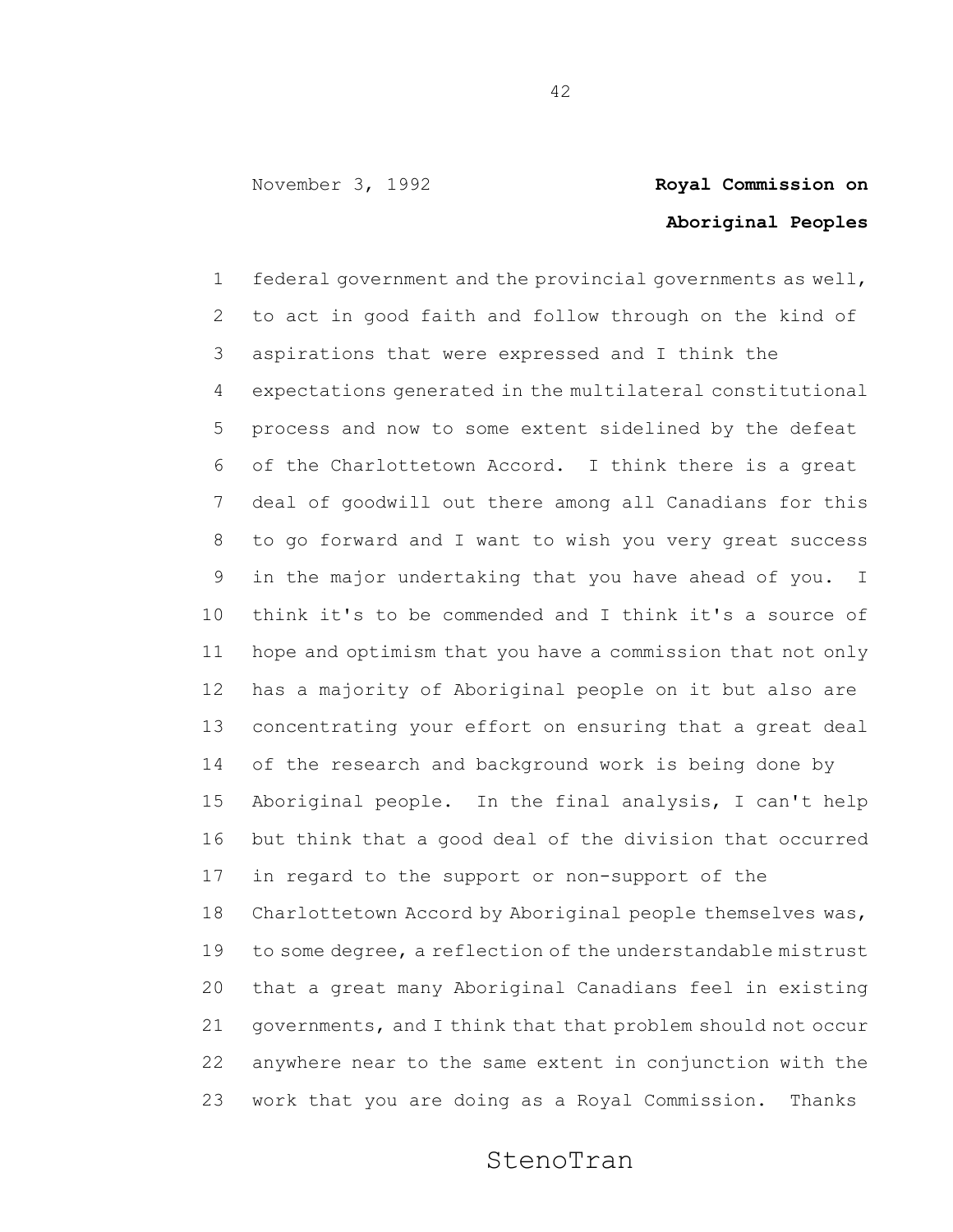### **Aboriginal Peoples**

 very much for the opportunity of addressing you. **CO-CHAIR GEORGES ERASMUS:** Thank you. We have been approaching the vote as not necessarily a rejection of the Aboriginal agenda. It seems the--that it's the one issue that everyone that was leading a "no" camp was careful to say, you know, that--everybody from Parizeau to Preston Manning, Deborah Coyne, the NACC leadership, Judy Rebick, everyone kept making it clear that it was not an campaign against Aboriginal people. 10 So we expect that, while there may have been a very small vote against Aboriginal people in certain pockets of the country, that the overwhelming reason that people voted no had very little to do with the Aboriginal agenda, because all the polls leading up to the final vote, when Aboriginal issues were singled out, the support was always high. So we are approaching it on the basis that certainly the vote was not a rejection of the Aboriginal agenda. Perhaps now we could open it up so anybody that wants to either jump in, make a comment on any of the issues that were brought up, could do so. I wanted to start with the presentation that you made here, Andrea, you were talking about there was little to--new

### StenoTran

to be gained necessarily by your presentation. Perhaps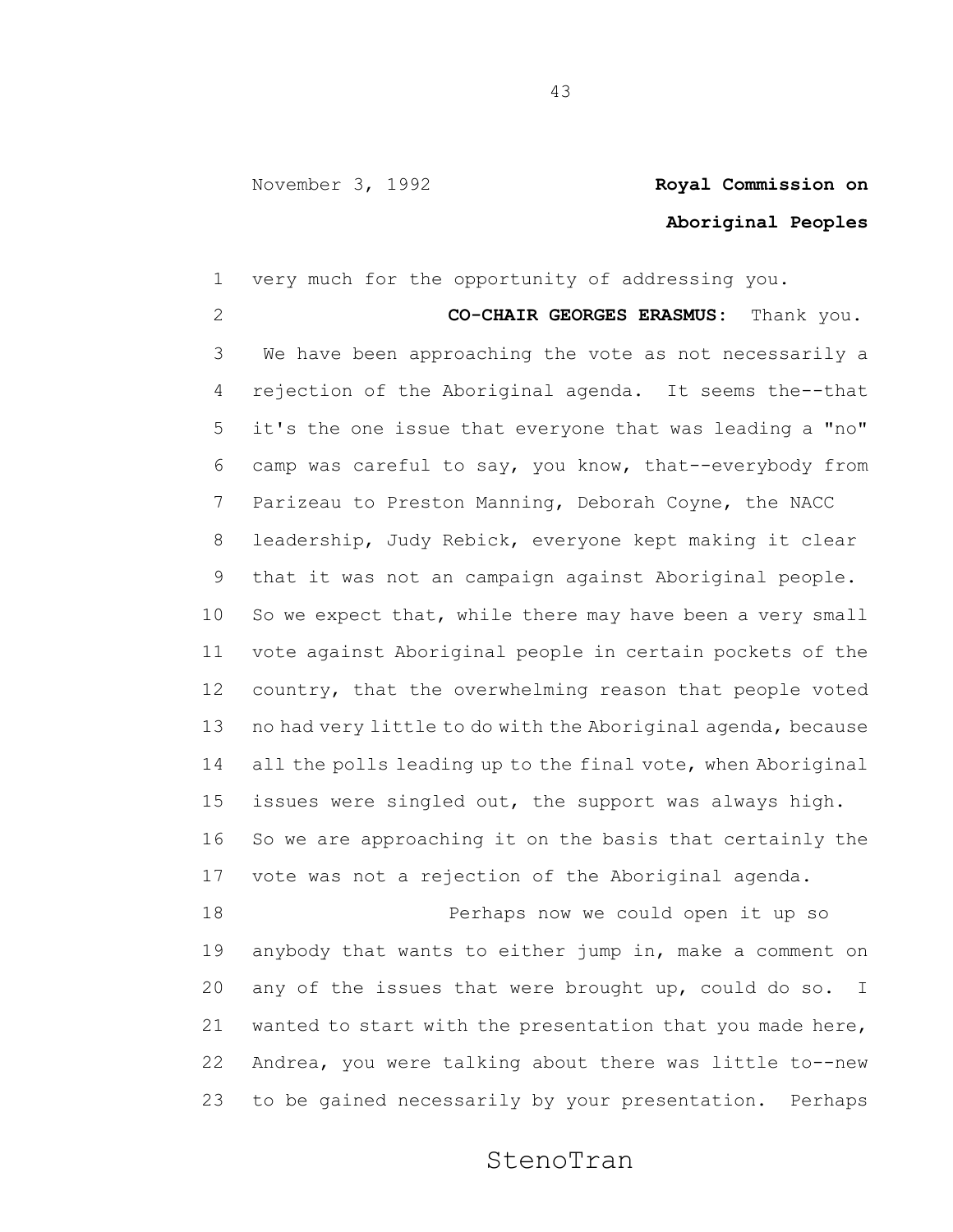## **Aboriginal Peoples**

 in relation to the larger issues that may be true. We had an urban round table where we hoped to get a lot of answers. We didn't really get a lot of the answers. We did get some general answers, and that is that obviously it's better for Aboriginal people to run their own programs on an urban basis, no question about that. Schools, obviously, should be--in some cases, if the student population warrants, should be all Aboriginal students, high schools and so forth, and in cases where there--the population doesn't warrant a separate school, then obviously the larger school system should accommodate Aboriginal people. It should hire teachers, history, the culture, there should be sensitivity to Aboriginal people and so forth, those kinds of things. But we had hoped--perhaps we had hoped for a bit more than we could really expect at the time--we had hoped to get some clarity on where Aboriginal people wanted to go. What kind of institutions were we looking at down the road? What kind of urban Aboriginal governments, what kind of institutions would-- There was some beginnings of that but we didn't 21 get all of the kind of answers that we had hoped, so that's still before us.

The other thing that we're still doing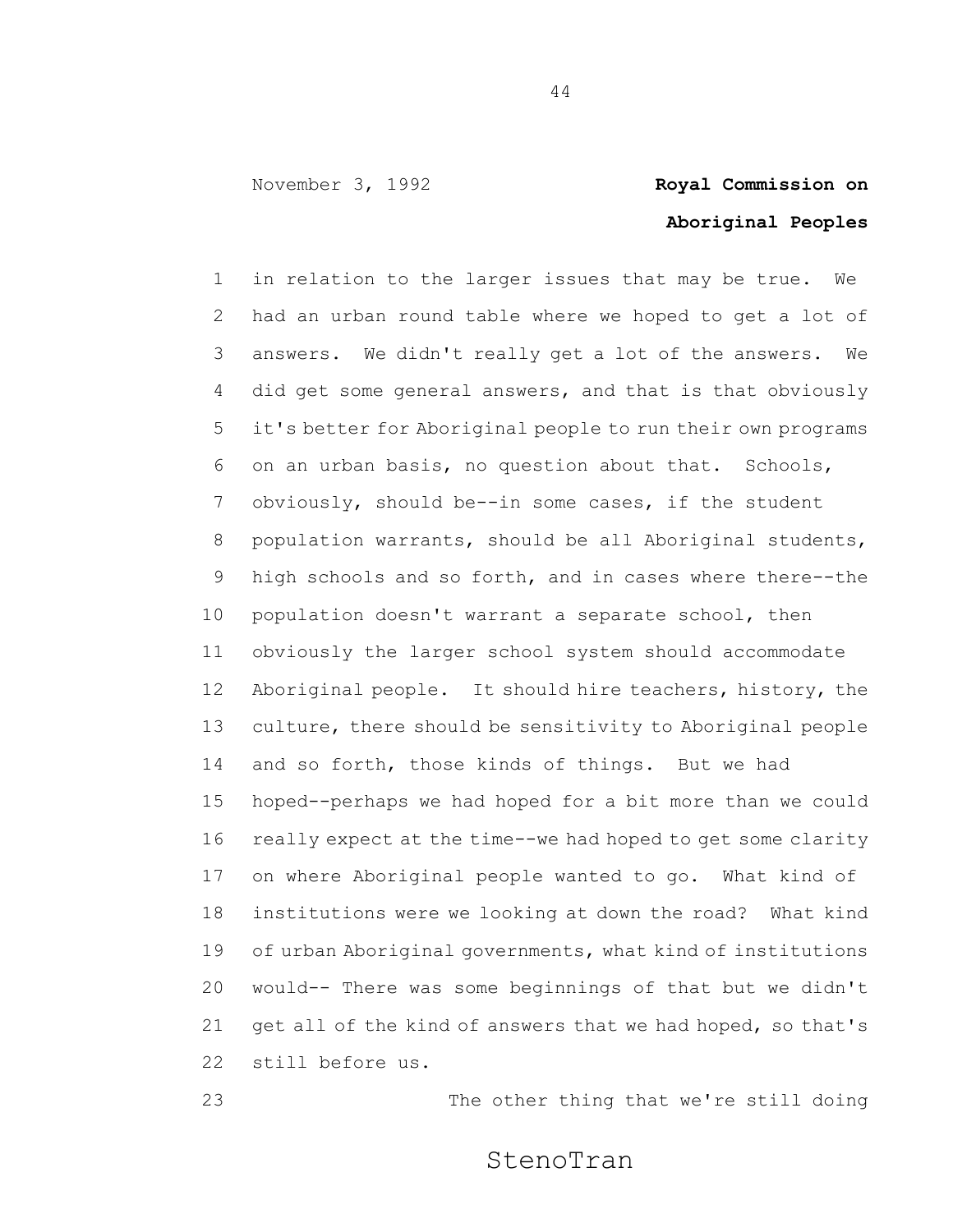# **Aboriginal Peoples**

 is doing an inventory of all of the types of services that are really needed on an urban level, and whereas people can say that Aboriginal people have been studied to death and it may well be true in certain cases, in the urban situation there really is not a lot of work on Aboriginal people in an urban situation. You have the Friendship Centre experience, and in some cases you have the experience of Aboriginal people like in Winnipeg, there's something like 87 or 86 Aboriginal organizations in Winnipeg. Some have a history of two to three decades, but there's not a lot of documentation on it; you can't go and pick up the definitive book on Aboriginal people in an urban situation and the kind of services that generally are needed and the experience and the evolution of their story. So it seems that in that area part of what we're going to have to do is actually do, you know, a background document at the very least that sets up the urban Aboriginal situation, describes the kind of services 19 that exist, why some work better than others and so forth. But more than that, we want to, by the end of this process, be able to have some very clear directions to where people are going. Whether it's going to be enough to just have services that are run by a non-Aboriginal people so long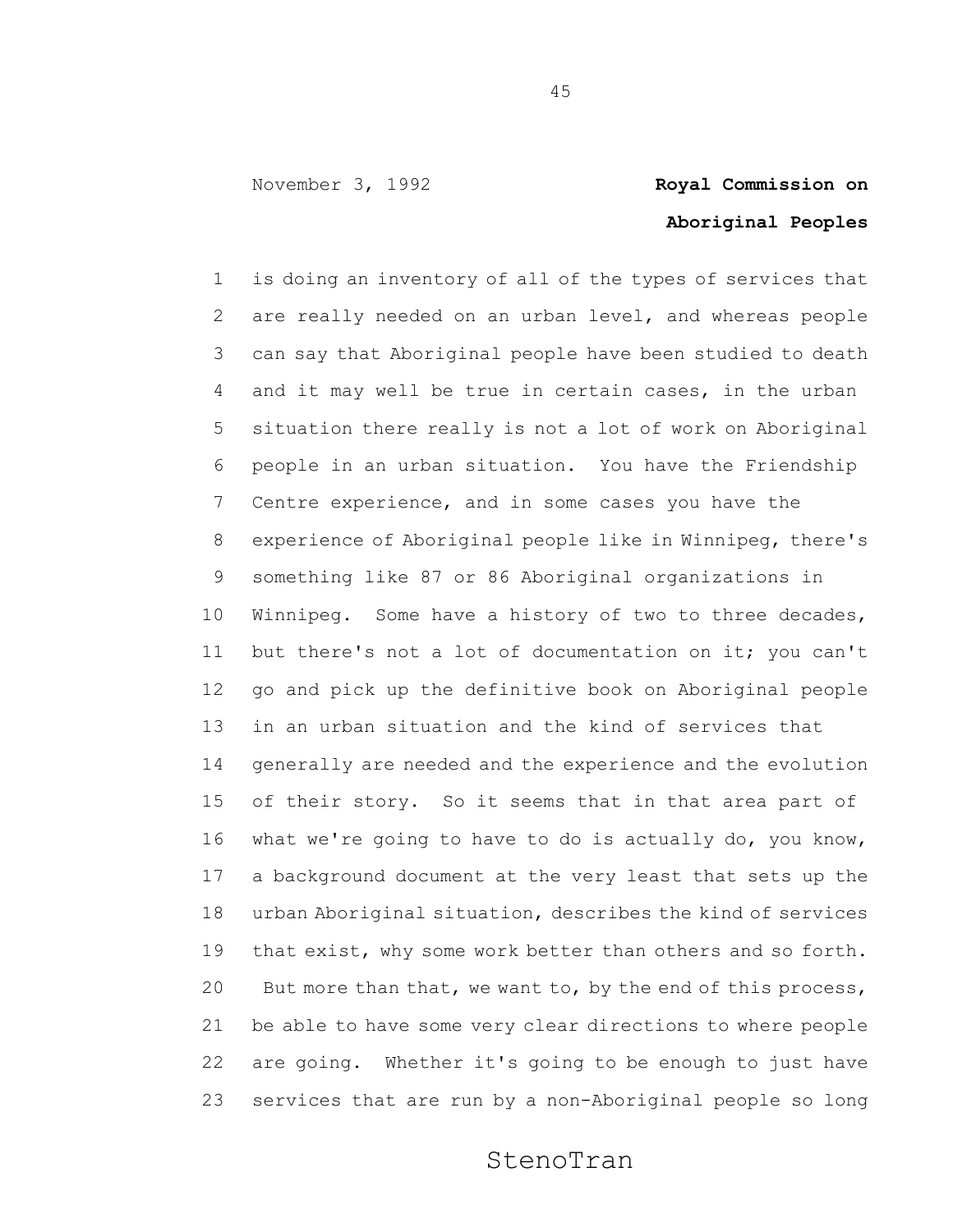### **Aboriginal Peoples**

 as they're sensitive or should--is it going to be enough to have hospitals, schools, health centres, and so forth run by Aboriginal people.

 In the program that you're involved in, do you have any staff, Aboriginal staff? Volunteers or whatever?

 **MS. ANDREA CURRIE**: Currently we don't, but for two years, actually, one of the street workers that was fairly instrumental in developing the way in which the program works is a Micmac fellow who is currently working in the area of AIDS education in the Micmac communities of Nova Scotia now, so he's just moved on.

 We have a small staff. We have four street workers, a couple of, you know, myself and a clerical person, and a few casual staff, relief staff, and we have a lot of turnover so our priority is, you know, we find that street workers, generally a couple of years, with split shifts, it's terrible hours and it's not very good pay. So we get dedicated people who work real hard for a couple years and then move on, which we completely understand. Our priority in terms of hiring is to hire people with the--with direct experience of the streets, working the streets, so--and we also obviously have a real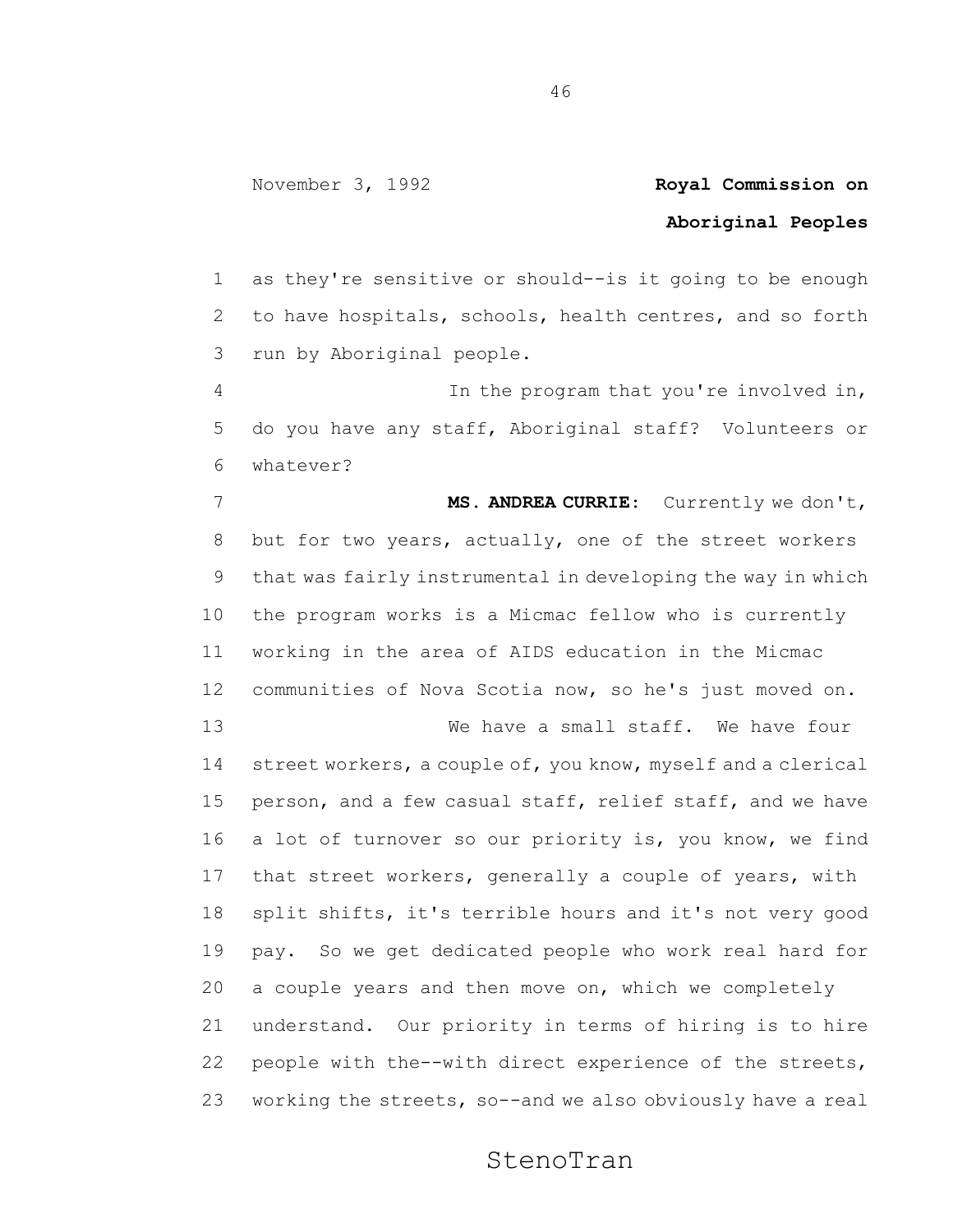## **Aboriginal Peoples**

 concern about people who represent different, you know, communities and backgrounds in terms of the black community and the Micmac community in Nova Scotia. So we kind of, you know, we try to work both of those priorities together and, you know, I think we're doing reasonably well.

 The other thing we've tried to do which--actually, the Association of Black Social Workers in Nova Scotia has put out a really good model for community-based organizations to do a serious review of 10 their structure, mandate and way of working. That has to do with sort of an anti-racist policy and practice within the organization, and I think that that's--our executive 13 has basically taken on this, you know, they've laid out eight steps sort of which involve looking at a lot of things in terms of the demographics of the people you're working with, the history of your organization, and all kinds of various steps. But the point of that is that it's a comprehensive process, it's not just like saying we're going to hire someone and put that person in a position to represent or be the primary person to provide services to this part of the users of our program. What we'd like to do is really look at the way in which organizations evolve and the way in which our organization has evolved

### StenoTran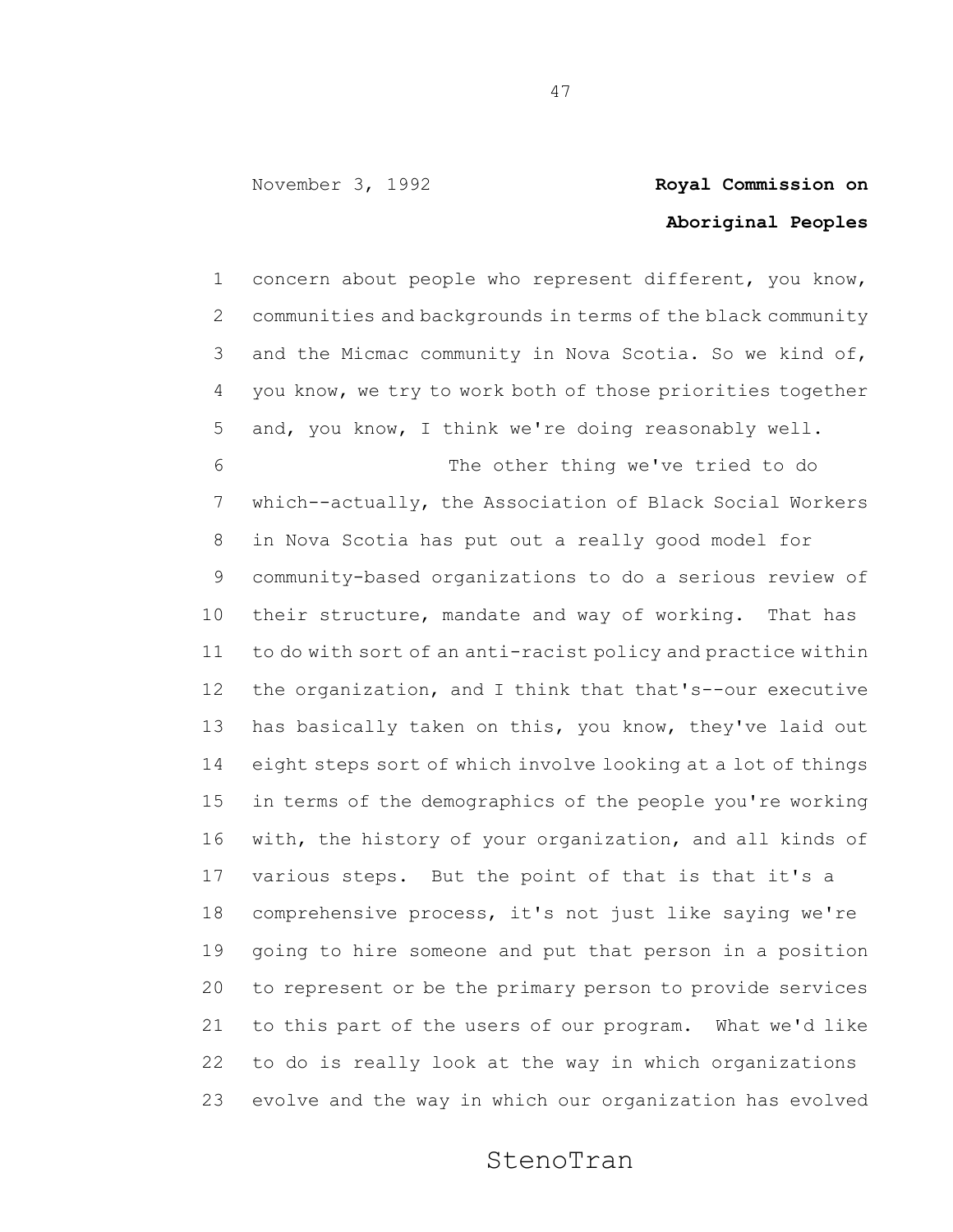## **Aboriginal Peoples**

 has been primarily white and how to rectify that in a way that has everybody on staff, no matter what your background, taking responsibility for it, rather than putting--

 And the same with having people on the board, you know, we do the same. We really try to have some attention to having, you know, Native and black representation on the board and also user representation on the board, too, because that's again a priority. Right now we have a couple of seats for users of the service on the board. We eventually--our vision would be that it would be totally user-run at some point. So that's a process. So we do definitely see that as important. There was no question that when Tuma was on staff that, I think, Native people who were working the streets felt a connection to him that was really valuable, so we're certainly aware of that and we just, you know, as turnover happens and, you know, we put it out there, we're continuing to try and keep that a priority.

 If I could just add a comment in terms of what you were saying about the whole need to find out where people want to go, where Aboriginal people want to go, particularly in an urban environment. From my

### StenoTran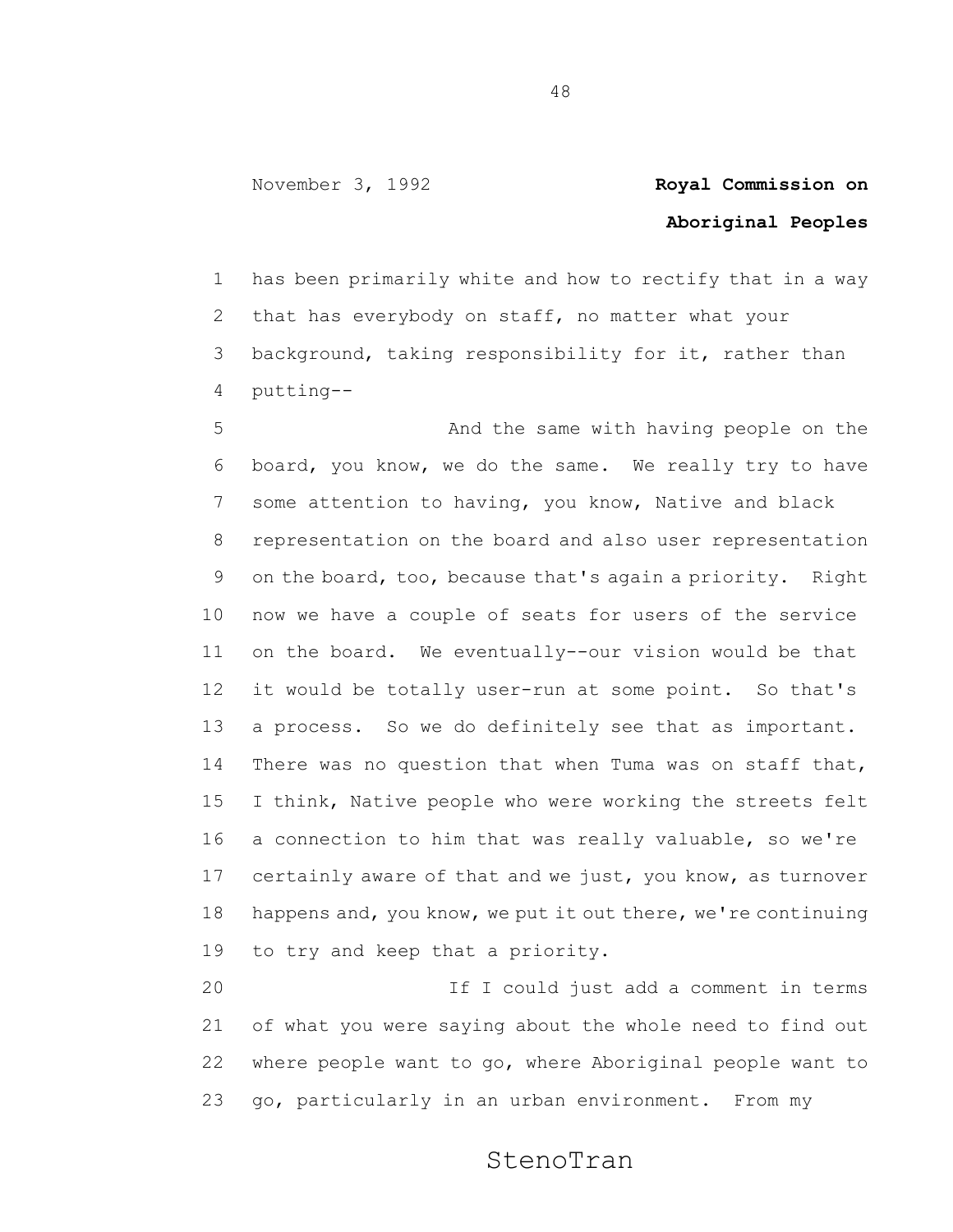# **Aboriginal Peoples**

 experience with Stepping Stone, it's been really interesting to see how running a program this way, which is quite unique, you know--Main Line is actually working in a very similar way now--but there aren't a whole lot of social services that are user-directed in the way that we are attempting to be and that we, basically, don't have a mandate to do anything other than what we're directed to do by the users of our service. That's what our mandate is, is to provide that opportunity for them. And what I have seen happen over the three years that I have been involved at Stepping Stone is that when people are denied a voice, historically, you know, for a long long period 13 of time, the process of finding that voice, and finding and trusting the opportunities that are put out there for you to actually inform, you know, how things are going to be set up, services that you need, that sort of thing, is a fairly long-term process, like, you can really--over a few years now I can really see how it's grown for Stepping 19 Stone, how people on the street really understand and start to take seriously that, you know, we are consulting them and that we don't intend to do things based on, you know, one kind of discussion at a drop-in, and then we're going to go with that and run with that and do our own analysis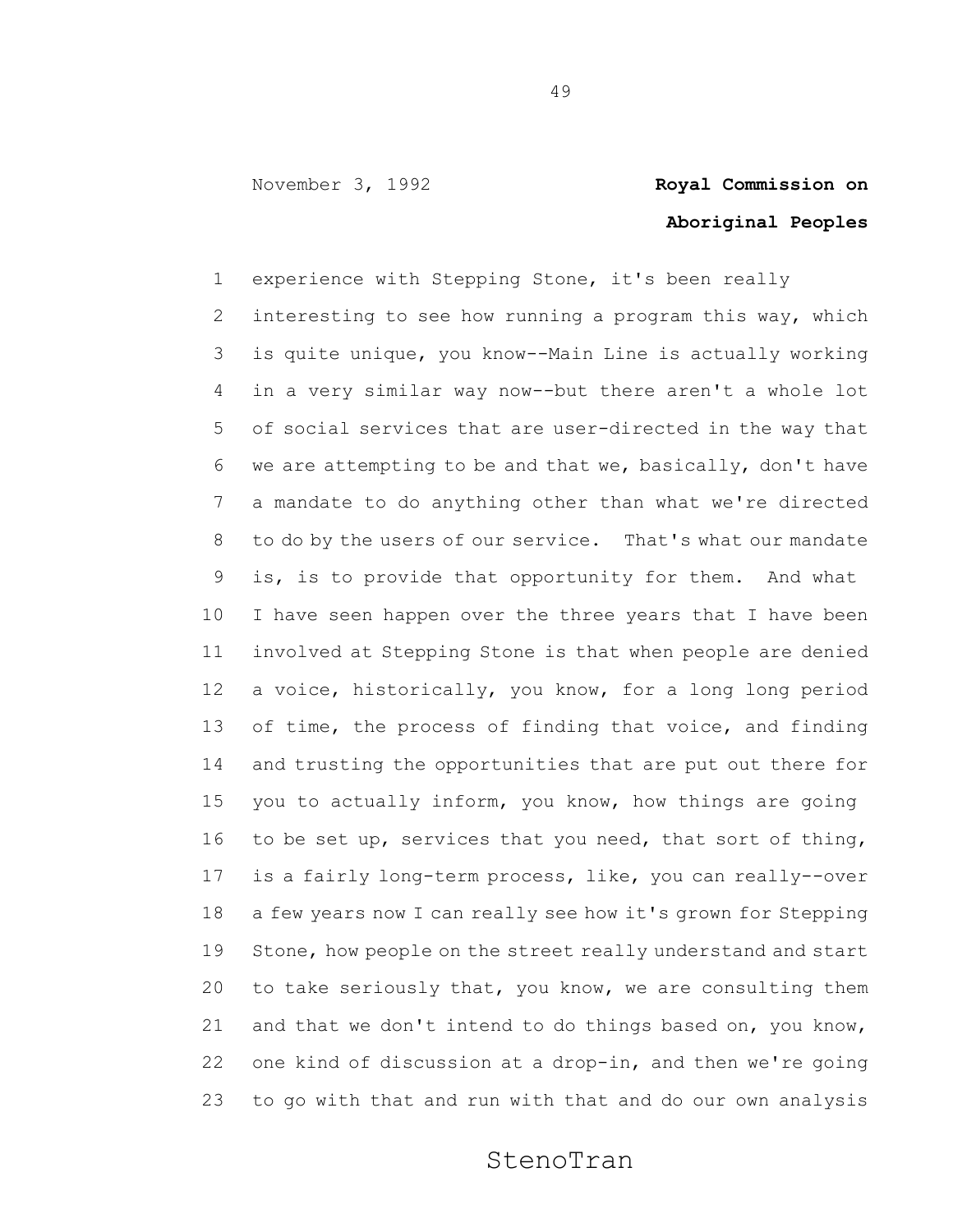### **Aboriginal Peoples**

 of it, you know, that there is a real commitment to continuing to listen, to continuing to provide that opportunity for people to speak.

 Because I think that--my own sense is that people who have been denied a voice over a long period of time have basically learned how to cope and how to function with that being the case, and to actually have 8 that change takes time, and that it, you know, I think it's really important when people are being consulted that it not be a one-time thing, that actual processes are put in place that allow people to develop their ability to 12 claim that space that we want to offer them, to determine--to claim their own right to self-determination, to actually start to do that. And I don't know how that translates in terms of Aboriginal people in general in urban sittings across the country, but I just know that that's been really true for Stepping Stone. It's not--it's definitely not--it wouldn't work, it wouldn't be effective to just kind of go out and have a consultation and then try to formulate services based on that. People have to feel involved over the long term and there has to be the support and the opportunity provided over the long term for folks to figure out how to do that and how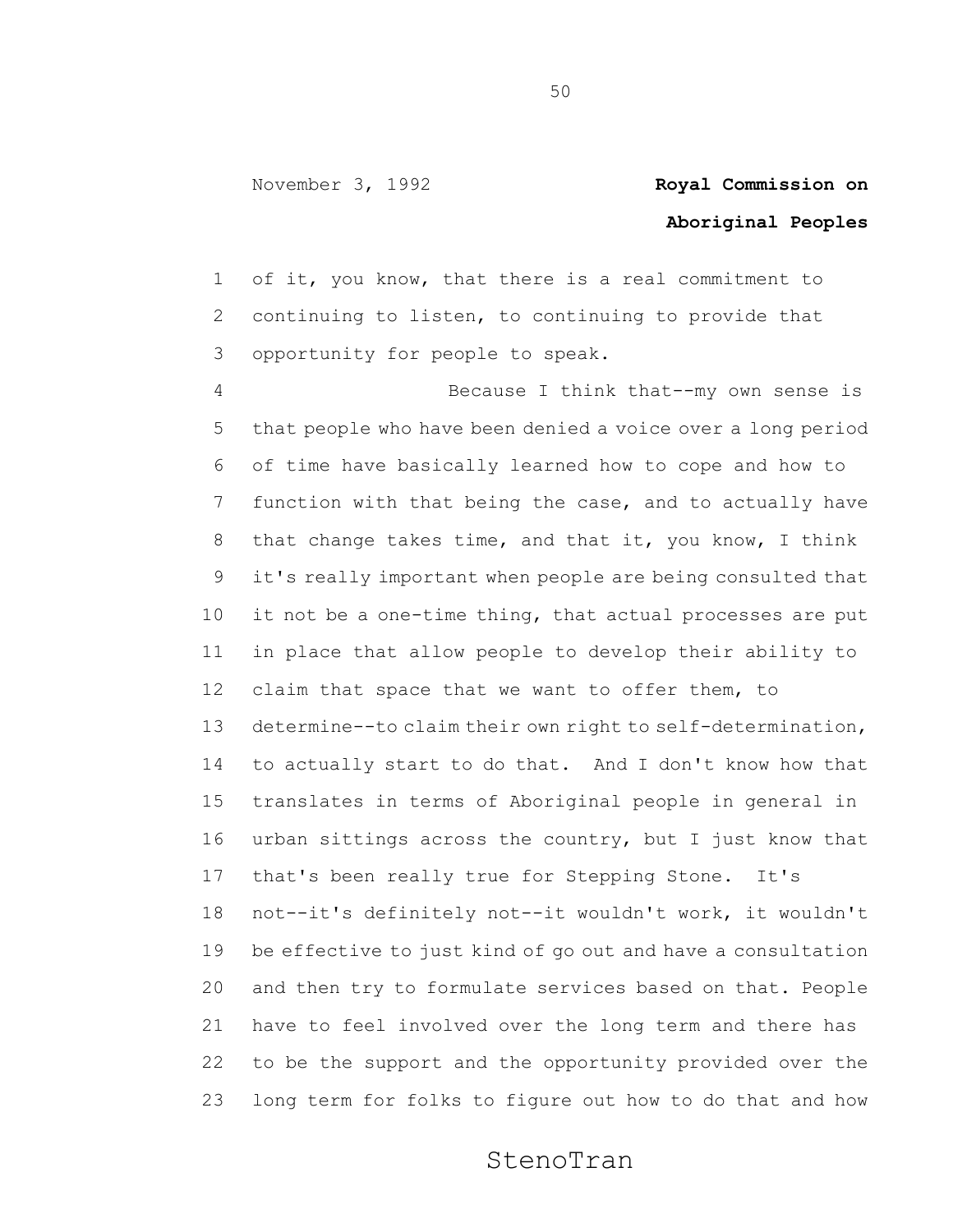## **Aboriginal Peoples**

 to translate their knowledge, which is extensive, of what their experience is and what their needs are, how to bring that to bear on the actual formation of a service or a program. But that takes time. That's just--I think that's a really important thing. We've seen that, you know, over the years at Stepping Stone, that it definitely grows over time.

### **CO-CHAIR GEORGES ERASMUS:** Yeah, I

 certainly couldn't agree any more. We're aware of it, that's why we're organizing our hearings the way we are with an involving approach. The only problem is--the difficulty we have is that we don't go back to the same community over and over and so the kind of trust you're 14 talking about, the kind of involvement people need to have to move logically and in sequence from, you know, a foundation, well, we'll give you the background, now let's look at some possible solutions, and okay, well that solution's better than this one, and to own the process, to feel that everybody involved is--it would be impossible for us to keep going back to the first, you know, to the first 37 communities that we went to, the rest of the country would cry out, you know, there's over a 1,000 Aboriginal communities out there just in that--alone and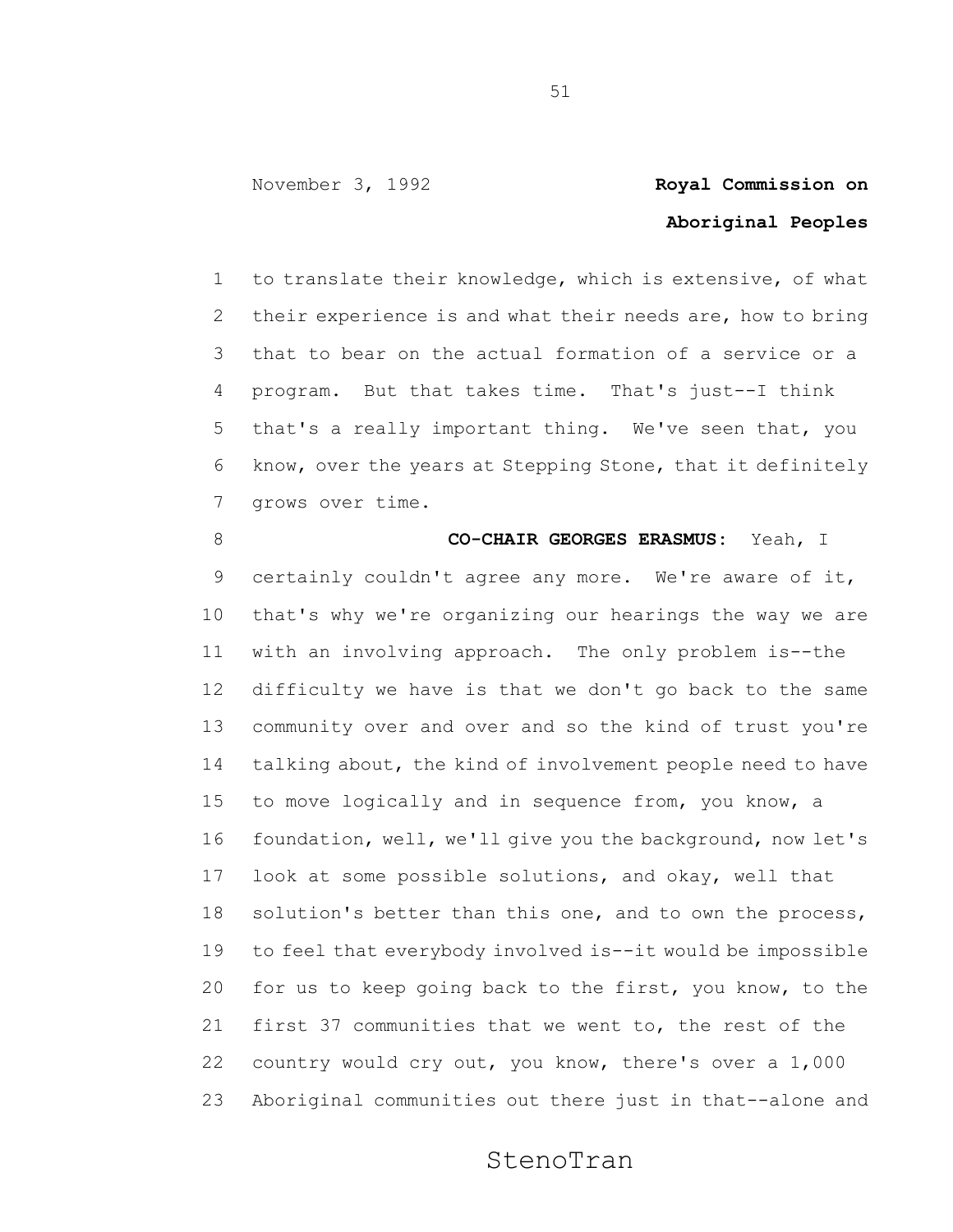### **Aboriginal Peoples**

 we need to include the large public also. So we're fully aware of that but what we are trying to do is we're trying to keep in contact with the--all the people that present to us by keeping them informed with the new documents as they're being developed, hoping that people will contribute in one way or another and perhaps will come to second hearings and so forth.

 We're--for instance, today here we have people on the agenda that already presented to us. So we are having some of that because we're--people are travelling regionally and they're making the effort. And 12 so we are going to have some of that, where people have been involved before or else where regional organizations are involved or different parts of their people were involved in it. And we're encouraging people to present to us in a written form or through regional leaders, provincial leaders and so forth, so, yeah, that's a very good point, I agree with you very much on that. Do you believe that there's a need in

 a place like Halifax for some kind of serious dialogue between those other services that--you make the point that the kind of service delivery program, the Needle Exchange, perhaps the Main Line, and your program, where there's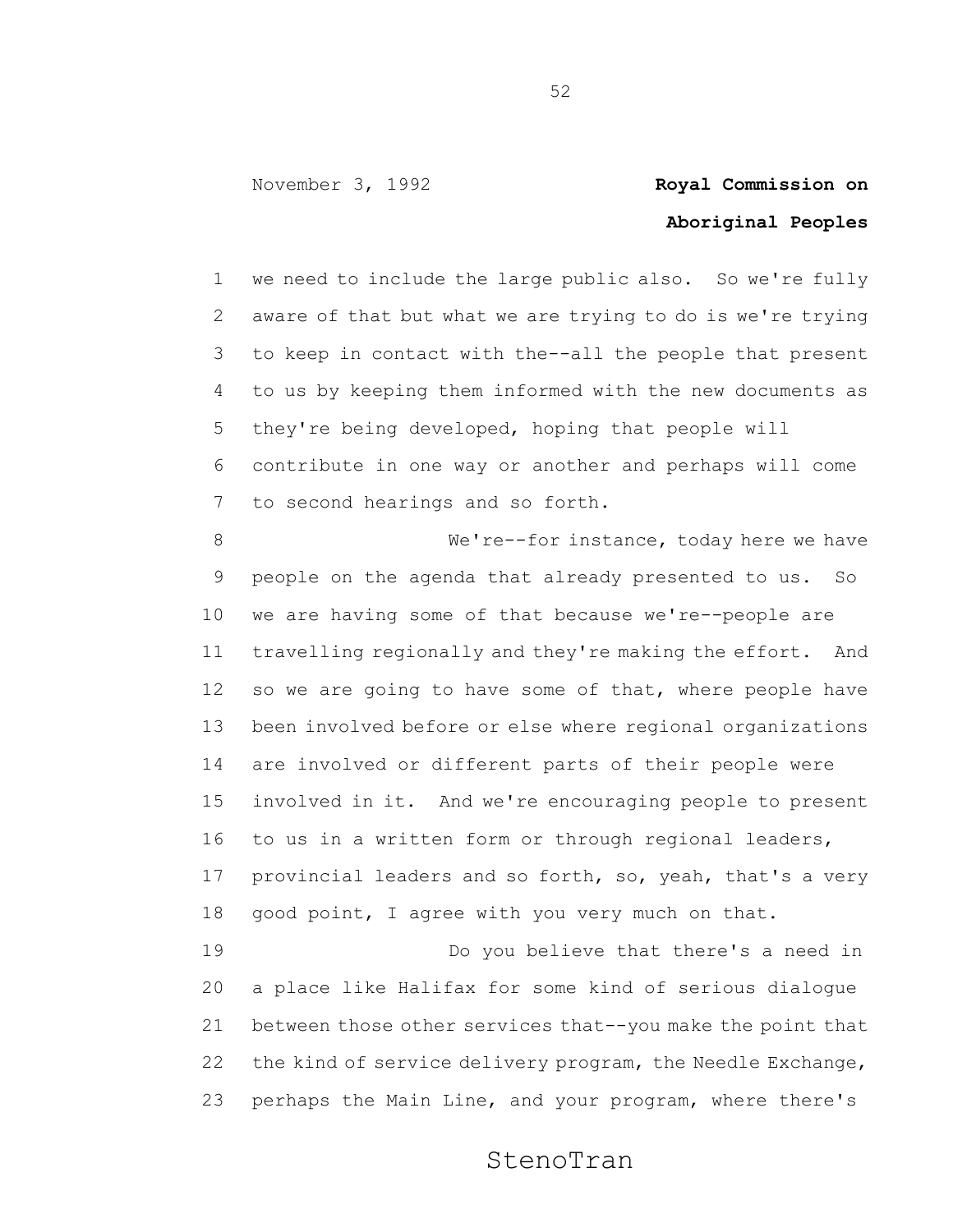## **Aboriginal Peoples**

 street level contact with the users, there's some influence by the users on the actual program delivery is quite unique. It seems it is. There are other examples of that in the country but your--those type of services are in the minority overall in the whole social service system. What about the other services? Do you believe their needs to be some sort of--anybody--of change in how those services are delivered, regardless of whether or not Aboriginal people are going to create their own institutions?

 **MS. ANDREA CURRIE**: Yes, in order--I think that's definitely the case. It makes sense, I mean it's just common sense that, I guess, you know, the way 13 we operate, the way Main Line operates, you know, we come from the basic belief that people know what they need and that people are given opportunities and resources and support, that everyone wants to make good choices for themselves and that we're--we all have this thing in common, that we want a certain kind of quality of life, so we do definitely believe that the greater degree, you know, that--if people can be--if people's own understanding of their needs can be taken into consideration, you know, to the--in the most--you know, to the greatest degree possible, I think that directly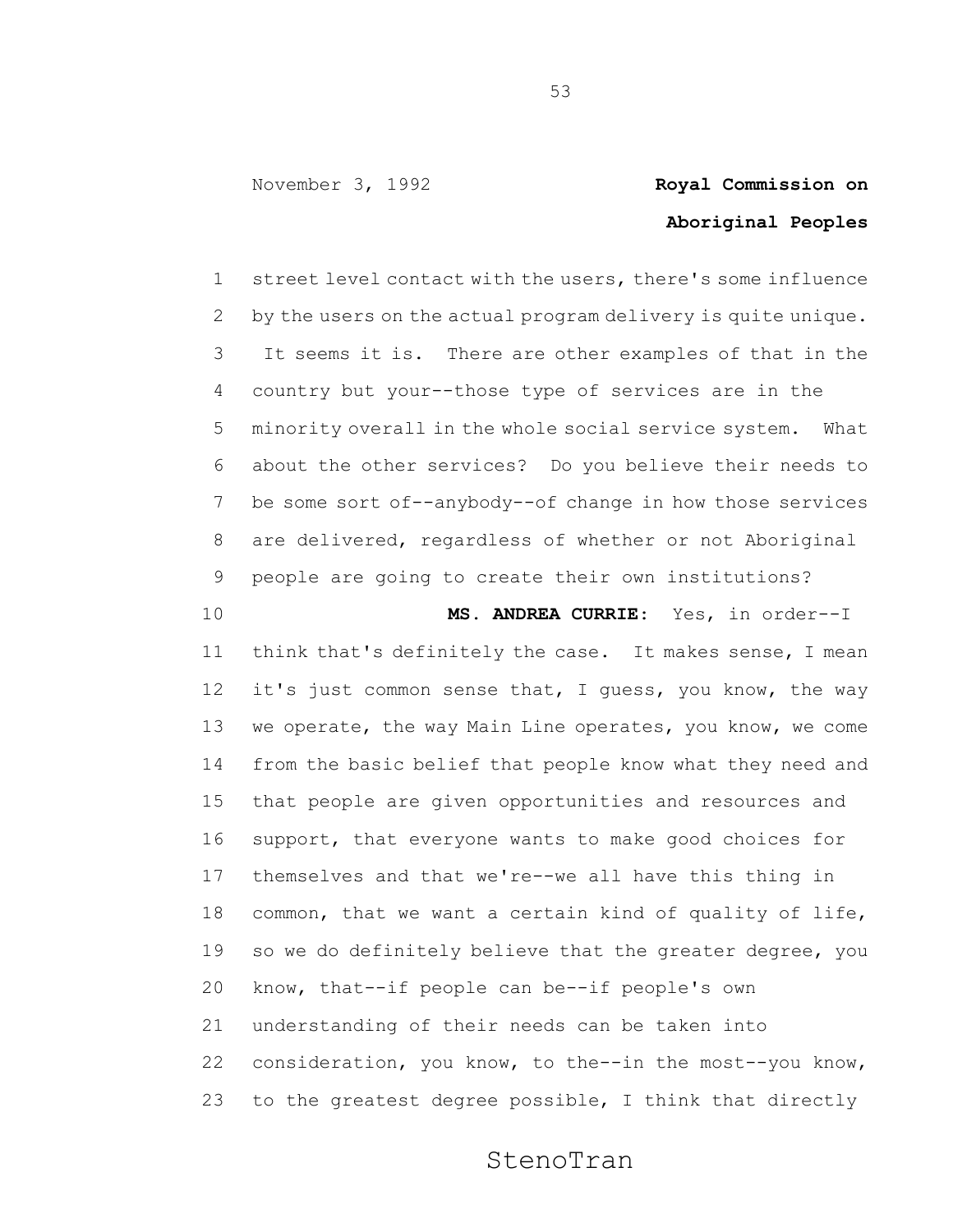# **Aboriginal Peoples**

 affects the effectiveness of the service. And, you know, we certainly have found that, and we're involved--Stepping Stone's involved right now in a working group that the Solicitor General has just struck here because of various, you know, events around the area of prostitution that we're--that received a lot of attention in the media over the last couple of months and all of the other services, including the services offered by levels, different levels of government are looking to the way in which Stepping Stone works, they're looking to the fact that we have positive relationships with the people we work with which is fairly unique.

13 Unfortunately, you know, that's the case, and so people from other kinds of services are looking at the way we work and beginning to be interested in that and see that as an issue in terms of effectiveness and quality of service so, in terms of how we, you know, we do as much as we can. We see our responsibility in that regard in a couple of ways. We definitely do a lot of education case by case, you know, with workers that are--the people we work with need to access some kind of service from. So we work, you know, we do a lot in terms of people's attitudes and just trying to break some of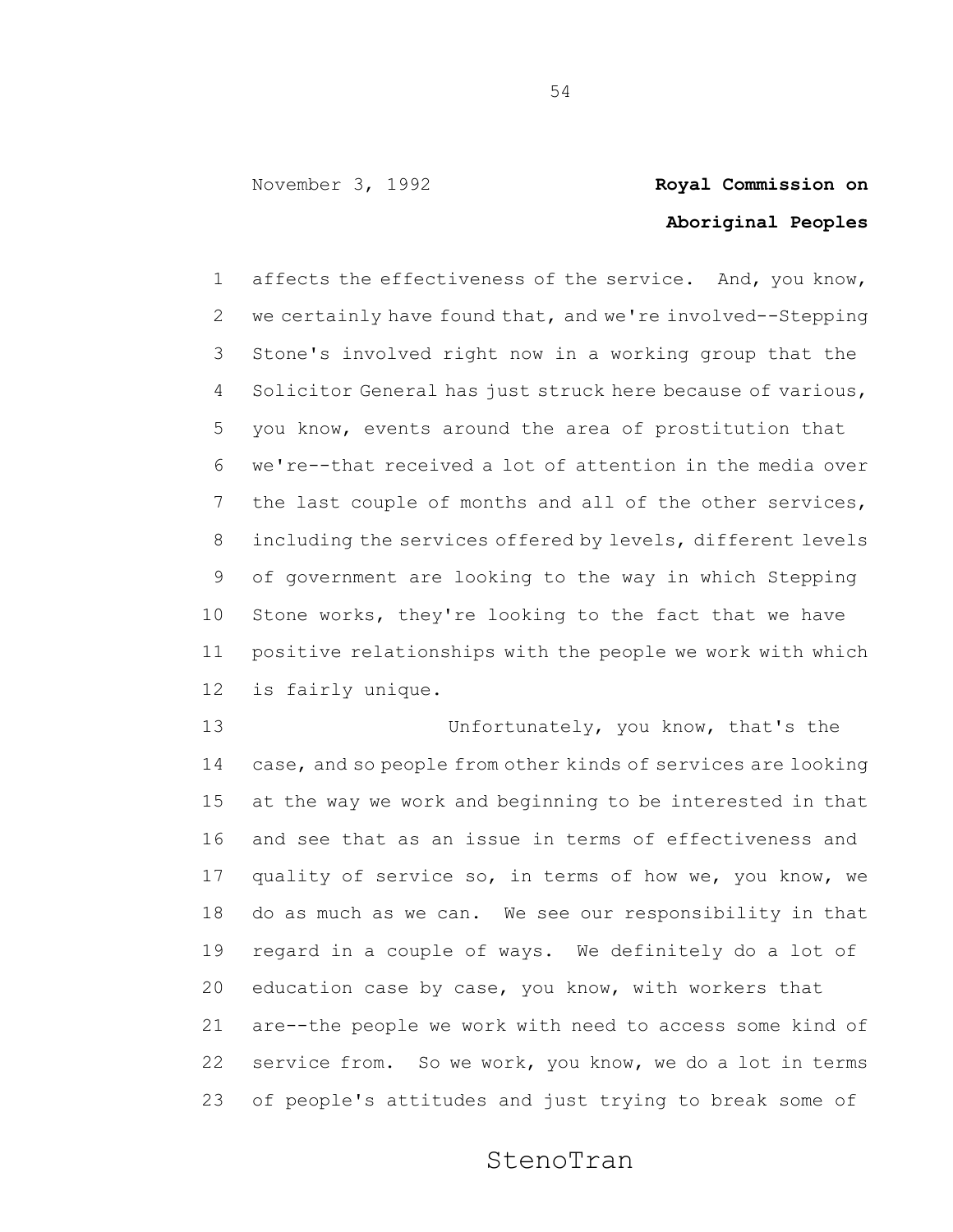## **Aboriginal Peoples**

that stuff down on a case by case basis.

 We also, as much as possible, go out--have our staff go out to other programs and services and talk about street culture, you know, and try and educate other programs and services about street culture so that, you know, their--the quality of their service as it is offered to people who have been working the streets can be improved, and we talk a lot about the way we work and people are very interested in that.

10 10 I think they're interested in--for a couple of reasons. One is that it makes sense in terms of the quality of service that you're going to provide. 13 It also makes a lot of sense in terms of money. I mean, 14 if you're--if, you know, we're living in a climate where there's, you know, unless we can affect some major shift in our funding priorities, there's very little money available just for the programs that are in existence to survive let alone to develop the new services that we know are necessary. I mean, we're learning some things as we work this way and you know--we have some good ideas about what else needs to be in place for people. And there isn't a lot of funding available as we all know, so in terms of how to effect--most effectively invest your social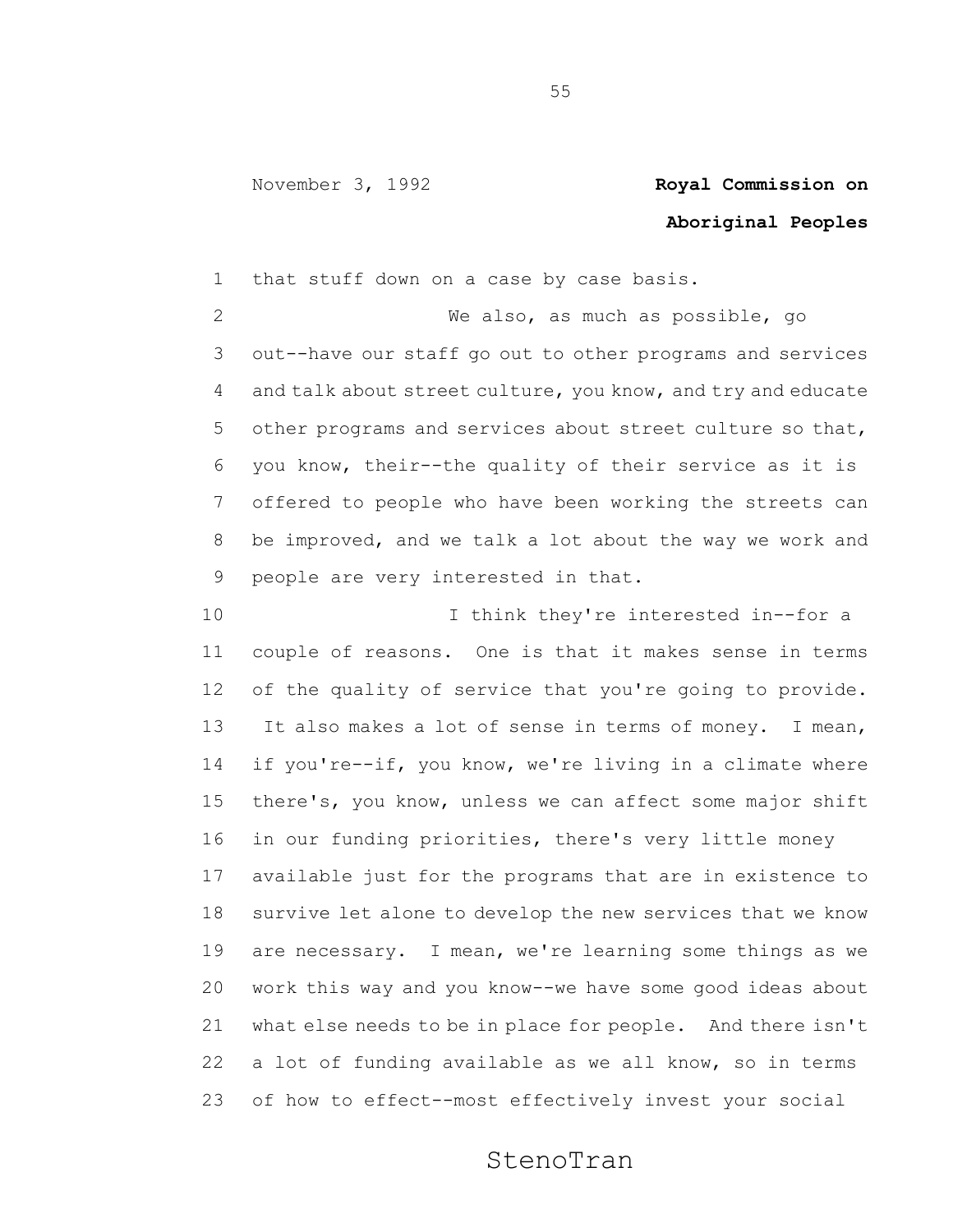## **Aboriginal Peoples**

 programs dollars, it makes sense to work this way, too, I mean, it's just--it's very straightforward, you know. If you want to get the best possible value out of what you're funding, ask the people who need the service how to do it best, and definitely that direction is there. And, you know, we sort of like to joke about it and say that, you know, if you put yourself out there to get told what to do, you definitely get told and people are quite prepared to inform the folks that they need some assistance from--how best to do that.

 **MS. ALEXA MCDONOUGH:** I think the unfortunate reality is that you're hearing from presenters 13 here who are in a minority in terms of the user-friendly, consumer-oriented, and very much responsive to the real needs by involving people in defining their own needs. I guess I'd like to try to address your question by raising a question in response. I don't know how helpful that is, but it seems to me that there is a real catch-22 situation for a great many Native people in Nova Scotia around the whole question of being--I don't know if there's a useful term or not--but almost sort of

 constitutional or jurisdictional orphans in terms of full rights of citizenship being recognized, because I think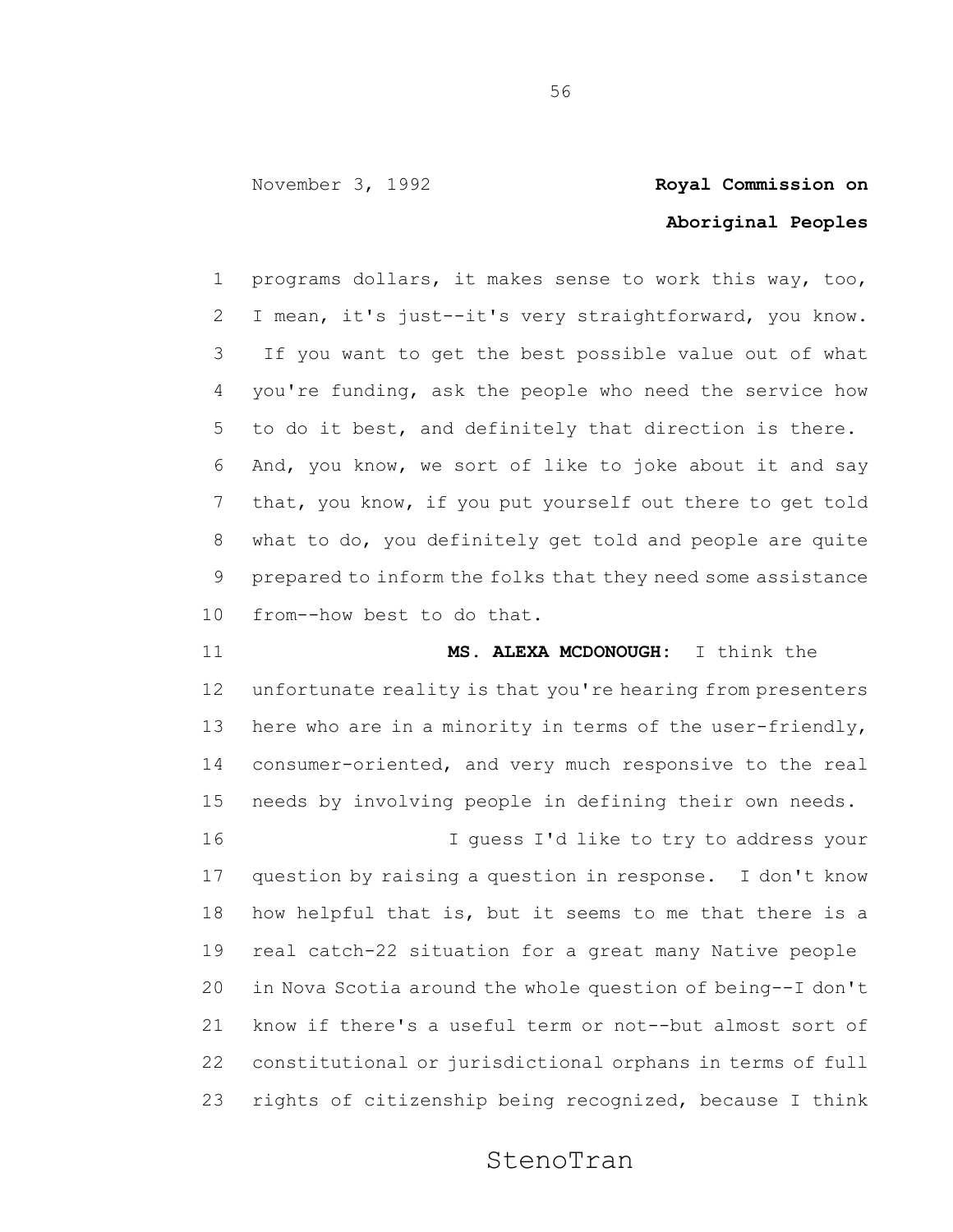# **Aboriginal Peoples**

 we all know that empowerment comes about through people being involved in defining their own problems and working out their own solutions. And yet in terms of recognizing the authority and allocating appropriate resources to Aboriginal people in Nova Scotia, to address their concerns, you have a situation where the federal government, because of their own imposed Indian Act, more or less declares two-thirds of the Native people in Nova Scotia as being of no concern to them and you have a provincial government that largely takes the view that non-status Aboriginal people in this province are not recognizable or they have no particular rights to which the provincial government bears any responsibility. The 14 result of that is that, in the instance where there are many needs, where there are Mi'kmaq people in the community who would like to help respond to those needs, there is a very, very difficult problem that they face in terms of getting access to resources.

 You mentioned, Mr. Erasmus, that there were something like 87 Aboriginal organizations in Winnipeg, for example, and I would be interested to know whether a good many of those organizations have been facilitated, been helped to get them established, through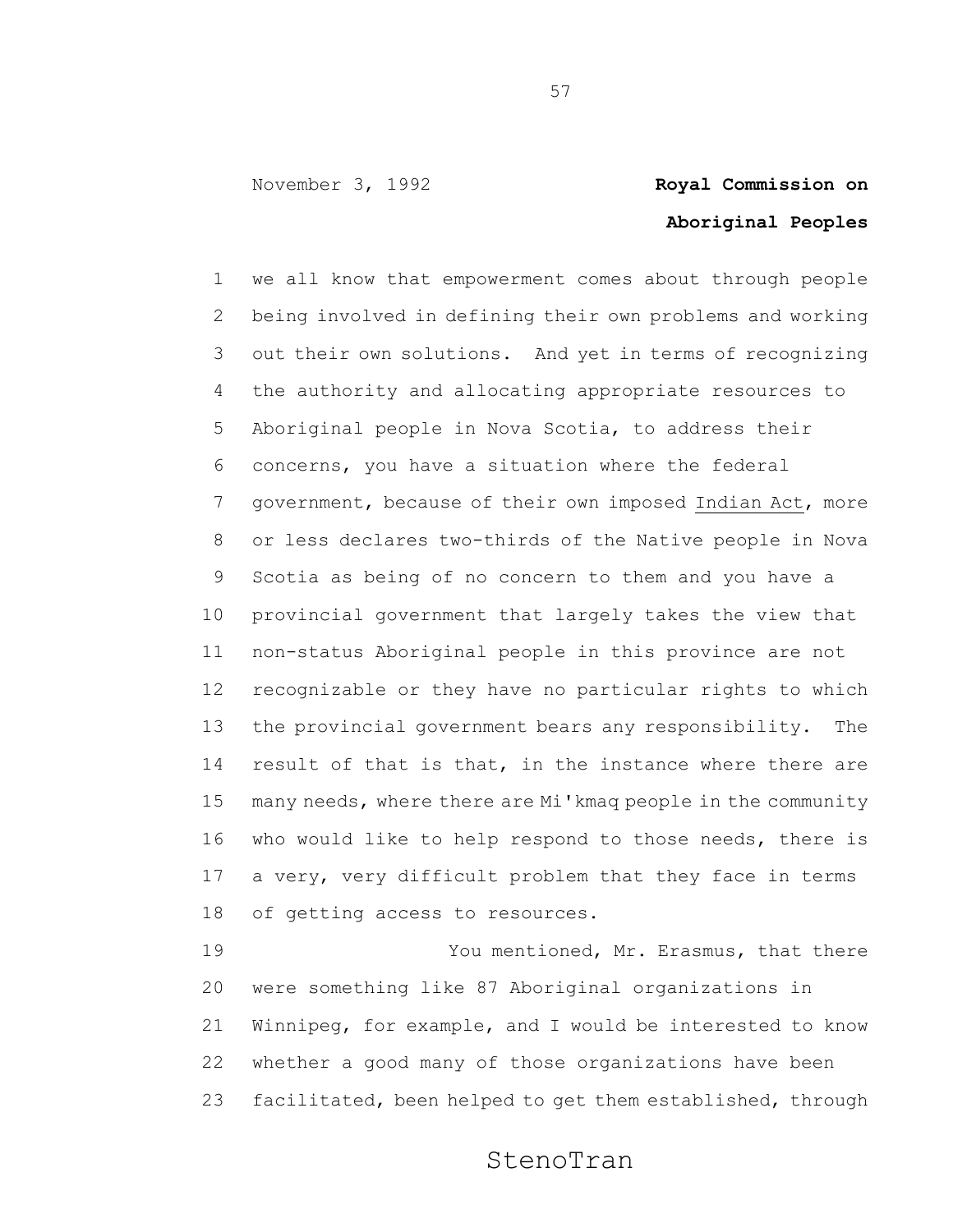### **Aboriginal Peoples**

 financial resources. Clearly they're not on-reserve Aboriginals. If they're in Winnipeg and there is the question of where the resources are to come from, if the federal government takes no responsibility for two-thirds of the Aboriginals within a particular province and the provincial government takes similarly no responsibility, in a situation as you've described it with 87 Aboriginal organizations in the City of Winnipeg, can you give some indication of how that problem has been surmounted?

#### **CO-CHAIR GEORGES ERASMUS:** Well,

 there's a whole range of different organizations delivering a lot of different types of programs. Those organizations include political organizations, cultural organizations, service delivery organizations, and they get their funding from wherever they can get it just like any other service organization. They'll just keep working away at getting money either from the federal government, different departments, or else from the provincial government, and they're getting it from a number of sources.

 **MS. ALEXA MCDONOUGH:** Is this a problem that you're hearing across the country, where you have, for example, the off-reserve Native people in Nova Scotia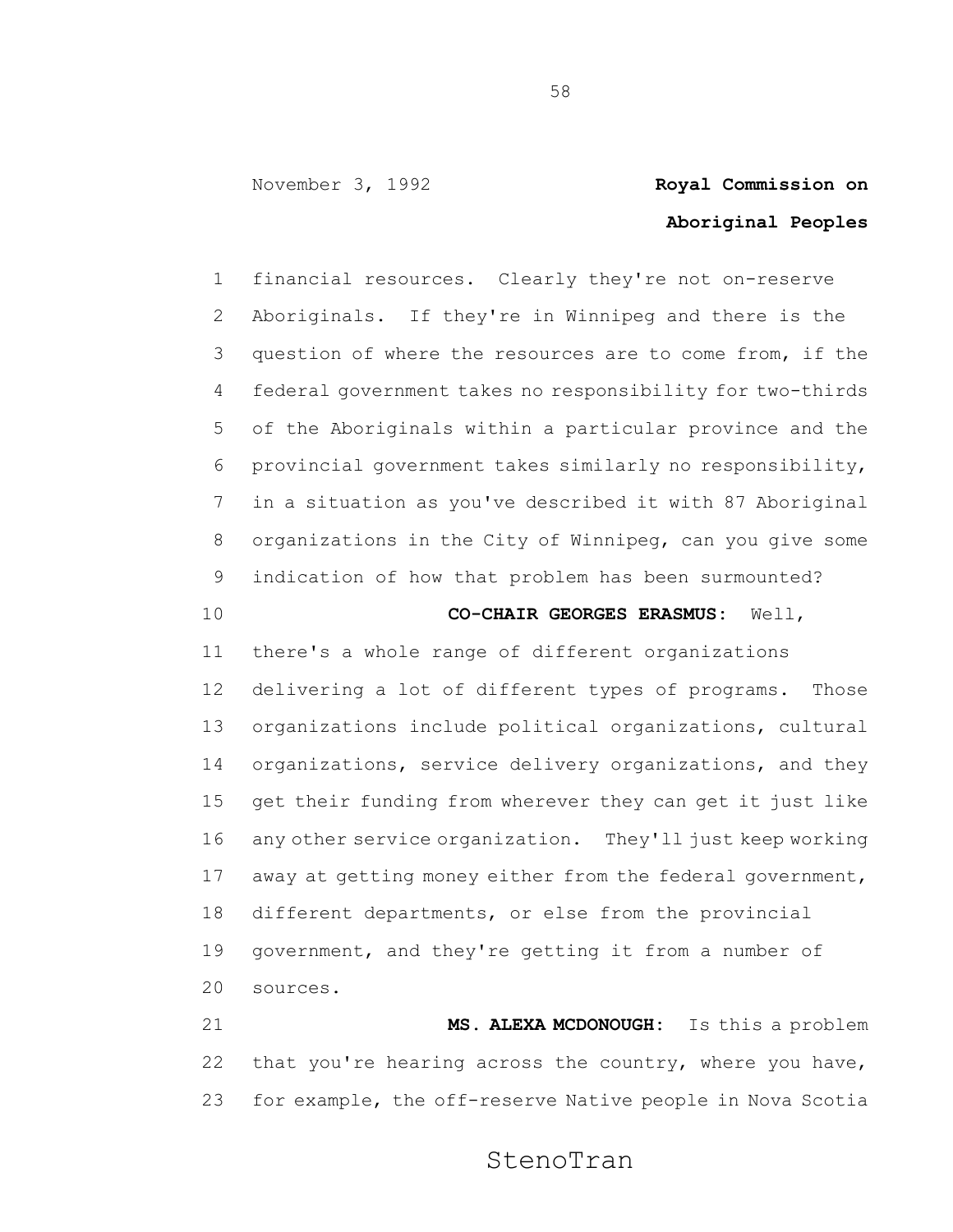## **Aboriginal Peoples**

 who really have a very difficult time getting any recognition let alone any resources? Is that a problem that you're seeing in many other provinces as well? **CO-CHAIR GEORGES ERASMUS:** Well, what's happening is that people are--if they see a need for a service, will organize and, at some point, if they convince either municipal government, provincial or federal government that their service is useful, they'll get funding.

 There will be many other organizations that have difficulty, I guess, getting funding. We have heard from organizations that--or would-be organizations and others that have tried to get into other programs. It's not that often that you find an organization that is well funded. People are generally delivering a service far beyond the kind of capability that they have, and a lot of times it's because they're operating on a basis 18 of volunteers, and they're also, seemingly a lot of times, drawing from the same sector of the community. The same volunteers are expected to do a lot and there is the kind of high burnout that Andrea was talking about doing street level work. It means long hours. The more committed you are, generally it means your doors are open and so people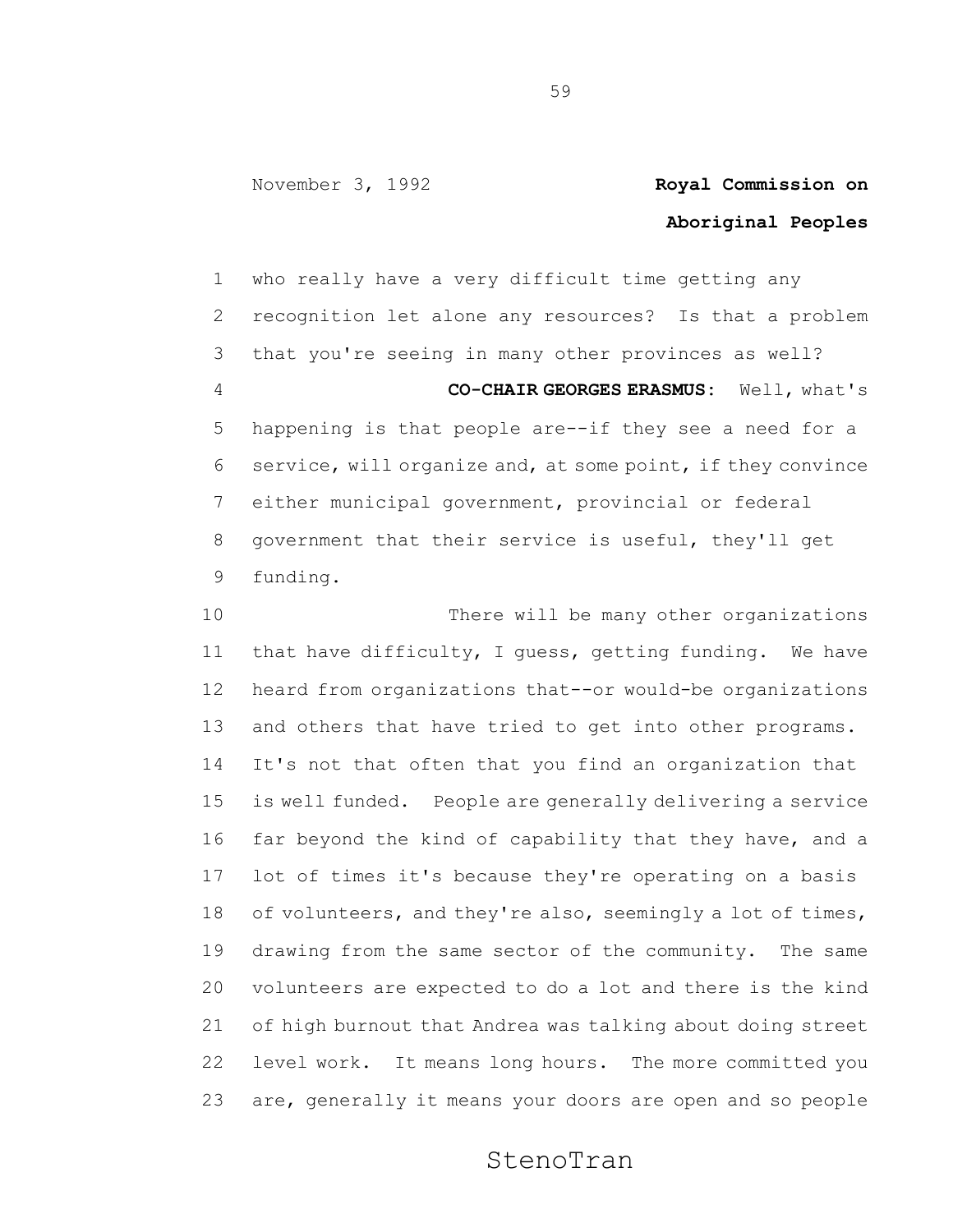## **Aboriginal Peoples**

 know you're--where you live, and the office doesn't stop at your door, your office piles into your private life, and the distinction between private life and office work starts to blur and burns people out.

 So those volunteer organizations while they do a lot generally are stretched as much as they can. And because of the kind of funding cuts that have been occurring everywhere, they are also having financial problems, and so a big part of what they do is they raise funds privately, but they still exist.

11 11 In Halifax here, you have a black community, you have some Aboriginal people in an urban situation, and you have a very large non-Native and non-black community. We're hoping that we can get a dialogue through what we're doing with people in our work, 16 but in the larger community here, do you see a need, I mean, to me it's obvious but I mean, is there a need for a dialogue between black, non-Native, Aboriginal, and how would you see it occurring, because, I mean, the Royal Commission, as much as we're going to do in the next two years, we're going to fade into the sunset at some point, and it seems to me that part of what really needs to occur in Canada is a real serious exchange with your neighbours,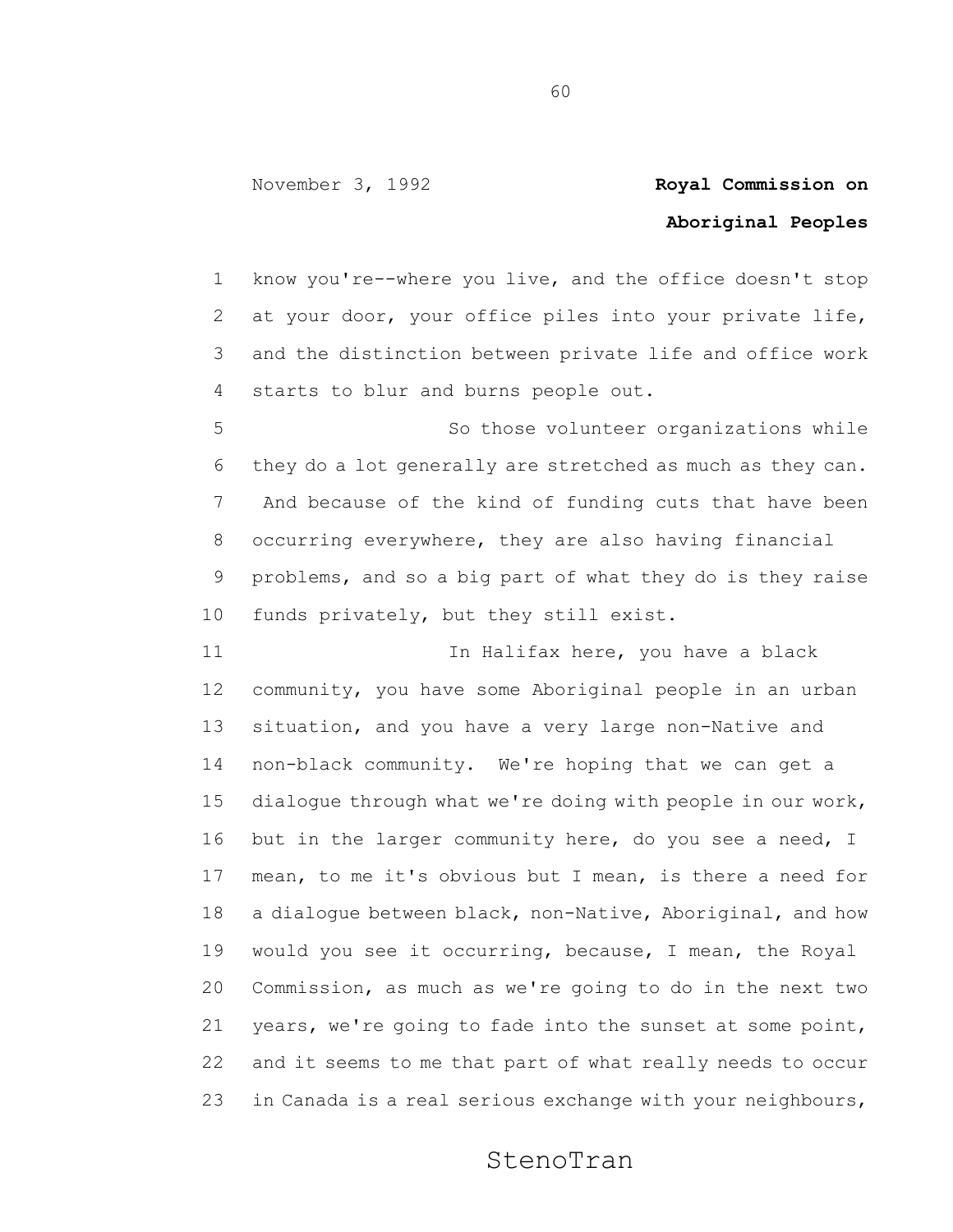## **Aboriginal Peoples**

 with our neighbours. Does anybody have any ideas how that could be encouraged?

 **MR. PAUL O'HARA:** Well, perhaps just a quick point. I think that the black community recently, well, for the last number of years, have had a Black History Month in February and that's a very rich and positive learning experience. And I know the Aboriginal community has had similar kinds of events, but I believe that that's a real starting point, an opportunity for we, as white people, to engage in learning more and celebrating with other cultures regarding--around positive kinds of processes and experiences and I believe that's a good starting point.

 I know my experience with my peers is always defensive when it comes to racist issues and we need to educate one another and clarify a lot of our own issues and maybe rely on the other cultures to prop us every now and then and give us some support in trying to work out for ourselves that we are racist because of our skin colour and because of the privileges that we do have and don't--and take for granted basically. So it's a long, hard struggle but I think that that's one area that would serve to engage people more in developing an appreciation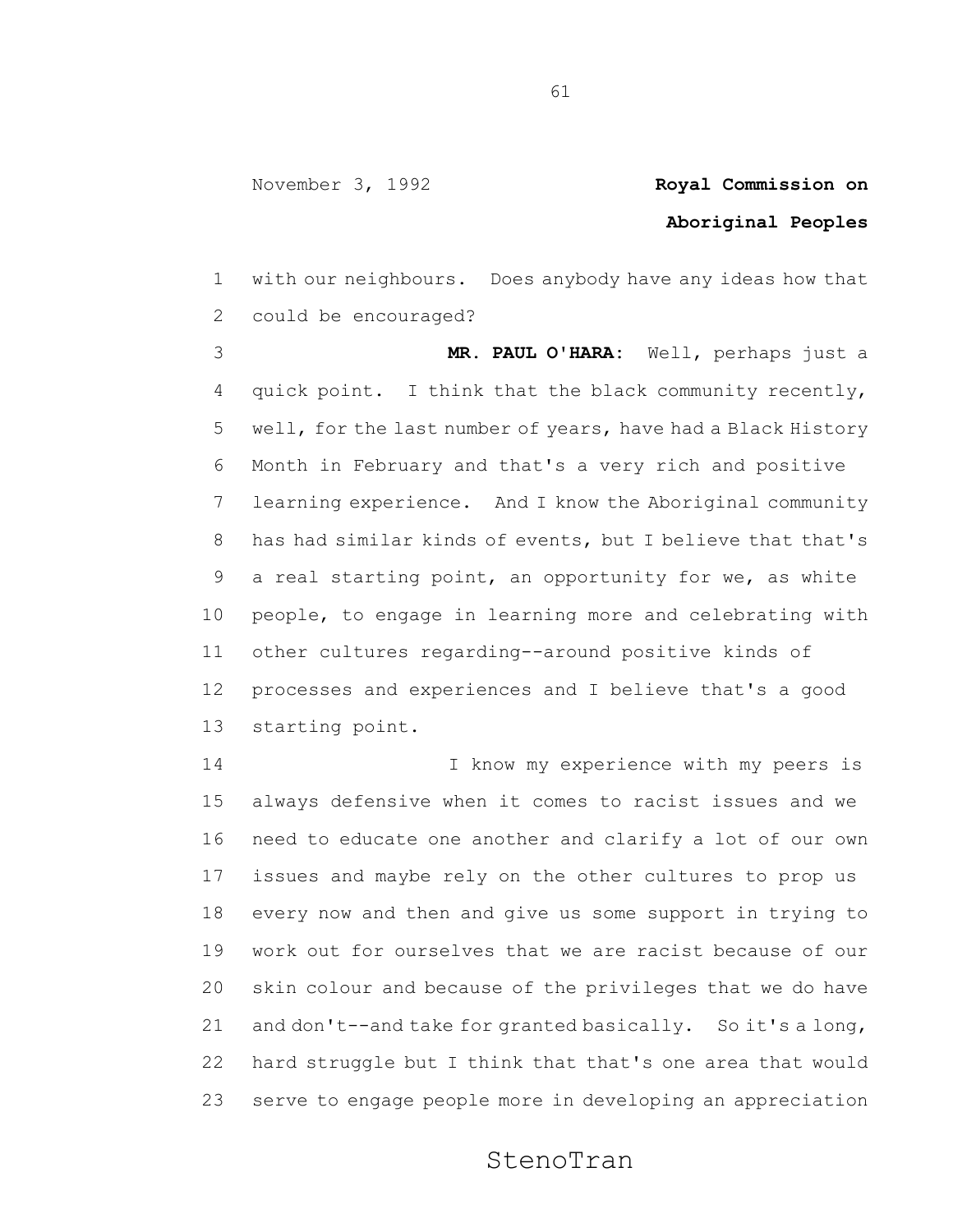## **Aboriginal Peoples**

 of the differences in cultures and how they are positive. **MS. ALEXA MCDONOUGH**: I think it's fair to say that, in the last several years, perhaps the Marshall Inquiry was a stimulus to some of this. There have been some new structures, some new processes, put in place where there is more dialogue happening. There have been some race relations task forces just over the past six months. For example, the Nova Scotia Federation of Labour has been conducting a series of, I think, ten province-wide anti-racism conferences. You have, for example, the establishment of Treaty Day in Nova Scotia, which, going 12 back not very many years, I think actually no more than two years, the Government of Nova Scotia would not even sanction or send a representative and yet it has to be some sign of progress in terms of the opening of doors that this year, on Treaty Day, in fact it was held in the legislature with great fanfare, and so I think all of this represents some kind of progress, and then the Coalition for Non-Racist Society and so on. I think the concern that I would have,

 and perhaps something on which the Royal Commission can help to shed some light and give some added impetus, is the problem of resources to do the kind of just basic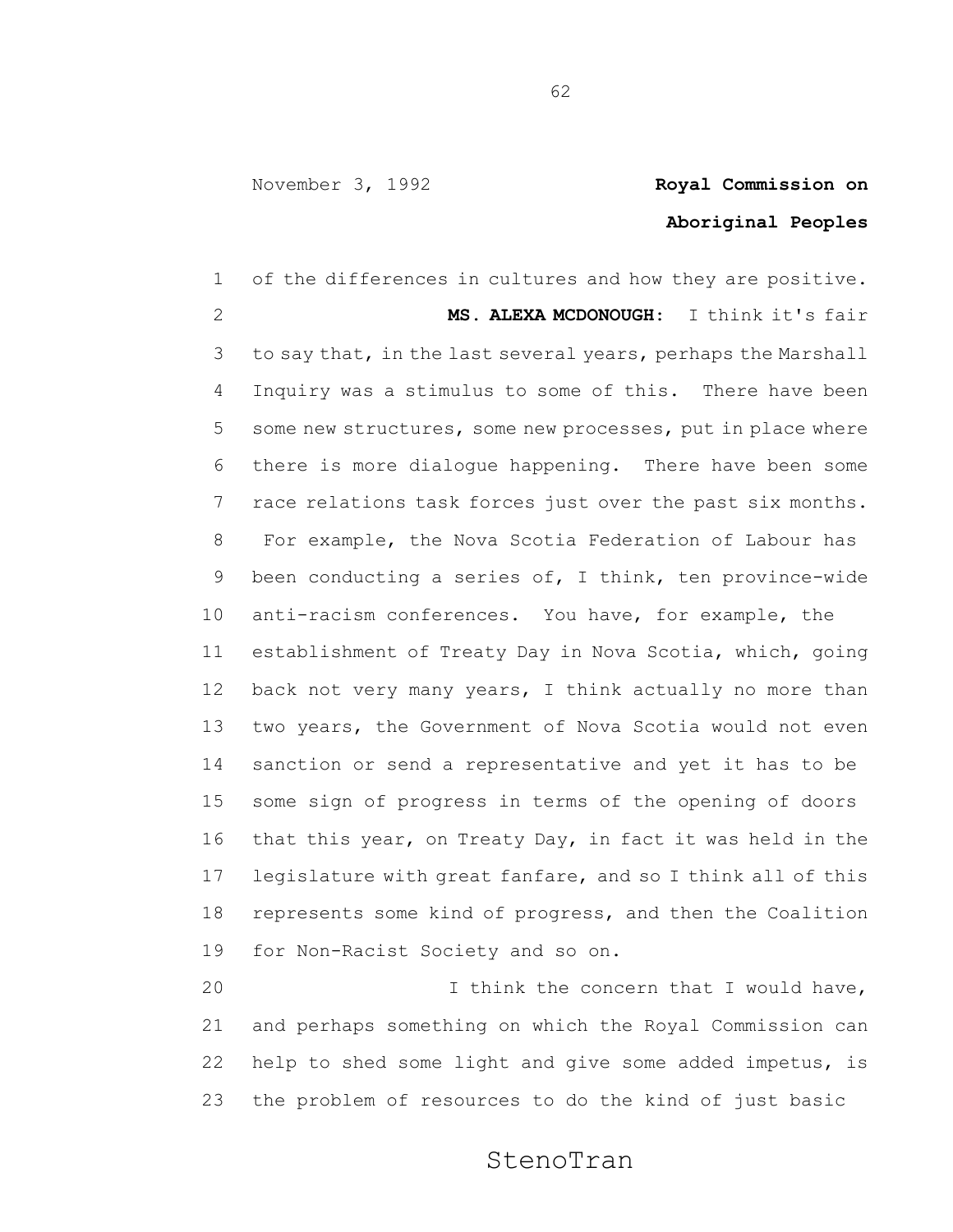# **Aboriginal Peoples**

 education that doesn't now exist. I think you're beginning to see some of it in the school system, but I think citizens in general have never had the opportunity to fully understand what treaty rights of the Mi'kmaq people mean, and to try to decipher when you see court battles going on around something that clearly is failing to respect the established treaty rights is not the best environment or the best manner in which people can try to understand what's the meaning of basic treaty rights. So it's, in part, I think, a question of how to ensure that there is that basic understanding that can be developed so that there isn't a backlash based on ignorance, which is very often what happens in the non-Aboriginal community. And secondly, I think it comes 15 back to, as some of these questions do, resources, needing to have some resources with which to actually conduct that kind of basic education sensitization and so on. And I think it's probably fair to say that there is an increasing awareness of the need but with the amount of cutbacks, shrinkage of dollars available to so many organizations, it's very difficult for the work to be done that needs to be done.

**MS. VALERIE FIRTH:** I just wanted to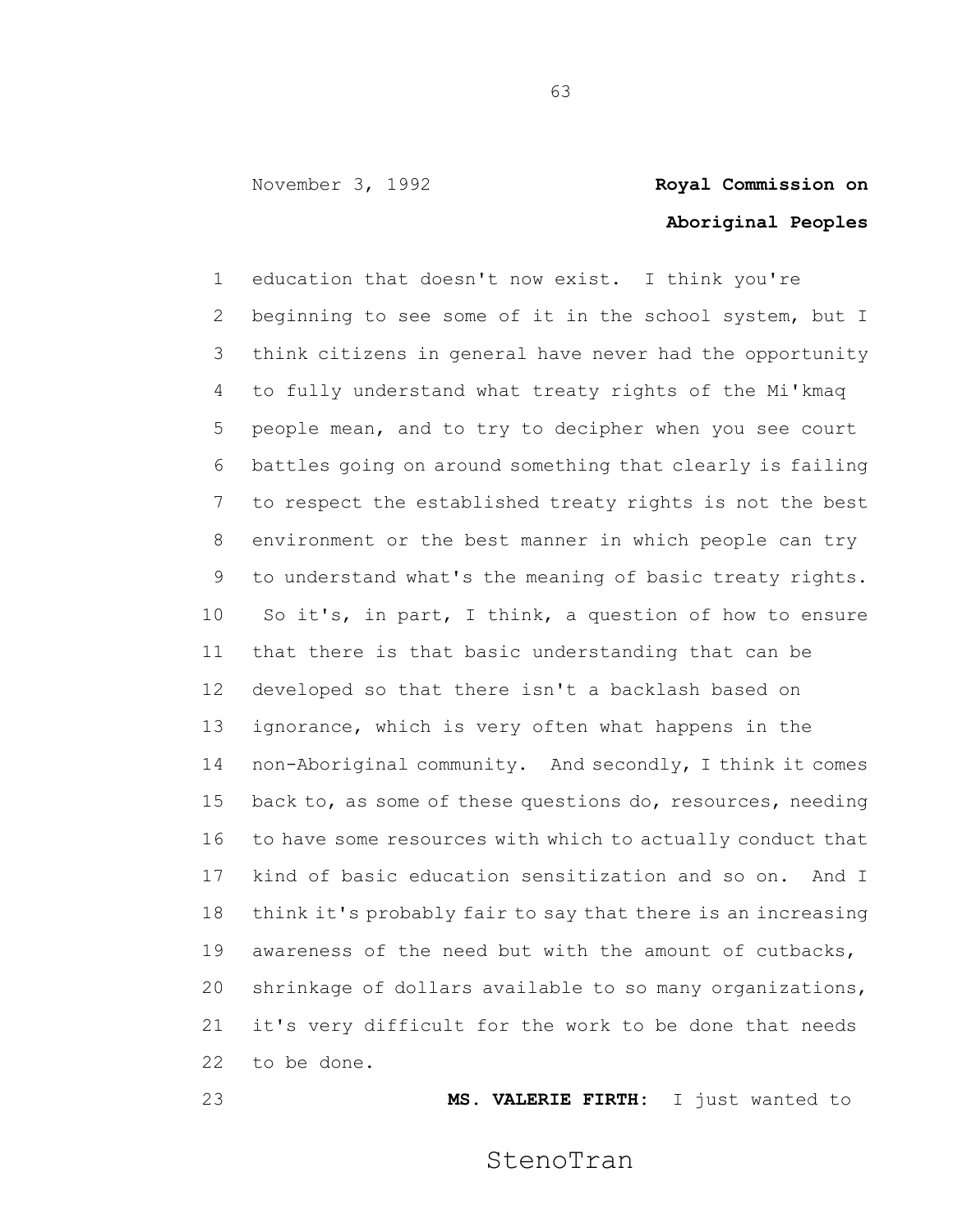### **Aboriginal Peoples**

 touch a little bit on staffing and how important it is to understand that sometimes when we're looking for minority representatives on boards or in agencies, we're looking for people who have perfectly changed their lifestyle and nine times out of ten we're not going to find people like that. We have to be willing to support people exactly where they are and agencies have to be aware that that requires a lot of support within an agency and a lot of hard work and a lot of board support. And we do that at Main Line, I know they do it at Stepping Stone, and that those things have to be encouraged and supported by communities such as your own and by government levels as well.

 **COMMISSIONER VIOLA ROBINSON:** Can I say something? I wanted to say a few things here. First of all, I did want to respond to your question, too, about the urban situation in Winnipeg and other parts of the country.

 The urban situation in Winnipeg or Toronto or, I guess, Edmonton, the larger cities of the--has a very, very large concentration of Aboriginal people coming from all different walks of Aboriginal life, and they're all struggling. And it's a question that we're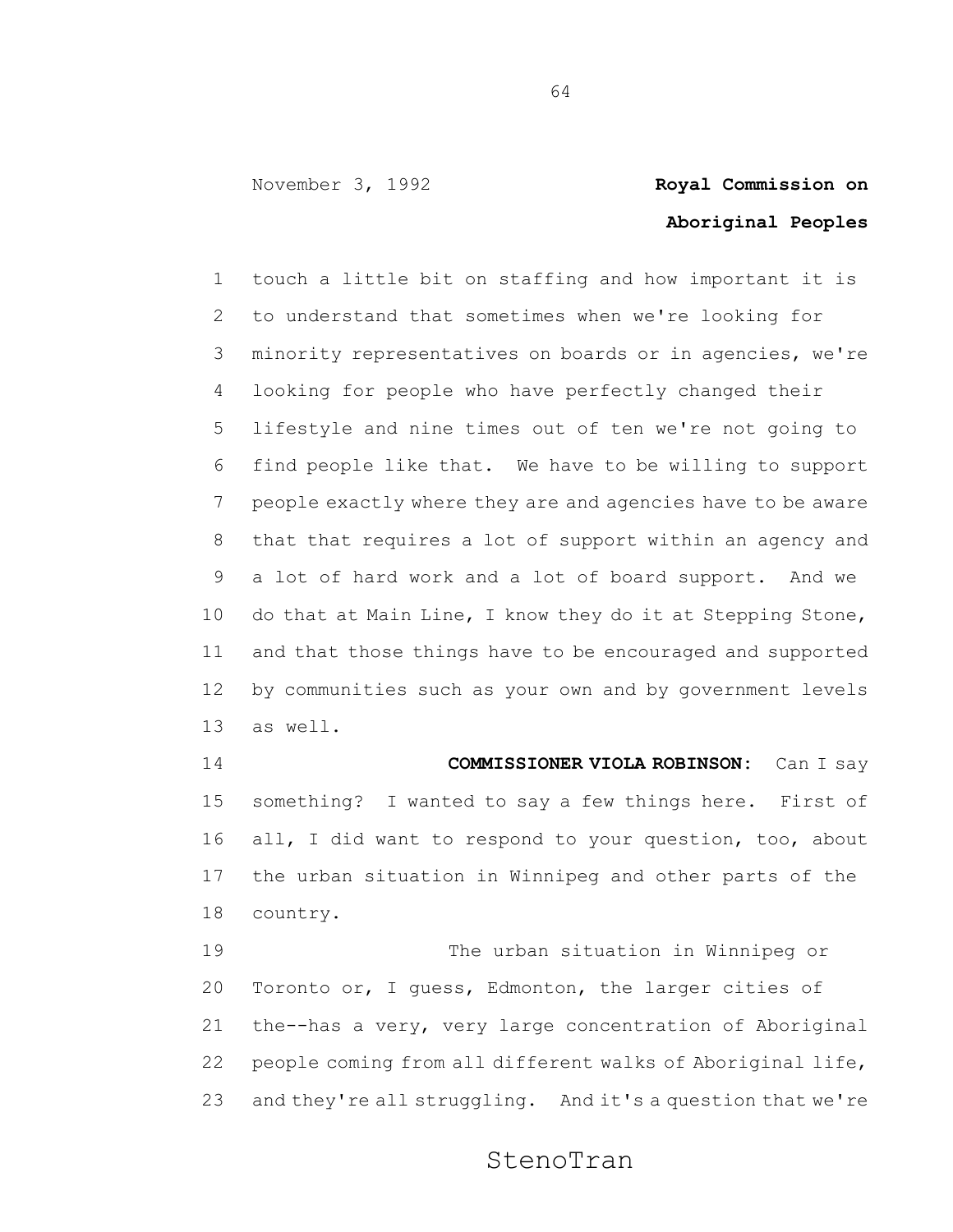## **Aboriginal Peoples**

 having great difficulty with because programs that are initiated by any level--federal government are very restrictive, as we know. They're concentrated for one specific group of Indians, which are reserve Indians under 5 the Indian Act; they seem to be the only ones Indian Affairs that are providing services and they're very selective criteria. And province--the provinces, usually if they want to support activity in the social area, it--well, it's open to all sorts of groups.

 Any programs that might be coming from either level of government that are directed to services always has to be coming from some political group representing Aboriginal people and, unfortunately, the political groups don't represent all the Aboriginal people in these communities, in the urban centres, so they have a problem in Winnipeg. It's like my co-chair here has said, you know, there's--there are a lot--as a matter of fact, they refer to it as the largest reserve in Canada, is right in the City of Winnipeg. But they are trying to provide services and they're doing it with great, great difficulty because they have to compete with every other group, whether it's Aboriginal or non-Aboriginal to try to access resources to continue their work. But they're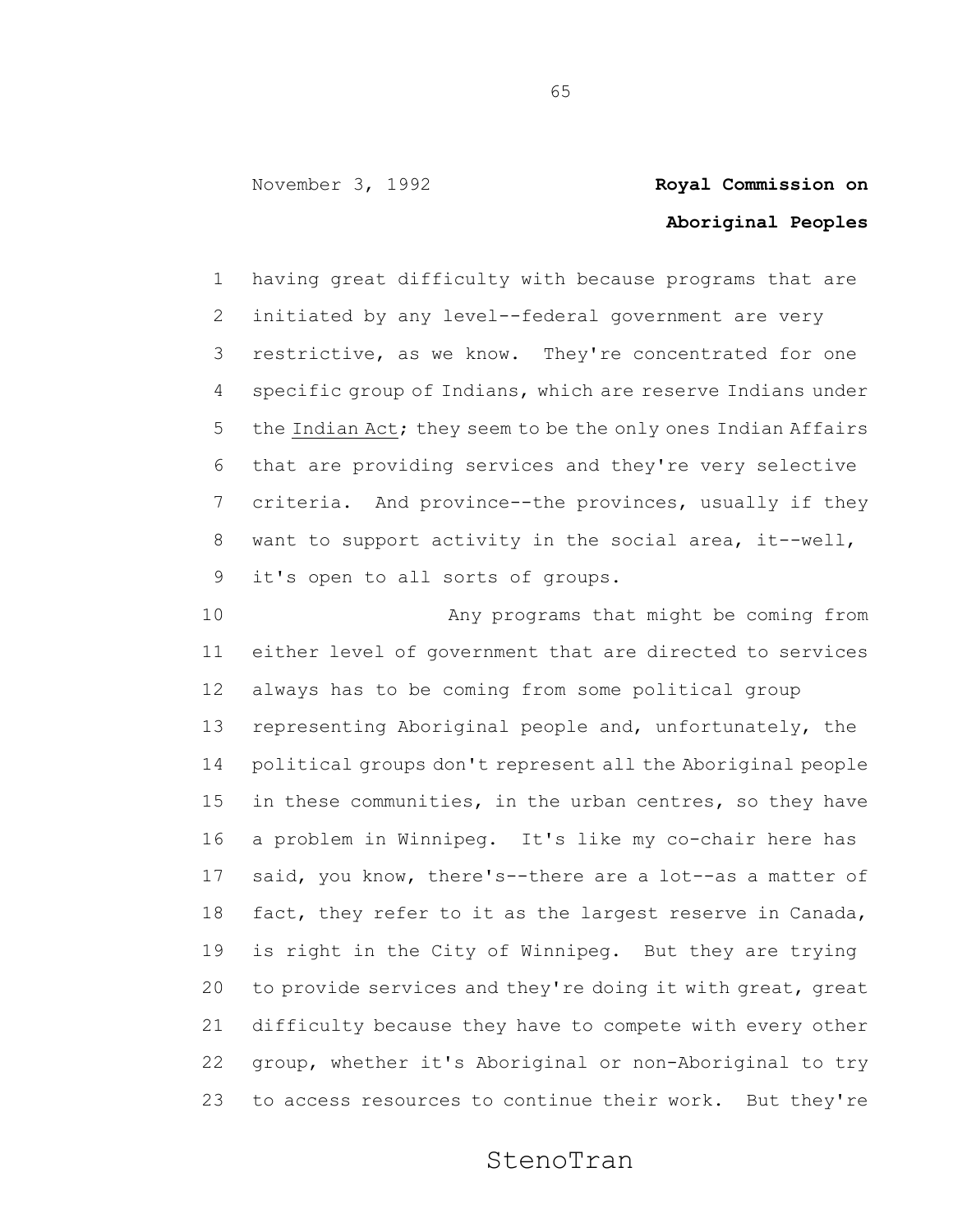## **Aboriginal Peoples**

 doing it and they're doing it with a lot of volunteerism and some of them are holding jobs and still using their spare time to work with the--and a lot of them are with the same kind of people that you're working with and a lot of them out there are children. So what--you know, it--we have to, I guess, try to come to grips with a situation here where no level of government is really prepared to look at it this time, the Aboriginal urban people. And which level of government should be funding these. For instance, if the Accord have of went through, you know, maybe there might have been a framework or something there that they could have maybe went into to try to negotiate some kinds of support services or governments. But right now, we don't know what to recommend, whether the federal government should be responsible for these Aboriginal people no matter where they live or should provincial governments, should they be taking the responsibility to provide the services for the Aboriginal people in the urban centres, and we have to recommend something for them, but, you know, we're not--nobody seems to know even within themselves, you know, who should be providing these resources for these groups. So that's one area. It's a very difficult area. There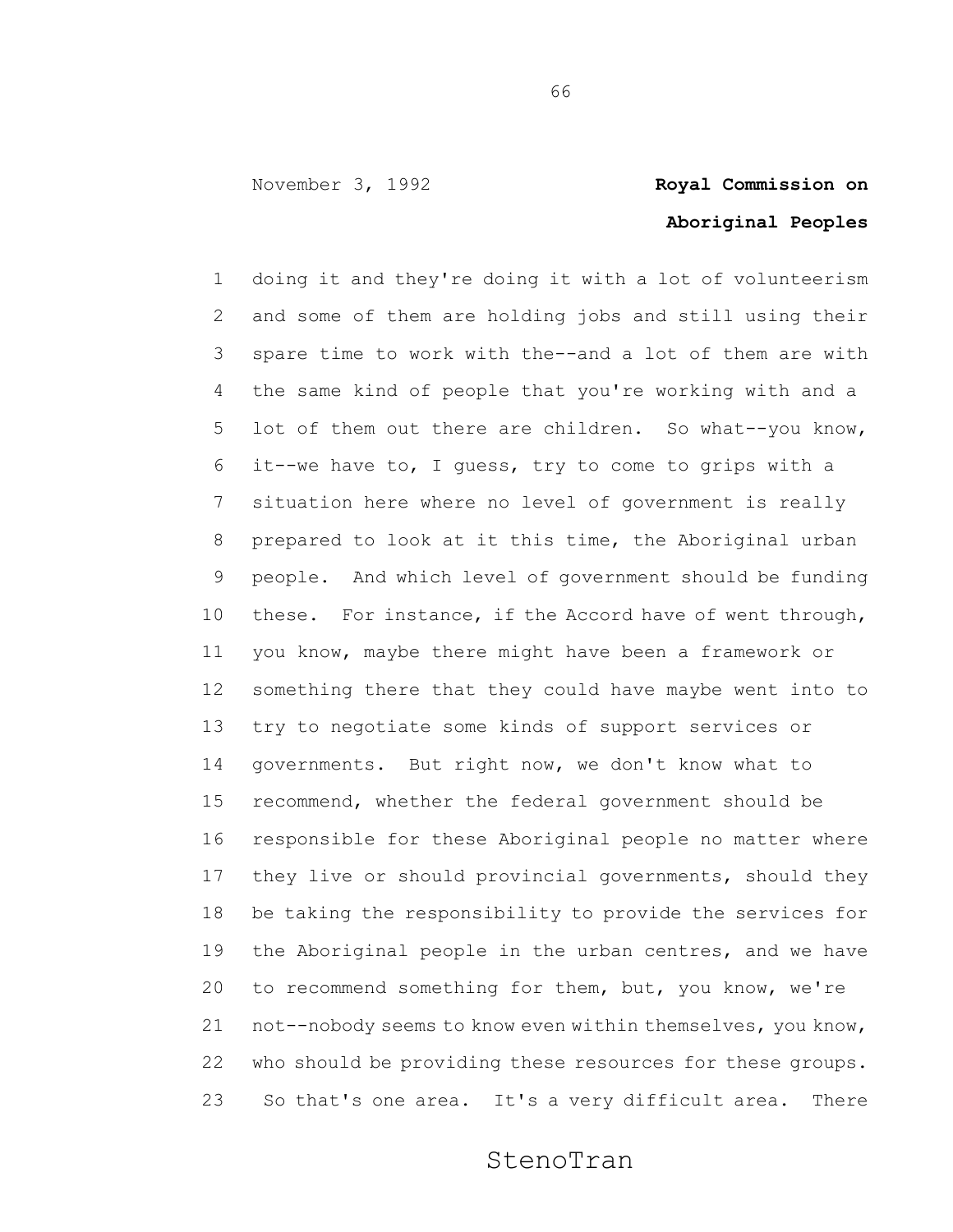## **Aboriginal Peoples**

hasn't been much done in that whole area.

 And I think the other point I wanted to raise here was when you were talking there--I guess maybe both groups here or all groups is--it seems to me maybe that--are you saying that you'd--the services that you deliver are more of a referral type? A lot of the people that would be coming to you, are they people who require highly professional, skilled services? Obviously you're under-funded, you probably, you know, at some point in time, you have to refer them to some other institution, whether it's a hospital or whether it's social services or something like that and, if so, you're saying those people too are insensitive when you send these people along. And I was just wondering--the other question--and these are some questions, you know, that I'm bringing up here.

17 The other thing is, are you having difficulty in finding people from the Aboriginal community to sit on your boards, or are you having difficulty--are you getting the co-operation, say, from the political Native organizations of this province or any other Native groups in this province? Are they, you know, are they working co-operatively or are you having problems there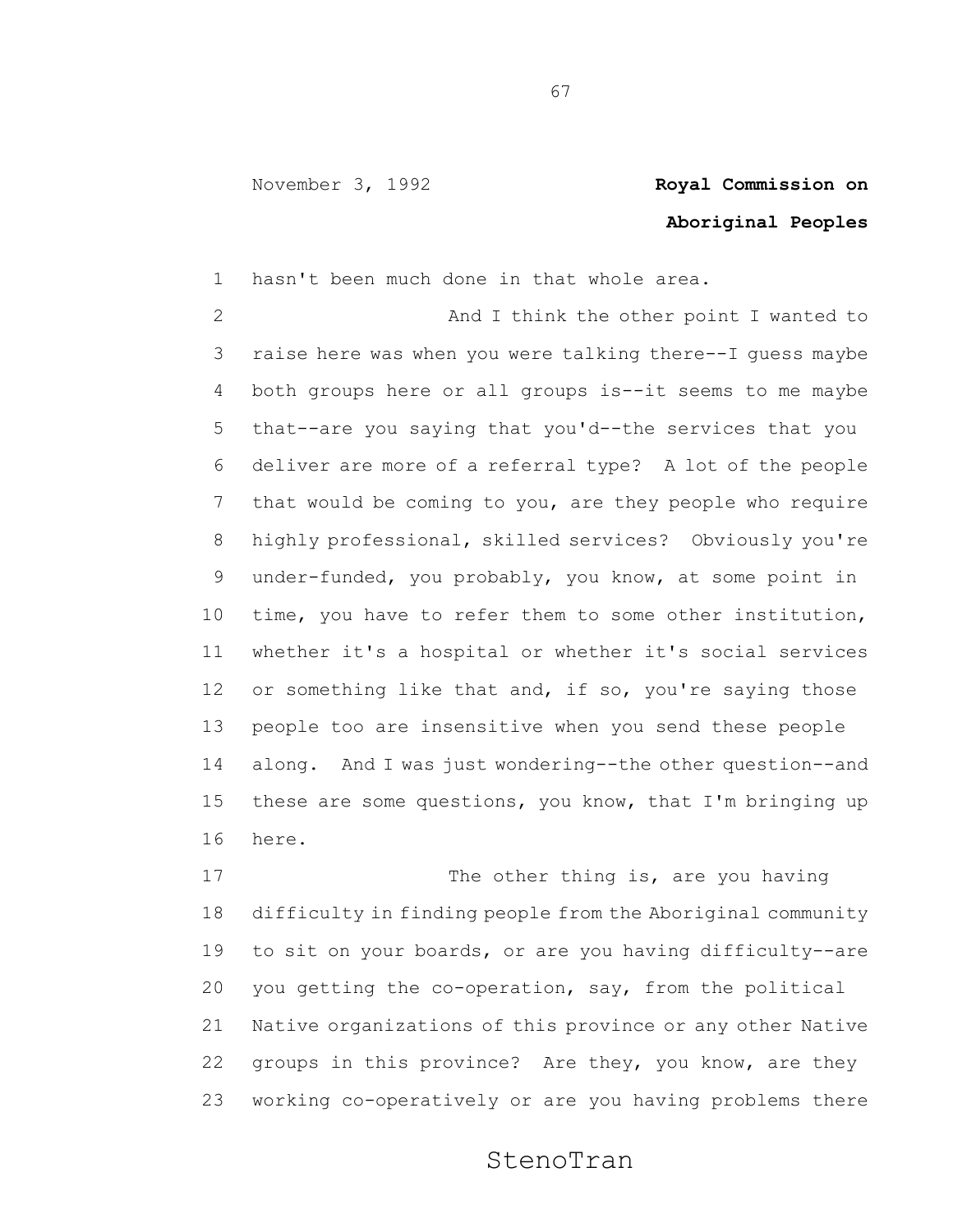### **Aboriginal Peoples**

 as well? And I guess the third one, too, for me, you know, even though I'm from here and maybe I should know but I haven't been around for a couple of years, but is it a big problem for Aboriginal people with your work or with your, you know, in your work as well? Maybe if you could just clarify some of those things for me, it might be helpful.

**MS. ALEXA MCDONOUGH:** Could I just interrupt for one sec? I'm afraid I have to leave because I have to be in Cape Breton this evening, but I just wanted to say thank you for the opportunity of being here and look forward to watching your work continue. Thank you. **CO-CHAIR GEORGES ERASMUS:** Thank you. **MS. VALERIE FIRTH:** I'm not really sure if it's a big problem or not, Viola. I know my own board is very unique in that it, you know, it involves community-based agencies, so there are definitely minority representations on it. I think what I see going on at the other board levels, though, is that this board representation is not being incorporated into people's job descriptions and I think it should be. I think that that would make it easier to make the commitment to a board. We see board time as a volunteer thing and nobody, you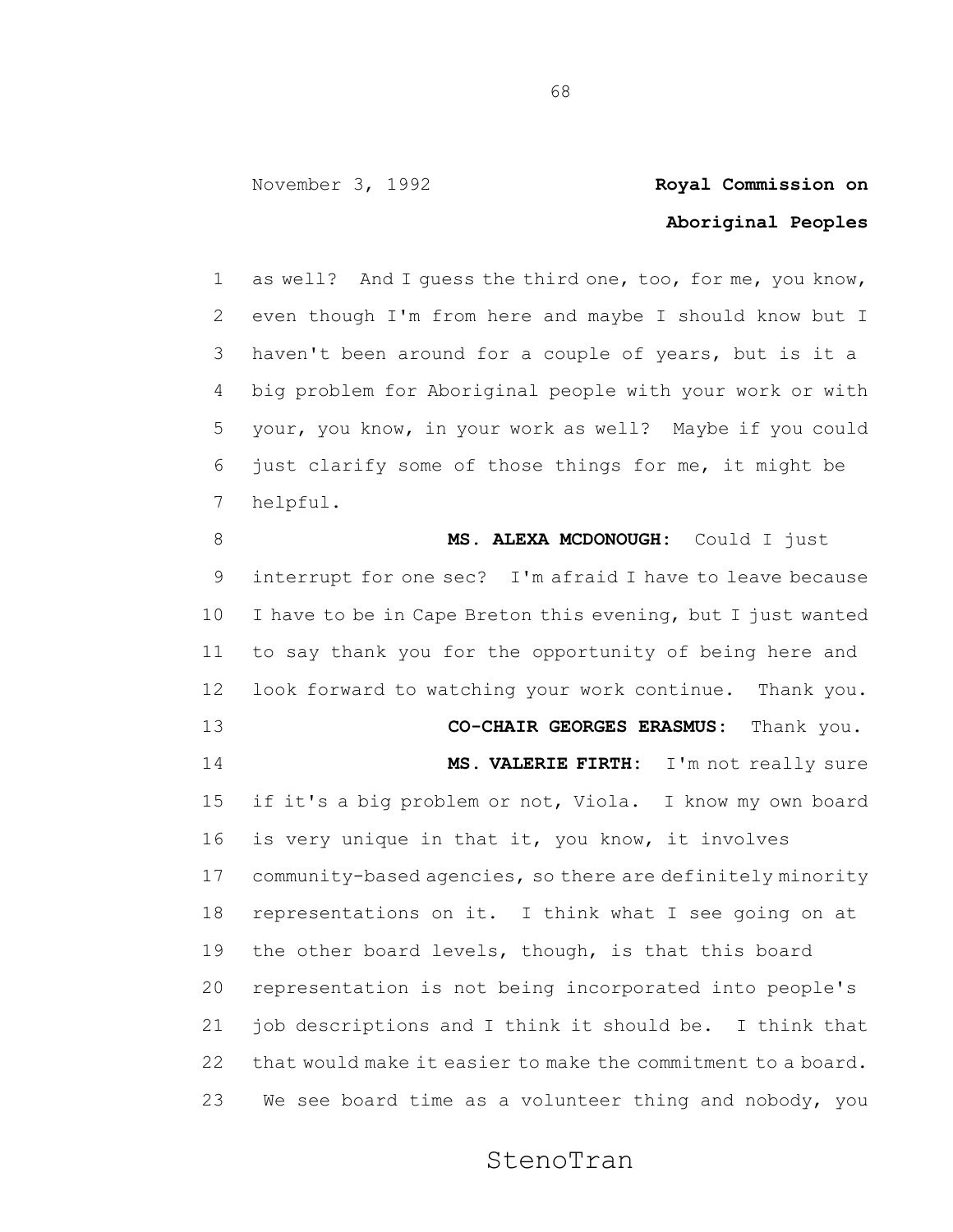## **Aboriginal Peoples**

 know, I know myself I could sit on five boards. Nobody wants to sit on five volunteer boards, but if it's included in my job description then, you know, I'm more than willing to do that. So I think it has be looked at more from that point of view as, say, on a voluntary basis within other agencies these days.

 **MS. ANDREA CURRIE**: I would agree with that. In terms of that question of people being on the board, my experience in calling around, being part of nominating committees both for the Bryony House board, actually, and for the Stepping Stone's board, is that, you know, in the Micmac community, like in every other community, the people that are easily identifiable are already doing way too many things. And it's very--you know, you sort of--it's a race to get to this person, you know, when they're off one board to see if they'll, you know, and it's very difficult that way.

 I think that Valerie's point is really a good one that, you know, it's work, it's important work. There's no question that, for someone from, you know, a black or a Native community to work on a board that has been traditionally mostly white that that's work, and I think it needs to be-- You know, how much of that people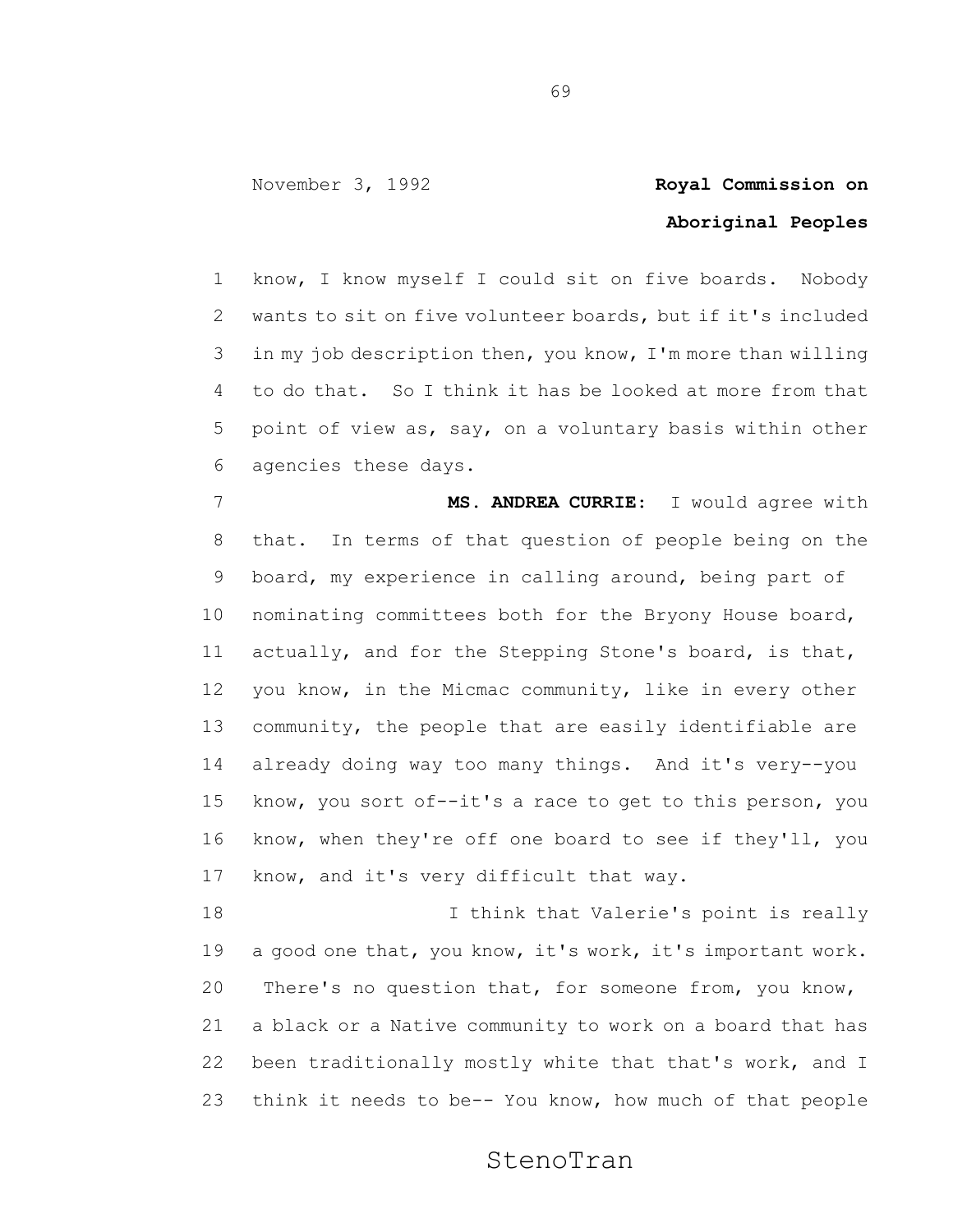### **Aboriginal Peoples**

 want to do on their own time is, you know, something to really to be considered, and I think it is a really valid thing to look, you know.

 If there are people, for instance, in various community jobs with the Friendship Centre, with the Transition Year program at Dal, with, you know, the councillor for Native students at Dal, you know, some of the key people that really have a lot of experience and a lot to offer and can also help to identify other people who can be, you know, given those responsibilities and take that stuff on, too, I think it makes a lot of sense to try and have support for that. And I'm also aware, 13 though, at the same time that, you know, those people are all working within their own community and that that's a priority in terms of their time and energy, and I, you know, there's a balance that has to be struck there, I really respect that. On the other hand, we really need that input to, you know, in terms of the quality of Stepping Stone's work too.

 So there's a lot of things to be worked out there. But that's been our experience, that it's difficult only because people are over-committed; It's not a lack of willingness, really, it's really a lack of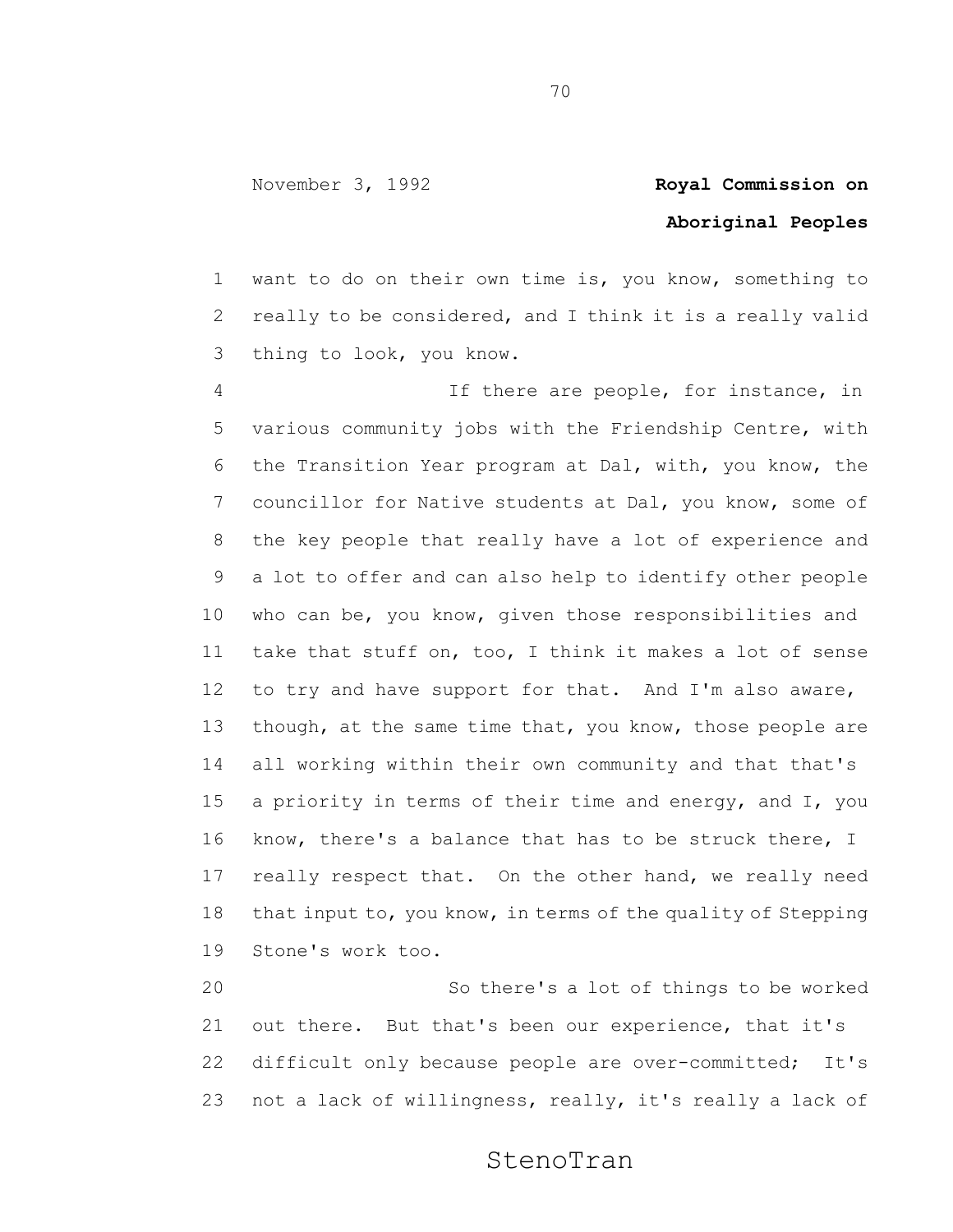## **Aboriginal Peoples**

 human resources and time. And we find the same with any--I mean, when you're finding a board member, I mean, the people that you're talking about, no matter who they are, are almost always in that position so--

5 The other thing I wanted to say is actually in response to your earlier question about a dialogue. Because I think that we certainly heard about the kinds of things that are going on in our community and in our province that are kind of cultural exchanges, and I think that those things are really important and there's some stuff in place: Black History Month is in place, Treaty Day is in place, there's, you know, there's lots more stuff that can be done in that area. But I understood part of what you were asking was about a dialogue between different services, and services that are looking at working within different communities, and what we know and what we learn and how to make all of our work more effective by networking or by being involved together. 19 The first thing I wanted to say was the story of the creation of Main Line, which I think is quite an important one, it's not--for those of us who had been working in the community here for any number of years, it was quite unique in how Mainline got established in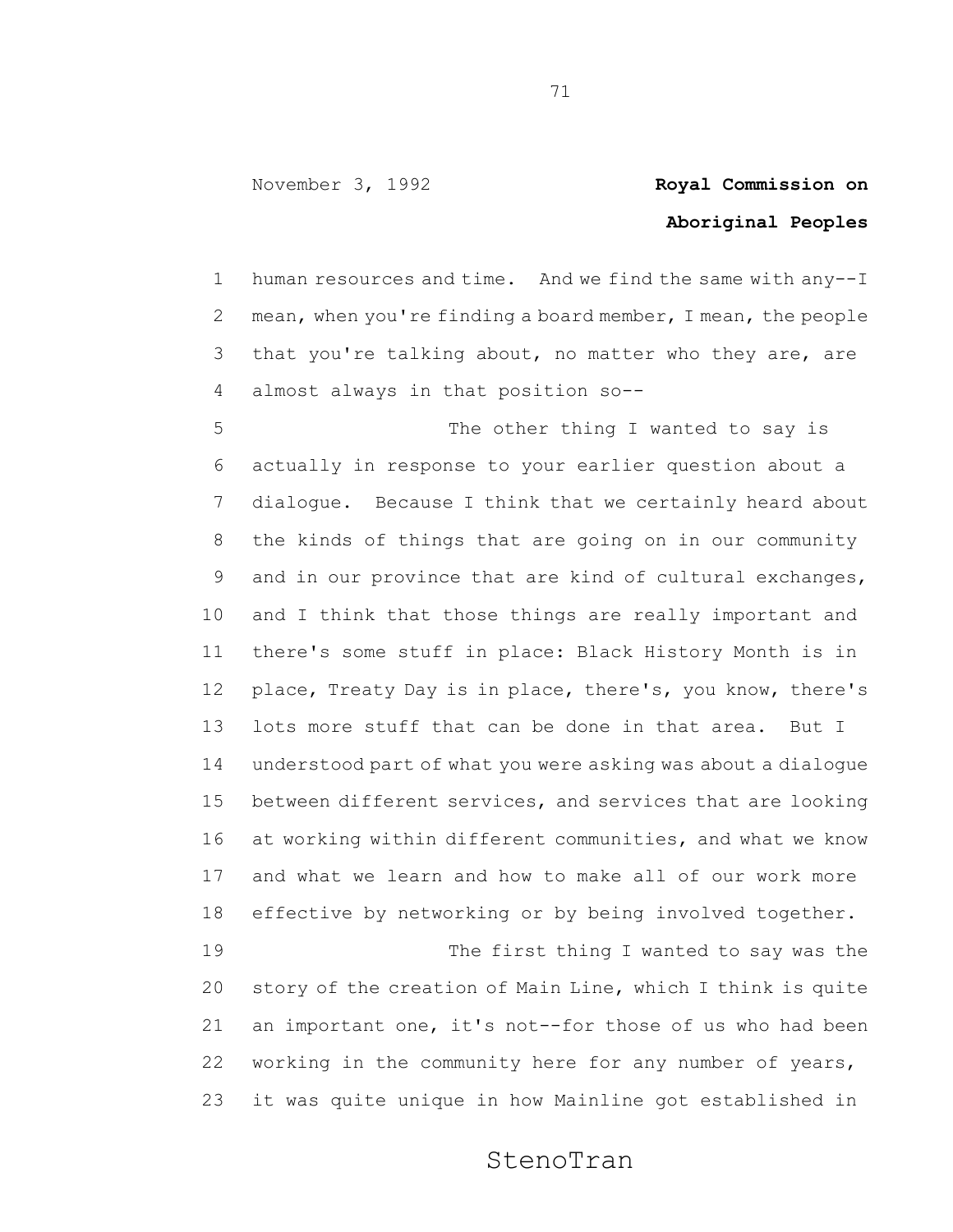## **Aboriginal Peoples**

 that, in this neighbourhood where a lot of us work and where we have a, you know, we work with a lot of the same people, the concern and the awareness of a need for services for injection drug users, including a needle exchange, you know, became something that the Persons with AIDS Coalition was aware of, something that we were aware of through our work with people. We, you know, Stepping Stone at some point in the process went and talked to people from the North End Community Clinic. We ended up with a co-ordinating committee that involves Gordon King, who's the director here of the Friendship Centre, and staff from the Persons AIDS Coalition, Main Line, the clinic, and a couple of other organizations where we had--there's really quite-- And it happened naturally; it wasn't a matter of going out and finding representation, it was how a group of concerned people in a neighbourhood--it was really a community-based process--got together and strategized together about how to create the service that we knew was needed, that all of the people that we worked with--that there was an overlap there and there was another--there was a service that was needed that none of us could provide under our existing mandates. And the committee that is continuing to kind of--to co-ordinate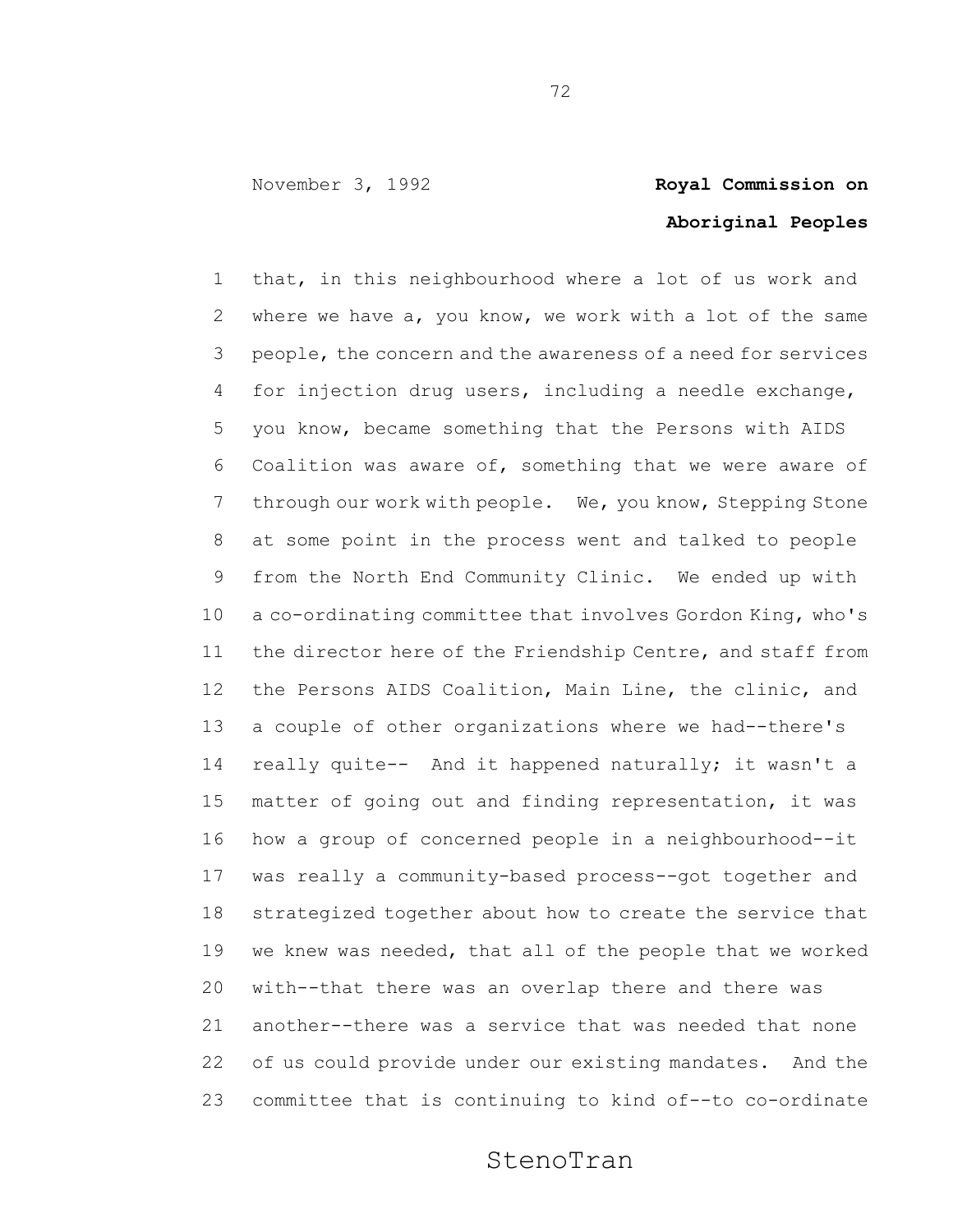## **Aboriginal Peoples**

 or to support the staff of Main Line continues to be that group of people. And we're, you know, we remarked a few times along in the process that we were all quite excited to be involved in a process like that, because it wasn't one group spearheading it, it really grew out of this community and out of the relationships we had with each other. And, as of now, I mean, Main Line's administration is handled through the Friendship Centre.

 When it came to getting funding, we drew 10 on every contact we had and every resource we had from, you know, Persons With AIDS Coalition and Stepping Stone's contacts with the Health Promotion Directorate of the federal Heath and Welfare, the North End Clinic's connections with the province, in terms of funding and, you know, Gordon's connections with Medical Services Branch federally. I mean, we had a lot to draw on because we worked together that way so I think that has happened in some isolated and not that frequent cases.

 In terms of an ongoing dialogue, my feeling is that we're all pretty--the problem with this is that we're all really absorbed in doing what we're doing, and it's all very demanding and intense work and it takes just about everything we can muster to just do a good job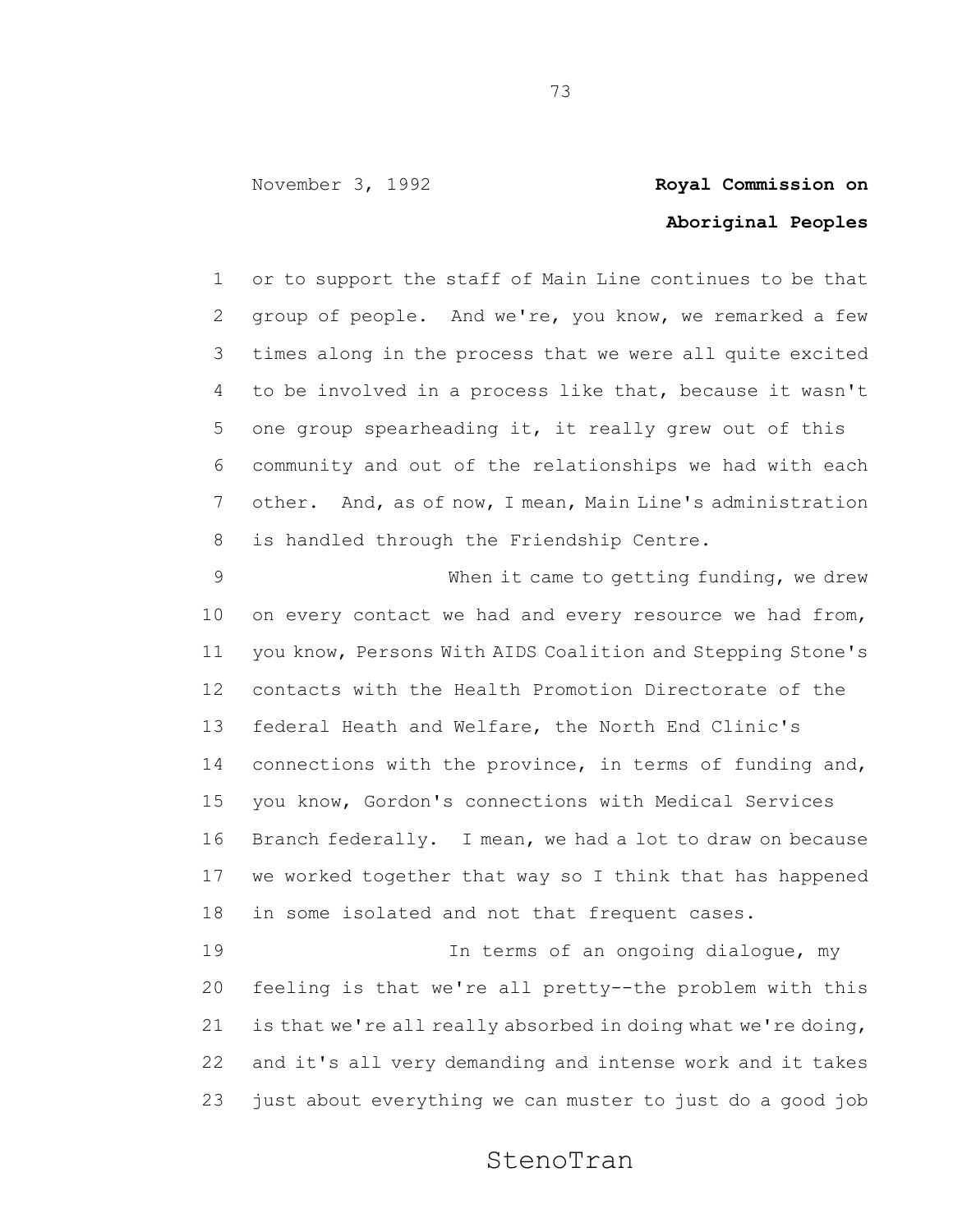## **Aboriginal Peoples**

 of what we're doing, and we all groan when we hear about another committee or another, you know, process of dialogue basically. So I think anything ongoing is almost doomed to fail.

 I think what could be really useful--what I think could be incredibly useful in Nova Scotia is maybe like an annual event that might be, you know, three or four days, where all different kinds of community-based and other kinds of services met and where there could be discussions on things like developing a community-based program, you know, out of--like looking at the kind of thing that created Main Line. Looking at, 13 you know, where some of what we know about, you know, what I was saying earlier about Mi'kmaq lodge could be shared with other people involved in addictions, you know, treatment and recovery, where there could be that kind of dialogue, maybe specifically focused on subject areas so people could choose the kind of thing they're really interested in. You know, running a user-directed program, how that works. I could see something like that maybe on an annual basis being really useful or we could, you know, book off some time and go and do it. I think an ongoing dialogue is a very, very difficult thing to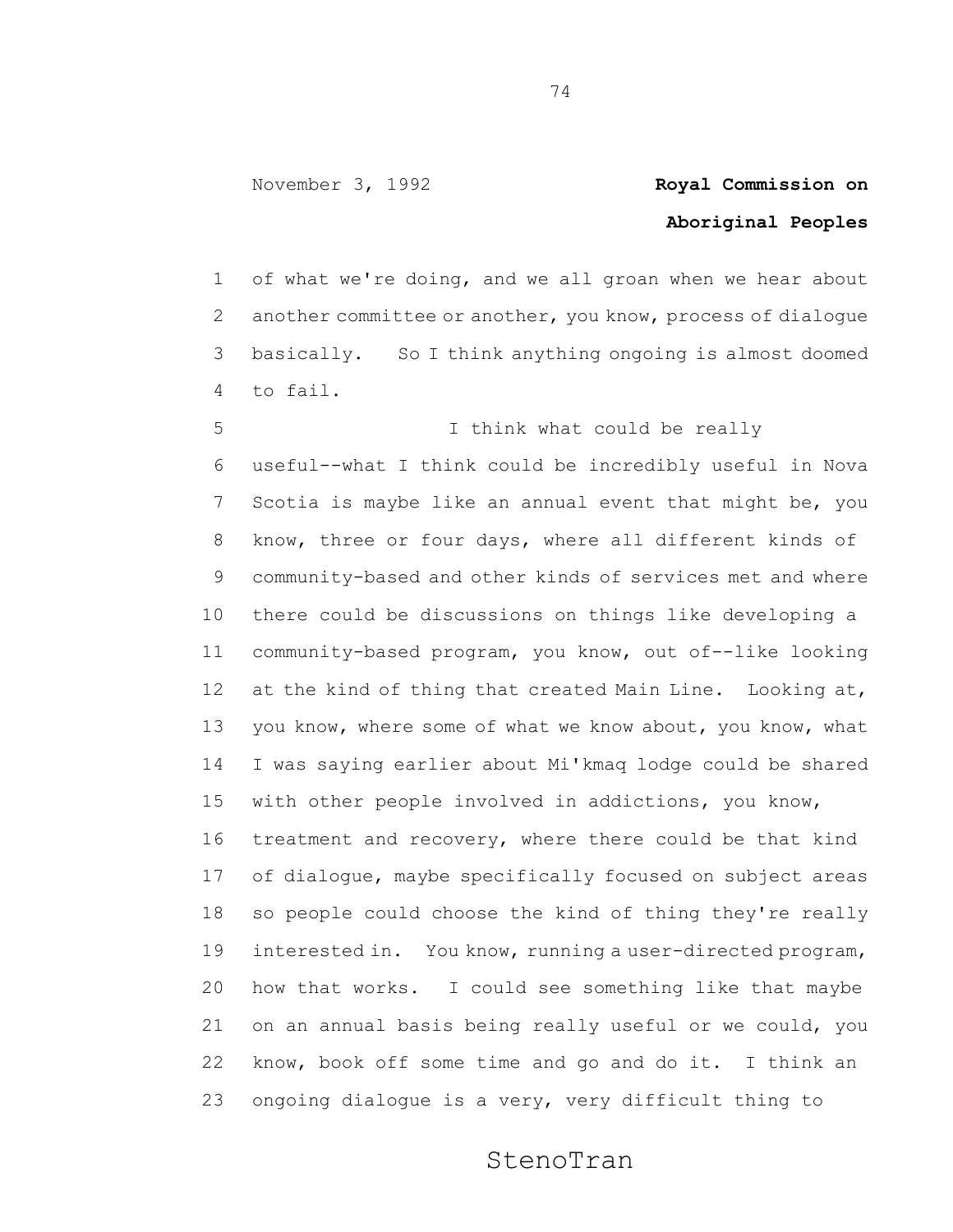## **Aboriginal Peoples**

 organize and very difficult for people to commit themselves to because of the time involved.

 **CO-CHAIR GEORGES ERASMUS:** I think you're right. I think you're very, very right, and what was really interesting about this urban round table where we brought together over 300 people from across the country, probably the best thing we did was the service we provided by bringing together all these agencies from all across the country that had never known about each other and had a wonderful exchange.

 All the dialogue that was going on in these workshops that we created for the self-learning and the reinforcement of the fact that they weren't alone out there and other people who were experiencing the same kind of work, growth, et cetera, challenges, I think was really useful. We probably set up the possibility for a network that didn't exist before. Also, people got ideas about how to approach solutions because different cities were approaching the same problem in different ways. So it was very, very useful that way. Had it just been a conference to do what you're saying, you know, to share, to explain, to educate, and to have people talk about the common things that they're approaching, common challenges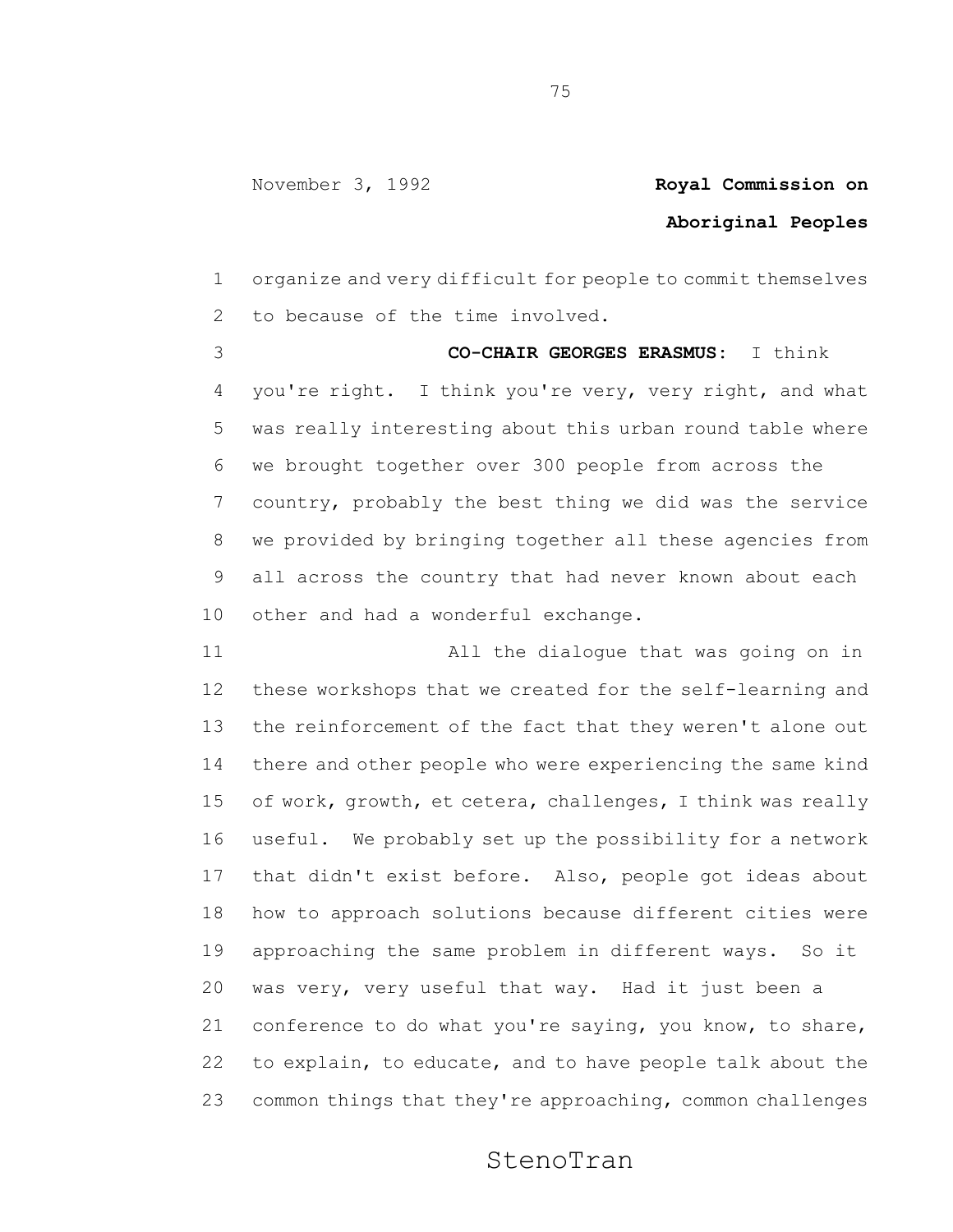### **Aboriginal Peoples**

 that they're facing, we certainly did those kinds of things, but we were--we had a much more ambitious plan. We wanted to draw a lot more out of that than we needed, and, yeah, I think you're right, yeah.

 We have another person at the table here, from the Black Learning Centre, Jerry Taylor. I'm going to, I think, break briefly now and maybe we can hear from Jerry when we come back. And if the four of you still have some time, I certainly would like to see people all come back for a little while. We can hear Jerry make his presentation and we can continue on the dialogue for a while if the four of you don't mind so we'll just take a brief break now.

--- Whereupon the hearing is recessed at 3:23 p.m.

--- Upon resuming at 3:42 p.m.

 **CO-CHAIR GEORGES ERASMUS:** Could we have everybody that was at the table back at the table? Some had to leave so we may be short some of them, but those that are still here that want to join us, and we'll hear from Jerry Taylor now.

 **MR. JERRY TAYLOR, BLACK LEARNING CENTRE**: Good afternoon, Mr. Erasmus--

**CO-CHAIR GEORGES ERASMUS:** Afternoon.

StenoTran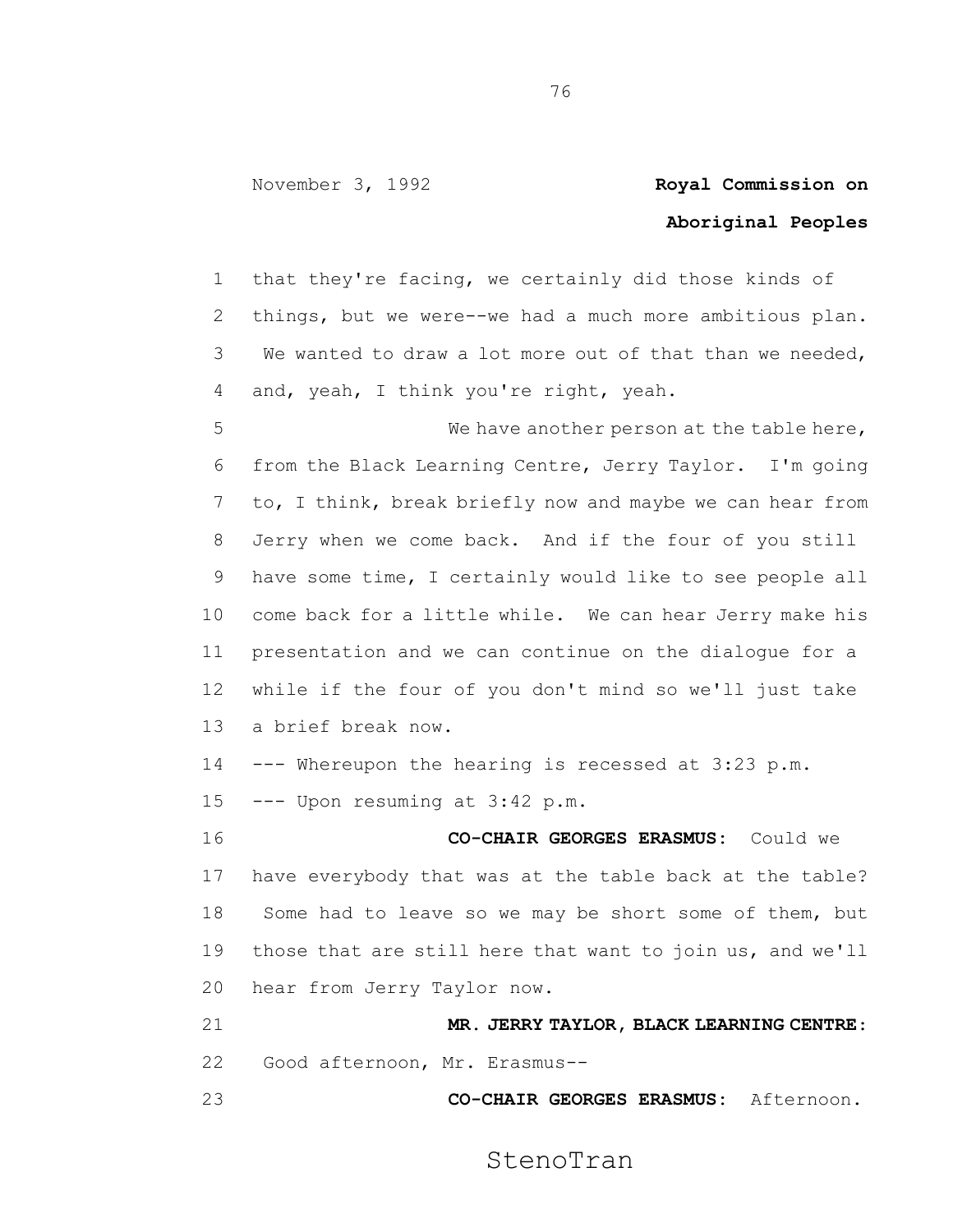## **Aboriginal Peoples**

Go ahead, Jerry.

 **MR. JERRY TAYLOR:** --and thank you for this opportunity. One of the--I'll be brief, if possible, and my apologies for being late. One of the--my purposes today was to--from the Nova Scotian perspective, talk about the similarities and maybe some of the divergence between the two communities and some of the things that we deal with equally here in the province as well as nationally, if possible.

 One of the things that I've noticed as a Afro-Canadian is that one of the goals of the people like myself who have been fighting and working in the community, in the black community, is that we've been clamouring and pushing and lobbying to become part of the system. I've noticed that the Aboriginal community, basically, has, if not rejected the system, but is looking for their own system. So that, to me, is a very significant, I would say, difference in philosophy and difference in approach that should be recognized. And also I question the relevance of a black person even talking about the Native community in the first place as far as having any deep insight, because I am a victim of a system that has, as it's tenets, a thing called the--or has had,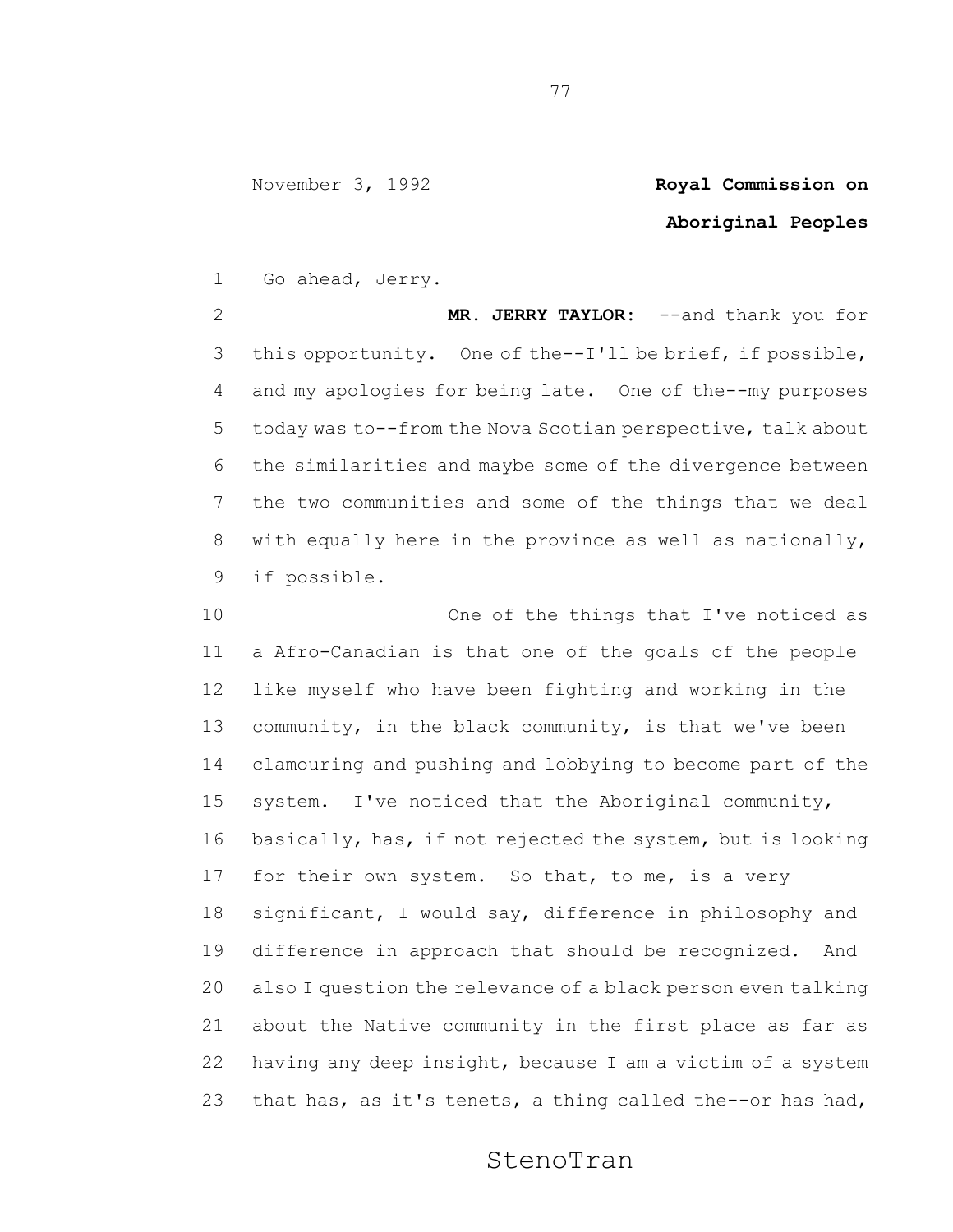## **Aboriginal Peoples**

 in the Apartheid system, for the Native community and, based upon the Indian Affairs Department historically, has basically obliterated or attempted to obliterate all knowledge of the Native community for people like myself. So I would say my knowledge, based upon that and other reasons, would be limited.

7 So I do not feel that I am qualified to actually make any kind of relevant conclusions about the Native community. But being involved in the black community and working sometimes with the Native people, and one of the things that I've noticed--the day that I became the director of the Dartmouth East Black Learning Centre, a training program for black youth dealing with academics and life skills, that sort of thing, I came immediately to the Native Learning Centre because of their experience working with people that were fighting the ravages of racism and I found that I've benefitted and the black community and the program has benefitted from that knowledge. And one of the things that I find that we have learned and that I have learned personally from working with the Native community is the normalcy in having an independent attitude about what we have to do or what you have to do. This is something that we in the black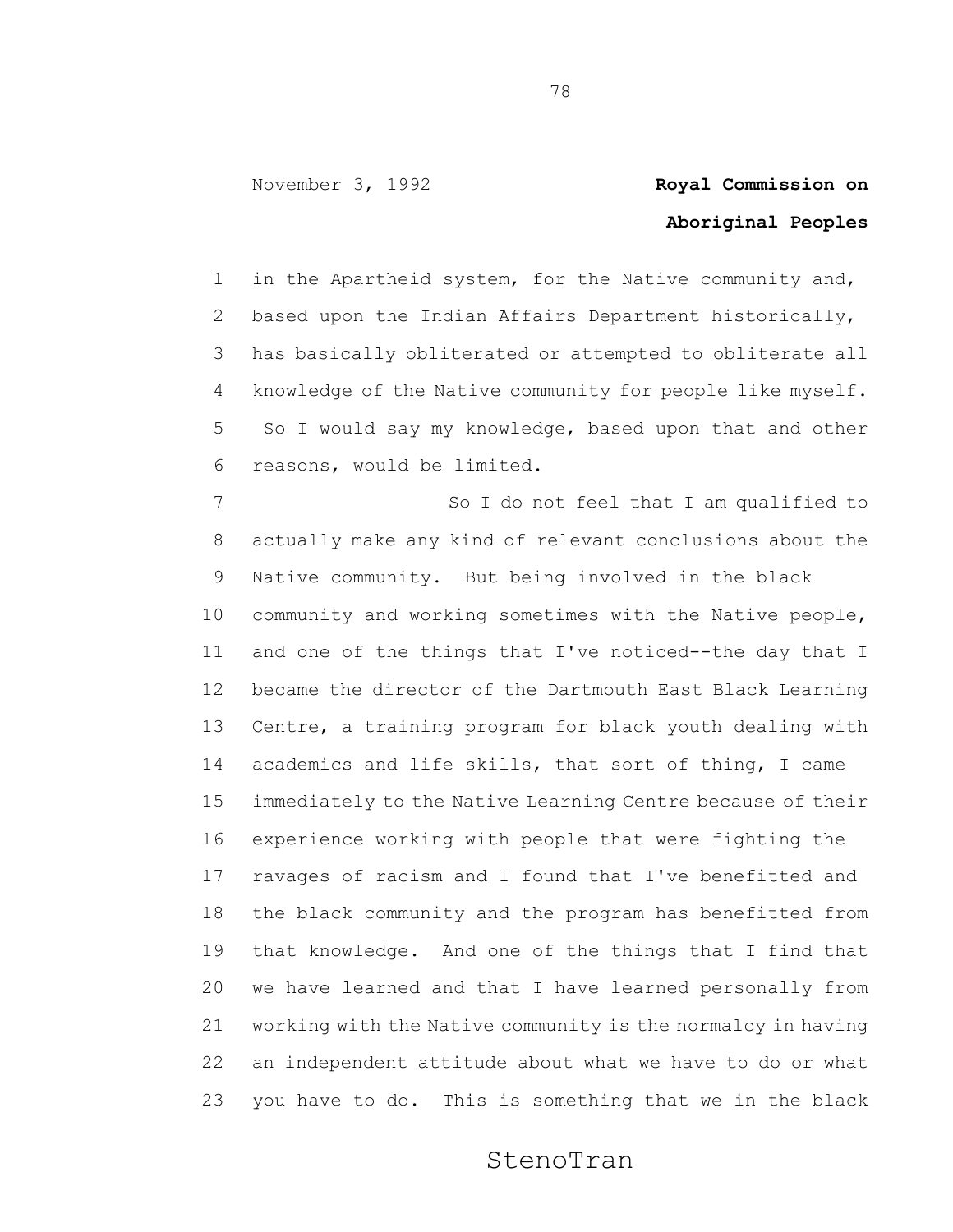## **Aboriginal Peoples**

 community are still working on, and that is one of the things that I feel is a major difference as well. One of the things that--not to be totally negative, but one of the things that I've noticed the similarities in a negative sense, when we're talking about attempts to destroy the cultures, we have, in the black community now, crack cocaine, and that has the same effect in our community as, I would say, alcohol has in the past had in the Native community, and I find that a similarity in the negative sense.

 Now as far as--I'll just give you an example of how difficult it is for me, at this moment, to even discuss the topic. I've come because of my respect for the people who've asked, but just give you an example so you can know how difficult it is. For instance, Matthew Hanson and William Perry were arguing about who were the first people to discover the North Pole when actually there were brought there by the indigenous people, they both were. I think Perry was being dragged along by Hanson, who was being dragged along by a person who was--lived there, an indigenous person. So I guess the point I'm trying to make is that--maybe I'll go aside again. The--when we came here in the 1800s, the

StenoTran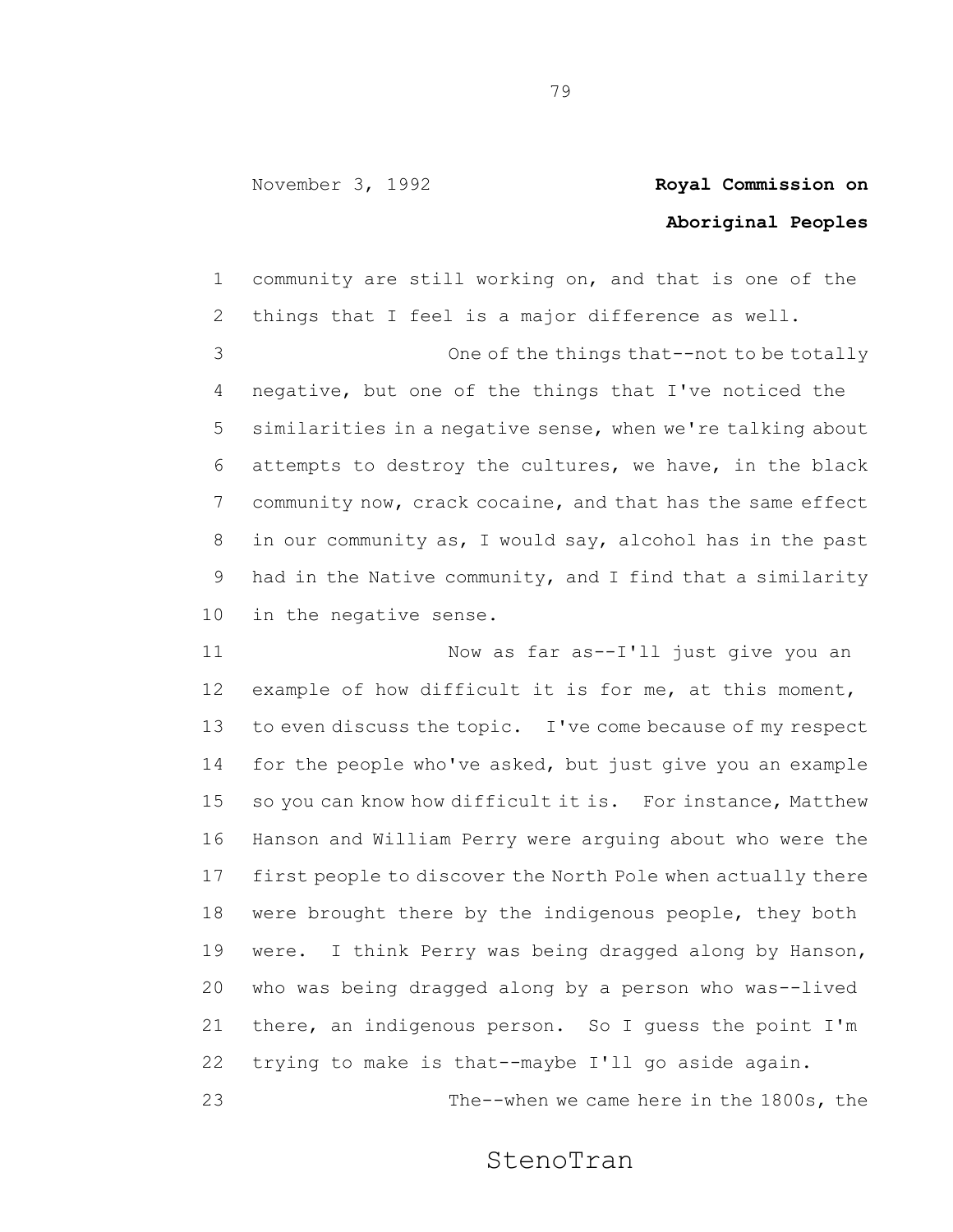## **Aboriginal Peoples**

 people that I'm descended from, we were basically banished to the wilderness, and we had to call upon, and I believe that we had the blessings and the help of the Native community in order for us to survive, that's an unknown fact or a fact that's been not pointed out, but this is how we have survived. That is the reason and there's documentation to that effect.

8 And one of the things that I find about even the concept of we'll say Native rights, indigenous rights, black rights, minority rights, is the James Watt approach to our situation. If you remember James Watt, where he wanted to put all people of colour and people with disabilities in one pot and deal with them in that effect. I feel that the Native community's rights to self-government is not something that should even be discussed. It's a fact of life, it's something that--in my opinion, it's almost insulting that it's being negotiated. The fact is, the government of the country has been--I didn't plan to come give a history lesson--but the point is, I really did have a difficulty with the question and the black community and the Native community, in my opinion, have been working together and have been using the resources of each community to battle the ravages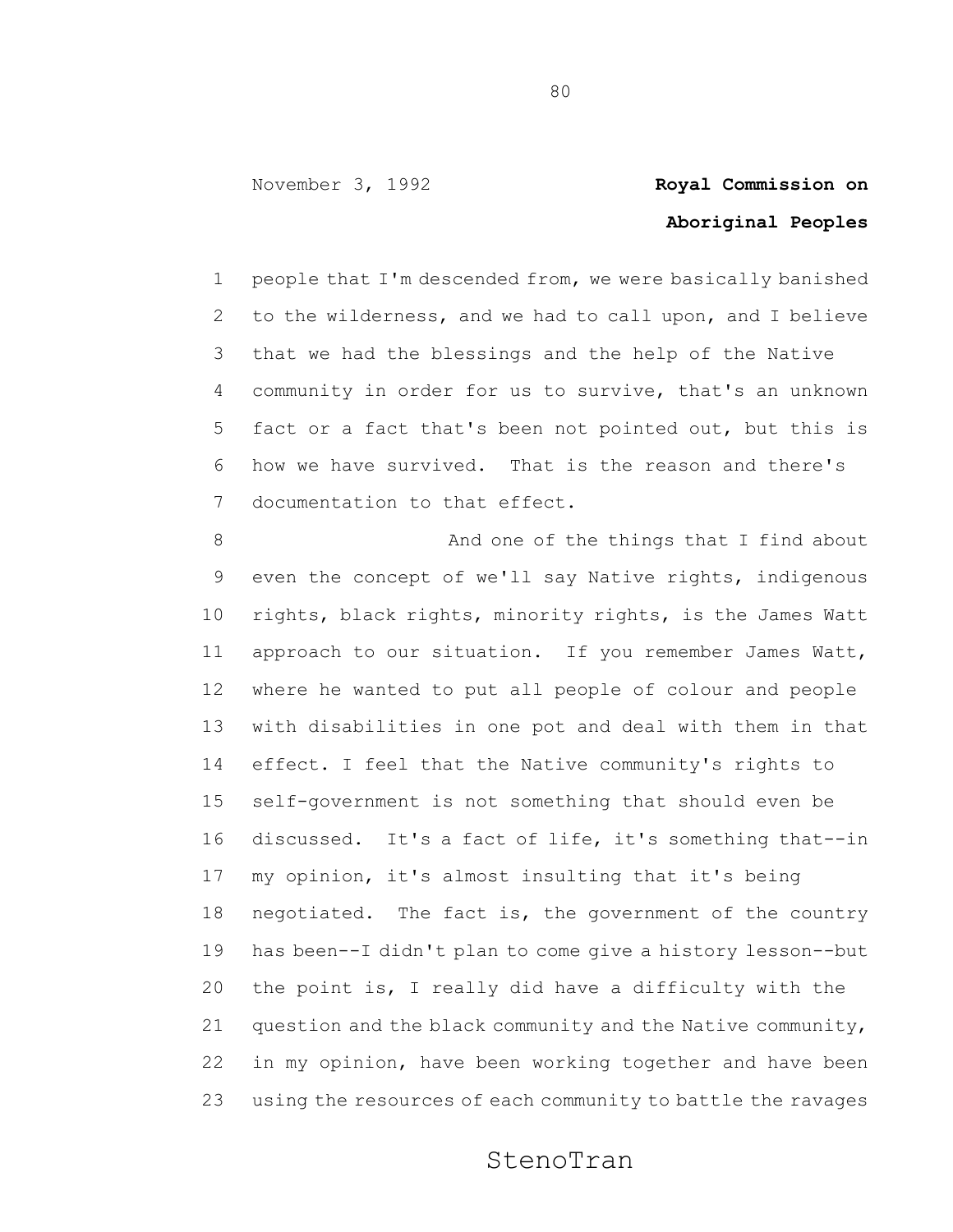## **Aboriginal Peoples**

 of racism. And I feel that, whenever we talk about solutions or any kind of discussion is made, when you overlook racism and its tenets, and racism in all of its forms, you've missed the boat and you can't help anybody if you don't look at the racist way Aboriginal people have been treated, distinct, separately, then you look at the way we've been treated, and we have to, when we're looking at solutions, acknowledge the fact that we are together in this battle. But to think that or to say that we are in the same boat and have similar destinies, I would say that that is true to a degree but not--now at--

 Now as far as a Commission, a Royal Commission, when you're looking at similarities between the two groups, I think our destinies are linked in Nova Scotia very strongly, but in a national sense, I don't. I'm going to stop there because I wanted to be brief as possible. I had things but I really would like to thank for the opportunity to speak here and it's a new experience for me and I'll leave it at that. **CO-CHAIR GEORGES ERASMUS:** Thank you for your presentation. Could you perhaps just say a little bit more what you mean by your--the linking of the destinies

of Aboriginal people and the black people in Nova Scotia?

StenoTran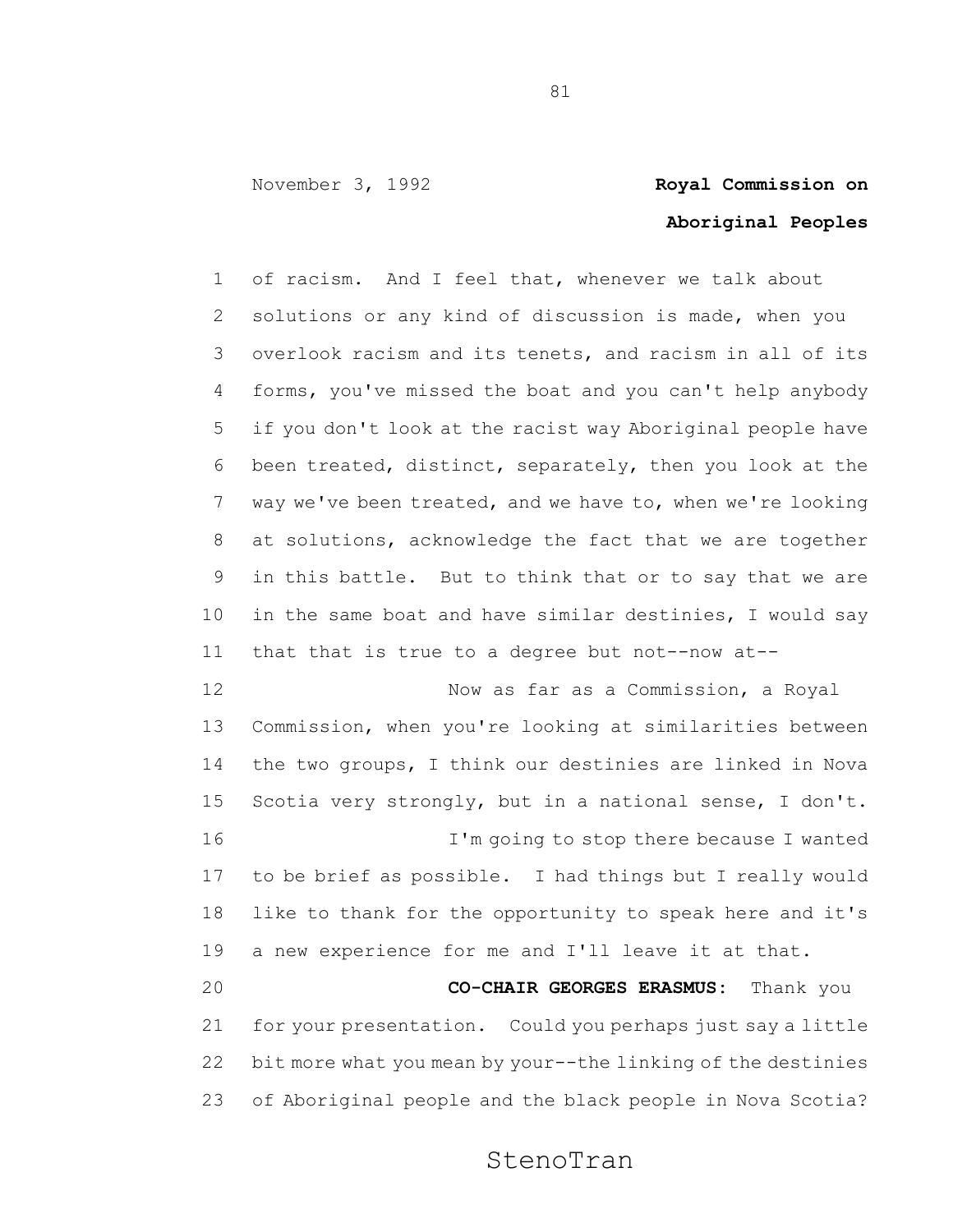## **Aboriginal Peoples**

 **MR. JERRY TAYLOR:** Well, as far as I can see, when you look at the numbers, it's to the advantage of both groups to combine when they talk about similar topics, similar issues. But that does not mean that we have to say because we're working with the other group that we have to give up our independence or that we have to be concerned about that. I feel that we have, like I say, the destinies are liked because when we're dealing with racism, we're just talking about that issue, or let's talk about education, for instance, the educational system. The Native community's abilities to build their own educational system would be helpful to our community because then we would use that as an example to do the same thing. But I think one of the things that I've learned working here with the people here is that the joint efforts, the moral support, the acknowledgement that, yes, we've suffered the same thing that you have and that we support you, is one of the things that we should be doing more of, and the society's efforts to always continue to divide when they're doing the same thing to both groups has--that is what we have to--we have to ignore those. And the media's attempts to always portray the negative in both communities has kept us apart to a degree.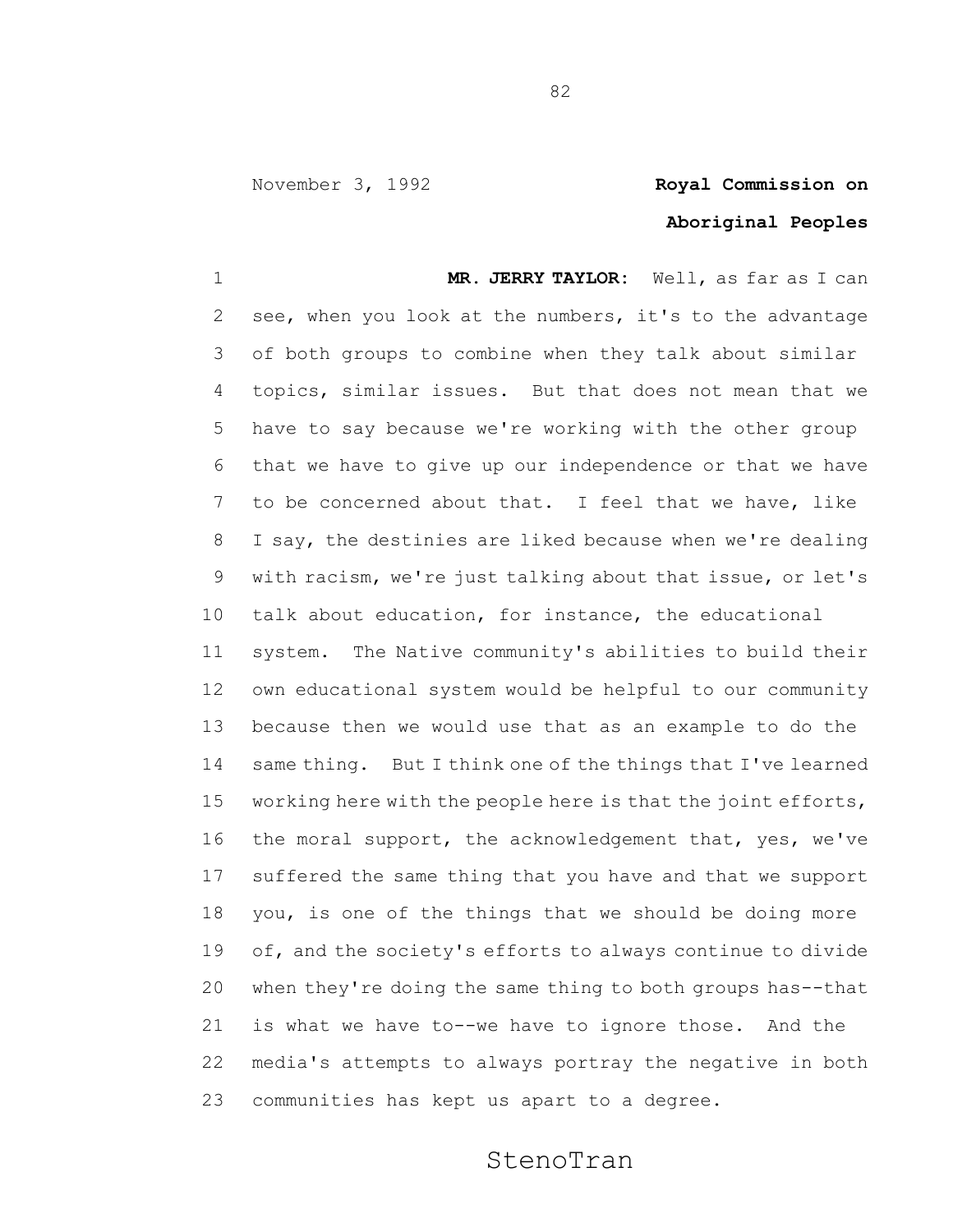## **Aboriginal Peoples**

1 And also, if I could add a couple more things. You know, the idea that the Native community is looking at--well, they see the need that they have to educate their own and they have to do it in their own way, with their own people, with their own government, their own system, is something that really I feel, and I feel strongly that we must do the same thing in our community. And the fact that the numbers are weak when we're separated makes it harder to portray, to explain or to get people to follow. But, when we--the thing is, when the black people had their own educational system in the province, even though it was not financially viable, it was cost segregated, and to this day segregated education is looked at as negative in the black community because of the brainwashing aspect of what we've been taught. But basically this is what we need in our community. So when the Acadians get the same thing, it's not considered segregated education, but when we are looking at it, it's considered that. So I think that it'll be a great thing because I feel that as the Native community succeeds we follow in their footsteps, from the Nova Scotian perspective, Nova Scotia.

**CO-CHAIR GEORGES ERASMUS:** What would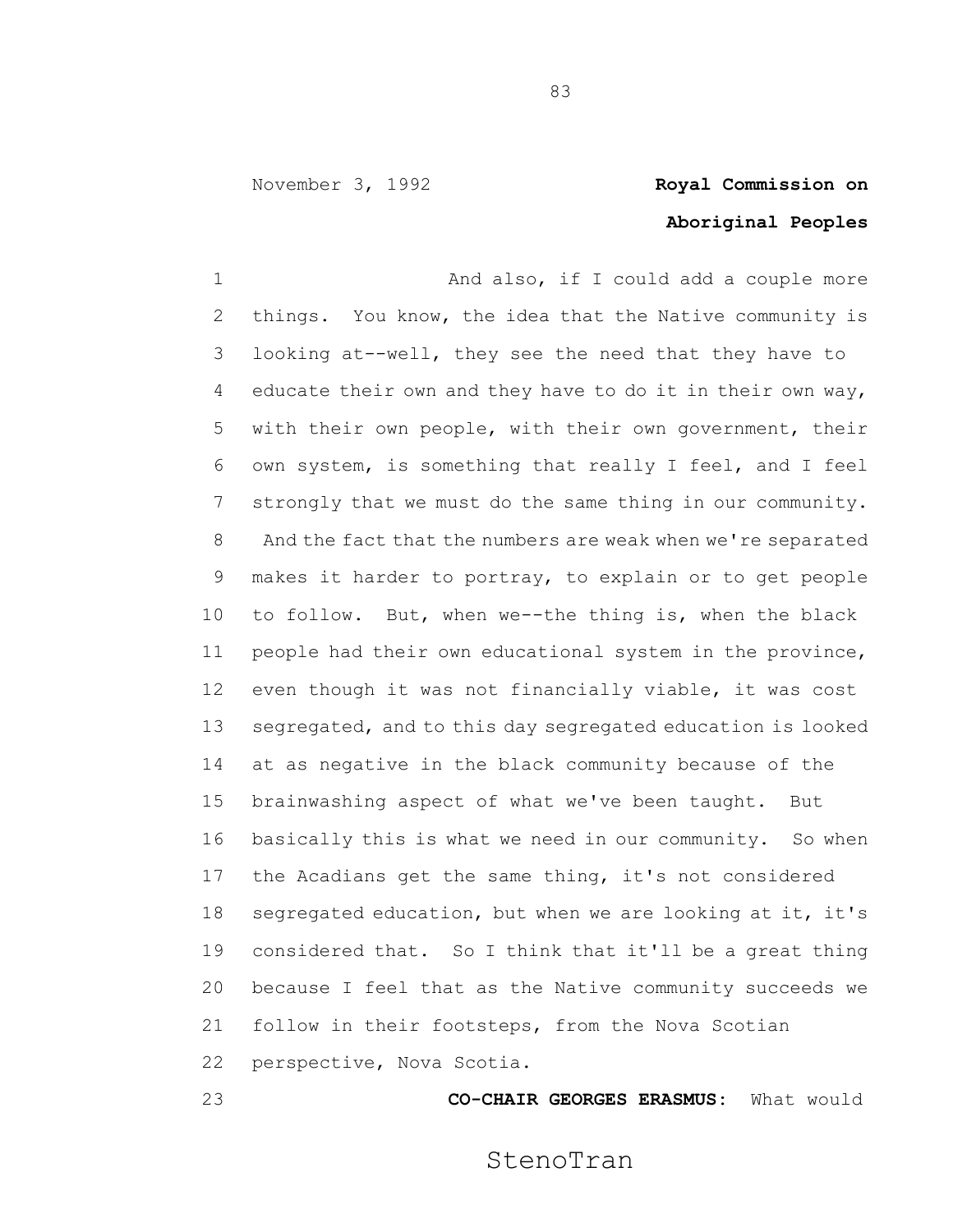## **Aboriginal Peoples**

 you recommend for us to consider in the way of addressing racism and also giving Canadians overall a better appreciation of both Aboriginal people and blacks and minority groups and so forth?

 **MR. JERRY TAYLOR:** Well, one of the things I think has to be addressed is that the educational 7 system itself must be the key, it has to be the place where all the information and all the emphasis is given, that is where to begin. Also, for instance, if you have--one of the things that I was very disappointed in the other day is when the clan or the so-called clan decides to put information out in the community, it's automatically assumed that the black community is supposed to react. Actually, I would like to see other groups react. So I think this is where, to me, this is the best thing. Is that we don't like racism no matter who it's happening to and that we support, as we're doing now, things like this. I think co-operative efforts that are in a public fashion is very helpful. I feel the acknowledgement of the destinies being linked to a degree in a public fashion would be helpful. I'm not saying it's absolutely necessary that the Native community feels an obligation to more or less connect up with black people,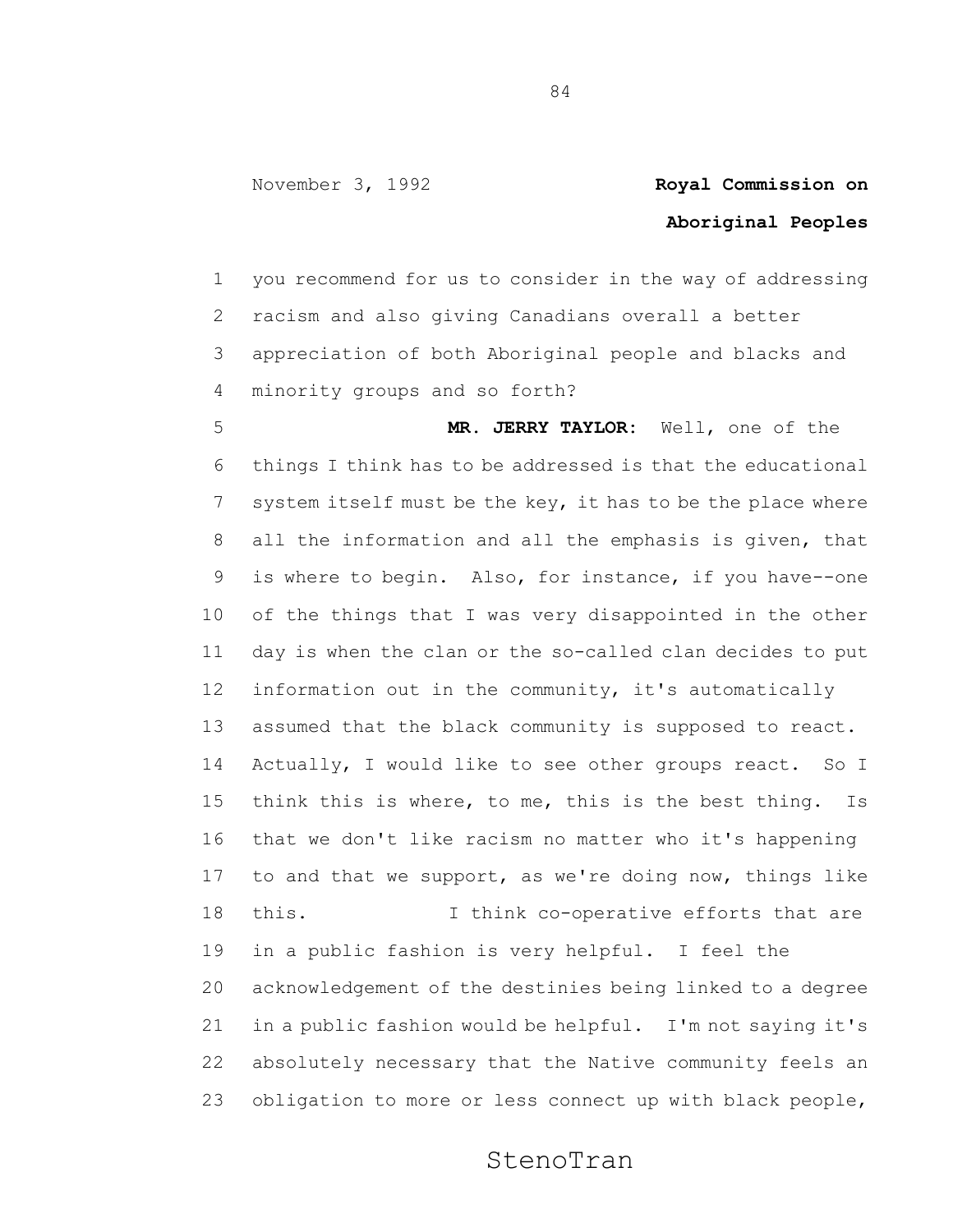# **Aboriginal Peoples**

 but I see so many similarities in what we're going through together that maybe opportunities should be taken. 3 But back to the educational system, I feel that if black people are fighting to have their curriculum or our curriculum put into the system and we go and we see that the Aboriginal people are not there, we should feel just as strongly about that as well. And I think that is--that's something that should be vice versa, that the Aboriginal people should feel the same way, that no one should be excluded. So it's about human rights as opposed to race.

### **CO-CHAIR GEORGES ERASMUS:** I had an

 interesting presentation from people involved in curriculum in Saskatchewan for the government. What I found kind of interesting was I asked them if they had removed all of the books that had negative stereotypes about Aboriginal people historically from the shelves so that students were not using them and I discovered that they hadn't, and the reason they hadn't was because they were expecting teachers to use them as tools about the bad old days, about how you, you know, you don't do those things anymore. I was really wondering if, in fact, they--those teachers were all really equipped to do that.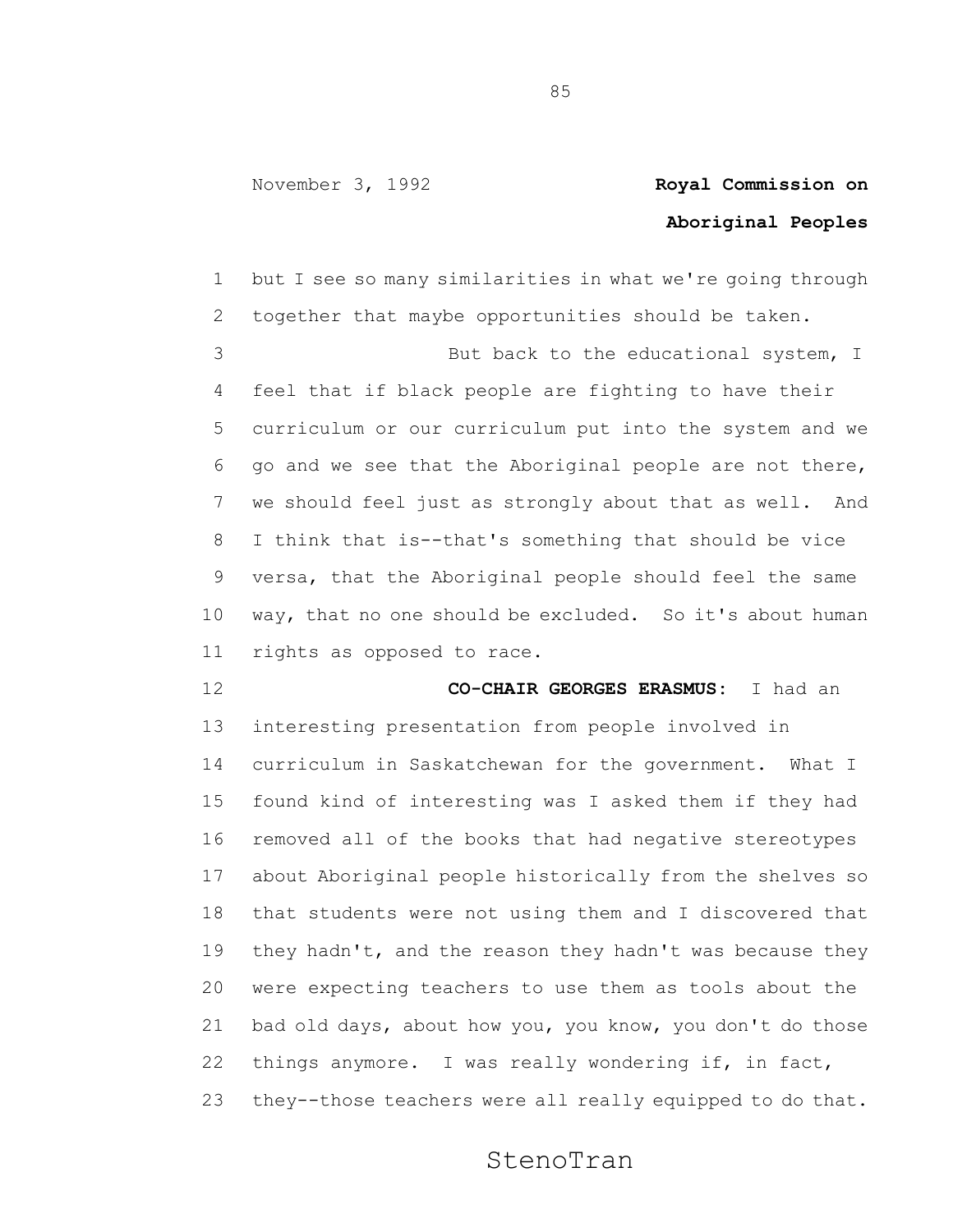## **Aboriginal Peoples**

 And they were still there but not as--they weren't expecting them to be used as a presentation, necessarily, of present-day views but more as, historically, how perhaps Aboriginal people were presented.

 What is it you mean when you say that the education system needs to be where the focus is? What precisely do you mean besides curriculum content that you seem to be suggesting is accurate in relation to both black people's input and perhaps a more balanced presentation on Aboriginal people? Should there be more done in the schools to teach people about tolerance and understanding of other cultures?

 **MR. JERRY TAYLOR:** Well, I think it 14 comes down to power, the idea of power, and can a community exercise power. See, I'm not interested in having anyone tolerate me or--you tolerate a skin disease, you know. So I really feel that, well, when I was talking about the educational system, I was not looking at an isolation of other things that had to be done. I feel that there needs to be a radicalism in both communities. When I say radicalism, I mean a situation where we are interested 22 in exercising power and not being so concerned about, well, how can I put it? The word "radicalism" might not be a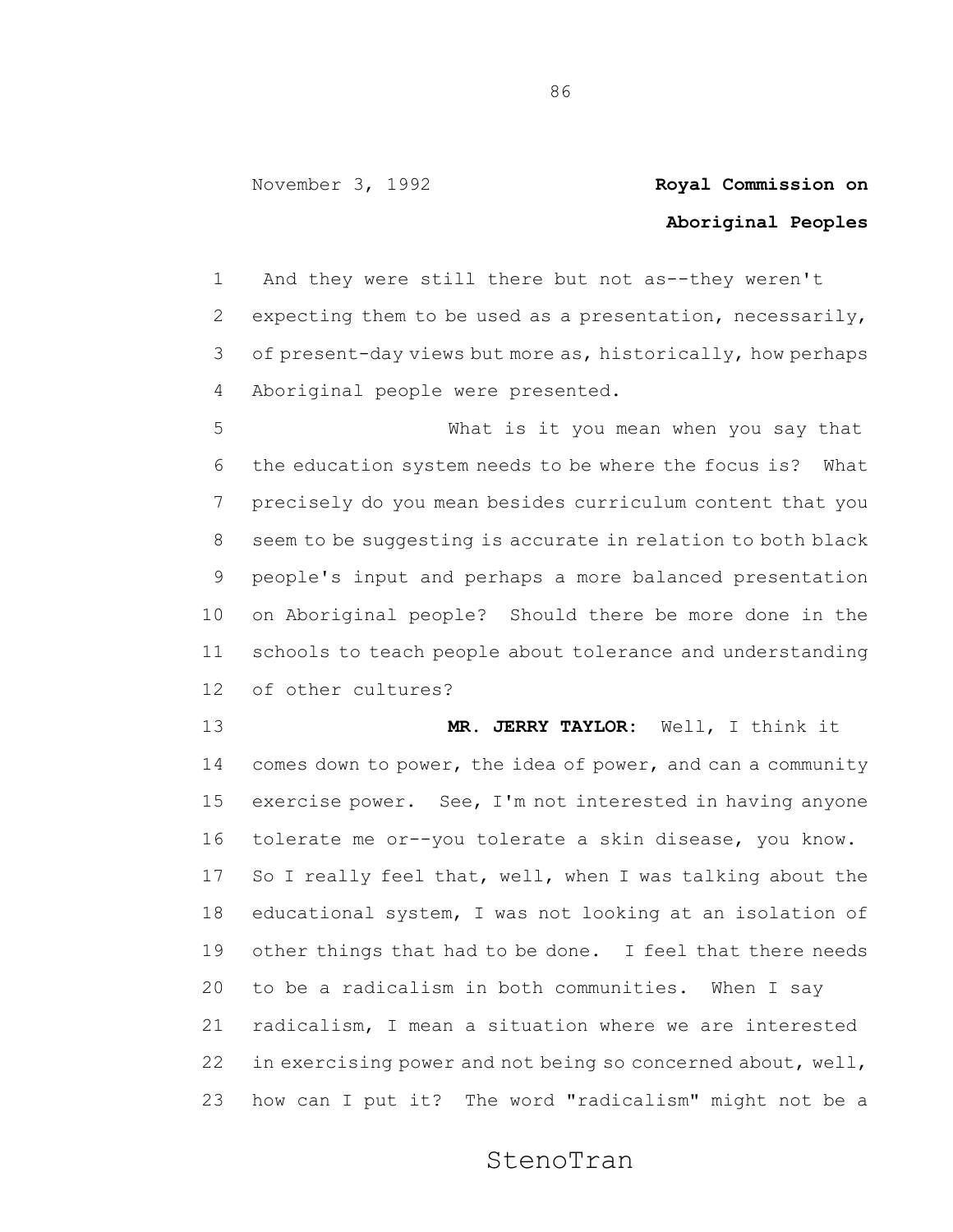## **Aboriginal Peoples**

 good word. Being stronger in our approaches. There's an appeasement in both communities, in my opinion, that has hurt.

 As far as the educational system is concerned, I've said this before and it has caused some problem in the way, but fact is, I don't feel that a person who needs to be trained to teach a child of any kind of any culture should be in the system. So people who think that they need to get extra training and extra--new books or new ways, where you would take a group of 50 teachers and say, "Okay, now this is now to teach a Native child," 12 or "This is how to teach a black child," those people are 13 incompetent teachers, in my opinion. They're incompetent. Because giving them an extra course is not going to change their attitude about the job. It's not going to take their disinterest, it's not going to do anything with their disinterest. One example I always use is if you bring a person of colour from any part of the world who is a teacher and teaches white children, they can do it with the degree that they have. They don't need cross-cultural training for that. So the system itself, the racism that's in the educational system has to be recognized and it has to be taken out like a cancer.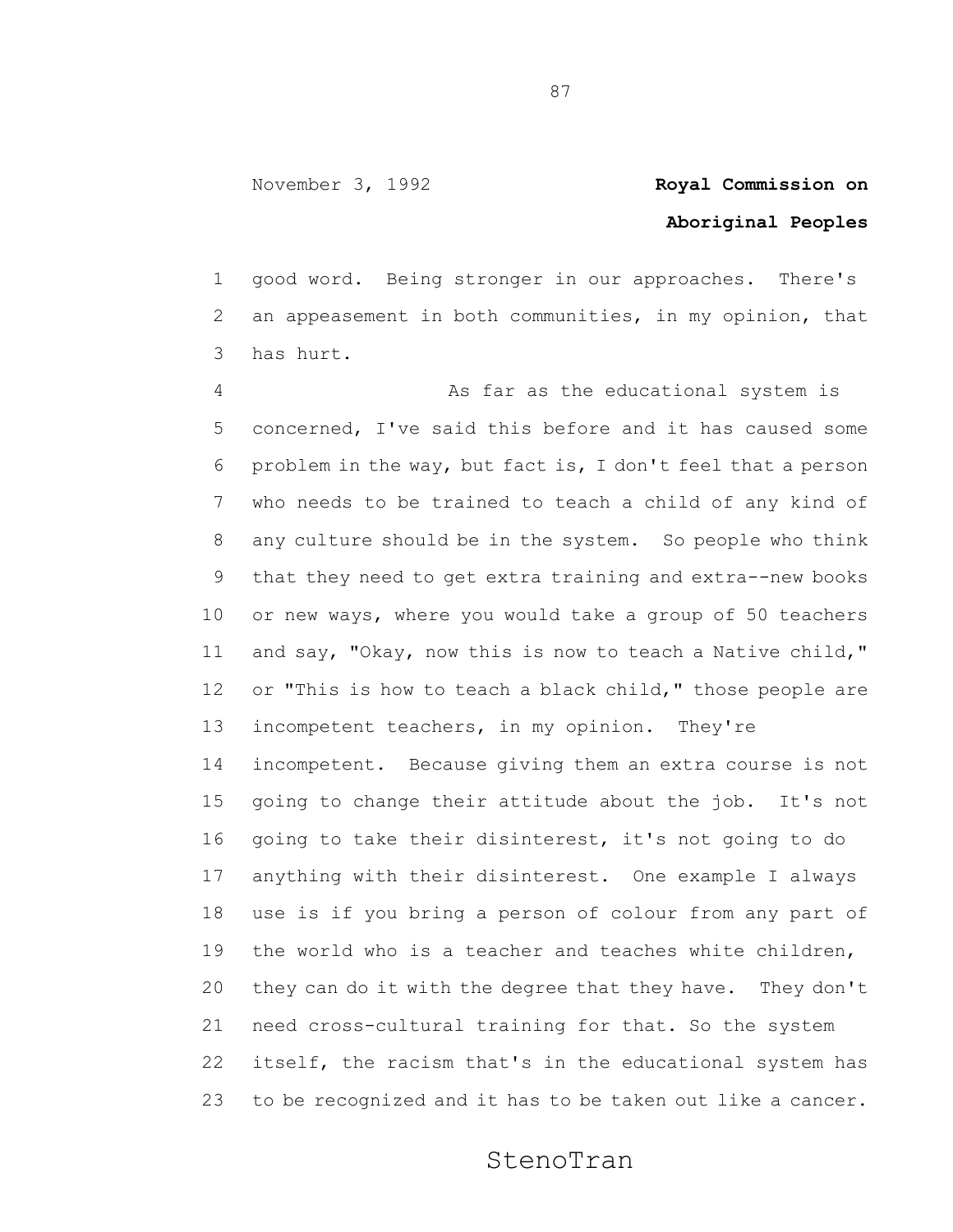# **Aboriginal Peoples**

 Which means people losing jobs, which means the system being overhauled, which means a whole lot of things. It means unhappy people for a while. And the future of race 4 relations or the future of, yes, race relations, depends upon the younger people, the people that we're training today. So that's why--that's, you know, we have to leave that in the hands of the educators, the competent ones, and I feel we should remove from the system those incompetent ones who need this so-called training, cross-cultural understanding, all these things, to teach a child who's innocent.

12 So I don't know if that answers your question or not, but it's not an easy thing to do and it's 14 not something that should be taken lightly, really, because I didn't hear a lot about the Native community. until 16 I went on my own to find out, or any other community, really, except for the white community. And some of the things that are being done now, some of the cross-cultural understanding and all these things and we're doing certain things here and there, they're good efforts in the right direction, but the system itself is the problem. And I guess one of the things also, the things that we ask for for our young children--if I'm advocating on behalf of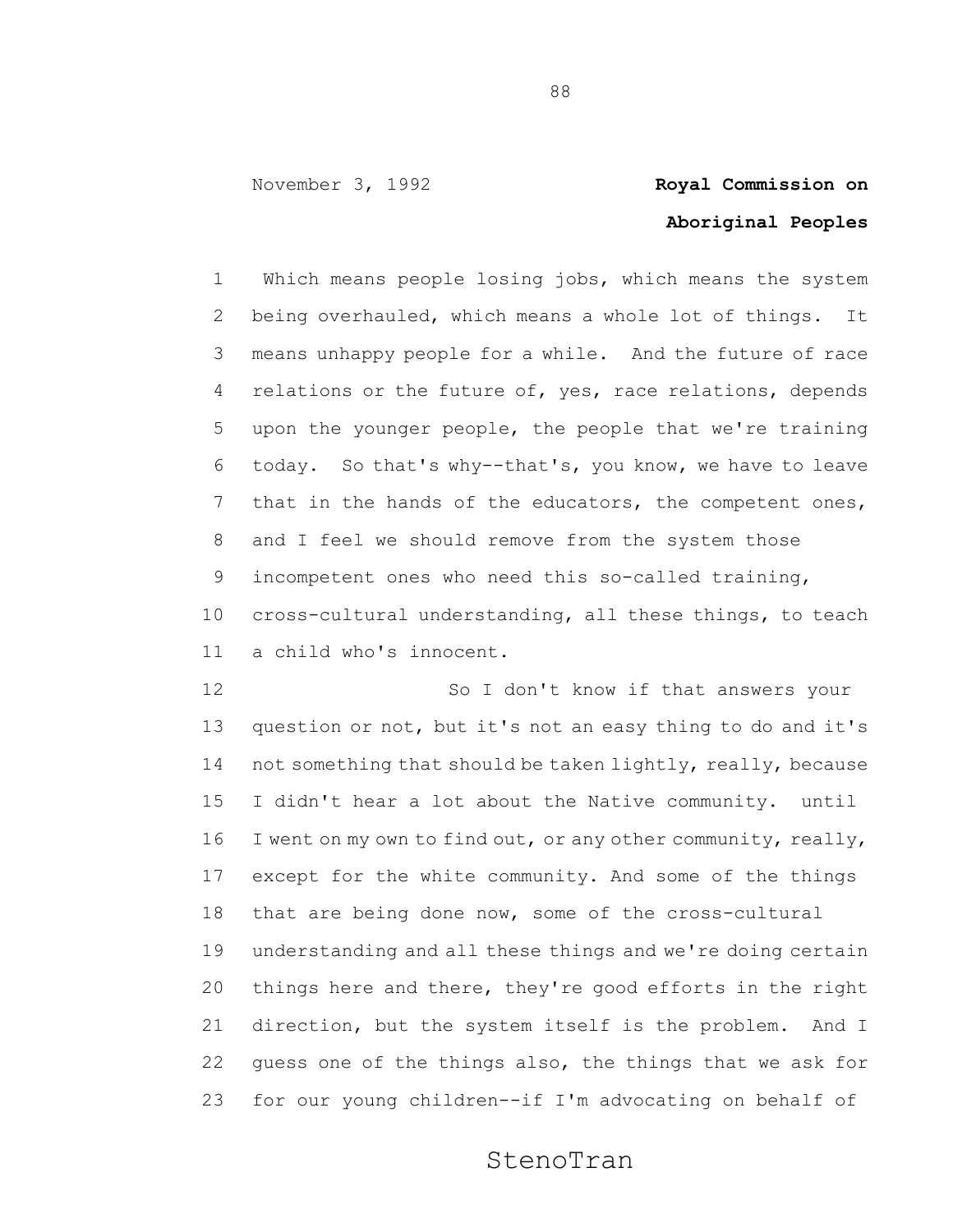## **Aboriginal Peoples**

 a black student or the black community, what I want for them is good for everybody in that system. So some of the reforms that the Nnative community might be wanting in the system or what we might be wanting will be good for everybody, it wouldn't be just good for our segments. Now I don't want to ramble too much here but I hope I'm getting to the question. **CO-CHAIR GEORGES ERASMUS:** What do you mean when the--it's the system that's the problem? **MR. JERRY TAYLOR:** Well, the way the system is set up, from my understanding, it was set up 13 for a farming environment, where you had people of a certain--well, we start--in the summer--let me see, you start after harvest, in September, and then you--you're finished, you only go a certain amount of time. They're not in school enough. The students don't spend enough time in the school. They're not doing experiential learning, they're not out there experimenting and doing things, they're sitting in front of one person who imparts knowledge to them, which is an impossible task for one person to do that. So the system itself, the theories, what it's built upon, is way outdated.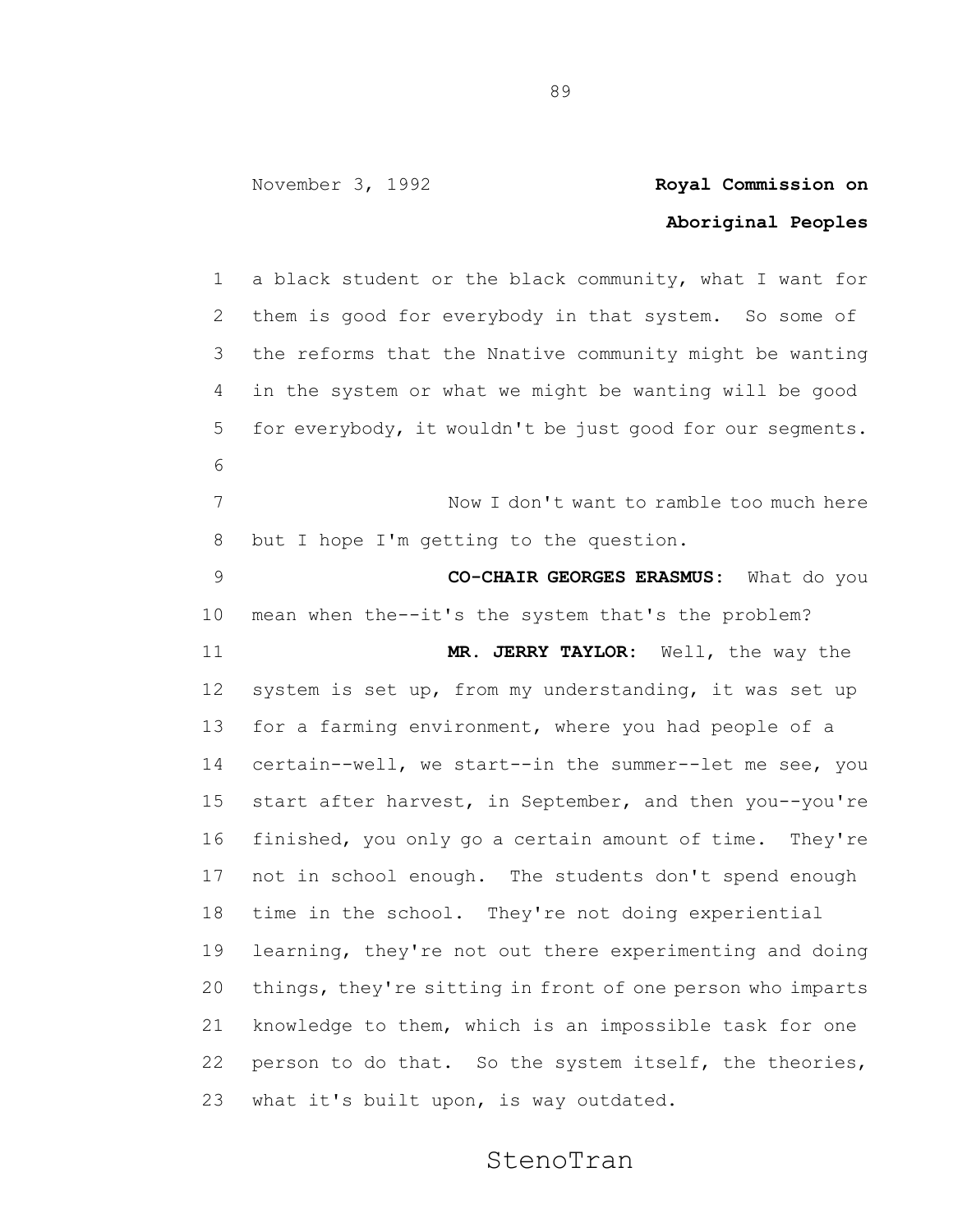## **Aboriginal Peoples**

1 1 I mean, there's only one percent of the community is farming community now. There's too much free time where they're not actually learning. They're basically--I don't want to say they're on holidays, young people would be upset if I said that. But when you look at other systems, such as the Japanese and a few others, they spend more time in school, they spend more time there. And that's not a racial issue, that's a common sense issue, where you give them more--you spend more time. And that, to me, is one of the major reforms that's required is they have to start questioning the basic way they set the system up, and you'll find the whole thing in North America, that's 13 how they set it up. I think they have to question that, 14 and I don't see a lot of people questioning, you know why do they go to--why do they start in September? You know? Why do they pick June to finish? What about the other months, what are they doing? So that, to me, is one of the things that I've been questioning for a while. Also, the racial--for instance, if you're in a community of--in the Northwest Territories

 or something, and you go up there and you have people from Nova Scotia, European descent, people from Nova Scotia teaching in the school system, that is difficult. I'm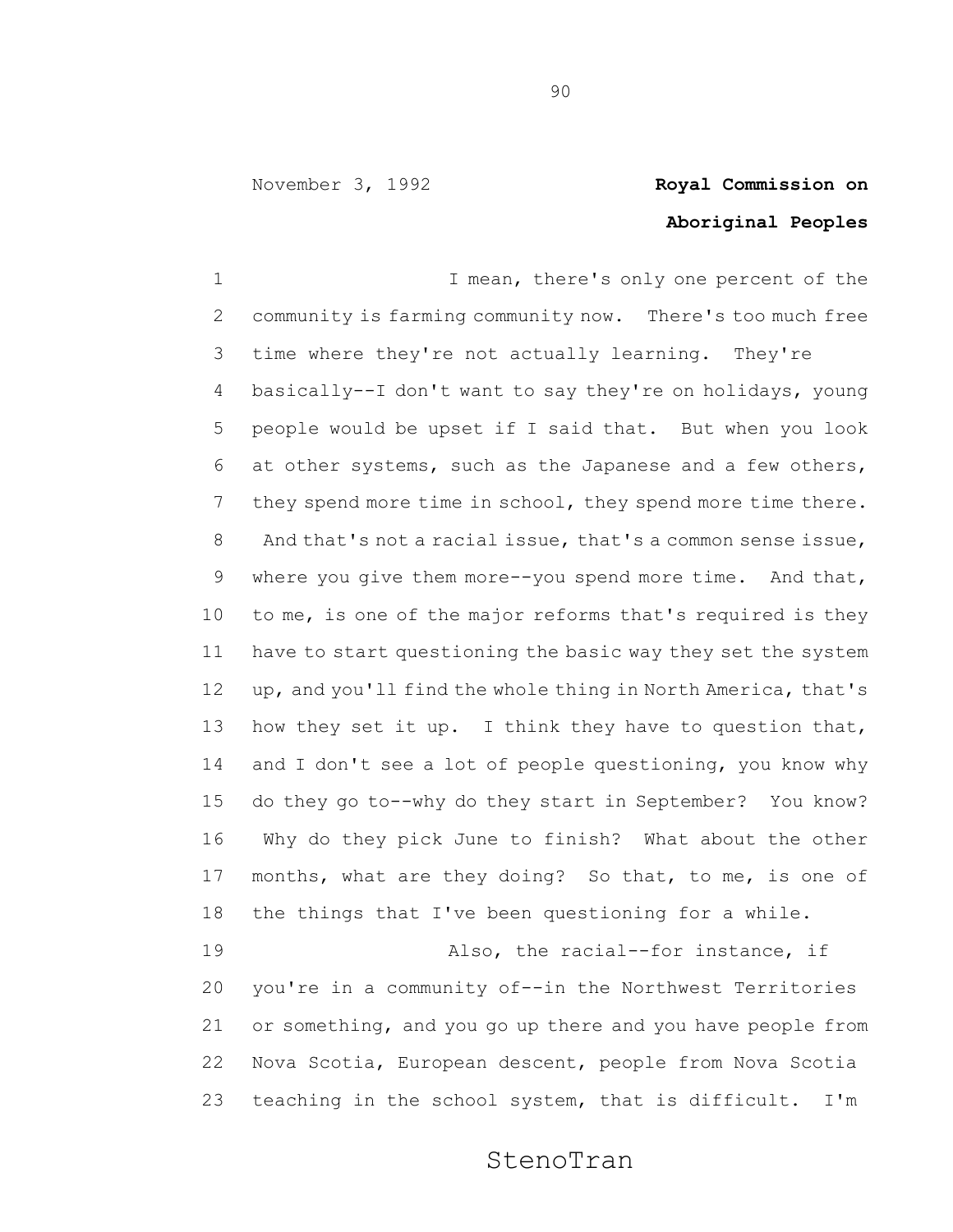## **Aboriginal Peoples**

 picking an example from the top of my head but--or in the black community. Those are the reforms that are needed. If you have a school in the black community, people should be there teaching who these people can identify with, who know these people. Not that people aren't capable, but generally you'll find that the preconceived notions that people bring with them are damaging to young people of colour. And I would say in 90 percent of the cases is that where you'll get people--you consider them unique when they can transform themselves from what they've been taught about people of colour, when they can--when their prejudices don't get in the way of their teaching. And I've had teachers like that who were white who were good teachers, but I find the majority aren't, when it comes 15 to that; they can't leave their prejudices behind and teach a young kid. They might say something to the child, call them a name or something or do something that would stick with that child for life. They don't understand that. They don't understand the intricacies of the mind of that person, how we think and how delicate some of the young people are when it comes to that.

 **CO-CHAIR GEORGES ERASMUS:** Do you have anything you want to add to what we've been rambling on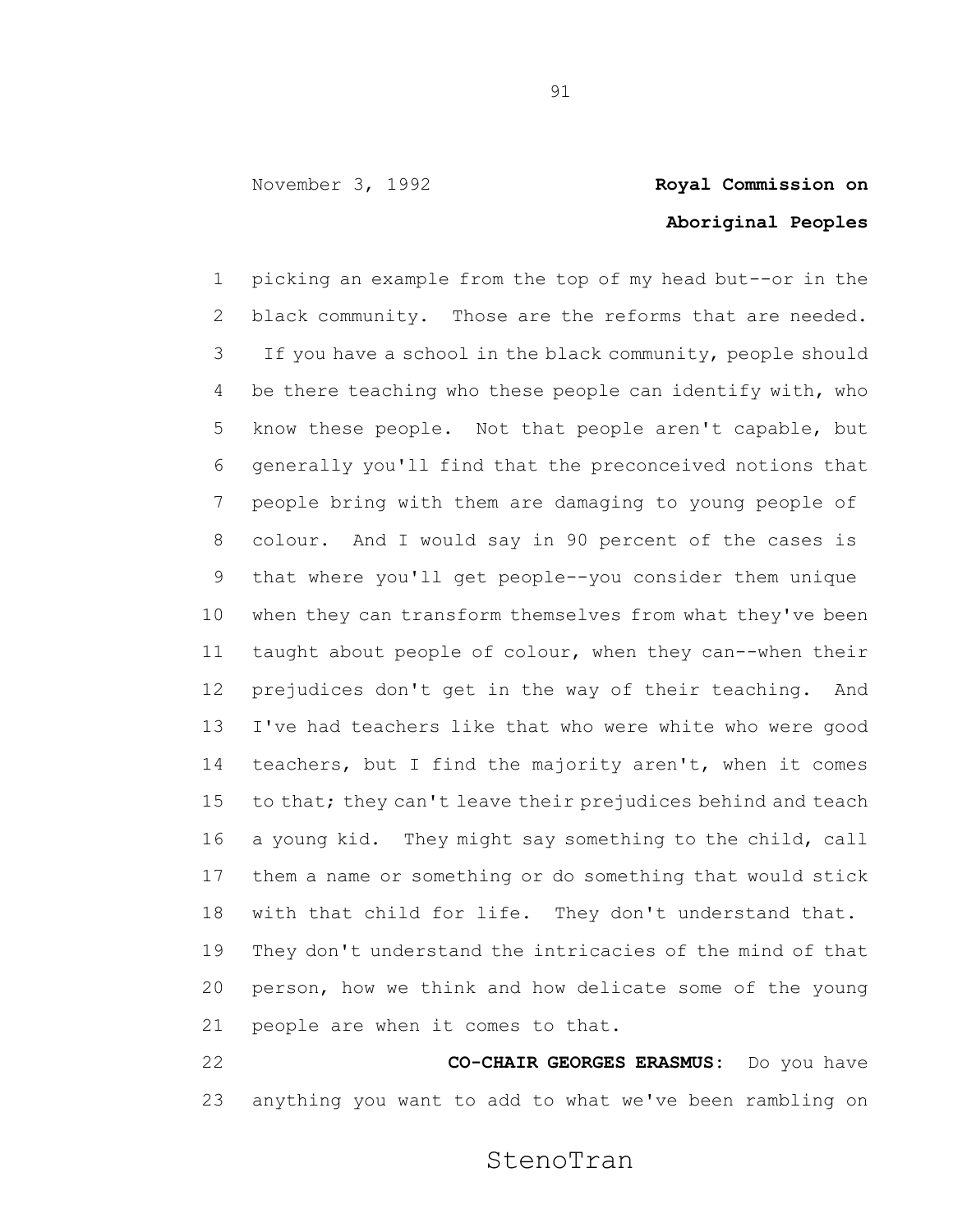### **Aboriginal Peoples** about? **MS. VALERIE FIRTH**: No, I think it's an excellent presentation and some fine points have been made though. **CO-CHAIR GEORGES ERASMUS:** Viola, do you have any questions? **COMMISSIONER VIOLA ROBINSON:** No, I don't have any questions but I'd like to thank you for taking the time to come and present. I think you have raised some good points here. **CO-CHAIR GEORGES ERASMUS:** So anything else you two want to say to us? **MS. VALERIE FIRTH:** Just in the latter part of our discussion we were back to what were the barriers of minority groups and Aboriginal people being on boards and, once again, I think it's because when we look for people from minority groups, or myself, I think I belong to several minority groups and one of them is as an ex-IV drug user, I think we look for perfect people. Nobody comes with a guarantee and we have to accept people where they are and build upon that. My healing process is exactly that-- a process, you know. It began the day I gave up IV drug

StenoTran

November 3, 1992 **Royal Commission on**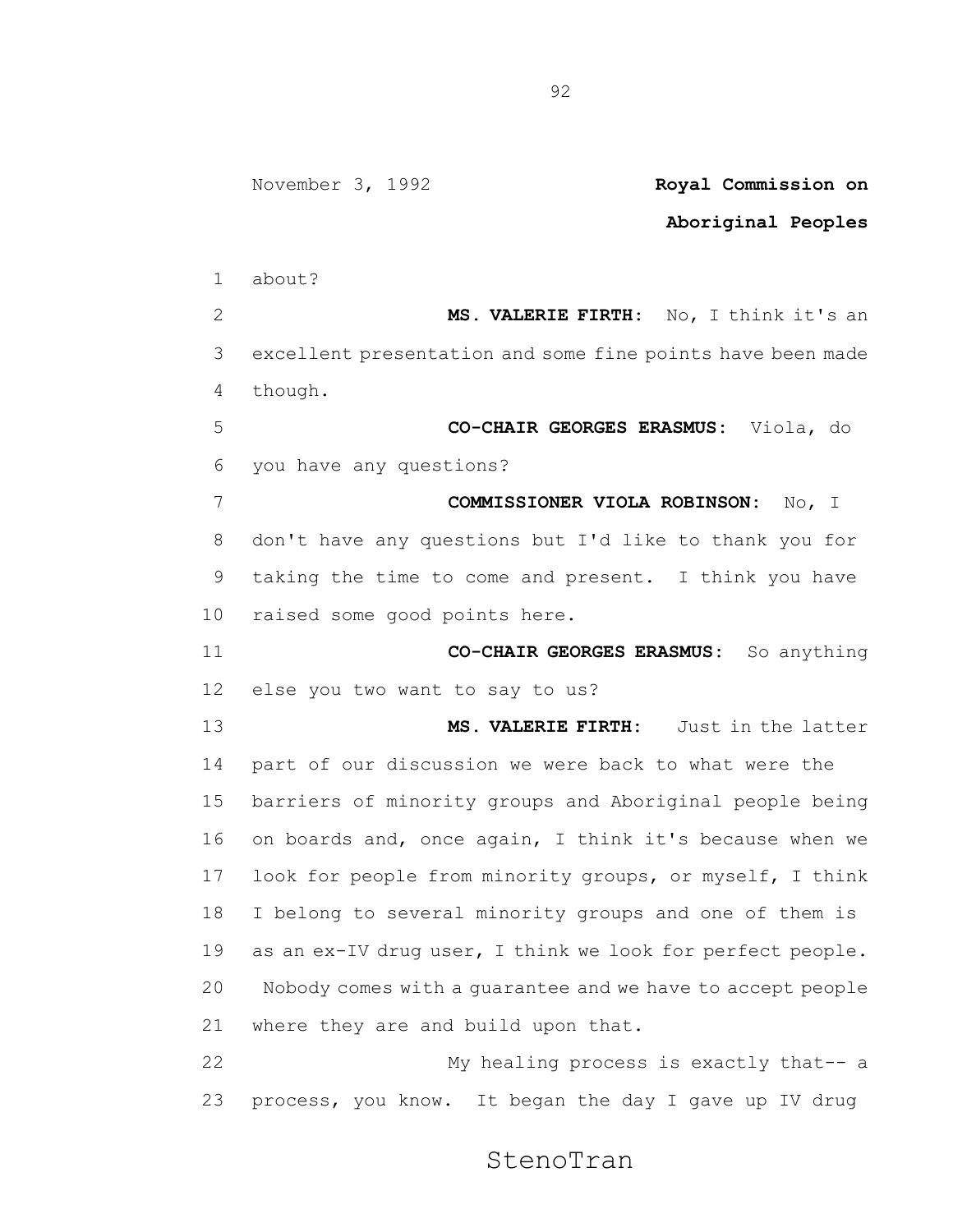## **Aboriginal Peoples**

 use, but there is a lot of changes that have to be implemented, still, in my life. And I think that we have to take the whole person and work with them, not just the positive aspects and, you know, throw the negative to the wayside or not be willing to acknowledge those and, you know, make concessions for them as well.

 **CO-CHAIR GEORGES ERASMUS:** A very good point. I'm really glad you made that. Just give me a minute before we wrap up here. I thought I was going to ask you a question but I'm not sure. Are you finding that the people that need the needles, are there more black people, more Aboriginal? Is there any kind of important breakdown we need to know? In Vancouver, apparently, in the needle exchange there, the majority are Aboriginal people.

 **MS. VALERIE FIRTH:** We service predominantly a white community as far as needle exchange goes. We service many other minorities within the condom distribution but our IV-using community is predominantly white in Metro. **CO-CHAIR GEORGES ERASMUS:** Okay.

 Well, I'd like to thank all three of you for taking the 23 time out to come here today. It's been very useful. Thank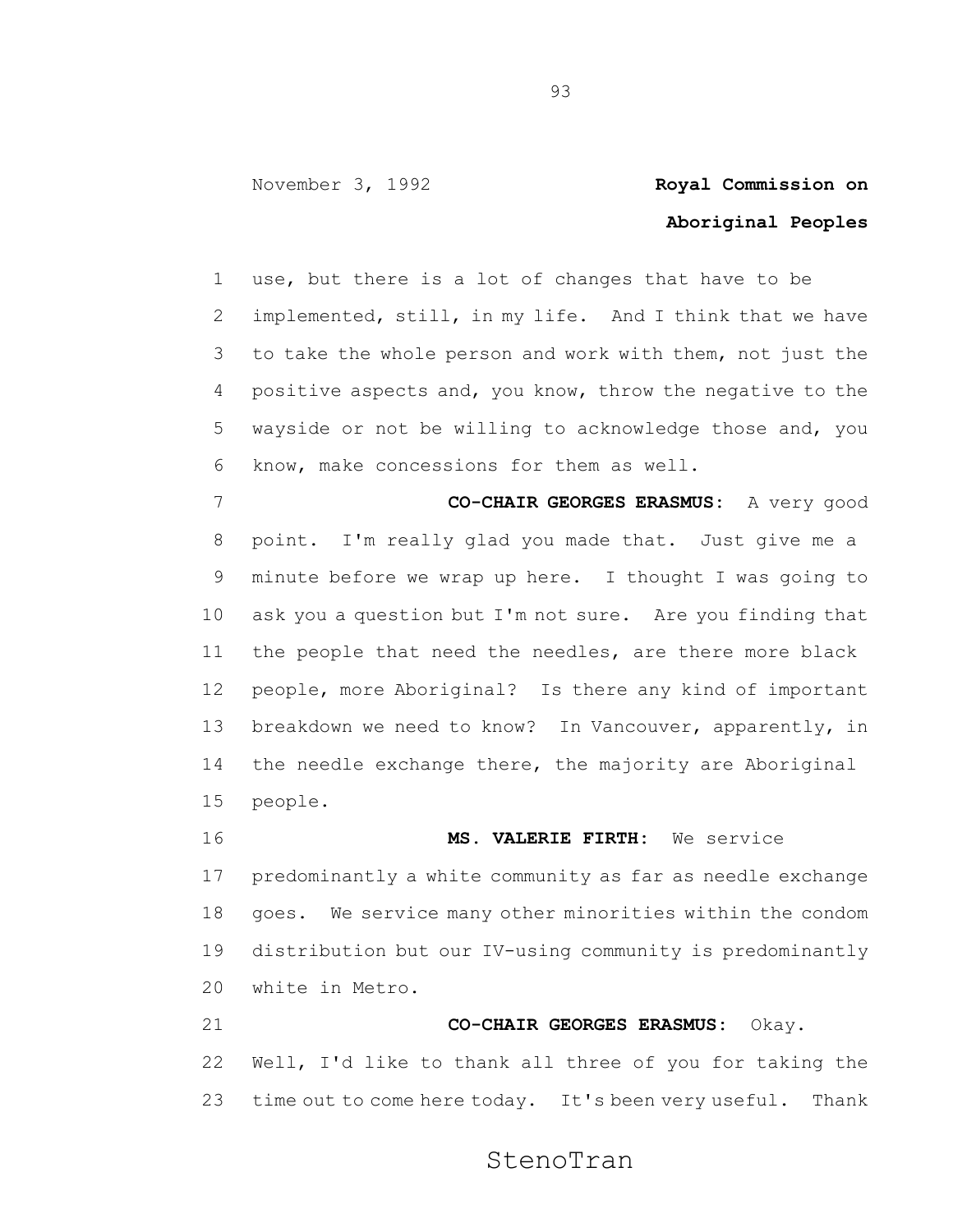### **Aboriginal Peoples** you. We're going to hear from the Native Council of Prince Edward Island now, Graham Tuplin. Go ahead and start whenever you're ready, Graham. MR. **GRAHAM TUPLIN, PRESIDENT, NATIVE COUNCIL OF PRINCE EDWARD ISLAND:** No, I wouldn't get that close to you. I'll turn around and blow it the other way. **CO-CHAIR GEORGES ERASMUS**: I don't know what the rules are here. We were in a room the other day where there was no smoking allowed. Well, I can live without it. Okay. **MR. GRAHAM TULPIN**: Good afternoon, Chairman and fellow Commissioners or Commissioner. How do you address a female commissioner? 16 I'd like to first introduce, on my right, Brenda Leslie, who'll be doing also a presentation on justice for P.E.I., and Tom Conners, a consultant who works with us at the tripartite level of negotiations and on other issues with the Native Council of P.E.I. 21 As we said earlier, the Native Council of P.E.I. has been engaged for over five years in self-government negotiations with the two governments.

### StenoTran

November 3, 1992 **Royal Commission on**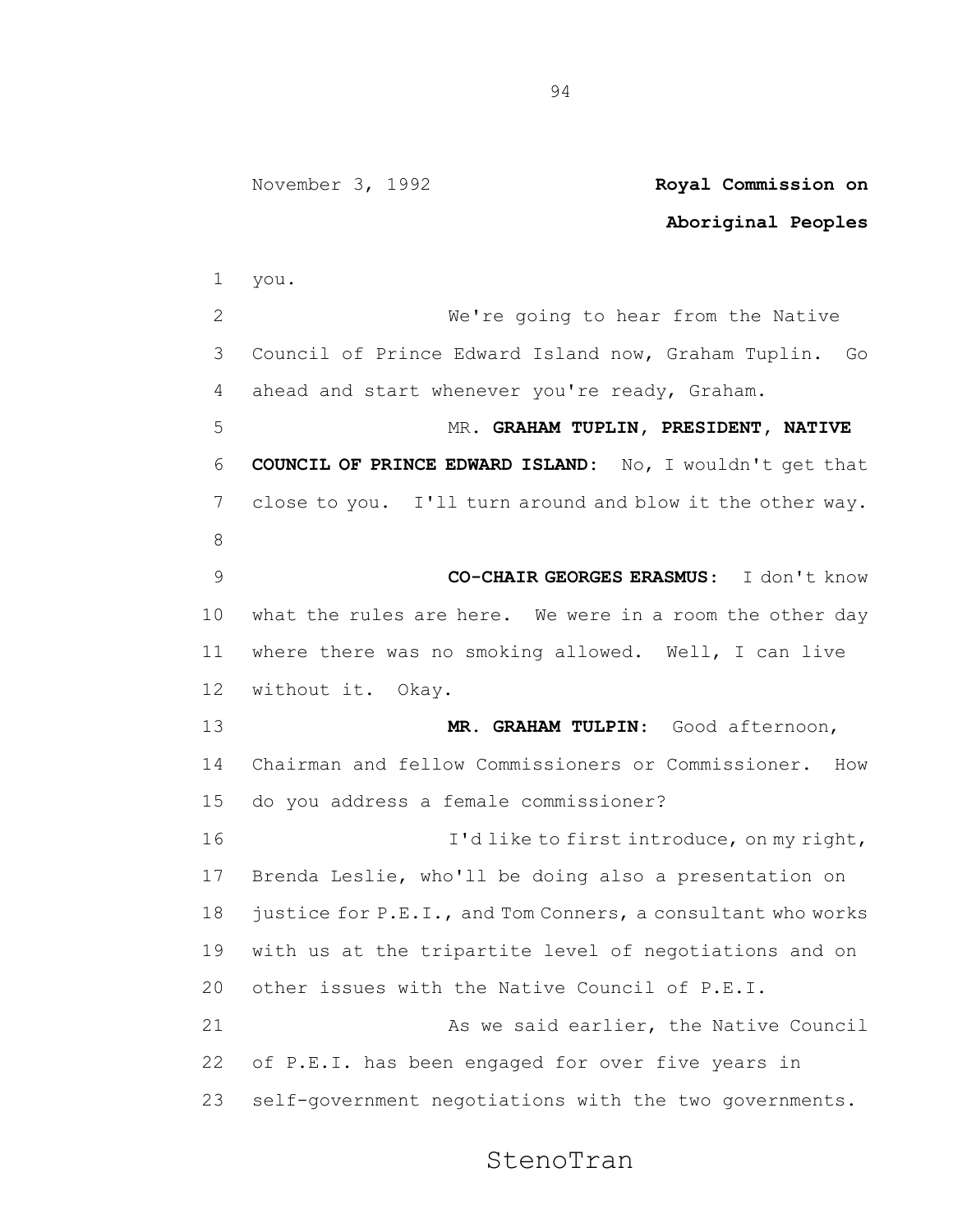## **Aboriginal Peoples**

 As a result, we believe we are in a position from a solid planning base to share with you our thoughts on some of the fundamental questions raised in your discussion paper number one, "Framing the Issues."

 You ask how Aboriginal self- government will lead to political and economic self- sufficiency. Self-government, by definition, is political self-sufficiency. This does not mean that it is all encompassing. Certainly not immediately, but potentially, over a period of time, Native people will make the important decisions that affect their day-to-day lives. Neither does this mean that Native self- government will be financially self-sufficient. In this regard, we will not be unlike every municipality and most provinces of Canada. What we do expect is that Native government will be allowed to subsist partially on its own resources, supplemented by a transfer of resources from senior governments.

 In additions to a transfer of tax points based on the current level of taxes paid by Natives, we see three other sources. First, since we are the original owners of the land, we think native government should receive a small portion or a portion of the annual value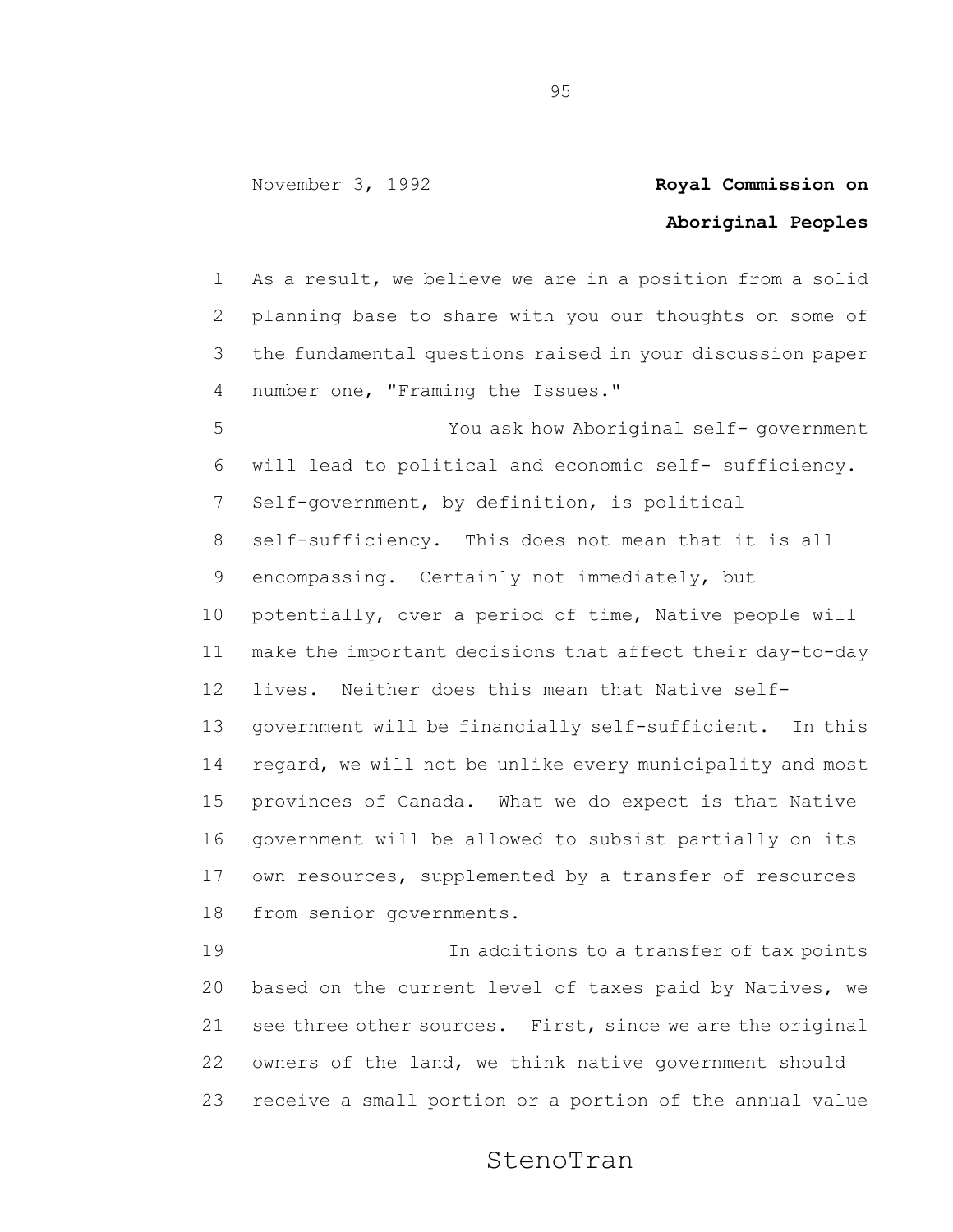## **Aboriginal Peoples**

 of the resources extracted and gathered from the lands and waters of Canada. Second, there will be--there will need to be a block grant similarly to equalization payments when the responsibility for major programs is assumed. Finally, there should be compensation to Native government, in lieu of compensation to individuals for longstanding alienation from their lands and systematic injustices to them as a people. Such compensation should take the form of a productive land base in the case of the Native Council of P.E.I.

11 As to economic self-sufficiency, some of the items I have just discussed will set the Native government down this road. Economic self-sufficiency for people is different. We have been trying to make two points with senior governments in this regard. First, the Native Council has tried to acquire economic development funds from Canada Manpower and C.E.I.C. Every 18 time one of these new programs is announced, such as LEADS 19 or LEAP, and Community Futures, NCPEI applies, but we have yet to be successful for one very simple reason. The Native Council represents Natives who live off reserve. They do not live in one municipality or community but are scattered across P.E.I. among the general population.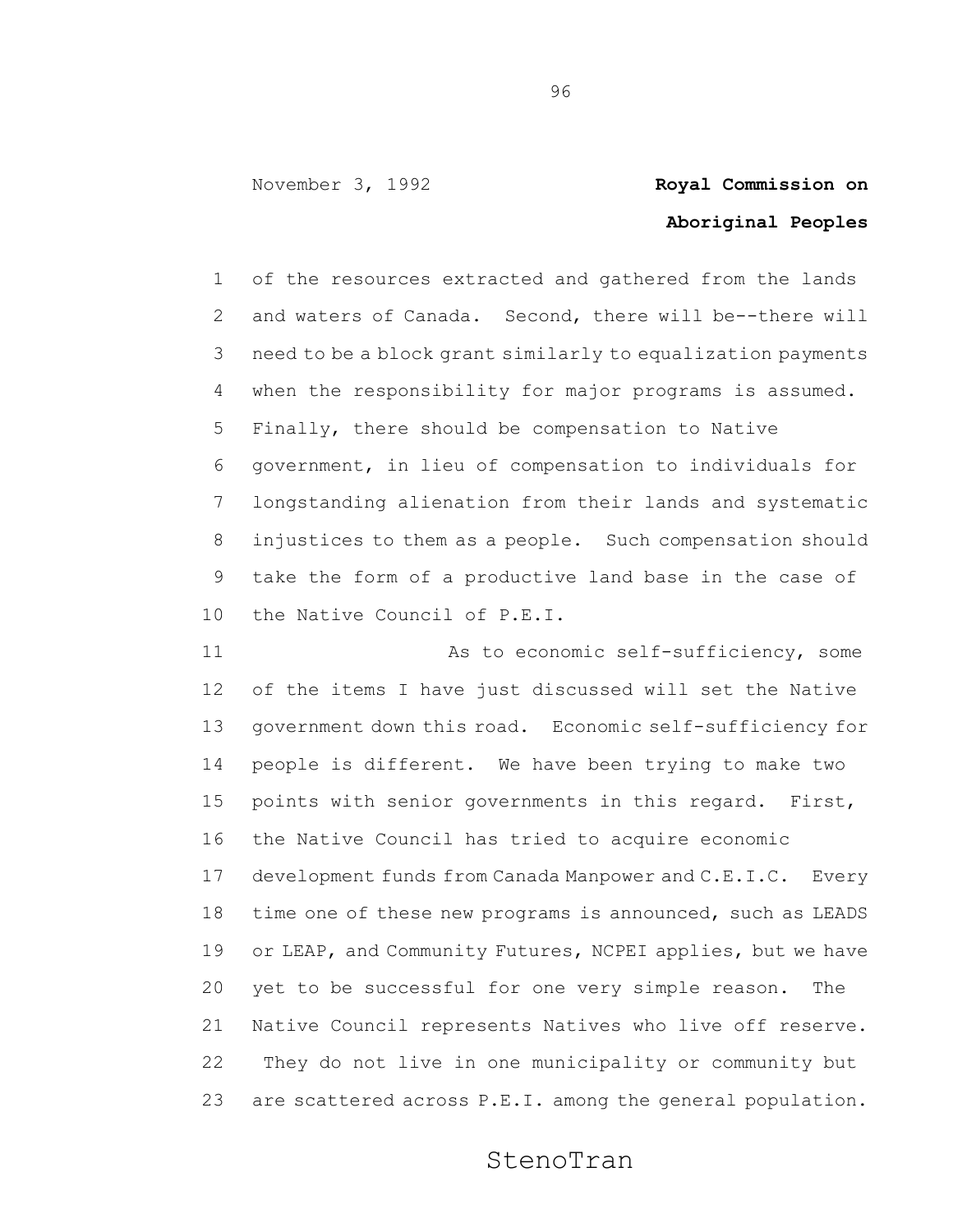## **Aboriginal Peoples**

 All the C.E.I.C. programs define community as a group of people living in one contiguous geographic area, so the Native Council and its membership have never qualified. The same reasoning has applied for financing of Area Industrial Commission by the government of P.E.I. The Native Council, as an Aboriginal government, would change this by defining community according to their understanding of community and using transfer payments to help people not places.

10 10 In another context, we have been critical of Native economic development and the Canadian Aboriginal Economic Development because they ignore reality, not only for Natives but the reality of most Canadians. The purpose of these programs is to assist entrepreneurs or anyone who would be self-employed. But statistics show that less than 10 percent of all Canadians are self-employed and these fall into two main groups: they are mainly either highly trained or long-experienced professionals or they are untrained people who work on own account for low wages.

 The Native Council membership are not highly trained nor have they experienced--experience as business operators. We believe it is unreasonable to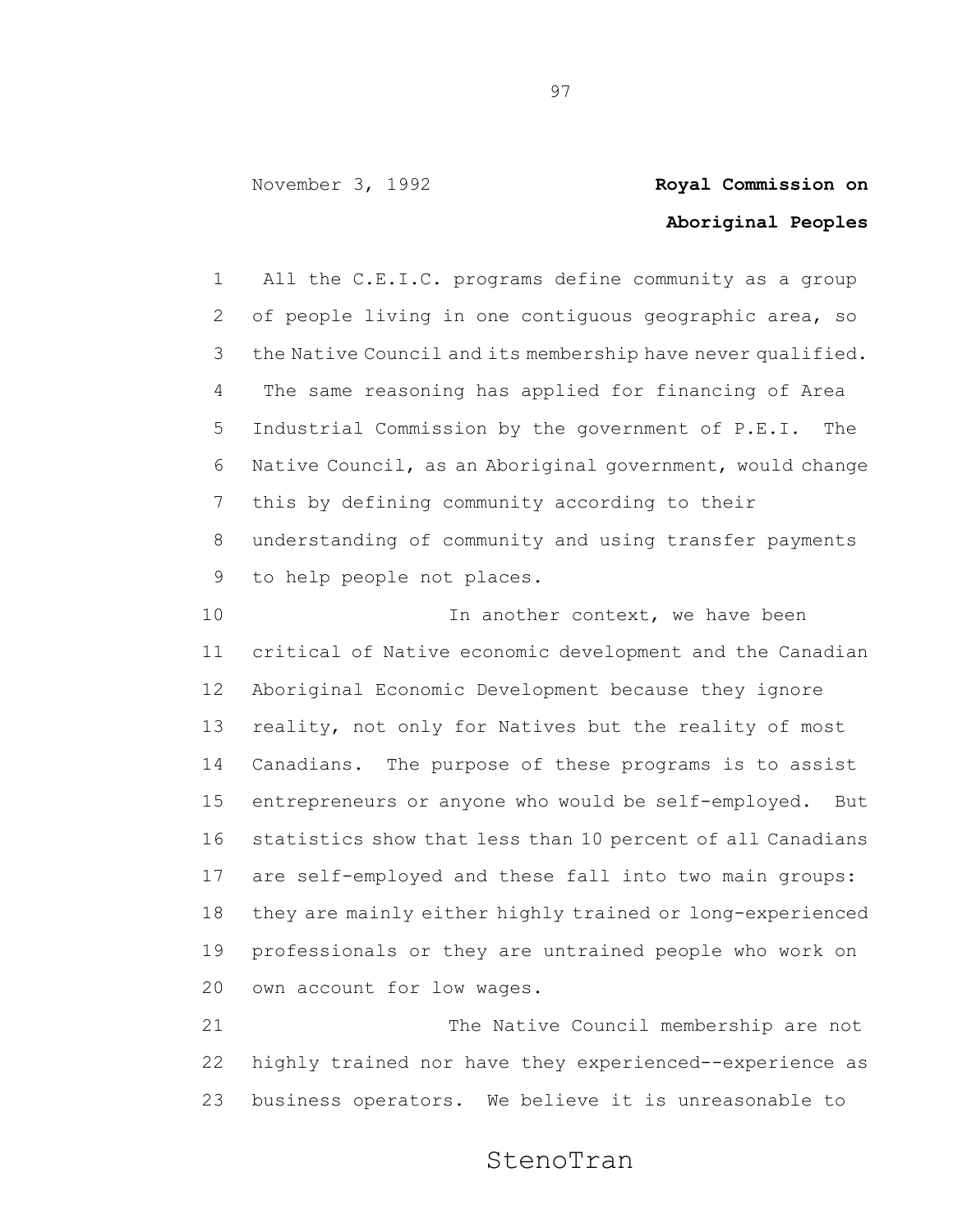## **Aboriginal Peoples**

 expect an economic change in the life of a people by treating them as entrepreneurs and holding them to the standard commercial terms of equity, risk and payback. Over a period of years there may be a few who will succeed this way and then may well become alienated from their people.

7 1 If a Native government is established, the rules of economic development will be directed more to establishing or buying businesses for which the criteria will be survival, experience and collective returns. Subsequent to that period, Native people in P.E.I. may become individual owners, managers and better trained, 13 better skilled workers. In the meantime, governments should help by providing employment in the Public Service at the same ratio as other Canadians. Fourteen percent have public sector jobs in P.E.I. compared to 1 percent of Natives. These jobs build the economy of a people slowly by improving employment habits, providing much needed experience and exposure to technology, increasing incomes, helping to establish an individual and common equity base. Employment in a Native government will suffice as well.

Of course, this will require more land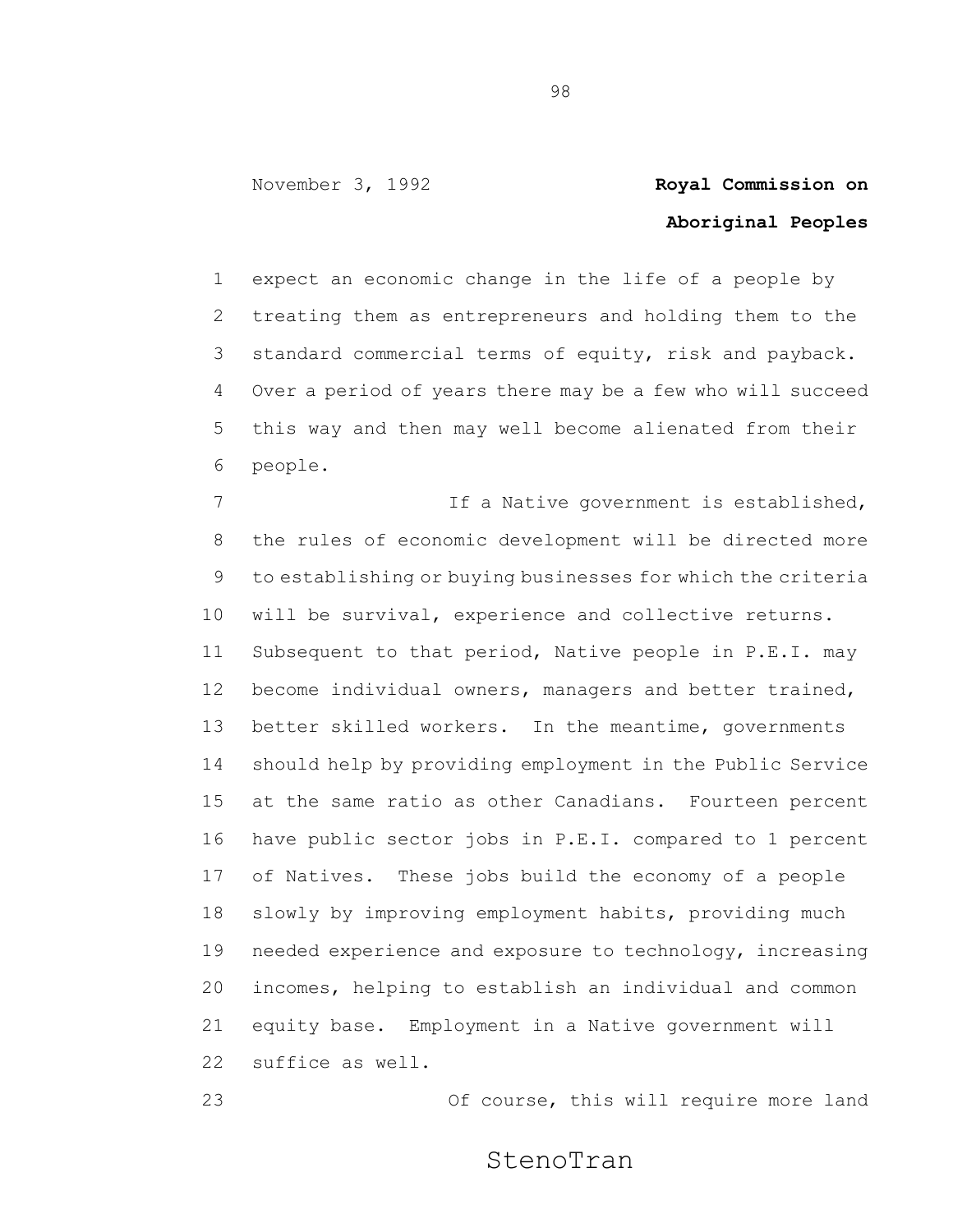# **Aboriginal Peoples**

 and resources under the control of Aboriginal people. We have been discussing this for many years and we have gradually brought the governments around to think they may safely transfer land for economic purposes. This makes us believe their citizens will see the justice and desirability of this as well. We would like to have land for other purposes, such as residence and social and cultural needs, but are prepared to accept the most land--that most land can have municipal uses--multiple uses.

11 11 In terms of resources, we believe a method and framework such as discussed above will be acceptable to Canadian people, especially when experience shows great benefits at little additional cost. We believe there are two kinds of accountability. The Native Council of P.E.I. is a federally structured, democratically constituted association. Its successor government would have the same attributes. Women participate in governance as executive, as board members, as advisors and employees. All regions are represented on the board and we have regional officers and outreach for certain functions. All major decisions go to the board monthly or bi-monthly,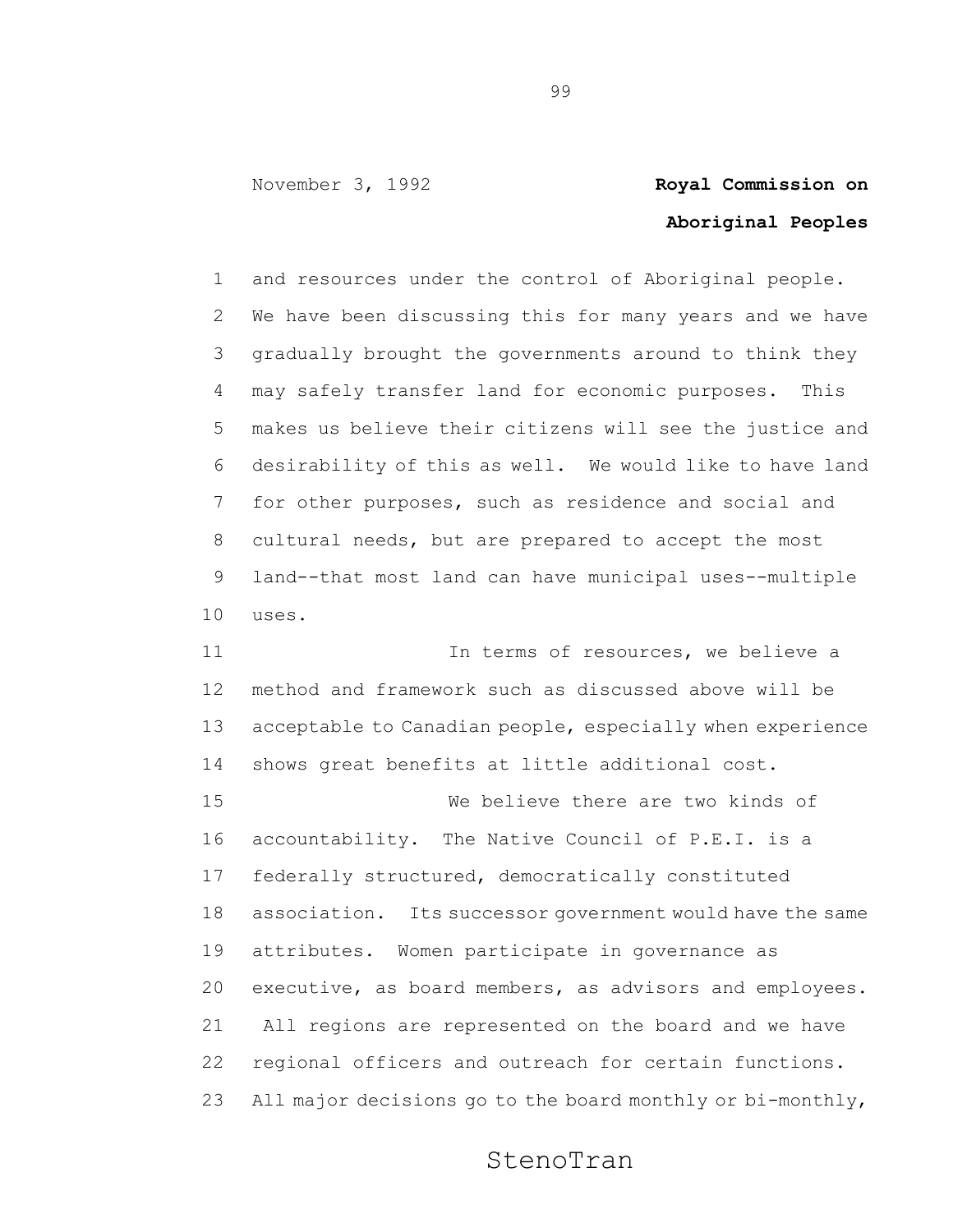## **Aboriginal Peoples**

 directors come--direction comes from an annual assembly of all members, and at large elections are held bi-annually for executive positions.

 This is accountability to the members for properly representing their interest, for doing what we can to assist their well-being, and for using the resources they contribute carefully.

8 The Native government, we expect, will also be accountable to the senior governments who will be supplying the bulk of operating resources. We are aware of the form of accountability that provincial governments give to Canada for the many program functions in public welfare, economic development and a number of other shared jurisdictions and shared cost programs. We also accept that Native Council should be accountable to the Canadian people through their governments to continue to act honourably and democratically toward all Native people, honouring the Charter of Rights and Freedoms, language laws, environmental restrictions and other codes for the general good.

21 Mr. Chairman and Commissioner, we believe the foregoing establishes the framework and sets an appropriate tone for Native government. In our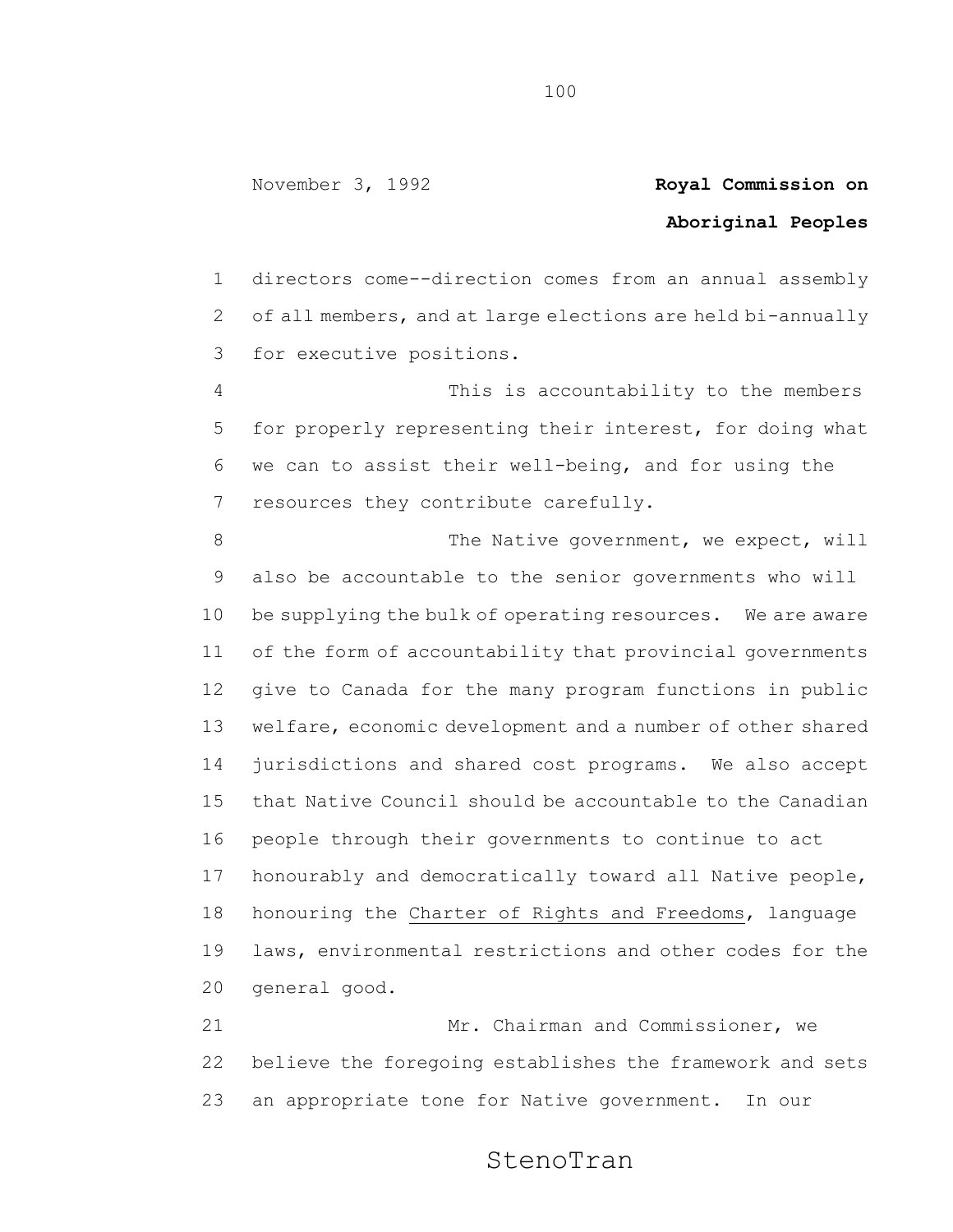## **Aboriginal Peoples**

 negotiations, we have held consistently to those principles and assertions. It is our intention that the Native Council of P.E.I. would evolve into the off reserve native government of P.E.I. and that such continuity will ensure the principles are followed.

 We have discussed a list of programs and services that are a priority for our people. We have also indicated that some services should continue to be operated by senior governments, possibly under contract. Such an arrangement would be put in place in order to ensure that experienced and efficient operations continue, but in a way that ensure appropriate influence and control by our people.

14 14 It seems to us that every Native government will want to define a different division of powers, unique to its members and responsive to their special circumstances. We expect we will evolve as we gain experience and others gain confidence, but we are very reluctant at this time to put any clear definition on the extent of our governmental undertakings and I thank you for this time. If there's any questions, I'll be glad to respond.

**CO-CHAIR GEORGES ERASMUS:** On the point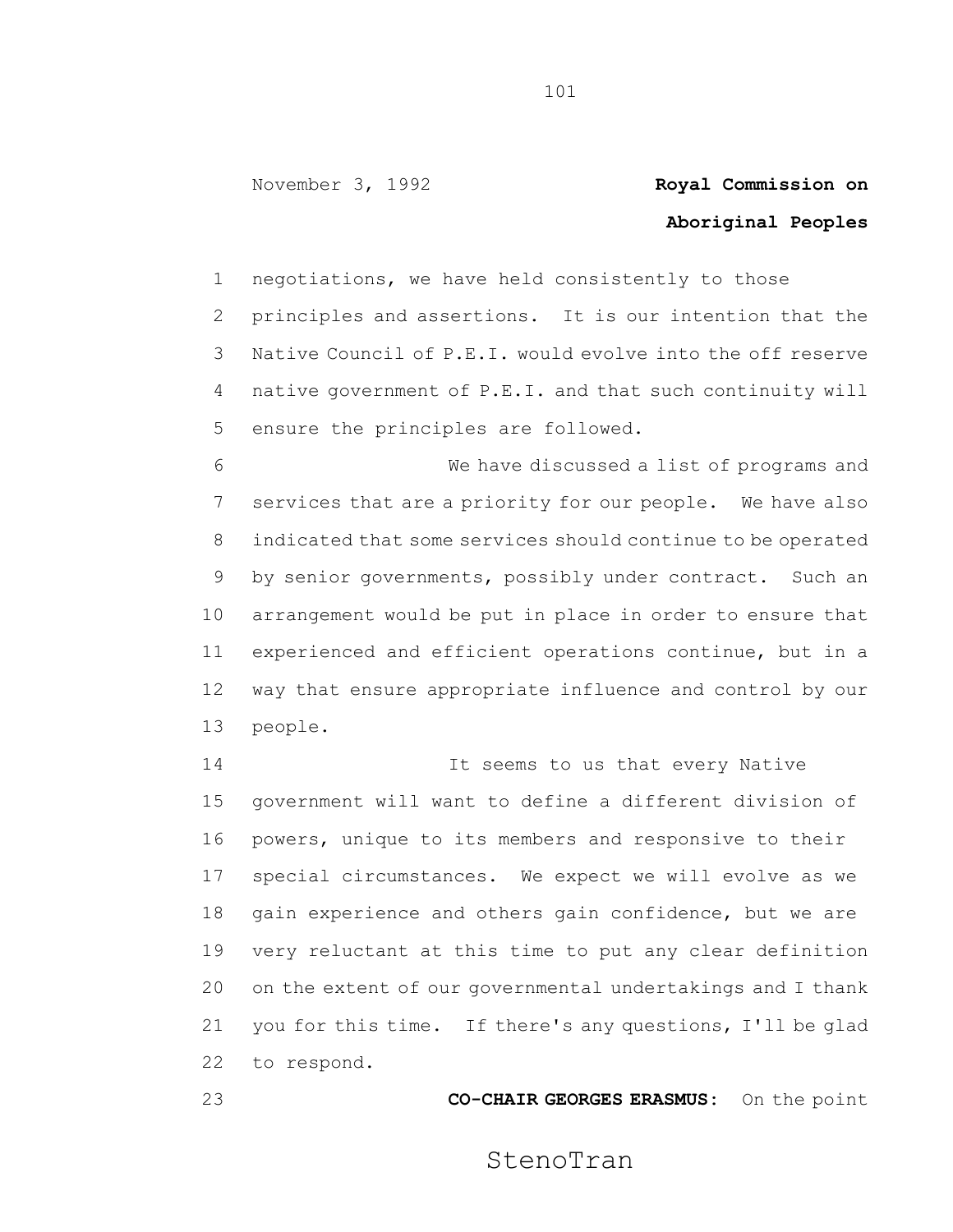## **Aboriginal Peoples**

 about the Native Council becoming the government, do you see any changes to the institution en route to becoming government, or do you just see it functioning the way it is right now and just assuming governmental jurisdiction? **MR. GRAHAM TUPLIN**: Oh, no, I think I see very many changes that have to take place in order to be representative of all people. I think the way we're structured now, it's only a limited number of people speak at our annual assemblies on the issues and I think we have to find a way so that all people can speak, can get a voice at elections and to begin to develop their own programs for their own communities. **CO-CHAIR GEORGES ERASMUS:** Do you see another level of government or other forms of government? I mean, rather than or in addition to the province-wide Native Council, would you also see local governments or regional throughout the Island? **MR. GRAHAM TUPLIN:** That may be necessary at some point in time as we evolve, yes, because I think it's quite possible that some communities in--either in the east or the west end of the province would have--it would become necessary for them to at least start to develop service agencies in--to some extent.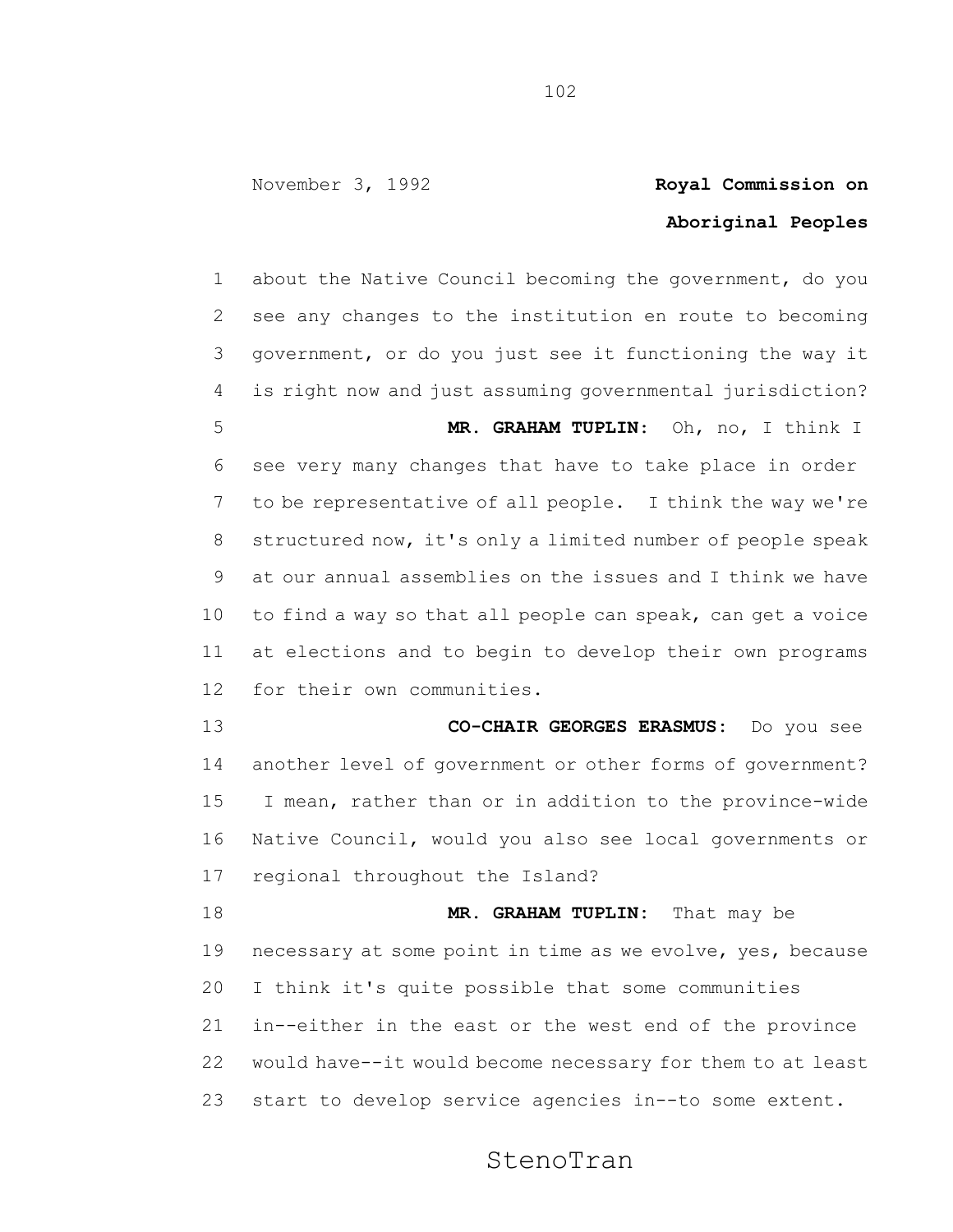### **Aboriginal Peoples**

 I'm not sure yet how far that would go and it would mainly depend on the people in those areas. **CO-CHAIR GEORGES ERASMUS:** So you see the Native Council evolving to being a legislative body? That's the annual meetings or that--which would become the legislative body or--and the present leadership would be the executive arm? **MR. GRAHAM TUPLIN:** Maybe I'll leave that to Tom and maybe he can just go on to that question if he wants. You want to take that on, Tom? **MR. TOM CONNERS:** I think you have to keep in mind-- **CO-CHAIR GEORGE ERASMUS:** You've got the answers? **MR. TOM CONNERS:** No, I do help and do some thinking about it. No, I think that the--you have to look at the Native Council of P.E.I as really a very small group of people in itself; although they're distributed across the Island, there's still only six to eight hundred of them in total, so it would be pretty difficult to have other governments on a regional basis. But it would depend on what kind of services are being delivered: if there were municipal services, it might be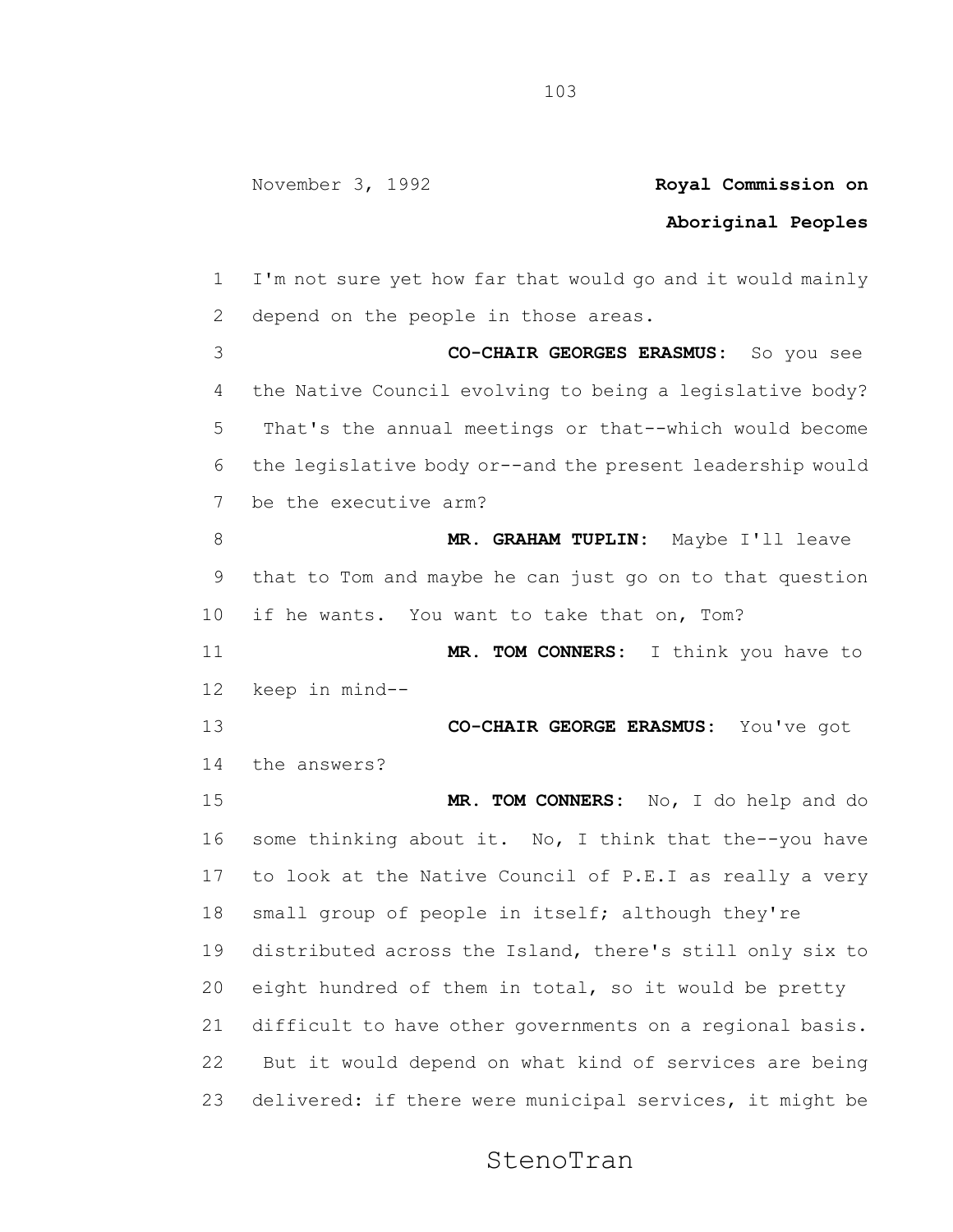## **Aboriginal Peoples**

 necessary to have a branch or something like that. But as Graham said, the idea of them having offices, I think they would still be governed through the central authority of the Native Council but they could have a lot of freedom on a federative basis.

 The Native Council annual assembly is just that now: it's all the members of the Native Council, and it could not take on the nature of a legislative body, the annual assembly couldn't. But there is a board of directors and certainly they could take on that role, and the executive is also housed in the same place, so that from the centre it could be uniformly operated.

 **CO-CHAIR GEORGES ERASMUS:** Okay. In relation to the land and resources that you would say you would need, is there now some kind of process that you've plugged into or are you in the same situation as many Aboriginal people in the Atlantic that really has no land claim process that--

 MR. **GRAHAM TUPLIN:** We're in the exact same position. I believe through our discussions and negotiations with the--at the tripartite level, we're making some progress, as I alluded to in the report, but I think they're far from being finalized. I think there's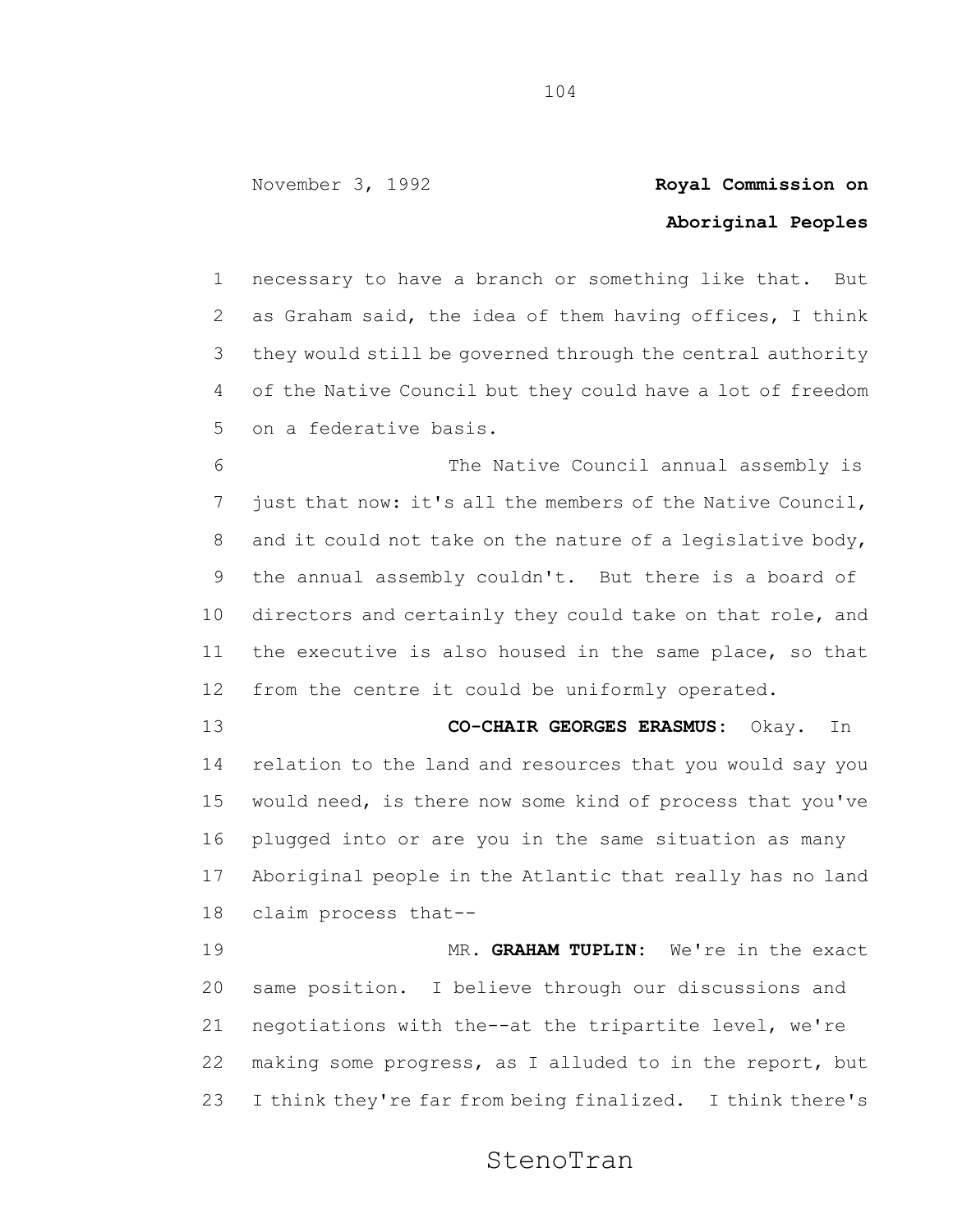### **Aboriginal Peoples**

 some possibility of getting an economic base. Whether we can also develop a residential base, that's still uncertain.

 **CO-CHAIR GEORGES ERASMUS:** Okay. Want to check and see if Viola has any further questions or comments.

 **COMMISSIONER VIOLA ROBINSON:** You've been engaged in self-government negotiations with the two levels of government for two years--or five years, you say, and is this an ongoing process now, still?

 **MR. GRAHAM TUPLIN:** Well, I think that the term that they use in these tripartite discussions is totally wrong. It's not self-governing negotiations, 14 you're really only talking about programs and services; you're not talking about rights or treaties or anything else in that process. And I believe in order for--to advance any further than it is right now, even though it has been continued over that period of time, they must start to talk about Aboriginal rights, treaty rights and land specific for Aboriginal people.

 **COMMISSIONER VIOLA ROBINSON:** Are you--when you talk about this model of self-government, it's more than just a delivery of services?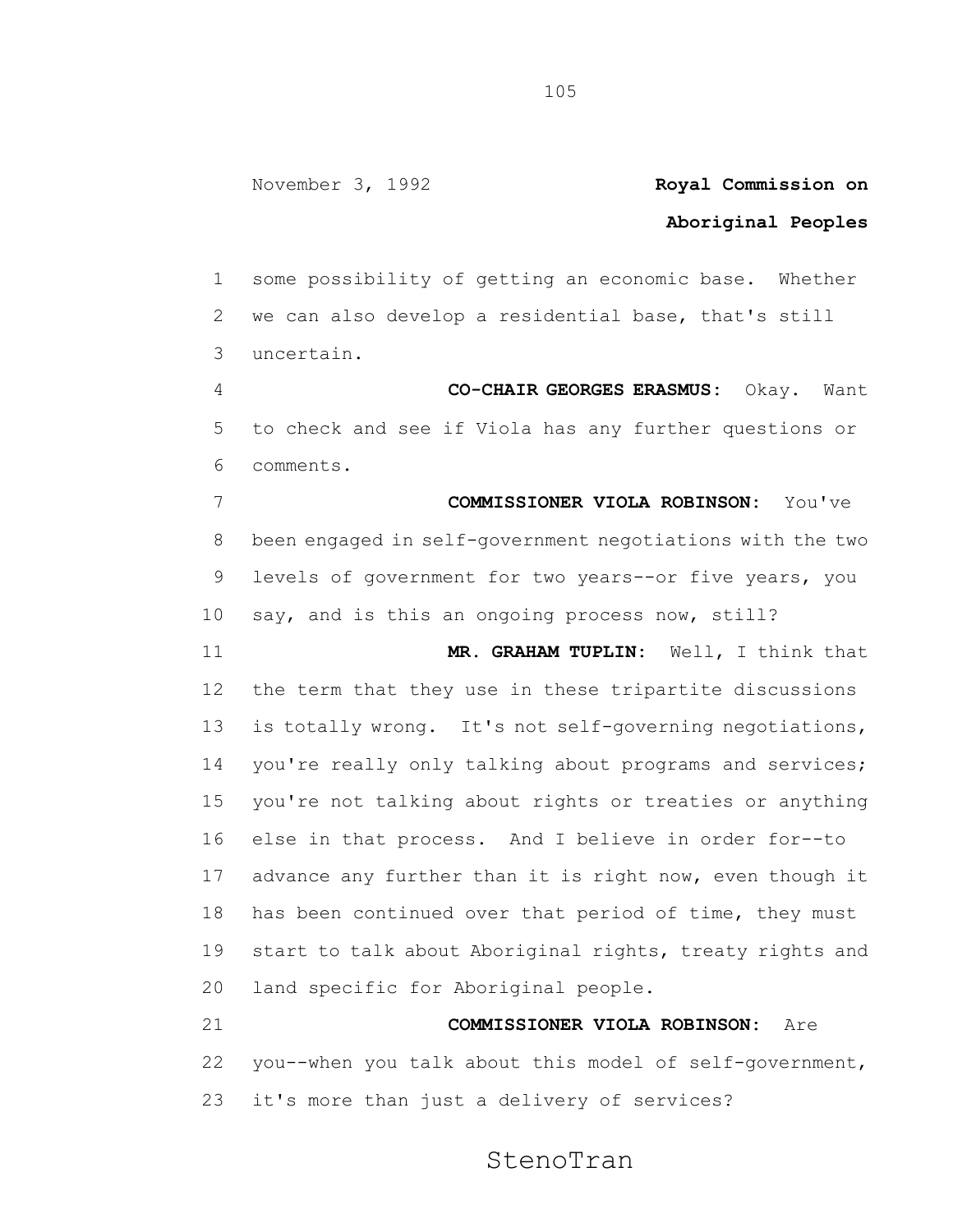## **Aboriginal Peoples**

 **MR. GRAHAM TUPLIN:** Oh, for sure. **COMMISSIONER VIOLA ROBINSON:** You're talking about land and you're talking about jurisdiction: **MR. GRAHAM TUPLIN:** Yes. **COMMISSIONER VOILA ROBINSON:** Do you have any idea--or I don't know if you told us or not, how you're going to achieve this now, since the Accord is gone or the constitutional--that framework is not-- won't be there now. Do you see yourself achieving or going ahead, proceeding, with the existing framework that you have now under this self-government arrangement or whatever? **MR. GRAHAM TUPLIN:** Well, I look at it positively even though that the Referendum proved No across Canada nationally, that on P.E.I. in particular, we're the highest in the Yes category of that referendum, and 16 not only that but all provincial leaders, the federal leader as well as the territories and the Aboriginal leaders, supported that package, and I think there's many principles that are built into the Accord that can be still achieved without a constitutional entrenchment. So I see us advancing, yes, and I believe many of the things that we now have in place, such as housing, outreach, fisheries and many of the things that we're trying to achieve will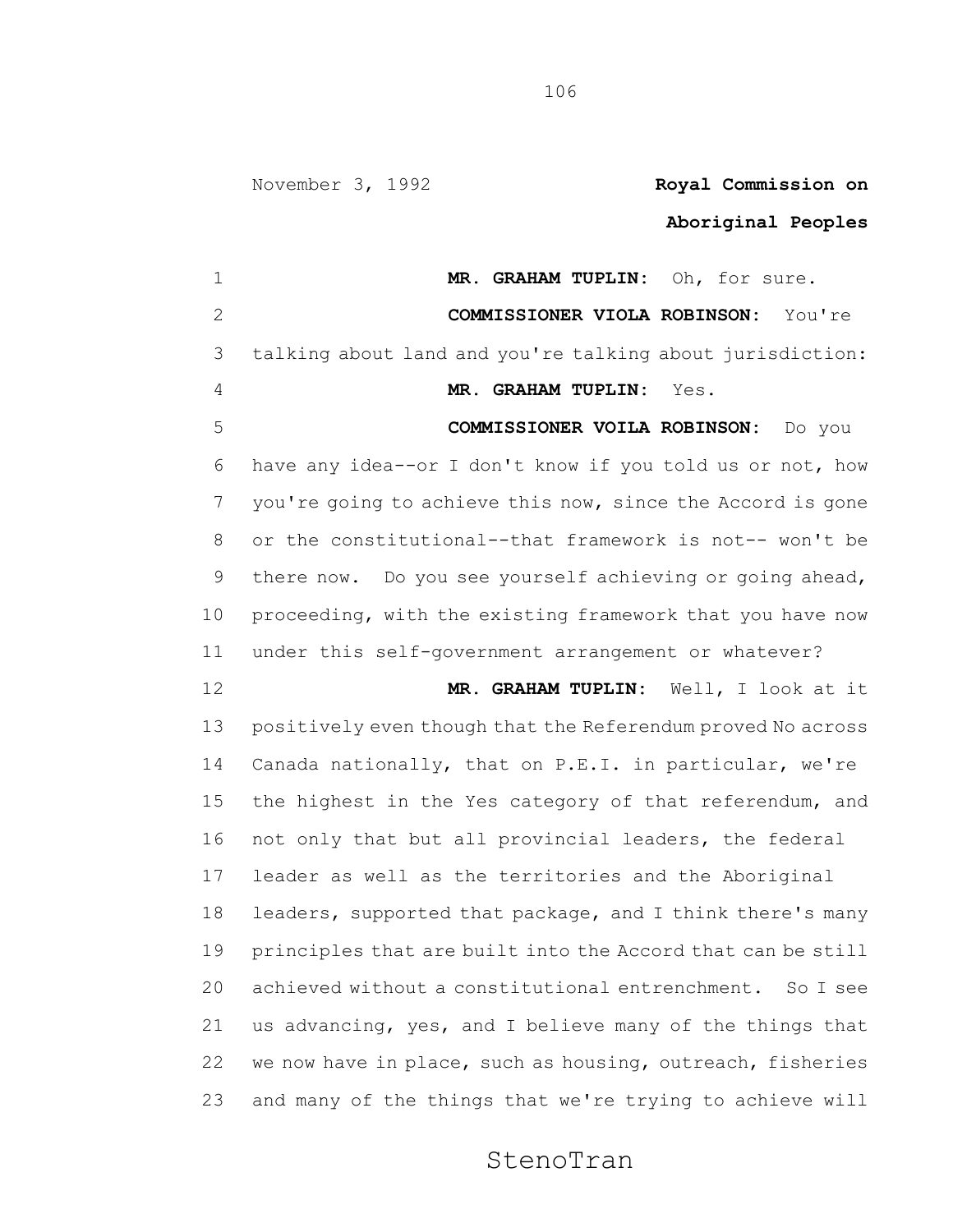#### **Aboriginal Peoples**

 eventually be constitutionalized and recognized as a form of self-government for Aboriginal people. **COMMISSIONER VIOLA ROBINSON:** Are you going to be basing your right to self-government on the treaties in any way or how-- **MR. GRAHAM TUPLIN:** Personally speaking? **COMMISSIONER VIOLA ROBINSON:** Well, does the Native Council of Prince Edward Island-- **MR. GRAHAM TUPLIN:** As the Native Council of P.E.I.? I think the Native Council of P.E.I. has always taken the position that we have Aboriginal rights. **COMMISSIONER VIOLA ROBINSON:** Aboriginal rights? **MR. GRAHAM TUPLIN:** Yes. And that we also have the Treaty of 1725 and the ratification of 1752. We also believe that the Royal Proclamation speaks in our favour and that we are a unique people within Canada and that all we have to do, and we firmly believe this, that all we have to do is exercise our rights. **COMMISSIONER VIOLA ROBINSON:** That's all for now. Thank you.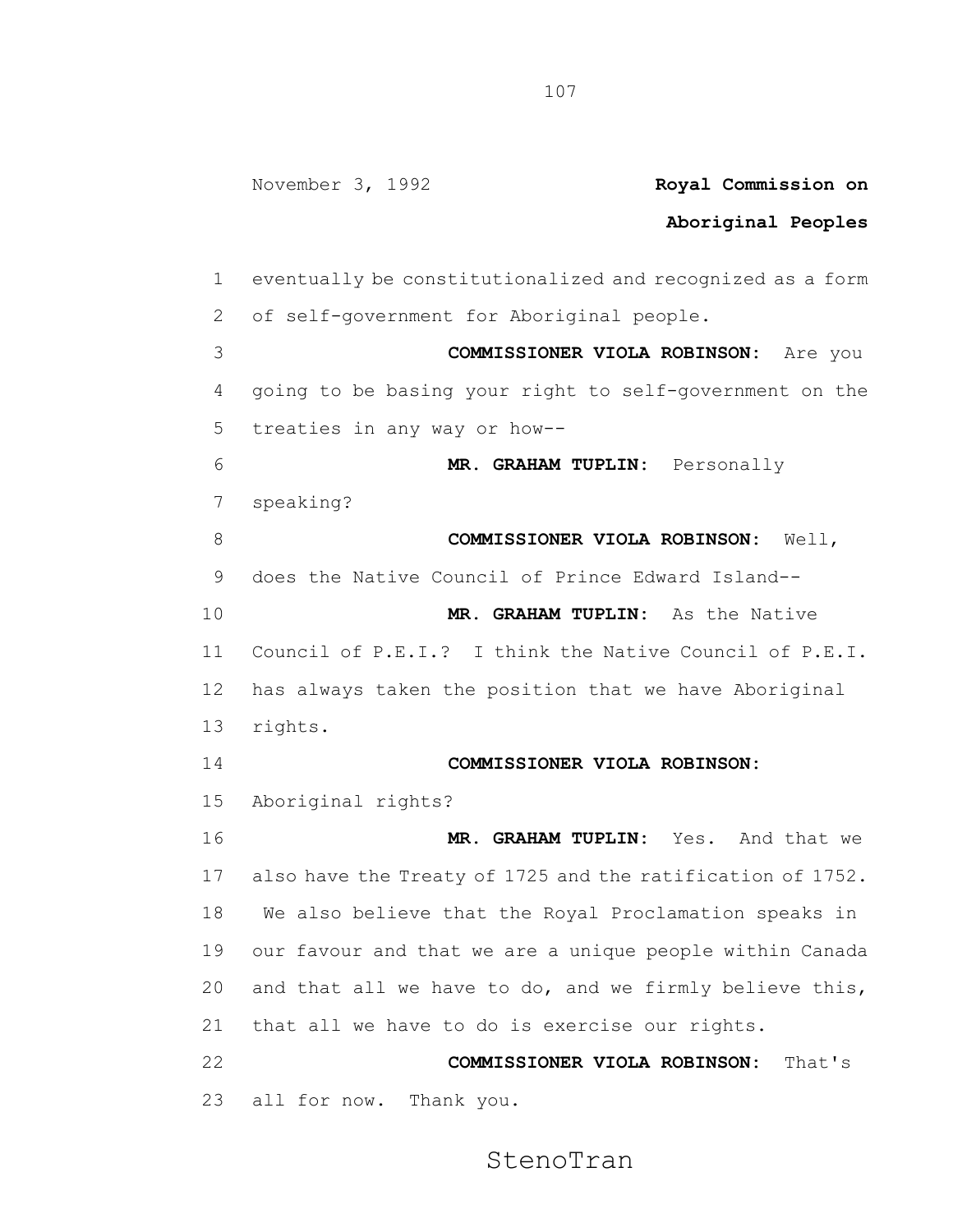## **Aboriginal Peoples**

 **CO-CHAIR GEORGES ERASMUS:** Just going back to your sources of funding there. I noticed that-- something I just didn't--hadn't noticed originally. You're expecting--you thought one way of funding, originally, would be a small portion of the annual value of the resources and extracted and gathered from the lands and waters of Canada rather than P.E.I.? You're looking at the whole country from coast to coast to coast as a source of annual--

 **MR. GRAHAM TUPLIN:** I don't think that was really meant to be or at least thought of in that sense but it's not outside the realm of possibility either. If you're looking at equal funding across Canada, and that's really what's happening now within the provinces, you have more funding coming from the federal government into P.E.I. than some other provinces, and it shouldn't be out of the realm of possibility for Aboriginal peoples from P.E.I. to receive the same considerations. **CO-CHAIR GEORGES ERASMUS:** Well, I

 understand that in relation to transfer payments and then block grants, but when you are actually talking about a portion of the return from the annual resources.

**MR. GRAHAM TUPLIN:** I think we're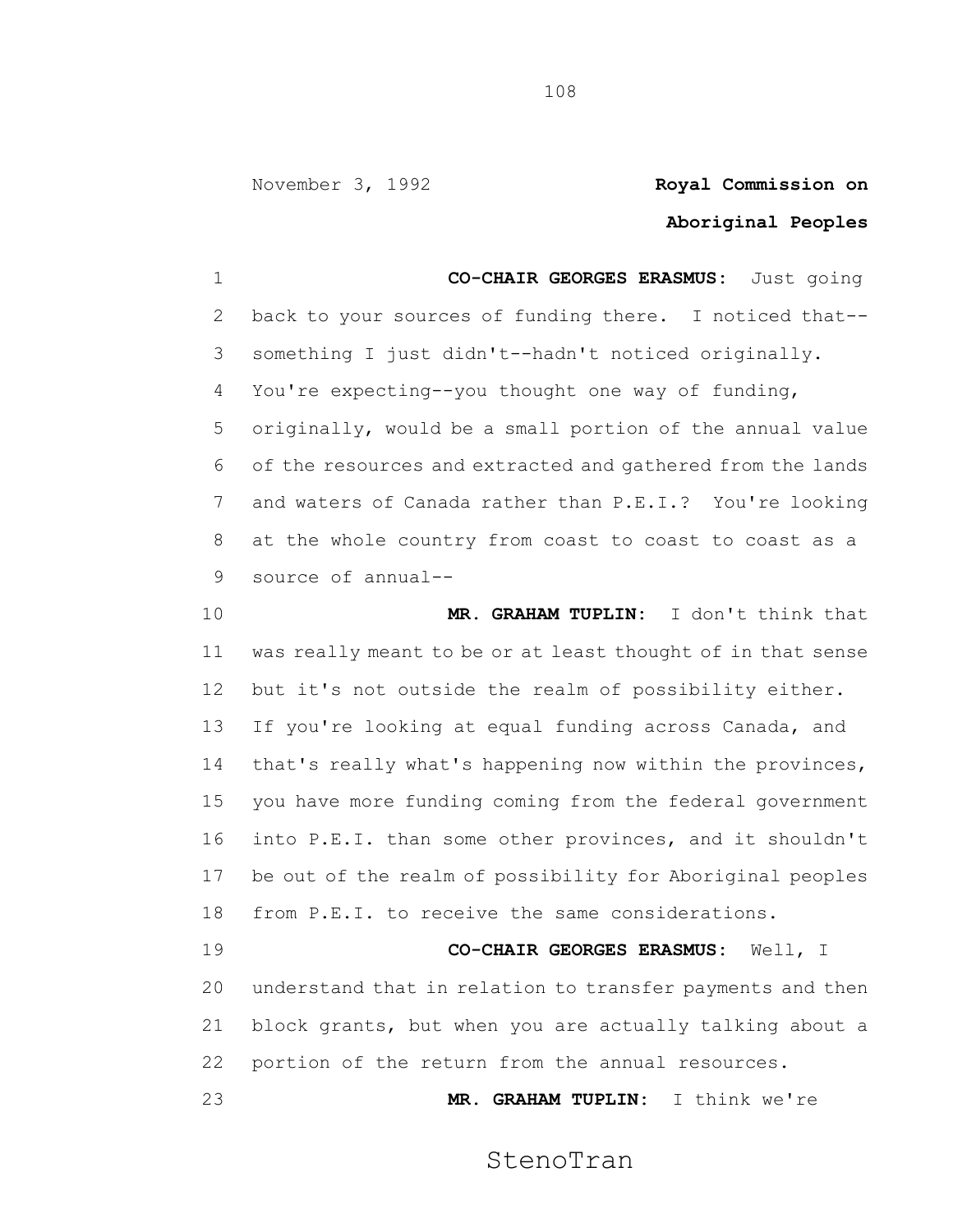#### **Aboriginal Peoples**

 speaking specifically of P.E.I. when that was mentioned. **CO-CHAIR GEORGES ERASMUS:** Yeah, I would have thought, yeah. **MR. TOM CONNERS:** But, nevertheless, P.E.I.'s lands, resources and waters are very limited. If there aren't enough there, then they would have to be shared across the country in the same way that everyone else is going to be sharing. **CO-CHAIR GEORGES ERASMUS:** But don't you get that through the transfer payments, equalization grants? **MR. TOM CONNERS:** But there we've specifically identified a kind of a royalty and a royalty could be pooled across the country and apportioned out on the basis of what's required to run the government. I don't seen any real inconsistency there. If there was not a big enough pool from the P.E.I. lands and waters then it would have to be apportioned from the others. **CO-CHAIR GEORGES ERASMUS:** Okay. Do you want to go to your other presentation? **MS. BRENDA LESLIE:** Good afternoon, Mr. Chairman and Commissioner. The Native Council of Prince Edward Island has been in operation for over 15 years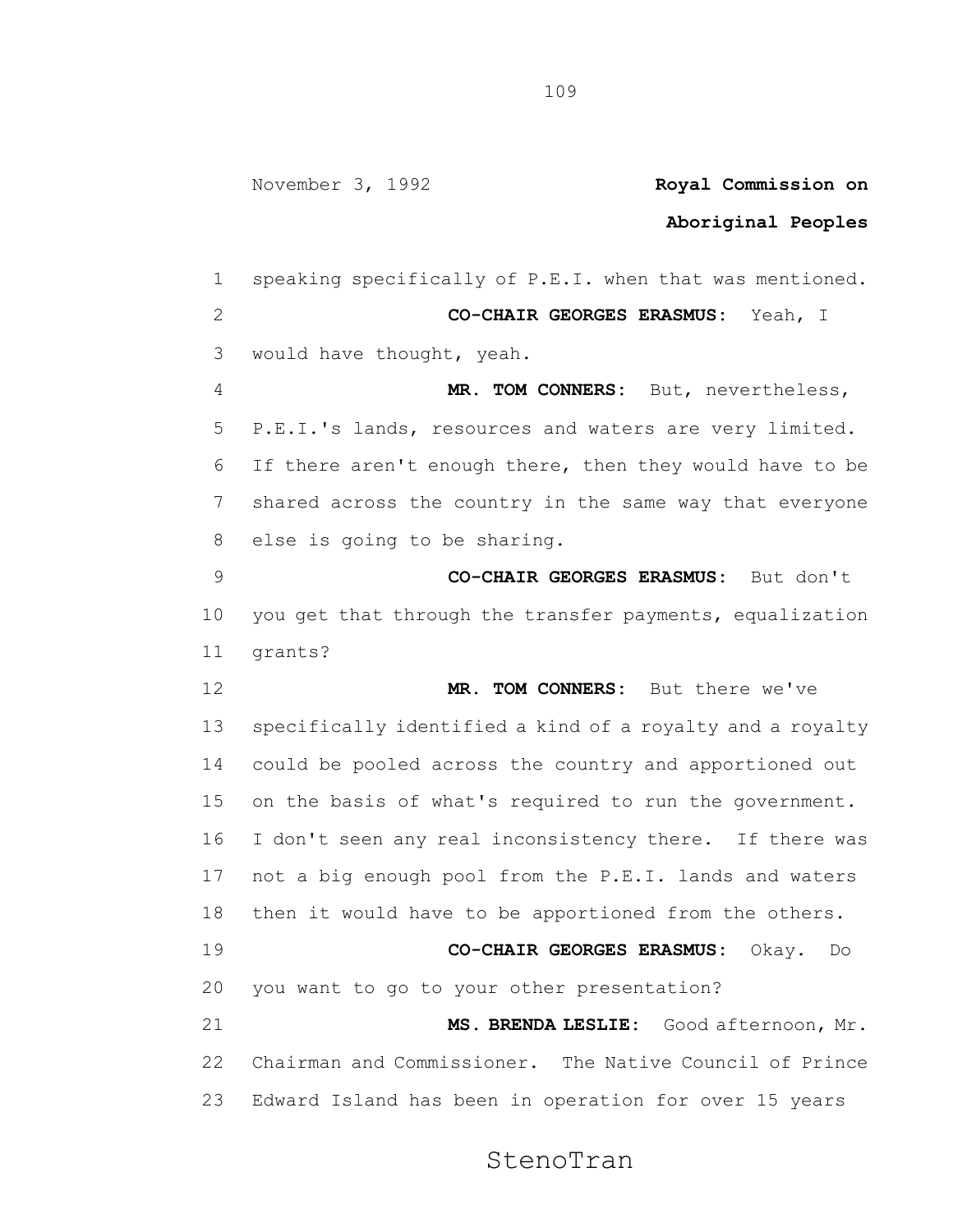## **Aboriginal Peoples**

 representing the social, cultural, and economic interests of the Native--Island Natives who do not live on reserves. **CO-CHAIR GEORGES ERASMUS:** Excuse me. You're not going to present all of this word by word, are you? **MS. BRENDA LESLIE:** It's been shortened a little bit. You have the longer version. **CO-CHAIR GEORGES ERASMUS:** Okay because we can read it some other time. If you could just summarize what's there, to highlight the major points you want us to-- **MS. BRENDA LESLIE:** That might take a few minutes if that's okay with you? **CO-CHAIR GEORGES ERASMUS:** Sure. --- Whereupon hearing is recessed at 4:34 p.m. --- Upon resuming at 4:35 p.m. **MR. GRAHAM TUPLIN:** Mr. Chairman, maybe what we could do is just do the introduction and lead-in on the purpose of the study and then go back to the conclusions and, as you read through it yourselves, if there's any statistical questions that you may have, we'll try to respond to, and we'll try to allude to the situation that's now presently on P.E.I. Is that okay?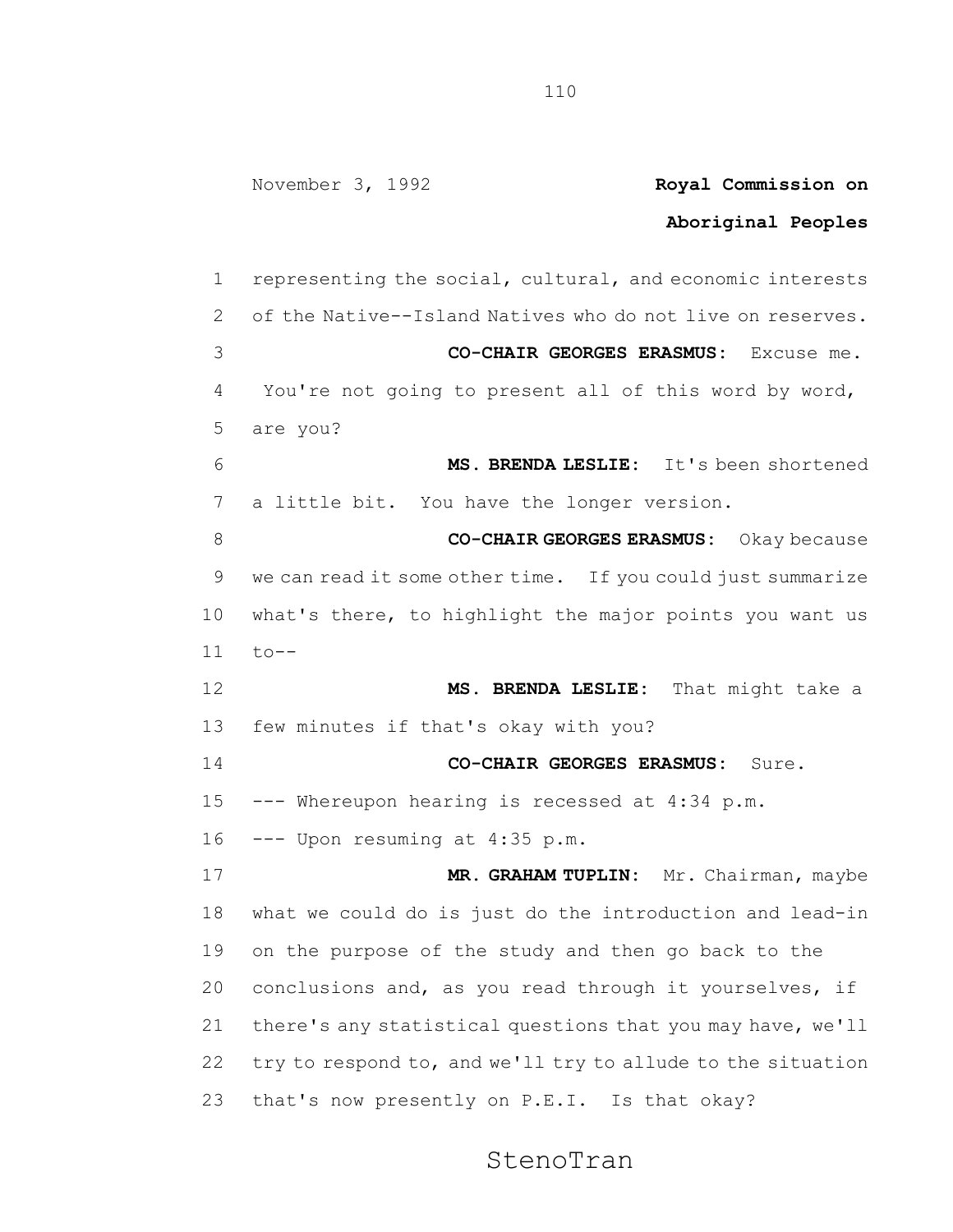### **Aboriginal Peoples**

 **CO-CHAIR GEORGES ERASMUS:** Sure. **MR. GRAHAM TUPLIN:** So just do the introduction and the purpose of the study, then stop. **MS. BRENDA LESLIE:** The Native Council of Prince Edward Island has been in operation for over 15 years, representing the social, cultural, economic interests of Island Natives who live on reserves. For more than a third of that period, Native Council has been engaged with senior governments in process of negotiating self-government for its members. Law and justice structures, designed for an operated by natives, is on the agenda of those discussions. The Prince Edward Island Native population is considered to be similar to Native people throughout Canada. In its experience with the justice system, they are thought to be over-representated in terms of violations, arrests and incarceration. At the same time, they are thought to be under-represented in the legal profession, justice system officials and the correction system. Despite having lived under white man's justice for over 400 years, it remains an alien system. In the self-government negotiations process, or even in absence, the Native Council would be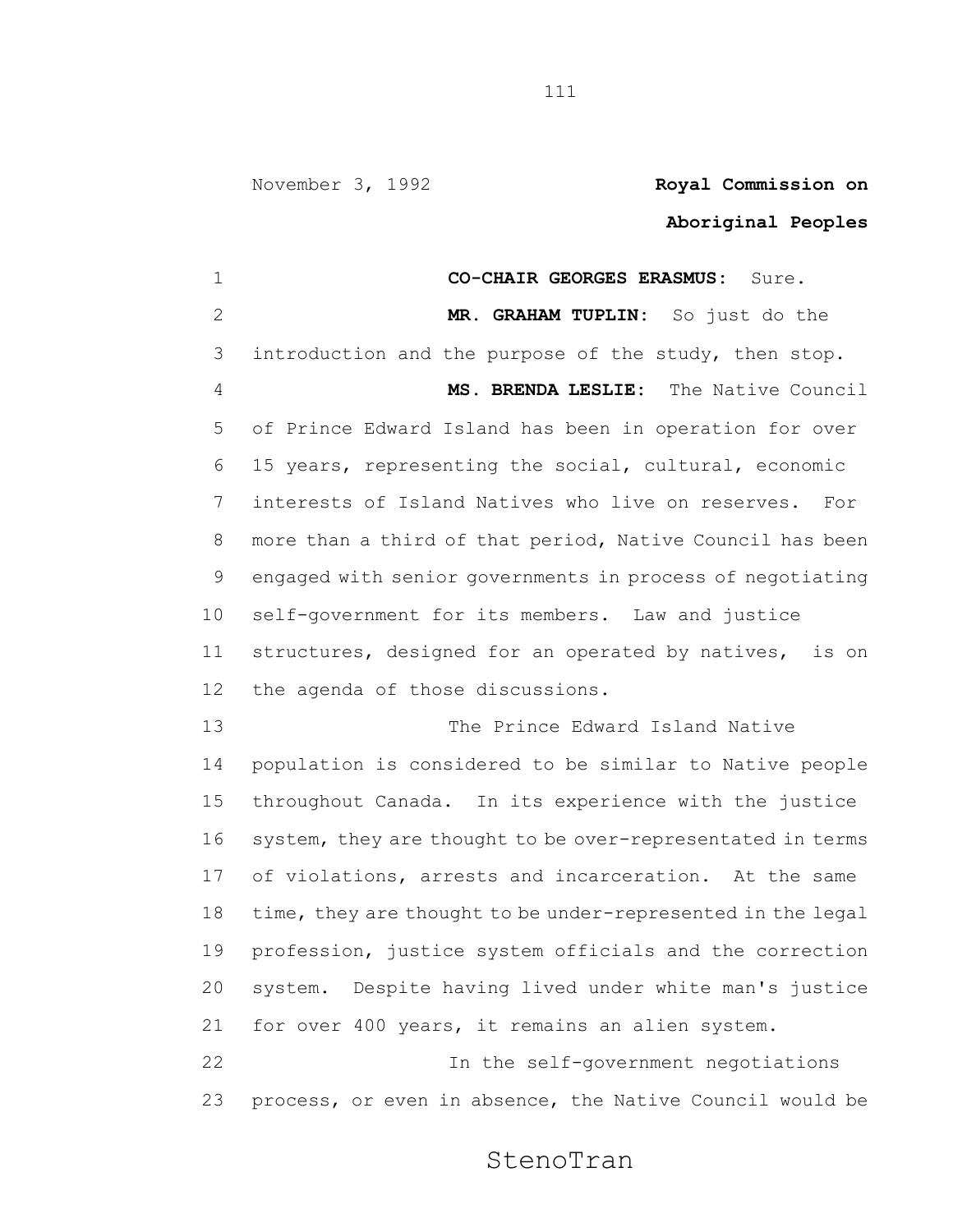## **Aboriginal Peoples**

 seeking to develop a plan and specific programs by which the Native Council and its member could reduce the incidence of conflict with the law and the resulting social programs.

 The Native Council undertook to do a study to develop specific information to propose a report and a plan to assist Native people to participate more actively and positively in justice system and to reduce the conflict with law. The study was conducted with the major assistance of the Law Foundation of Prince Edward Island and by the federal Department of Justice.

 Purposes of the Study: Four specific objectives were stated in the study proposal, supported by the Law Foundation:

 Number 1. To research the extent of Aboriginal involvement in the P.E.I. Criminal Justice System and compare with involvement for other groups and with Aboriginals in other provinces.

 Number 2. To develop a plan of action for greater Aboriginal involvement in criminal justice system in a positive way.

 Number 3. To ensure that the programs covered by the plan are useful to the target group and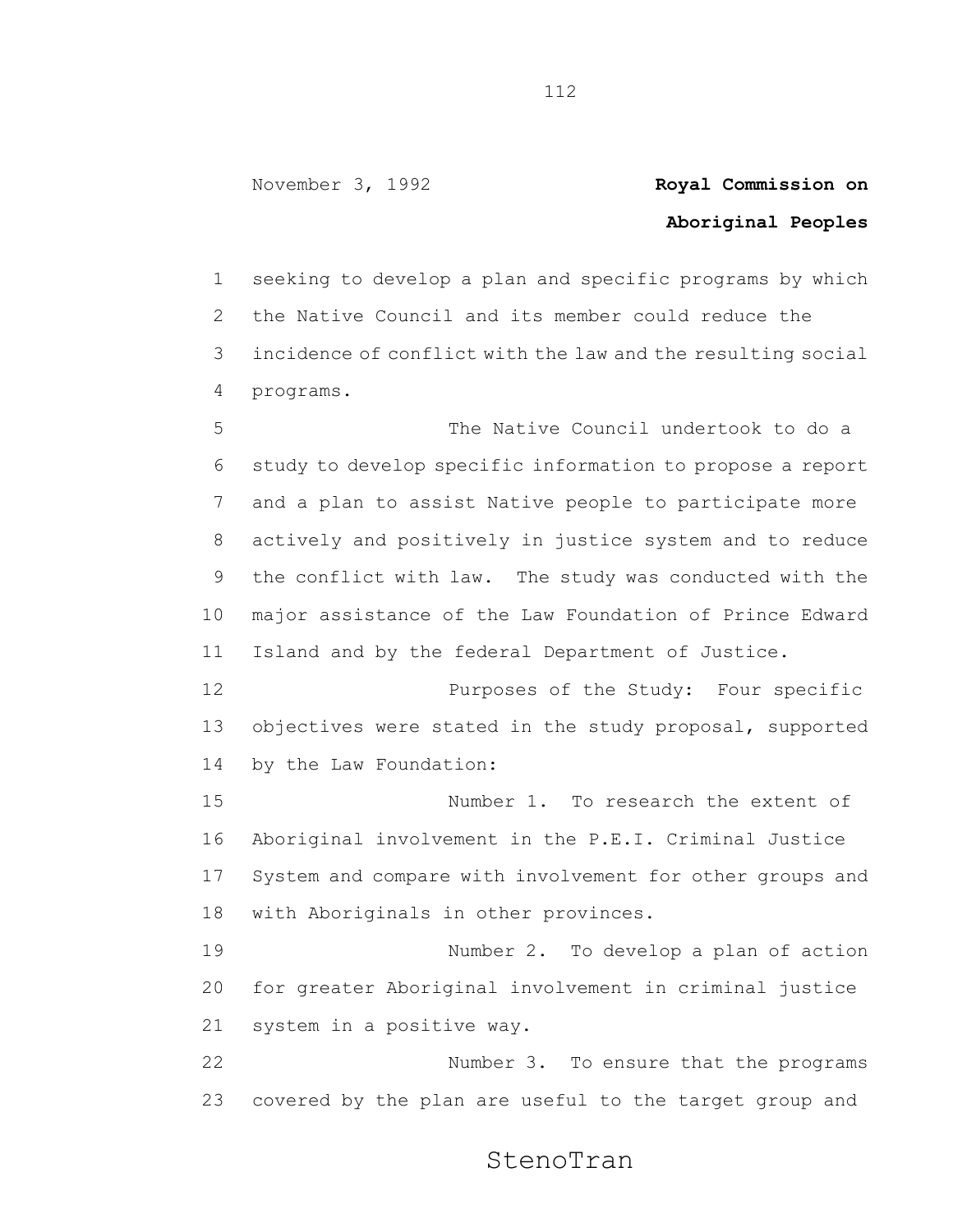#### **Aboriginal Peoples**

 appropriate for the Aboriginal community. Number 4. To share the results of the study. The study is intended to provide hard evidence to confirm the need for Native justice structures and help to identify their nature. It would also result in--I can't make out that word--acquisition of basic documents to begin an Aboriginal Justice Resources Centre. Excuse me for the delay, Mr. Chairman. **In conclusion, the purpose of this paper**  has been to confirm the need for Native justice structures under a self-government framework and to identify their nature. Such structures may include Aboriginal Justice Resource Centre for P.E.I and the Maritimes. The structure and activities would also result in reduced incidence of Natives in conflict with the law. 17 17 In Canada and in P.E.I., there is a number of Native organizations engaged in various areas of self-government including legal activity. Although still dependent upon generosity of the federal government, the Native Council at least has established a solid institutional base. As far as its self- government negotiations process and based on their research, earlier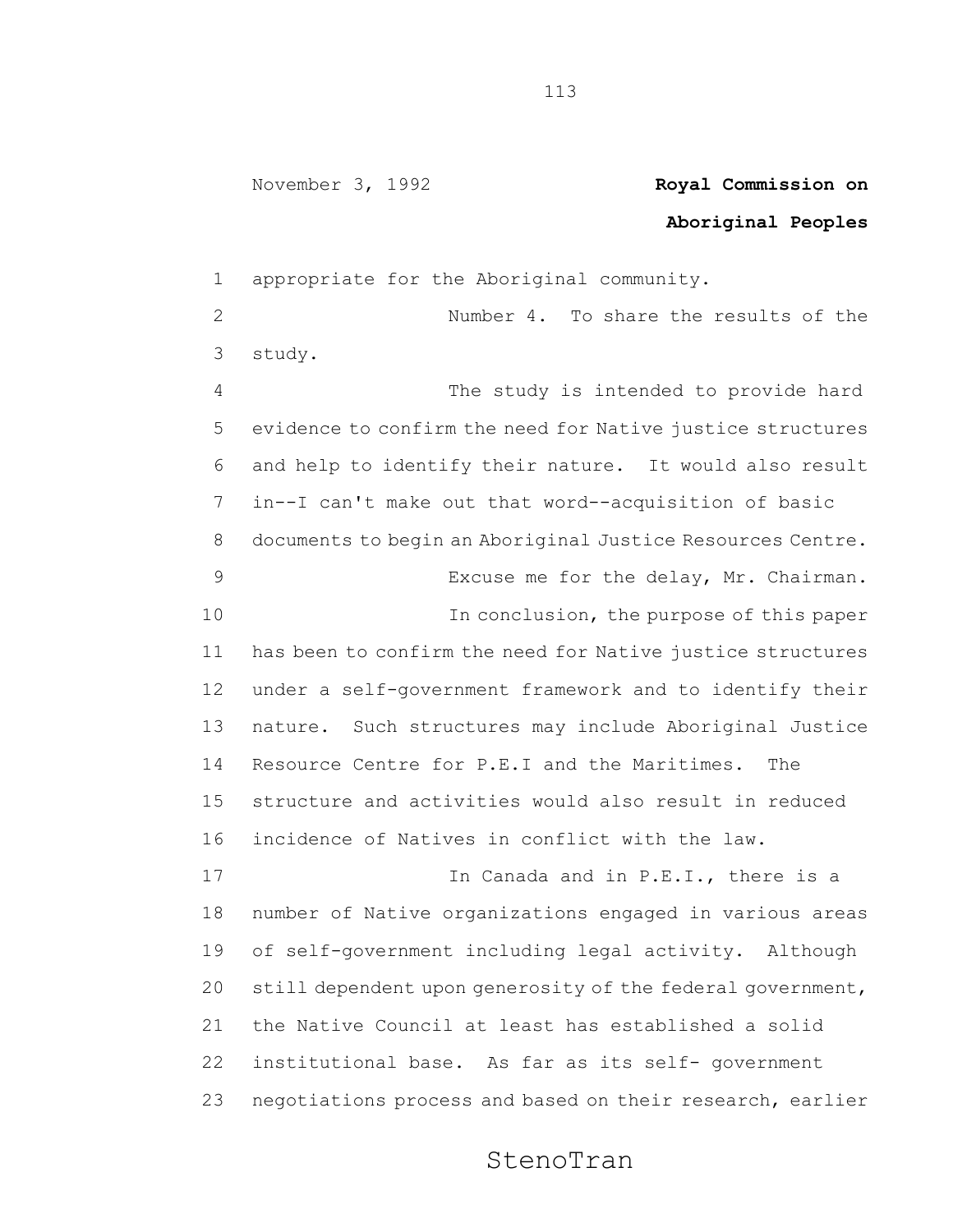## **Aboriginal Peoples**

 activities and its assessment of needs, the Native Council intends to develop its role in the justice system. 3 As we have shown, there remains little evidence and no memory of Micmac customary law in regard to criminal justice. Unfortunately for both Micmac and white society, the cultural drift will continue to be toward more acculturation. Due to recent events, we should anticipate that this will be slowed and will become under greater control of Native people. Not only have Native people lost their law but to a large extent they have lost interest in it. For example, among elders and teachers, Native law now means, at best, Native people advising the justice system or Native enforcing and administrating white law. Among offenders interviewed, there was no confidence expressed in Native police and Native courts were thought to have utility only in minor cases. Court workers, while useful, are thought to be more valuable in counselling to prevent offenses rather than intervening in court cases. Intervention by elders was considered worthwhile. In short, what we see is not a return to application of native justice but some appreciation of existing Native cultural values based to whatever extent they may be on traditional forms. Natives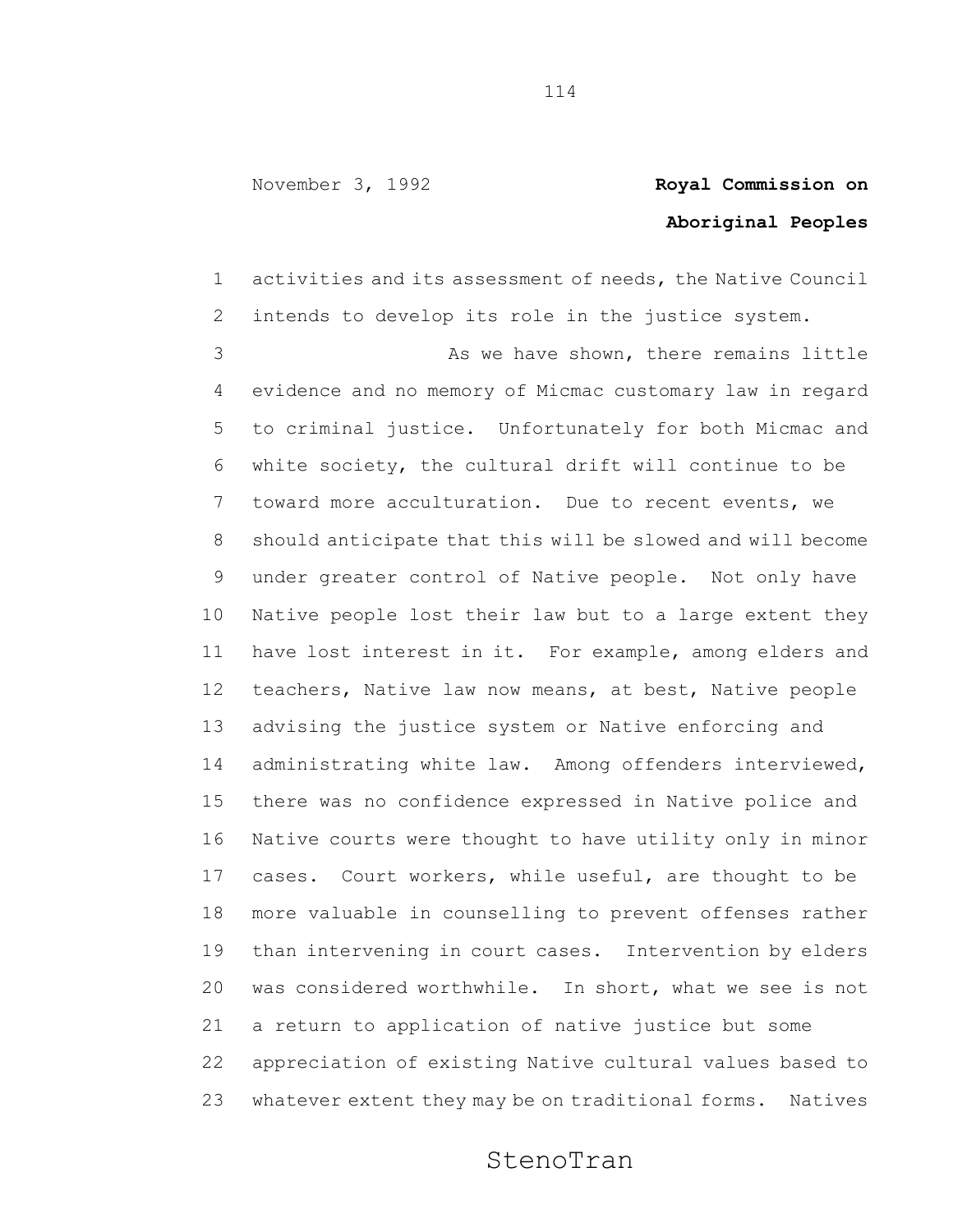# **Aboriginal Peoples**

 want to revise other traditional aspects of their culture as shown by their interest in Native support groups in prisons that are based on Native spirituality.

 A basic issue must be solved. It is to define the nature and the extent of jurisdiction of the Native system. While the onus will be on the Native governments to do this, existing legal systems will have to learn to be flexible and responsive. Since, in this region, customary law is unknown and is not expected to be of any real effect, Native people will have the difficult task of defining their own middle way. Thank you.

 **CO-CHAIR GEORGES ERASMUS:** Could you just mention some of the information in the middle? Why the conclusion is such that it came to--there was no evidence of the Micmac traditional involved, and is that also evident throughout the Atlantic overall or is it particular primarily--

 **MS. BRENDA LESLIE:** It is evident in P.E.I. The offenders that I have interviewed have requested and support groups for the Native people in prisons, long-term or short-term, more or less long-term, and they do not have their traditional values but are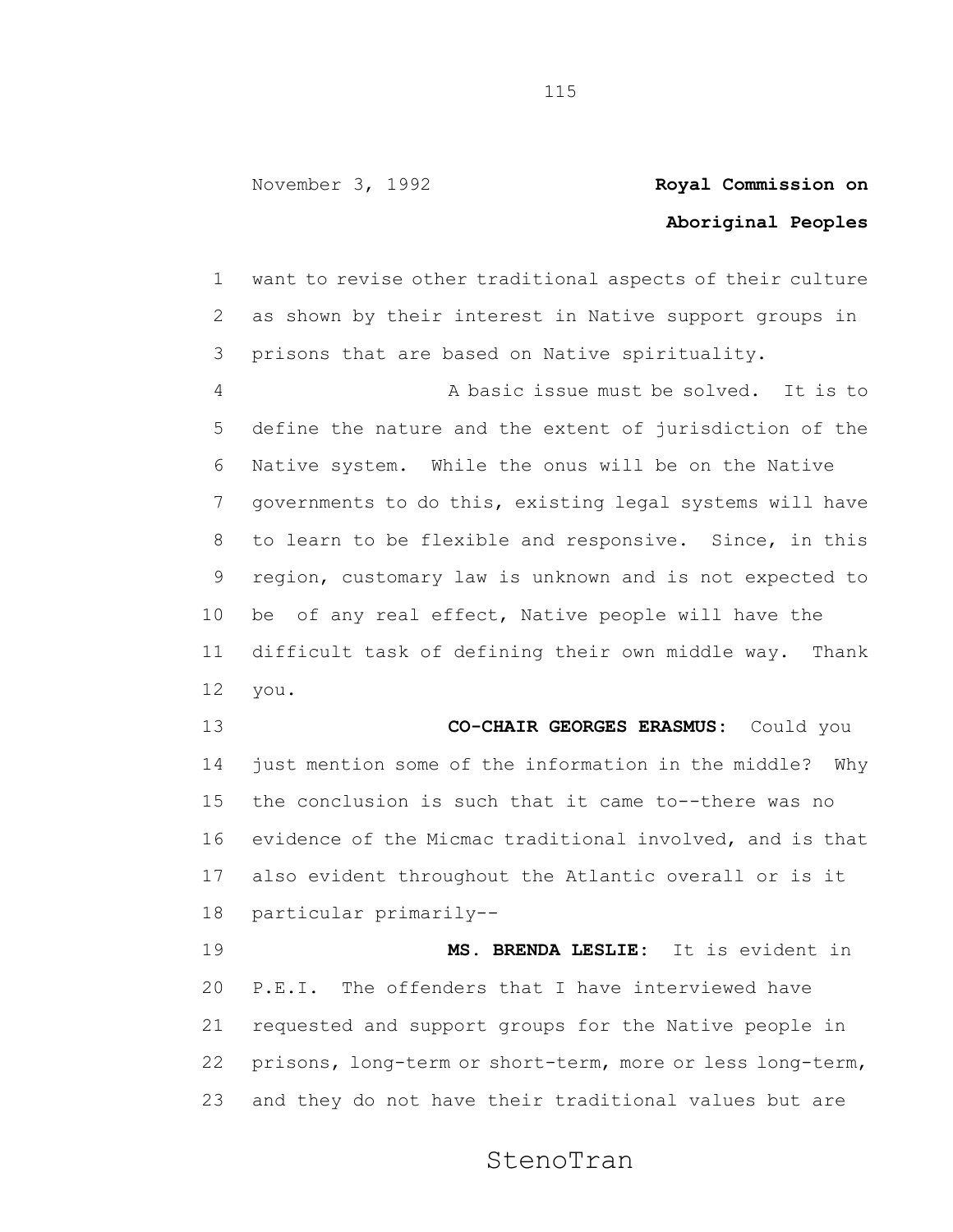## **Aboriginal Peoples**

 looking for ways to be tried by their own people on their own reserves if they live on reserves. Others feel that a Native court worker would be helpful, you know, with the justice--with their offenses. Now I've quite a--I interviewed 15 offenders. **CO-CHAIR GEORGES ERASMUS:** Could you just move the mike over a little bit? 8 MS. BRENDA LESLIE: Sorry. I interviewed 15 offenders and I'd say anywhere from five to ten elders or traditional people on customary law and there was--well, the offenders did not know anything about customary law or their customs as Micmac. **CO-CHAIR GEORGES ERASMUS:** So you talked to five elders. Were you making a distinction between whether they were a status, non-status, or were you-- **MS. BRENDA LESLIE**: They were status, yeah, they were status. I was talking as status or non-status. The traditional people I have talked to are status and who live on reserves and who have given, you

 been told by their elders and grandparents, et cetera. **CO-CHAIR GEORGES ERASMUS:** Do you think

know, given me information on customary law as they have

StenoTran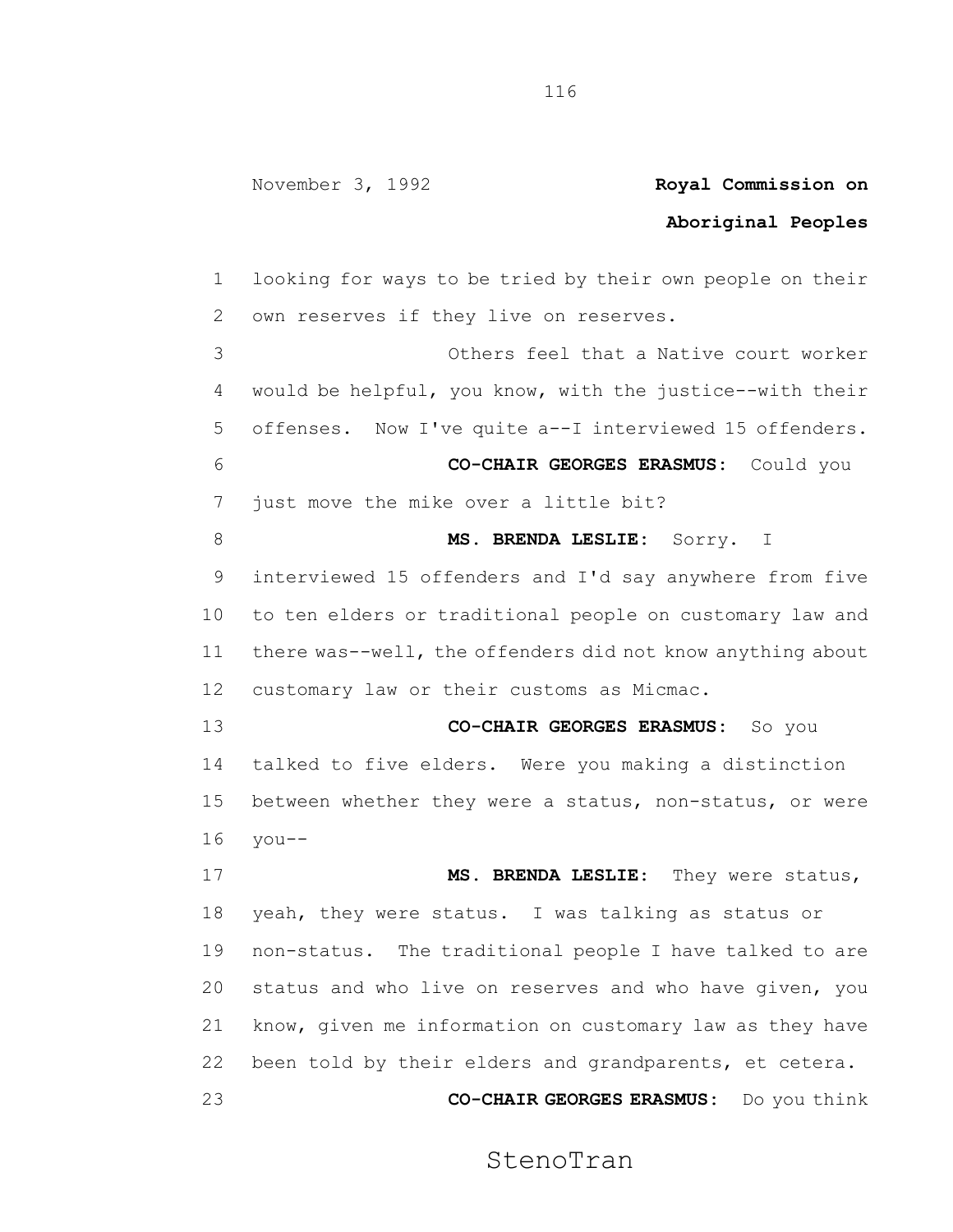## **Aboriginal Peoples**

 this is reflective of the overall Micmac community in P.E.I., the five elders that you went to talk to? **MS. BRENDA LESLIE:** The elders that I spoke to were not from P.E.I. There was a few I spoke to on P.E.I., but were not familiar with the customary law that the Micmac people practice before European contact. They remembered R.C.M.P. and Indian agents and that sort of thing so they couldn't give me too much on customary for Micmacs and how it was practised. **CO-CHAIR GEORGES ERASMUS:** Did you find evidence of customary law in other areas outside of the criminal? **MS. BRENDA LESLIE:** I spoke with one person and they're practising--right now they have a program in the works right now and it's called a diversion program, which they have started. They work also closely with the court attorney's office. 18 Now the minor offenses that the Native people do, they are tried on their own reserve through the diversion program, and if the crime if very serious, then it goes back to the system now. **CO-CHAIR GEORGES ERASMUS:** So this

diversion program is an interception before they go to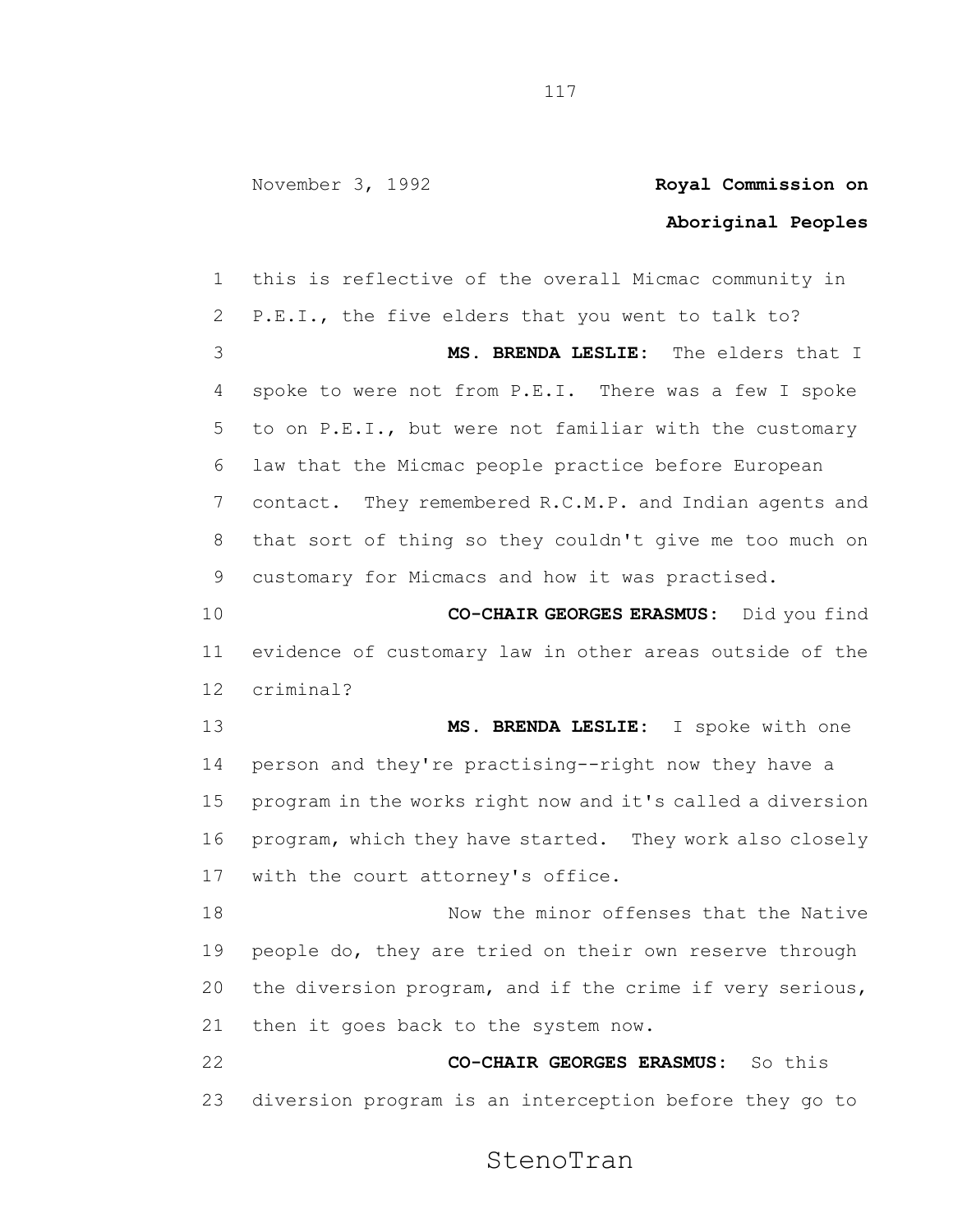## **Aboriginal Peoples**

 court as opposed to after, dealing with sentencing? **MS. BRENDA LESLIE:** It's up to the attorney's office and the diversion program. Now, from what I'm told, there's 12 people sitting on the diversion program but only three would hand down the sentence, and sentence usually would, you know, come up to a community work or apologies, just rehabilitation of their own in their own base, in their own home. **CO-CHAIR GEORGES ERASMUS:** Well, this is very, very interesting. Are you taking the next step, to look at the kind of changes you think need to occur in the present justice system? **MS. BRENDA LESLIE:** Yes. **CO-CHAIR GEORGES ERASMUS:** Okay. You might be interested in keeping in touch with us. We're going to be holding a round table on justice issues in 17 about two weeks or so, two or three weeks, and we're hoping to deal with some of the fundamental questions of whether or not the present system can actually be changed. **MS. BRENDA LESLIE:** We're hoping that 21 the present system can be changed for our young offenders. We have quite a few young offenders, and when it comes court-time, they're not represented by a Native person,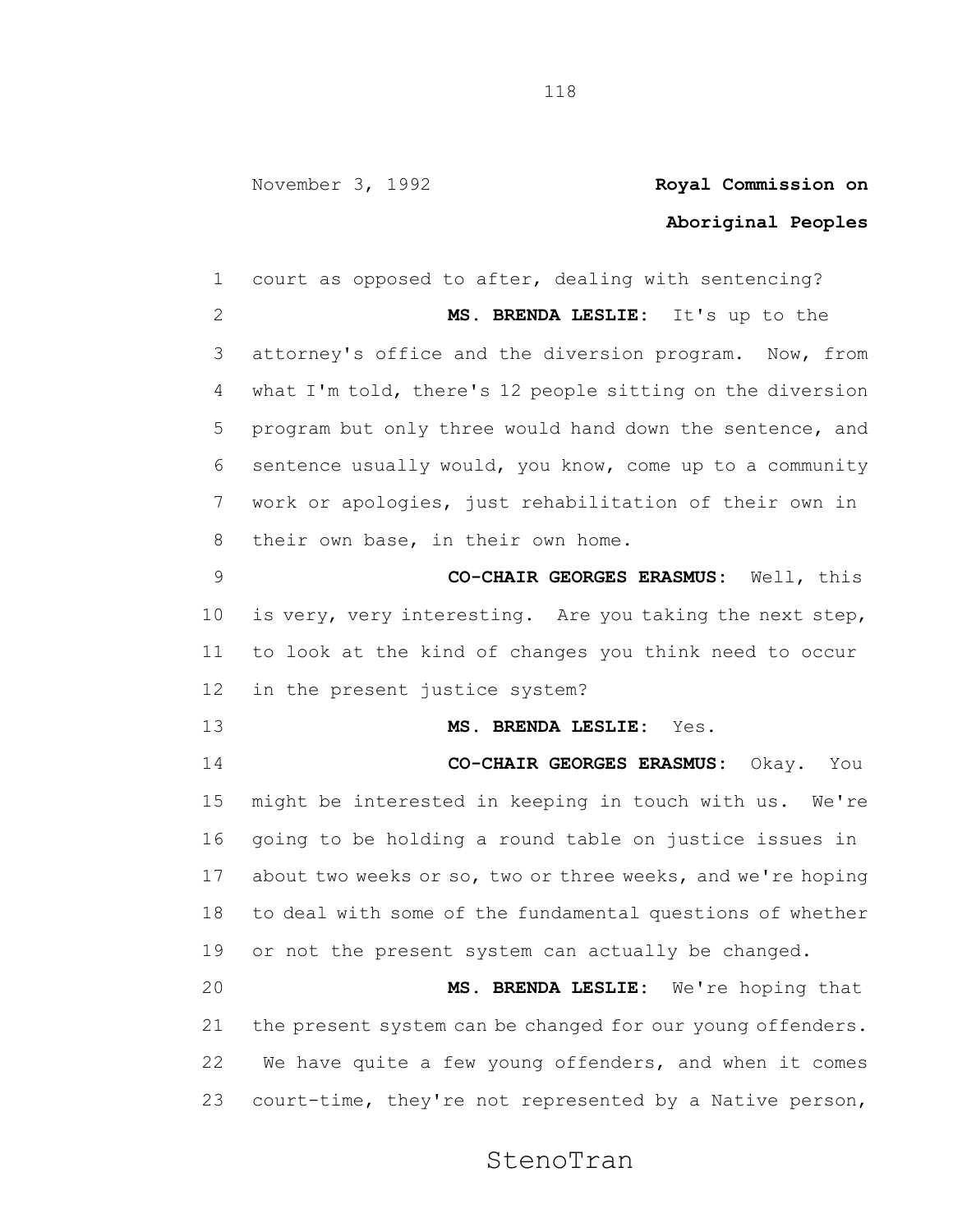# **Aboriginal Peoples**

 they're not helped by any native person. They are directed to Legal Aid and they're not happy, they're not happy with Legal Aid. A lot of the people that I've talked to are really interested in having a Native court worker, a Native person, a Native lawyer to help them. There was a few offenders that I spoke to didn't know what their offense was or how to handle it or who to talk to and, therefore, were lost and their sentences were severe, like, they shouldn't have been.

 **CO-CHAIR GEORGES ERASMUS:** What I was going to say was that we're going to be looking at whether or not the present system is fundamentally just unable to accommodate Aboriginal people, because perhaps at the root of the system, it's so different from the values and the culture of Aboriginal people. For instance, the confrontational nature of the actual courtroom, some Aboriginal people have said in the past, you know, is so different from the way that Aboriginal people deal with things that it may not be able to be changed. So we're going to have a discussion.

 We're bringing together judges, both Aboriginal and otherwise, and some programs, some of these diversion programs and others that are existing across the country,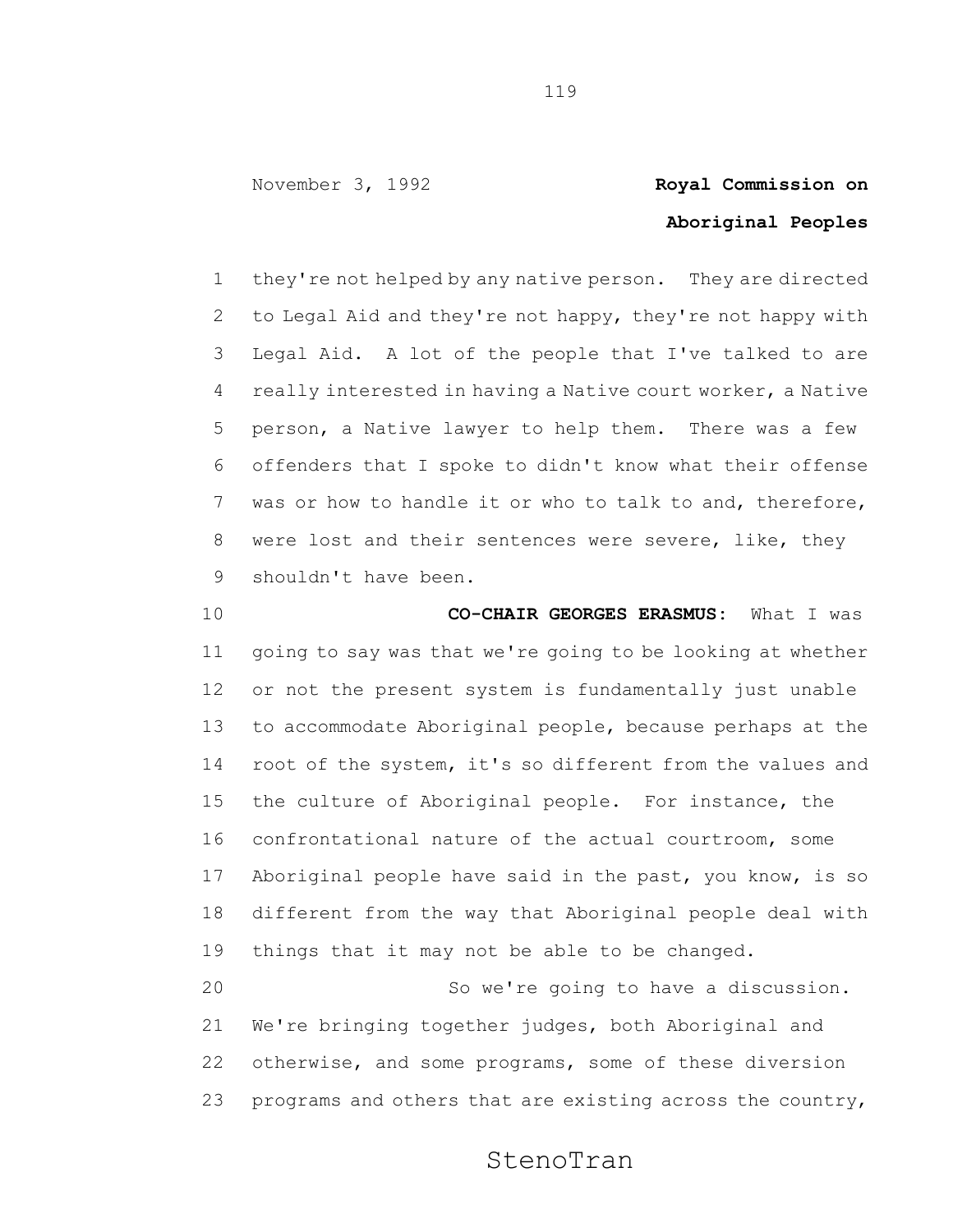# **Aboriginal Peoples**

 six or eight of them, I think. And we're going to take a look at where that's at plus we're bringing together people like Murray Sinclair and others who were involved in the Manitoba Justice Inquiry, and I think we're trying to invite some people who were involved in a--the Marshall Inquiry and others. And we're going back down to the first, fundamental questions, and then we'll deal with whether or not it's simply a matter of just modifying the present system or if there really needs to be a parallel or a separate Aboriginal justice system or systems. Anyway, we will definitely keep you informed on that. Viola, did you have any questions? **COMMISSIONER VIOLA ROBINSON**: First of all, I want to thank you for your presentation and the way it's been done up here. It's going to be very helpful to us. 17 So I just want to get this clear, that, I guess what you're saying is that the justice system itself is--is it the delivery of the justice system or is it the system itself that needs to be advanced? Like, you know, there is a justice system and sometimes it's the people

 who are in the system who--what makes it difficult. Is that what you're saying or are you saying that the system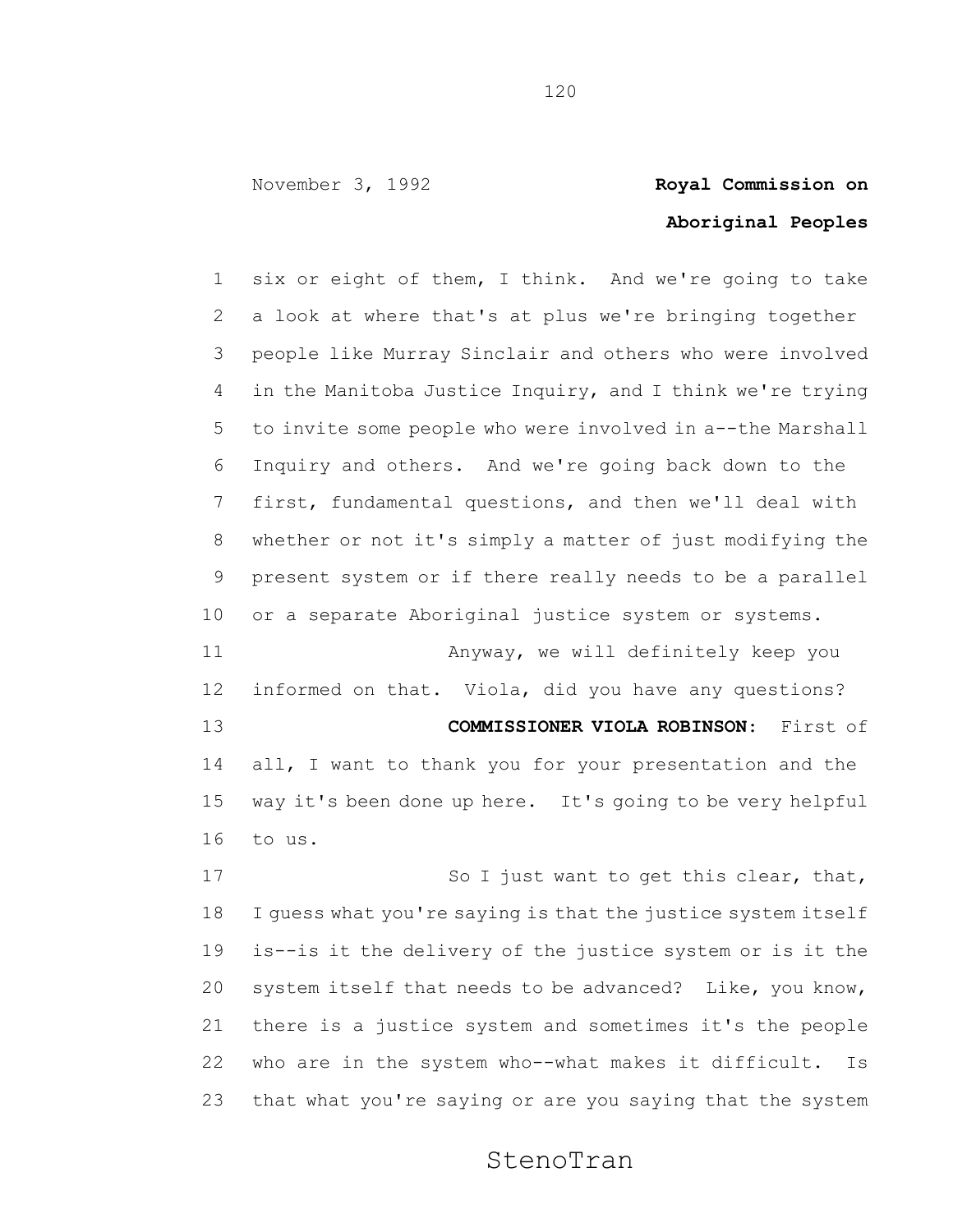#### **Aboriginal Peoples**

 itself is--something wrong with it and-- **MS. BRENDA LESLIE:** You put me on the spot here with the system being a problem, I would agree there. But the Native people find it is. They're not told--a lot of the people I've talked to, and when the time to go to court, they don't know what to say, you know, plead guilty, plead quilty, or that kind of thing. They want someone, as a mediator, to explain. And they find that the justice system has ruled them wrong. **COMMISSIONER VIOLA ROBINSON**: So I

 guess then certain--and it's the existence--existing system that you would like to see reformed or revamped that would accommodate Aboriginal people?

**MS. BRENDA LESLIE**: Exactly.

 **COMMISSIONER VIOLA ROBINSON:** Some people are really looking at a parallel system, others

 are looking at a real separate system, but if it's just 18 the present system that needs to be reformed, and, I quess, and have a better delivery system, including the Aboriginal people. I guess, you know, that's--I just want to get 21 that clear and I think you've answered my questions. Thank you.

**MR. TOM CONNERS:** I wonder if I could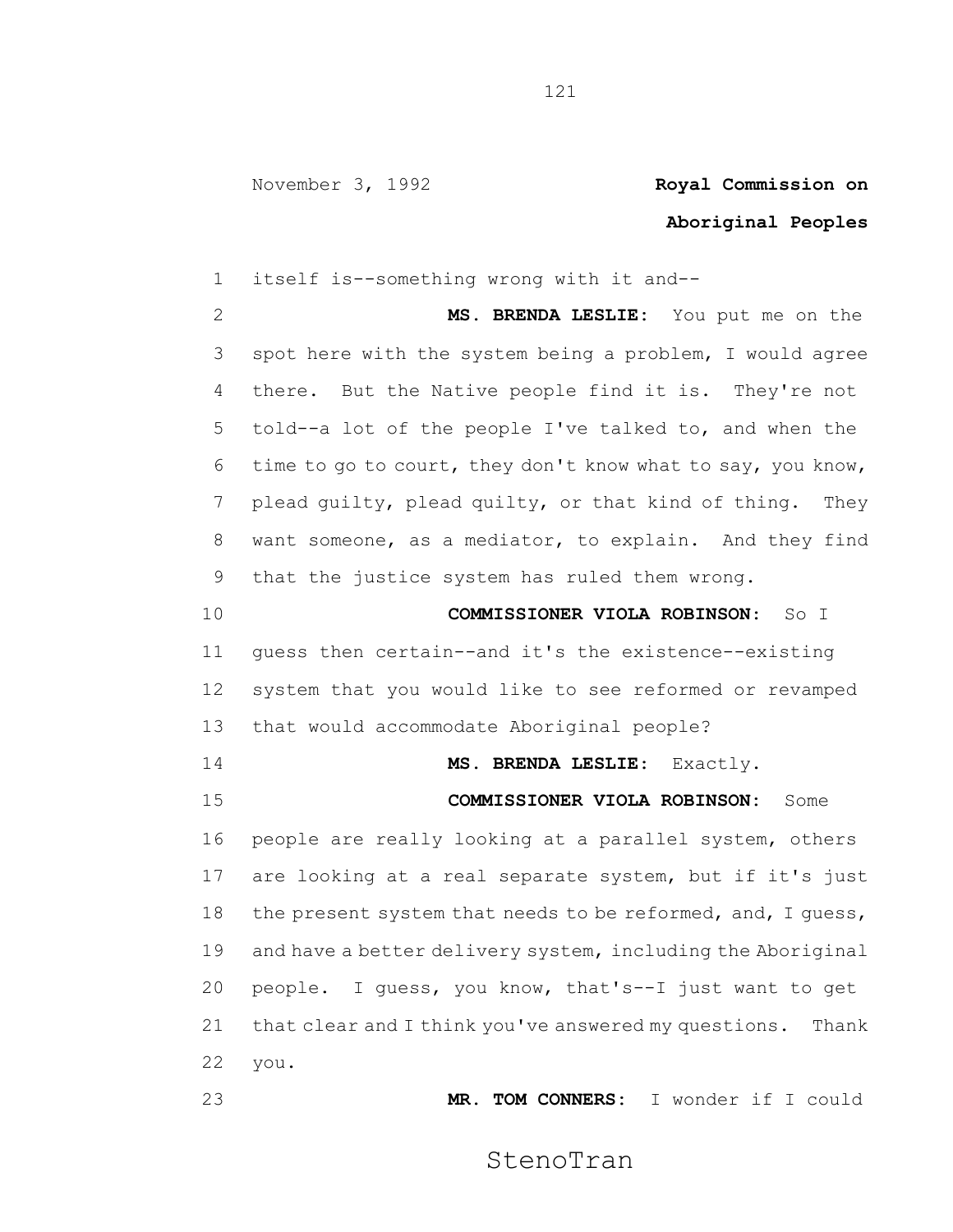# **Aboriginal Peoples**

 just make a couple of comments. I think the problem that we try to identify or identified in actually looking for something else is that the Native approach to justice, being a small community, has been one of conciliation rather than punishment, and despite the fact that contact has been lost with the 400-years-ago tradition, there are still customary ways of the Micmac community, and those customary ways that may be, in fact, modern, are still not recognized and are not accommodated by the justice system so that what we tried to say was that the justice system has to recognize that we can't go back that 400 years but the justice system, as it exists, still has to recognize those kind of differences. And the ways that was suggested doing it were changing the expenditure of resources more toward prevention of crimes or of people getting into trouble with the justice system, a diversion program, if they do get into trouble with the justice system, and then education on both sides to continue that kind of--the kind of approach and to continue that impetus. 

 **CO-CHAIR GEORGES ERASMUS:** On page 6 and 7 there you talk about relevant comments of an elder at the bottom of the page and then at the top of the page.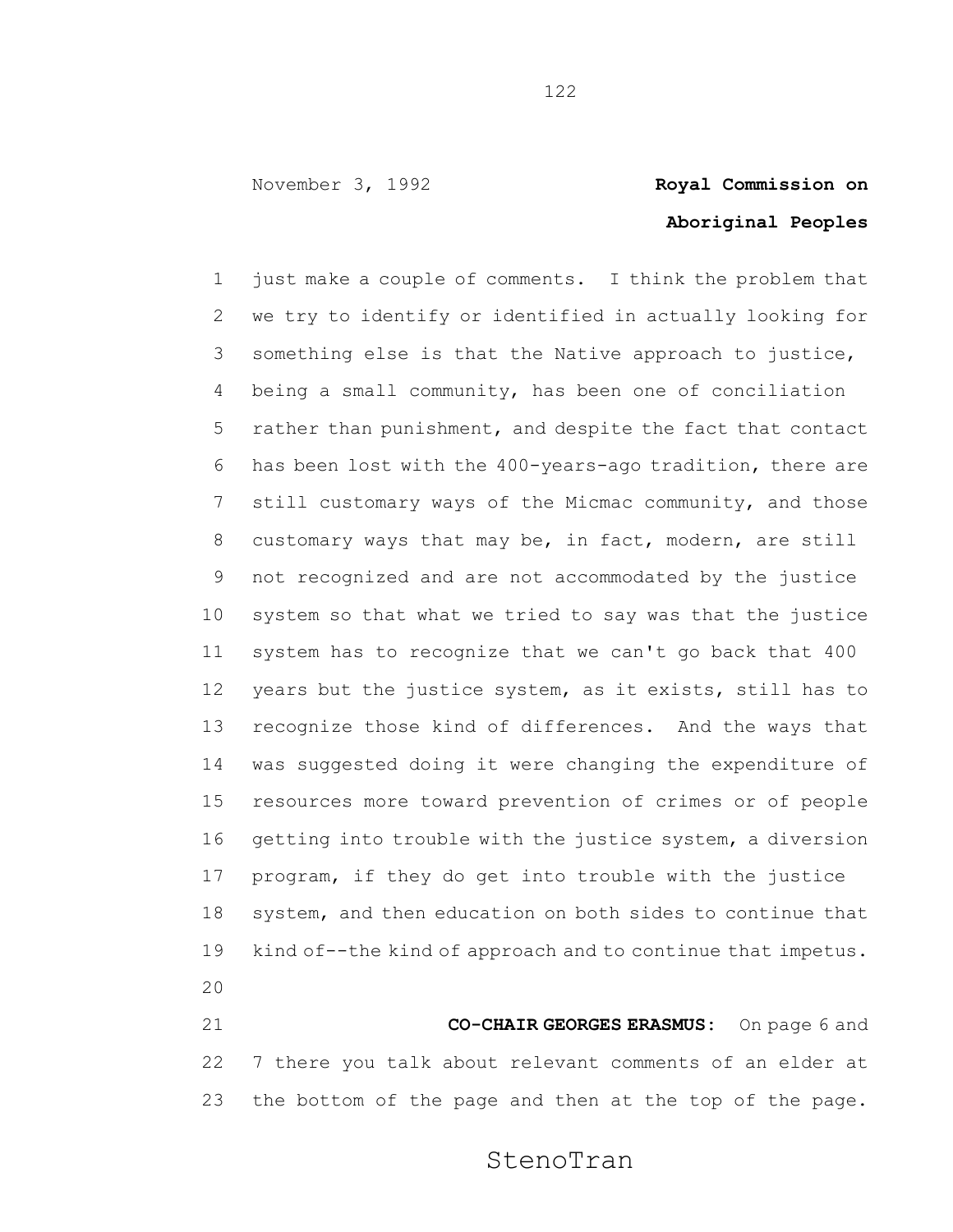## **Aboriginal Peoples**

 We recently had a trip to see the Navaho, and they have a whole justice system which is based on the points that you've just made here, particularly ones about the elders mediating between adults.

 It really might be interesting for you to get your hands on whatever information you can get from there, particularly their peacemaker courts. Their concept of justice was to bring tranquillity back, balance back to the community, and so either elders or else highly respected leaders were used as traditional--hard to use judge, really, as the word, was more to bring peace back to the community. And so the family of their perpetrator then the family of the victim were brought together and they discussed until they arrived at a program of activity or repayment, whatever was acceptable to everybody, and everyone went away reasonably happy again. Either the incident might be between neighbours, might be between family, might be between a husband and a wife, and so forth. But you might find that there is actually more information there than you realize if you were actually were to stimulate people's discussion because the kind of stuff that they're actually mentioning here, you can build a whole justice system on.